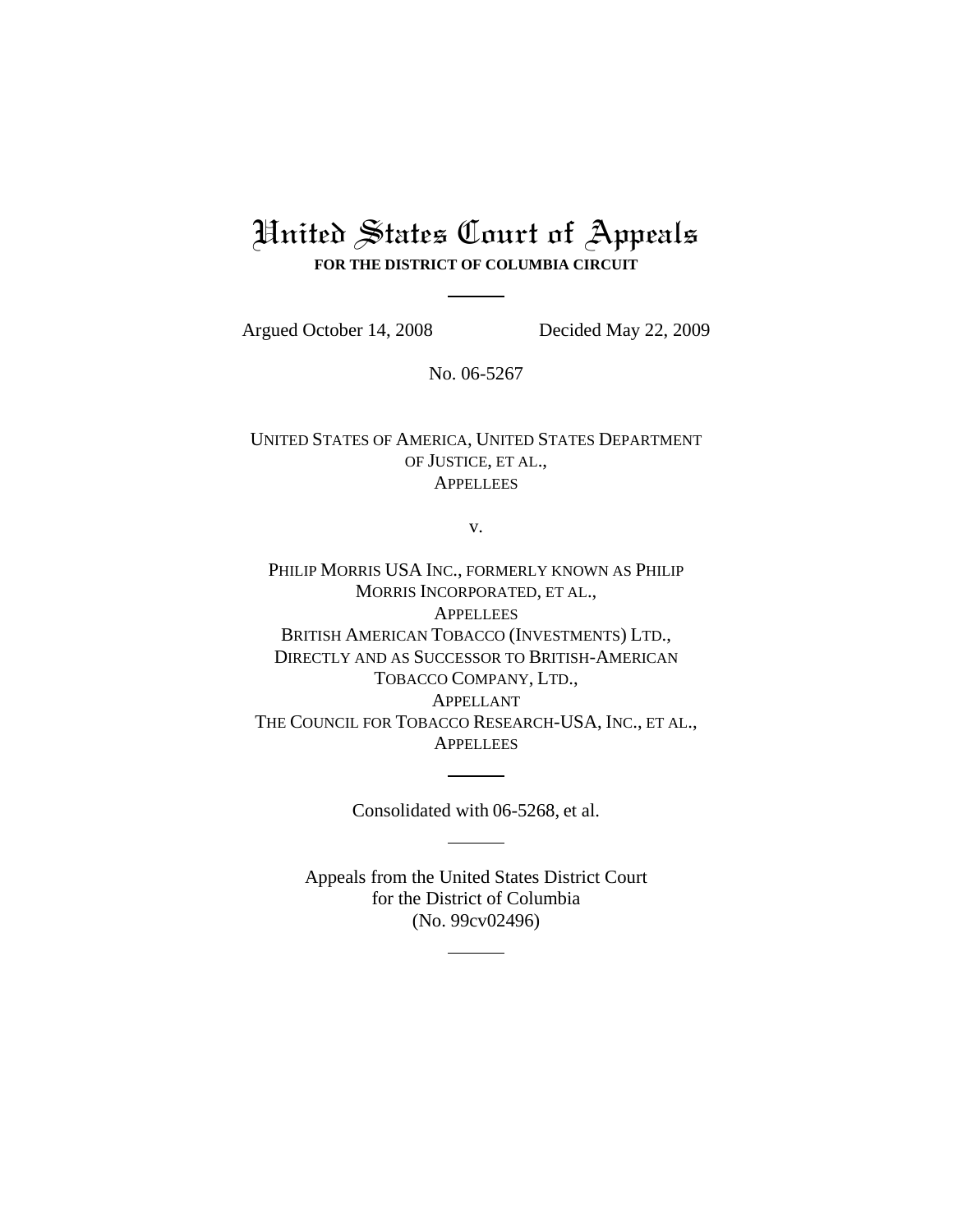2

*Michael A. Carvin* and *Miguel A. Estrada* argued the causes for appellants. With them on the briefs were *David S. Eggert*, *Guy Miller Struve*, *Charles S. Duggan*, *David M. Bernick*, *Robert F. McDermott, Jr.*, *Peter J. Biersteker*, *Michael S. Fried*, *John K. Crisham*, *Michael B. Minton*, *Bruce D. Ryder*, *Bruce G. Sheffler*, *Alan E. Untereiner*, *Joseph Kresse*, and *Deborah Israel*. *Murray R. Garnick*, *Timothy M. Broas*, *James A. Goold*, *Gene E. Voigts*, *Clausen Ely Jr.*, *Leonard A. Feiwus*, *James W. Newbold*, *Edward C. Schmidt*, *Arnon D. Siegel*, *Keith A. Teel*, *Theodore V. Wells, Jr.*, and *Dan K. Webb* entered appearances.

*Alan E. Untereiner* and *Bruce G. Sheffler* were on the briefs for appellant British American Tobacco (Investments) Limited.

*David S. Eggert*, *Guy Miller Struve*, and *Charles S. Duggan* were on the briefs for appellant Altria Group, Inc.

*Daniel J. Popeo*, *Paul D. Kamenar*, *Andrew G. McBride*, and *Thomas R. McCarthy* were on the brief for *amici curiae* National Association of Manufacturers and the Washington Legal Foundation urging reversal.

*Scott A. Sinder* was on the brief for *amicus curiae* National Association of Convenience Stores in support of appellants.

*Robin S. Conrad*, *Amar D. Sarwal*, *Theodore B. Olson*, and *Matthew D. McGill* were on the brief for *amicus curiae* Chamber of Commerce of the United States of America in support of appellants urging reversal.

*Mark B. Stern*, Attorney, U.S. Department of Justice, argued the cause for appellees. With him on the brief were *Michael F. Hertz*, Deputy Assistant Attorney General, *Jonathan F. Cohn*, Deputy Assistant Attorney General, and *Alisa B. Klein*, *Mark R. Freeman*, *Sarang Vijay Damle*, *Melissa N. Patterson*, and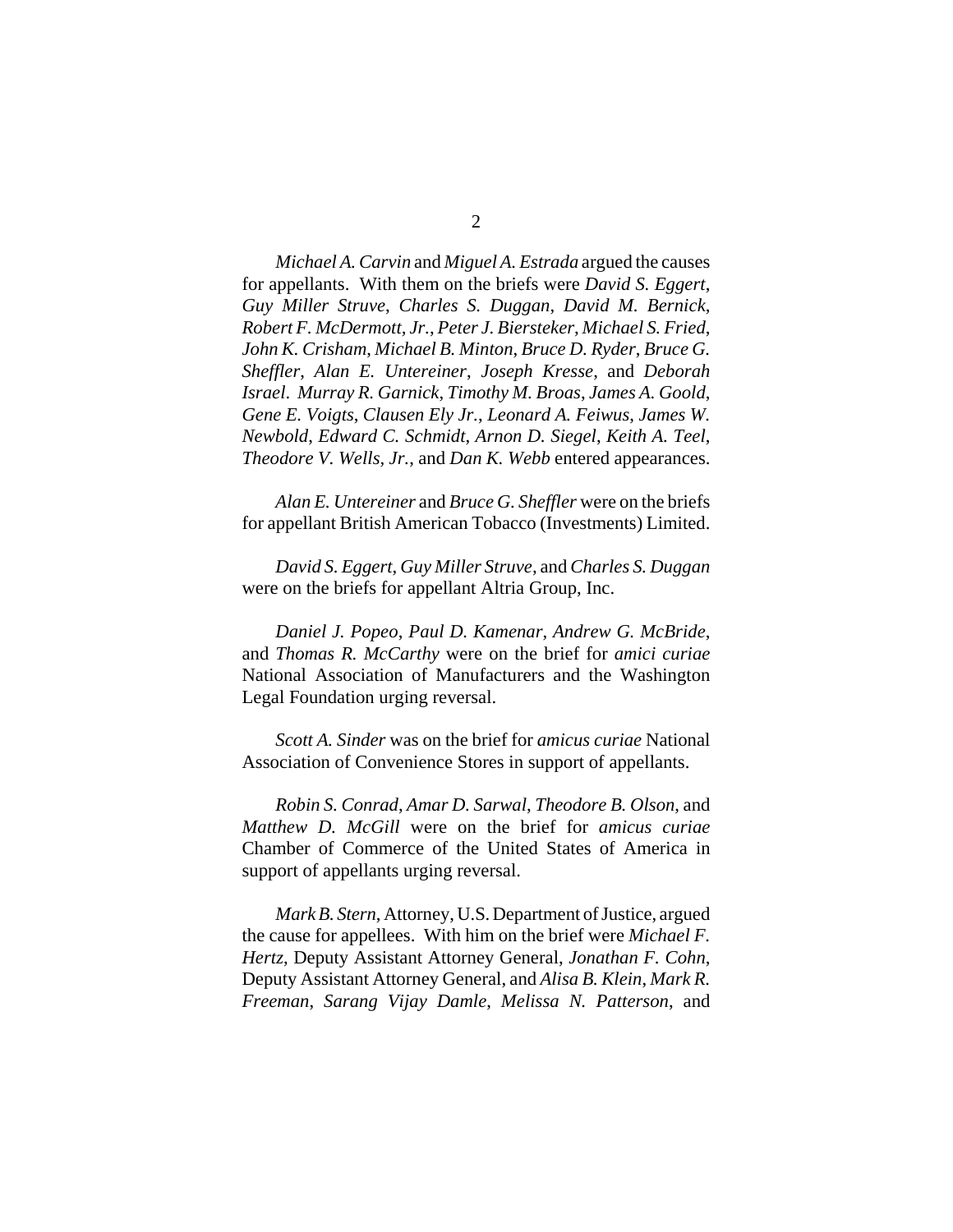*Christopher J. Walker*, Attorneys.

*Howard M. Crystal* argued the cause for intervenors Tobacco-Free Kids Action Fund, et al. With him on the briefs were *Katherine A. Meyer* and *G. Robert Blakey*.

*Michael D. Hausfeld* and *Victoria S. Nugent* were on the brief for *amici curiae* American College of Occupational and Environmental Medicine, et al. in support of appellee urging affirmance.

*William C. Lieblich*, *Talis J. Colberg*, Attorney General, Attorney General's Office of the State of Alaska, *Terry Goddard*, Attorney General, Attorney General's Office of the State of Arizona, *Dustin McDaniel*, Attorney General, Attorney General, Attorney General's Office of the State of Arkansas, *Edmund G. Brown, Jr.*, Attorney General, Attorney General, Attorney General's Office of the State of California, *Richard Blumenthal*, Attorney General, Attorney General's Office of the State of Connecticut, *Joseph R. "Beau" Biden III*, Attorney General, Attorney General's Office of the State of Delaware, *Bill McCollum*, Attorney General, Attorney General's Office of the State of Florida, *Mark J. Bennett*, Attorney General, Attorney General's Office of the State of Hawaii, *Lawrence Wasden*, Attorney General, Attorney General's Office of the State of Idaho, *Lisa Madigan*, Attorney General, Attorney General's Office of the State of Illinois, *Paul Morrison*, Attorney General, Attorney General's Office of the State of Kansas, *Greg Stumbo*, Attorney General, Attorney General's Office of the State of Kentucky, *Charles Foti, Jr.*, Attorney General, Attorney General's Office of the State of Louisiana, *G. Steven Rowe*, Attorney General, Attorney General's Office of the State of Maine, *Douglas F. Gansler*, Attorney General, Attorney General's Office of the State of Maryland, *Martha Coakley*, Attorney General, Attorney General's Office of the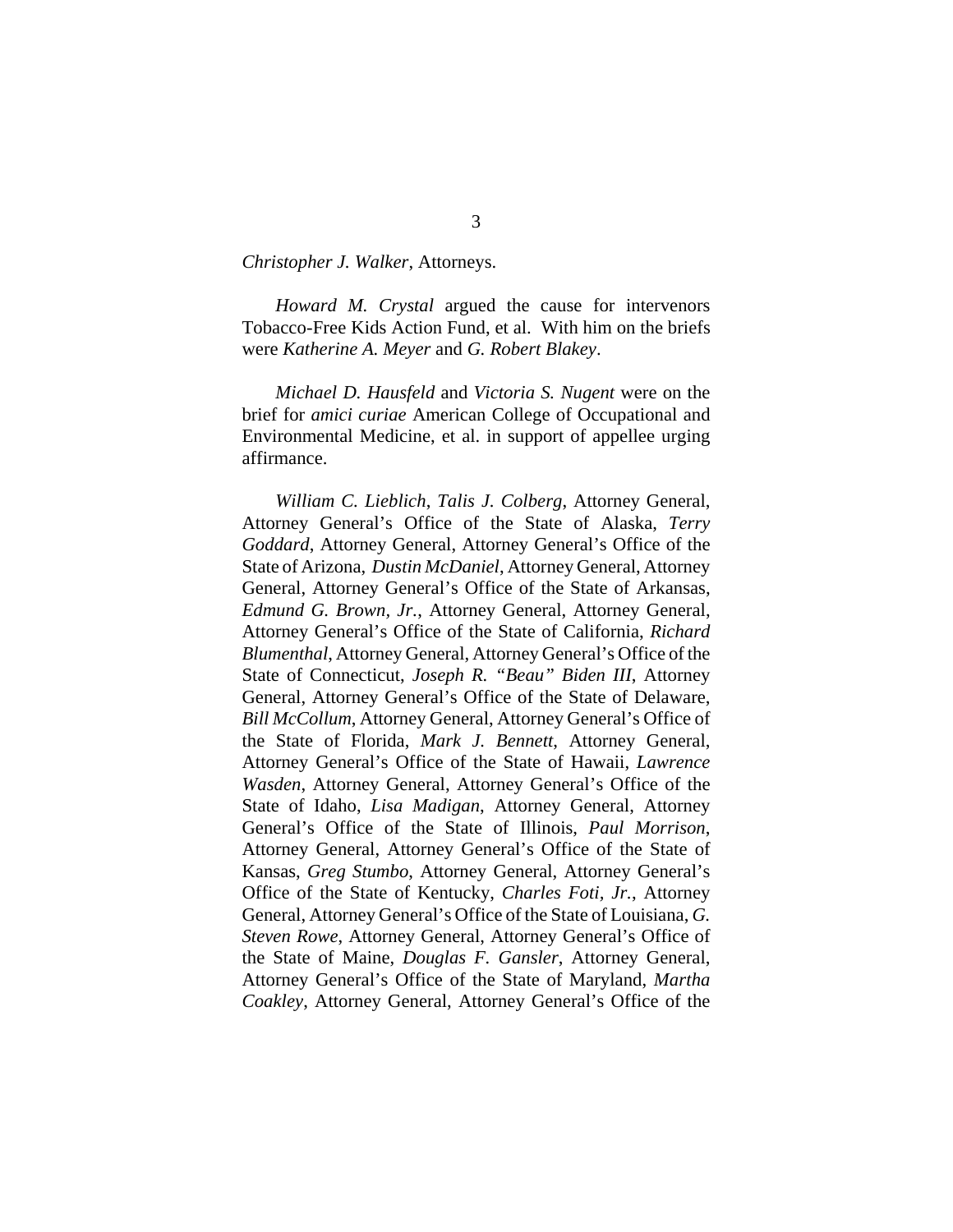Commonwealth of Massachusetts, *Michael A. Cox*, Attorney General, Attorney General's Office of the State of Michigan, *Lori Swanson*, Attorney General, Attorney General's Office of the State of Minnesota, *Jim Hood*, Attorney General, Attorney General's Office of the State of Mississippi, *Jeremiah W. (Jay) Nixon*, Attorney General, Attorney General's Office of the State of Missouri, *Mike McGrath*, Attorney General, Attorney General's Office of the State of Montana, *Catherine Cortez Masto*, Attorney General, Attorney General's Office of the State of Nevada, *Kelly A. Ayotte*, Attorney General, Attorney General's Office of the State of New Hampshire, *Anne Milgram*, Attorney General, Attorney General's Office of the State of New Jersey, *Gary King*, Attorney General, Attorney General's Office of the State of New Mexico, *Andrew M. Cuomo*, Attorney General, Attorney General's Office of the State of New York, *Marc Dann*, Attorney General, Attorney General's Office of the State of Ohio, *W. A. Drew Edmondson*, Attorney General, Attorney General's Office of the State of Oklahoma, *Hardy Myers*, Attorney General, Attorney General's Office of the State of Oregon, and *Tom Corbett*, Attorney General, Attorney General's Office of the Commonwealth of Pennsylvania, *Patrick C. Lynch*, Attorney General, Attorney General's Office of the State of Rhode Island, *Robert E. Cooper, Jr.*, Attorney General, Attorney General's Office of the State of Tennessee, *William H. Sorrell*, Attorney General, Attorney General's Office of the State of Vermont, *Robert M. McKenna*, Attorney General, Attorney General's Office of the State of Washington, *Darrell V. McGraw*, Attorney General, Attorney General's Office of the State of West Virginia, *Bruce A. Salzburg*, Attorney General, Attorney General's Office of the State of Wyoming, and *Vincent F. Frazer*, Attorney General, Attorney General's Office of the Territory of the United States Virgin Islands, were on the brief for *amici curiae* States in support of appellee.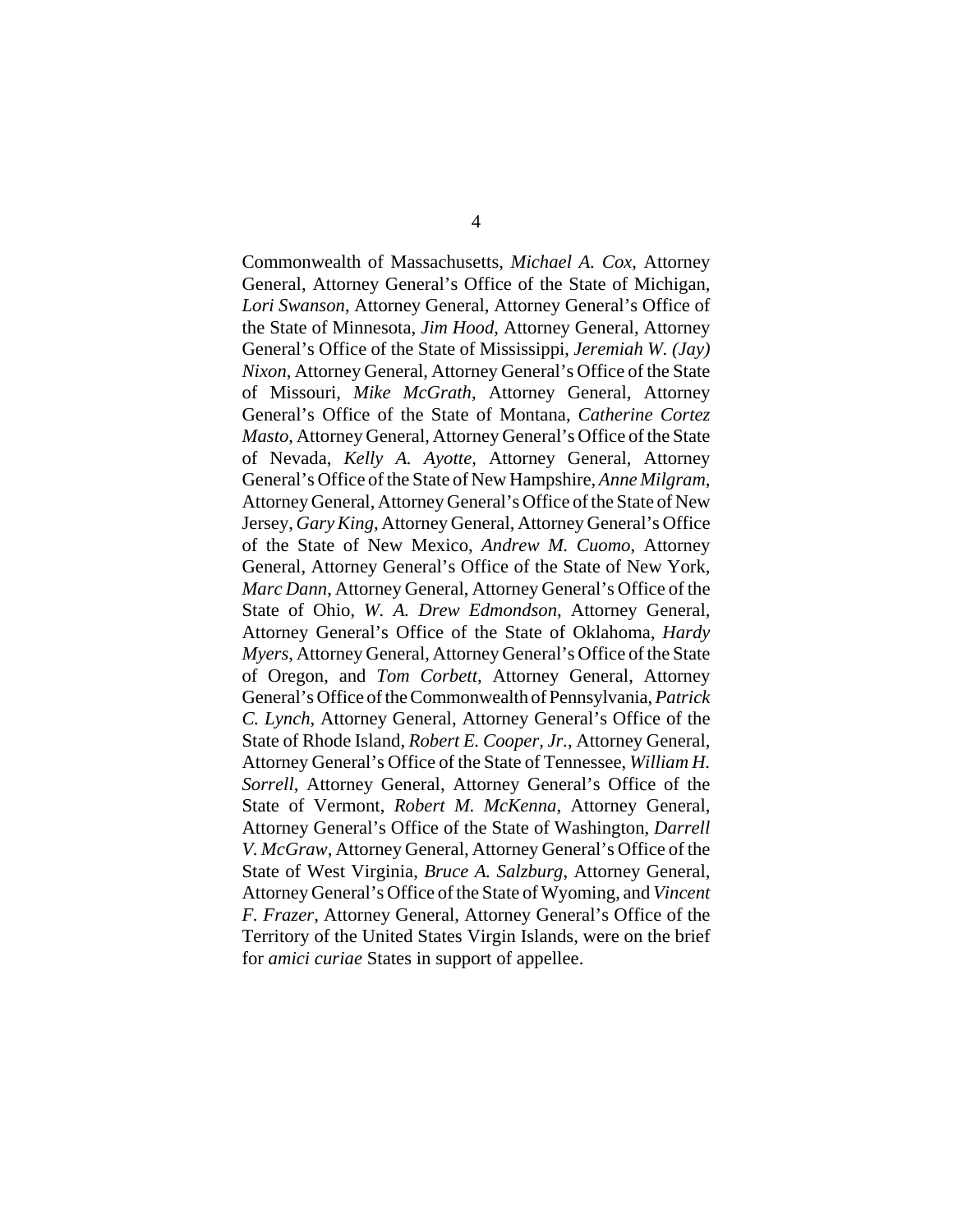*Allison M. Zieve* and *Brian Wolfman* were on the brief for *amici curiae* Public Citizen, Inc., et al. in support of appellee urging affirmance.

*Christopher N. Banthin* and *Stephen M. Kohn* were on the brief for *amici curiae* American Medical Association and Others in support of appellee.

*David C. Vladeck* was on the brief for *amicus curiae* Tobacco Control Legal Consortium in support of appellee urging affirmance.

*Harvey Kurzweil* and *Alexander M. Kayne* were on the brief of *amicus curiae* the Citizens' Commission to Protect the Truth in support of appellee and supporting partial reversal.

*Kerry S. Lane*, appearing pro se, was on the brief as *amicus curiae*.

Before: SENTELLE, *Chief Judge*, TATEL and BROWN, *Circuit Judges*.

Opinion for the Court filed PER CURIAM.

PER CURIAM: Defendants in this action, cigarette manufacturers and trade organizations, appeal from the district court's judgment finding them liable for conducting the affairs of their joint enterprise through a pattern of mail and wire fraud in a scheme to deceive American consumers. They also appeal from the district court's remedial order, which imposes numerous negative and affirmative duties on Defendants. The government and intervenors cross-appeal from the district court's denial of additional requested remedies. After considering all of the parties' arguments, we affirm in large part the finding of liability, remanding only for dismissal of the trade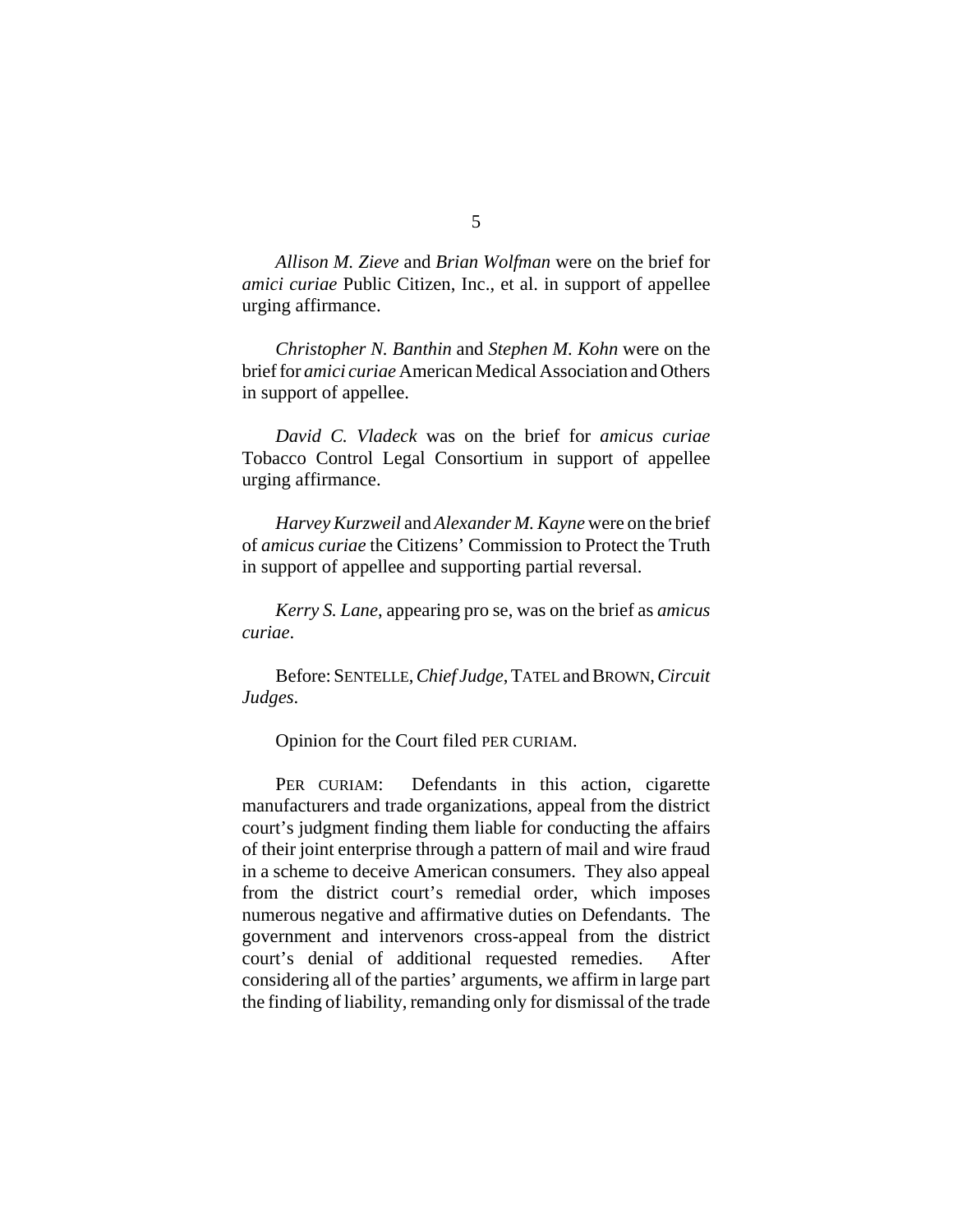organizations. We also largely affirm the remedial order, including the denial of additional remedies, but vacate the order with regard to four discrete issues, remanding for further proceedings as directed in this opinion.

## I. Background

The United States initiated this civil action under the Racketeer Influenced and Corrupt Organizations Act ("RICO"), 18 U.S.C. §§ 1961–1968, in 1999. The government alleged that nine cigarette manufacturers and two tobacco-related trade organizations violated section 1962(c) and (d) of the Act. Those subsections make it unlawful for "any person employed by or associated with any enterprise engaged in, or the activities of which affect, interstate or foreign commerce, to conduct or participate, directly or indirectly, in the conduct of such enterprise's affairs through a pattern of racketeering activity" or to conspire to do so. 18 U.S.C.  $\S$  1962(c), (d). The eleven Defendants were Philip Morris, Inc., now Philip Morris USA, Inc. ("Philip Morris"); R.J. Reynolds Tobacco Company, now Reynolds American ("Reynolds"); Brown & Williamson Tobacco Company, now part of Reynolds ("Brown & Williamson"); Lorillard Tobacco Company ("Lorillard"); The Liggett Group, Inc. ("Liggett"); American Tobacco Company, which merged with Brown & Williamson and is now part of Reynolds ("American"); Philip Morris Companies, now Altria ("Altria"); British American Tobacco (Investments) Ltd. ("BATCo"); B.A.T. Industries p.l.c., now part of BATCo ("BAT Industries"); The Council for Tobacco Research–USA, Inc. ("CTR"); and The Tobacco Institute, Inc. ("TI"). The last two entities are trade organizations the cigarette manufacturers created; they do not manufacture or sell tobacco products. The district court dismissed BAT Industries from the case for lack of personal jurisdiction.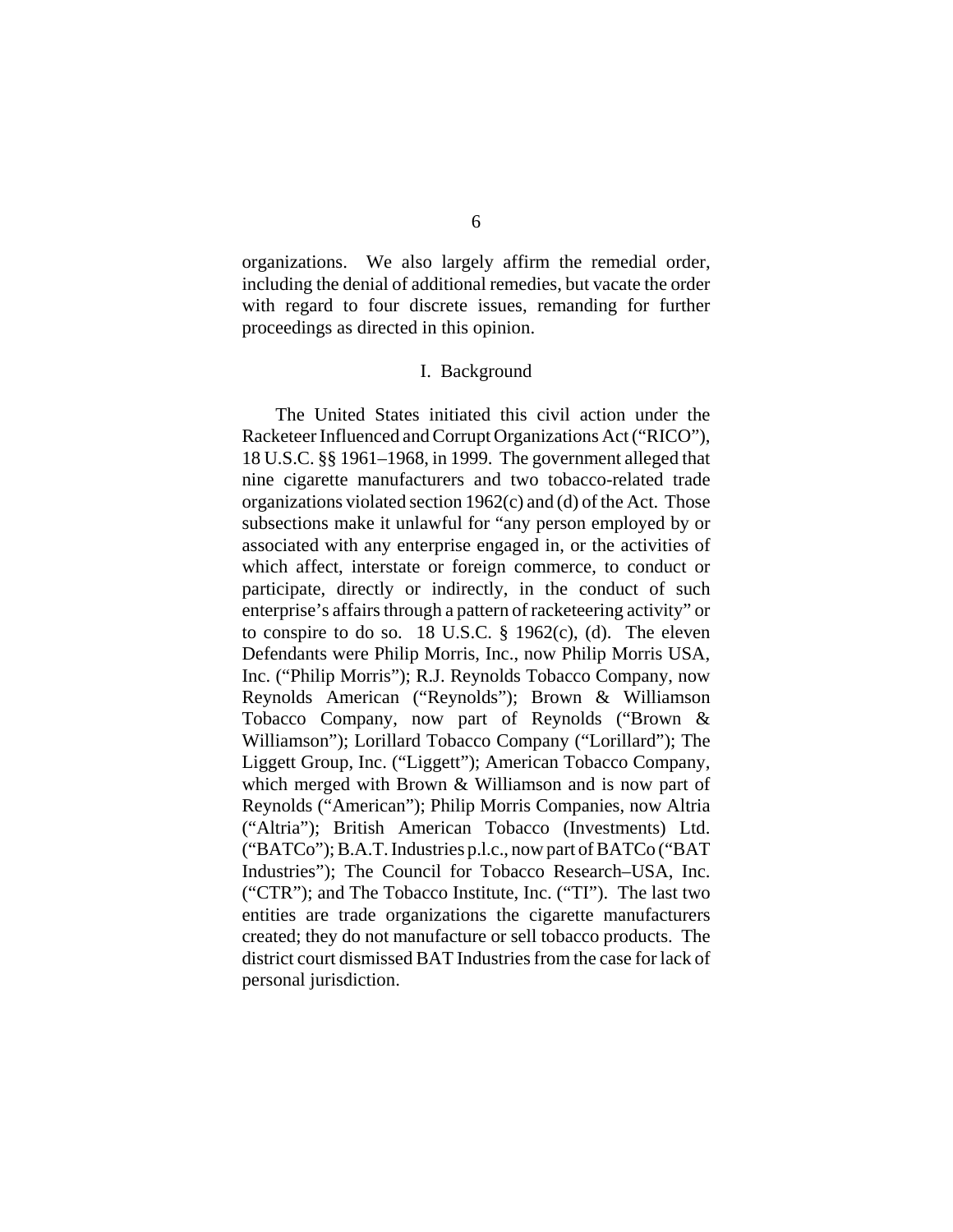The government alleged that Defendants violated and continued to violate RICO by joining together in a decades-long conspiracy to deceive the American public about the health effects and addictiveness of smoking cigarettes. Specifically, the government alleged that Defendants fraudulently denied that smoking causes cancer and emphysema, that secondhand smoke causes lung cancer and endangers children's respiratory and auditory systems, that nicotine is an addictive drug and Defendants manipulated it to sustain addiction, that light and low tar cigarettes are not less harmful than full flavor cigarettes, and that Defendants intentionally marketed to youth. *United States v. Philip Morris USA, Inc.*, 449 F. Supp. 2d 1, 27 (D.D.C. 2006). In addition, the government alleged that Defendants concealed evidence and destroyed documents to hide the dangers of smoking and protect themselves in litigation. *Id.* The government identified 148 racketeering acts of mail and wire fraud Defendants allegedly committed in furtherance of their scheme. Although the district court did not allow the government to prove 650 additional racketeering acts due to their late disclosure, the court did permit the government to introduce evidence supporting those acts to prove other RICO elements, such as the continuity and pattern of racketeering activity, the RICO enterprise and conspiracy, and Defendants' participation in the enterprise.

After years of pretrial proceedings and discovery, the case went to trial in September 2004. The bench trial lasted nine months and included live testimony from 84 witnesses, written testimony from 162 witnesses, and almost 14,000 exhibits in evidence. The government presented evidence that the presidents of Philip Morris, Reynolds, Brown & Williamson, Lorillard, and American assembled together in 1953 to strategize a response to growing public concern about the health risks of smoking and jointly retained a public relations firm to assist in the endeavor. *Id.* at 37. From the beginning they agreed that no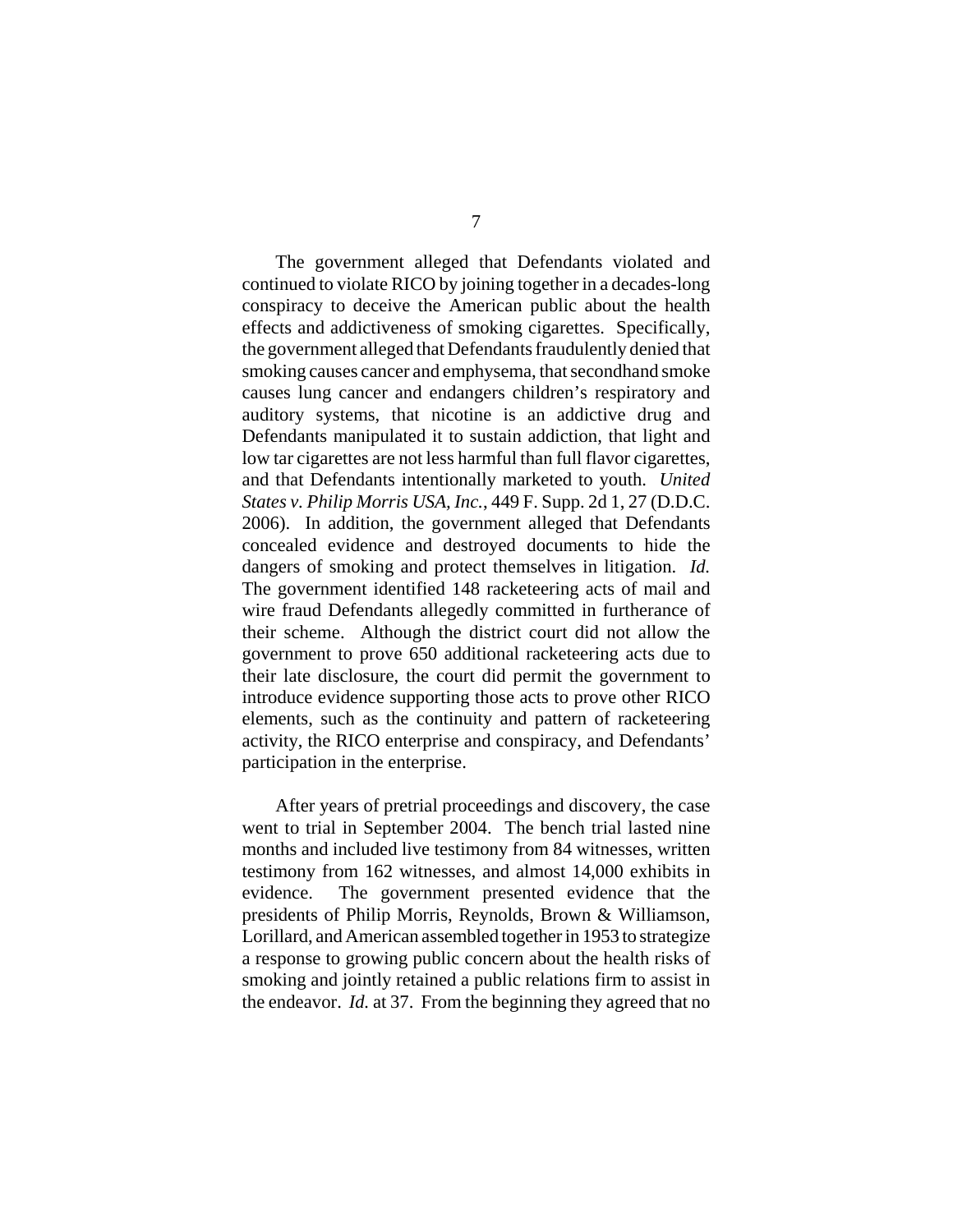cigarette manufacturer would "seek a competitive advantage by inferring to its public that *its* product is less risky than others"; they would make no "claims that special filters or toasting, or expert selection of tobacco, or extra length in the butt, or anything else, makes a given brand less likely to cause youknow-what." *Id.* (quoting public relations firm's Planning Committee Memorandum). Acting on this agreement, the cigarette manufacturers jointly issued "A Frank Statement to Cigarette Smokers," published as a full-page advertisement in newspapers across the country on January 4, 1954. *Id.* at 39. "The Frank Statement set forth the industry's 'open question' position that it would maintain for more than forty years—that cigarette smoking was not a proven cause of lung cancer; that cigarettes were not injurious to health; and that more research on smoking and health issues was needed." *Id.* All of the Defendant manufacturers eventually joined this collective effort.

The government presented evidence from the 1950s and continuing through the following decades demonstrating that the Defendant manufacturers were aware—increasingly so as they conducted more research—that smoking causes disease, including lung cancer. Evidence at trial revealed that at the same time Defendants were disseminating advertisements, publications, and public statements denying any adverse health effects of smoking and promoting their "open question" strategy of sowing doubt, they internally acknowledged as fact that smoking causes disease and other health hazards. *Id.* at 146, 164, 168–69. Although the manufacturers conducted their own research and public relations regarding health and other issues, they also relied in part on a series of jointly-created entities. Among these entities were Defendants TI and CTR (formerly the Tobacco Industry Research Committee). The Defendant manufacturers created TI and CTR, composed their membership, staffed their boards of directors with executives from the manufacturers, and maintained frequent communication between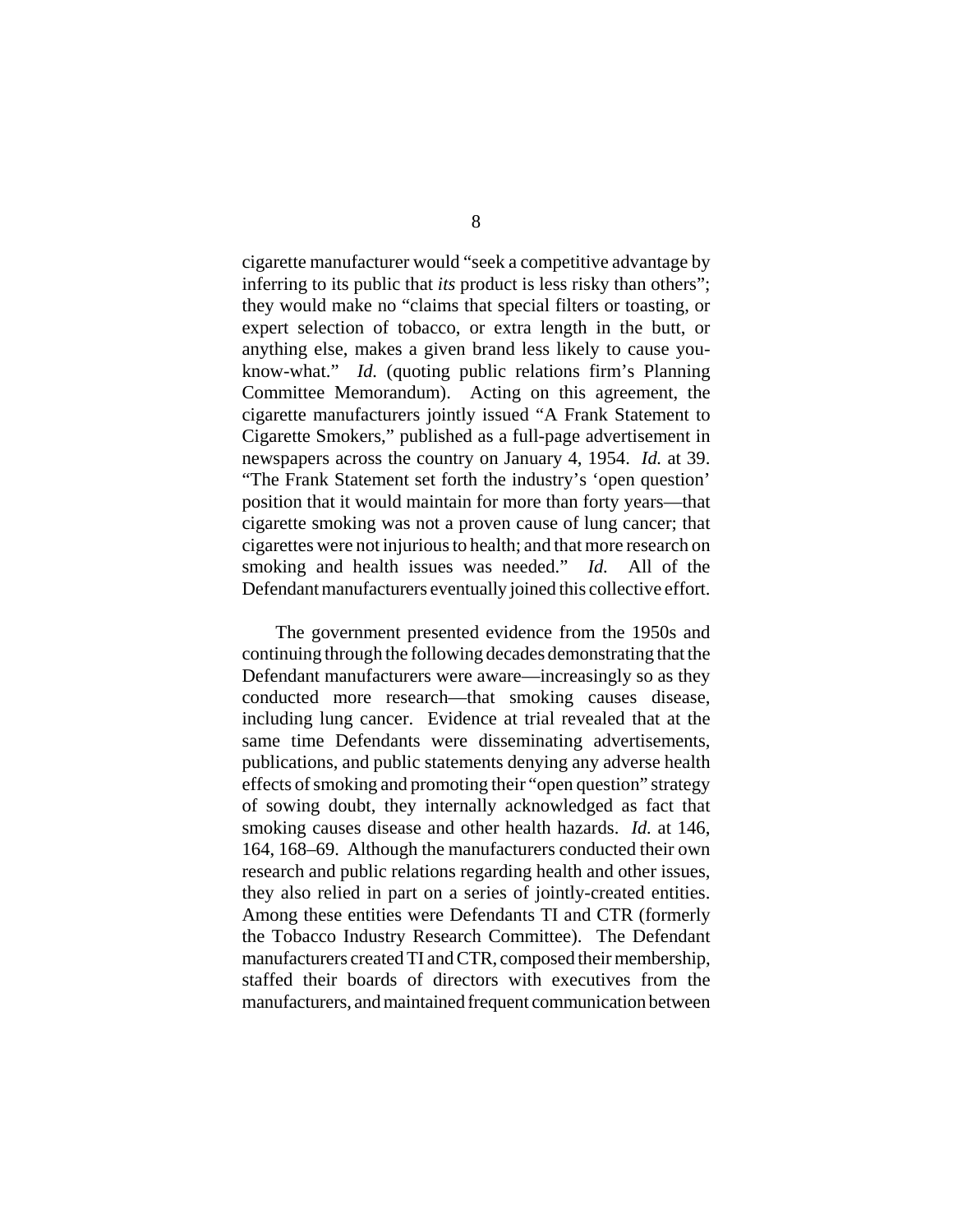high-level manufacturer and joint-entity officials. *Id.* at 43–44, 63. Evidence at trial showed that TI and CTR conducted the manufacturers' joint public relations through false and misleading press releases and publications, trained representatives from the manufacturers regarding their coordinated industry message, conducted some cigarette testing for the manufacturers, and funded "special projects" to produce favorable research results and witnesses specifically for use in litigation and for support of industry public statements. *Id.* at 66, 82, 86, 87, 91.

In addition to the health hazards of smoking, the government presented evidence that Defendants intimately understood the addictiveness of nicotine and manipulated nicotine delivery in cigarettes to create and sustain addiction. Evidence showed that Defendants undertook extensive research into the physiological impact of nicotine, how it operates within the human body, and how the physical and chemical design parameters of cigarettes influence the delivery of nicotine to smokers. *Id.* at 208, 308–09. As a result of this research, they recognized and internally acknowledged that smoking and nicotine are addictive and they engineered their products around creating and sustaining this addiction. Evidence at trial suggested that despite this internal knowledge, for decades Defendants publicly denied and distorted the truth about the addictive nature of their products, suppressed research revealing the addictiveness of nicotine, and denied their efforts to control nicotine levels and delivery. *Id.* at 209, 309.

The government also presented evidence tending to show that Defendants marketed and promoted their low tar brands to smokers—who were concerned about the health hazards of smoking or considering quitting—as less harmful than full flavor cigarettes despite either lacking evidence to substantiate their claims or knowing them to be false. *Id.* at 430. Internal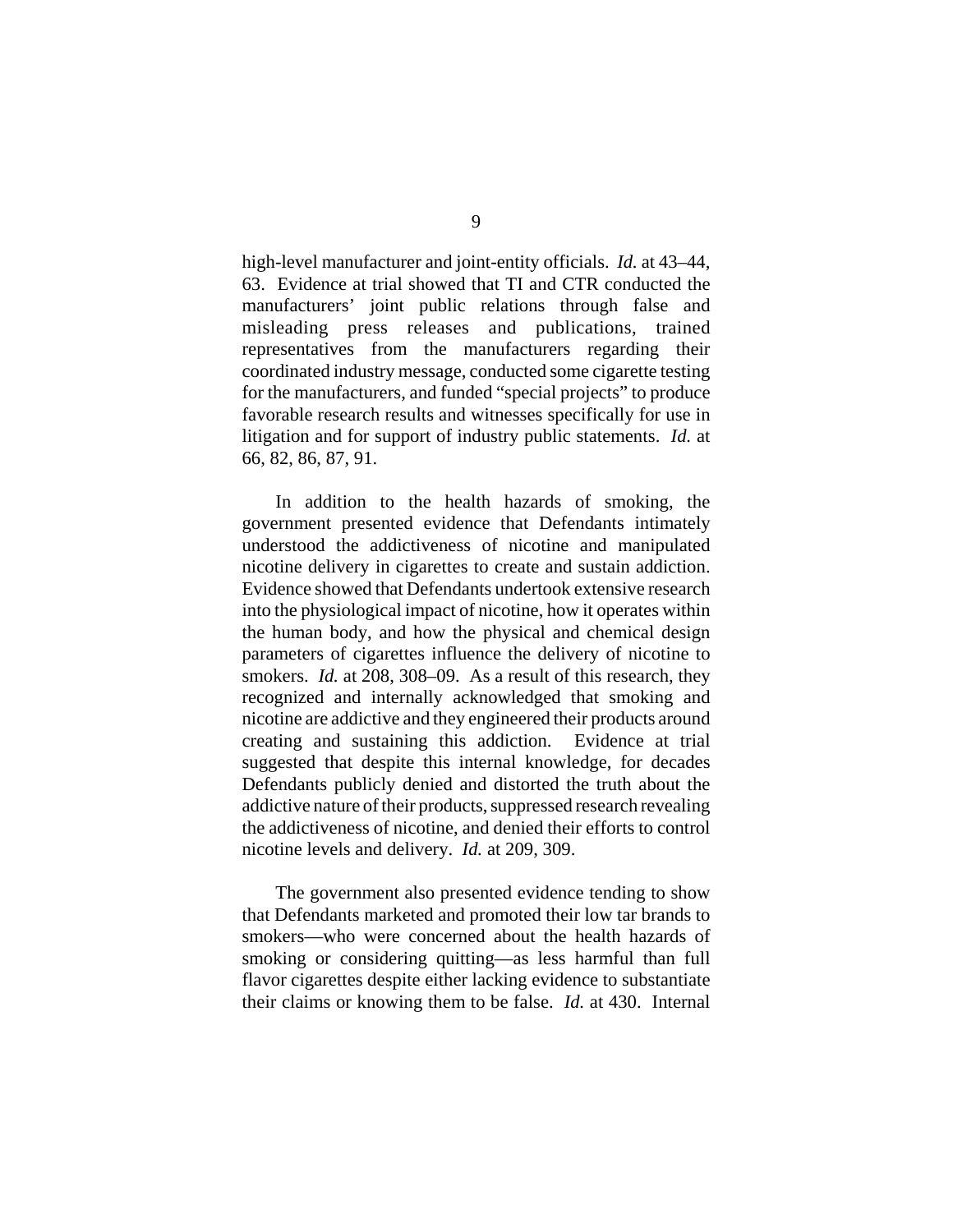industry documents introduced at trial revealed that by the late 1960s and early 1970s, Defendants were aware that lower tar cigarettes are unlikely to provide health benefits because they do not actually deliver the low levels of tar and nicotine advertised. *Id.* at 430–31. Defendants researched and understood the phenomenon whereby smokers of low tar cigarettes, to satisfy their addiction, modify their smoking behavior to compensate for the reduced nicotine yields by "taking more frequent puffs, inhaling smoke more deeply, holding smoke in their lungs longer, covering cigarette ventilation holes with fingers or lips, and/or smoking more cigarettes." *Id.* at 431. As a result of this nicotine-driven behavior, smokers of low tar cigarettes boost their intake of tar, so that lower tar cigarettes do not result in lower tar intake and therefore do not yield the touted health benefits or serve as a step toward quitting smoking. *Id.* Evidence at trial suggested that Defendants understood this concept—for some time, better than the public health community or government regulators—while they promoted lower tar cigarettes as "health reassurance" brands.

Regarding secondhand smoke, the government presented evidence suggesting that Defendants became aware that secondhand smoke poses a health risk to nonsmokers but made misleading public statements and advertisements about secondhand smoke in an attempt to cause the public to doubt the evidence of its harmfulness. *Id.* at 692. At trial, internal industry documents revealed that Defendants believed the public perception of secondhand smoke could determine the industry's survival and that secondhand smoke research by the cigarette manufacturers was a sensitive issue due to the absence of "objective science" supporting their position and the risk that their own research would lead to unfavorable results. *Id.* at 733. As a result, the manufacturers jointly created the Center for Indoor Air Research ("CIAR") to coordinate and fund their secondhand smoke research with the appearance of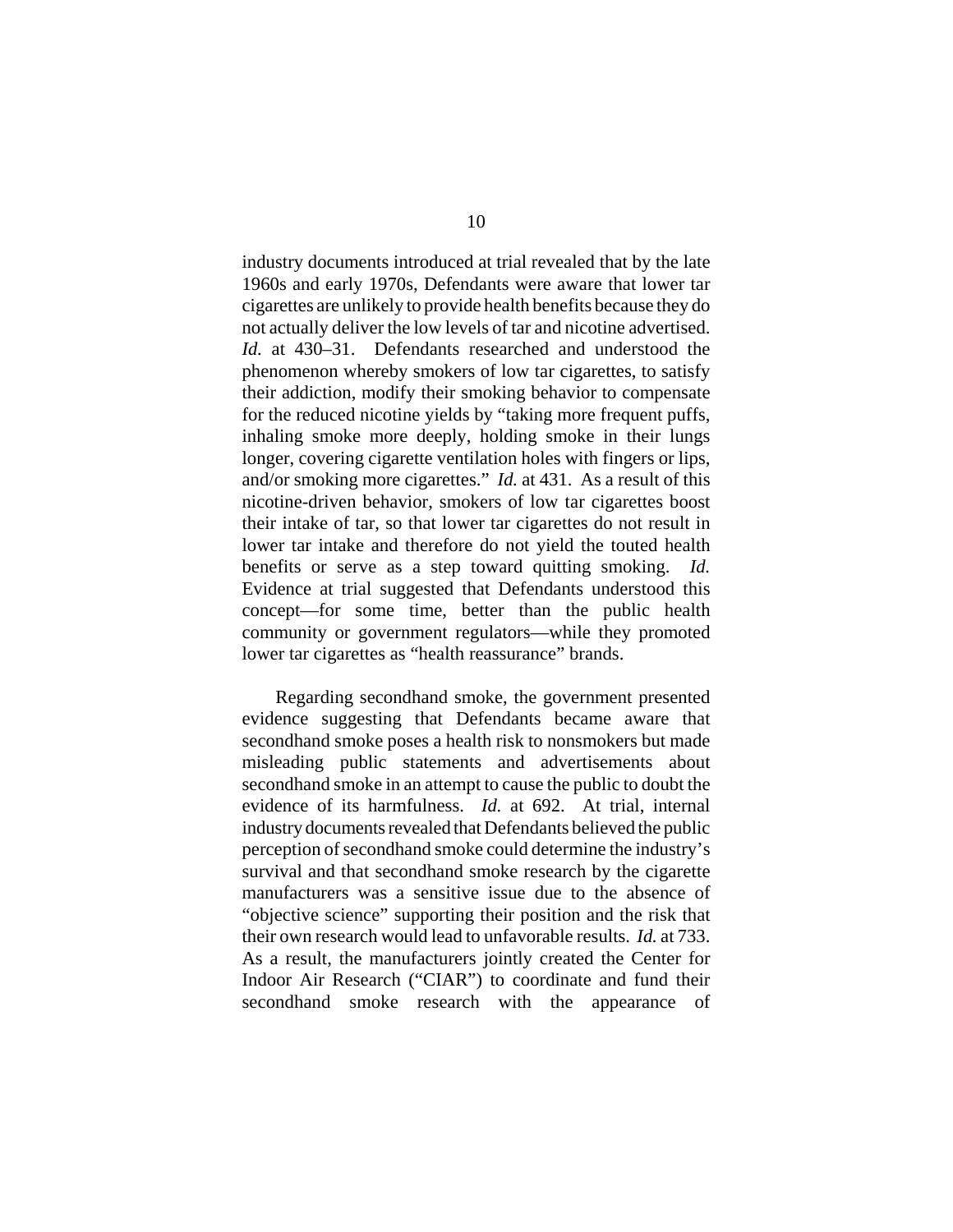independence. *Id.* at 119, 735. The evidence also showed that they "created, controlled, used, or participated in" a vast array of foreign or international entities to conduct their sensitive secondhand smoke research, generate "marketable science" to use for public relations purposes, and coordinate their shared objectives and message. *Id.* at 119–20, 759.

In addition to these topics, the government also presented evidence to the district court regarding Defendants' targeted marketing to youth under twenty-one years of age and their denials of such marketing, *id.* at 561, 672, as well as evidence concerning Defendants' employees and attorneys destroying documents relevant to their public and litigation positions and suppressing or concealing scientific research, *id.* at 801, 832.

During the trial, this court rendered a decision on Defendants' interlocutory appeal from the denial of summary judgment on the government's claim for a disgorgement remedy under RICO section 1964(a). We reversed the district court and held that disgorgement is not an available remedy in civil RICO cases. *United States v. Philip Morris USA, Inc.* ("*Disgorgement Opinion*"), 396 F.3d 1190 (D.C. Cir. 2005). In response, the district court granted the government leave to reformulate its proposed remedies. After the liability phase of the trial, the district court held a fourteen-day remedies trial. At the close of the remedies phase, several organizations moved to intervene in the litigation to assert their interests in the proposed remedies. The district court granted the American Cancer Society, the American Heart Association, the American Lung Association, Americans for Nonsmokers' Rights, the National African American Tobacco Prevention Network, and the Tobacco-Free Kids Action Fund leave to intervene solely on the subject of remedies.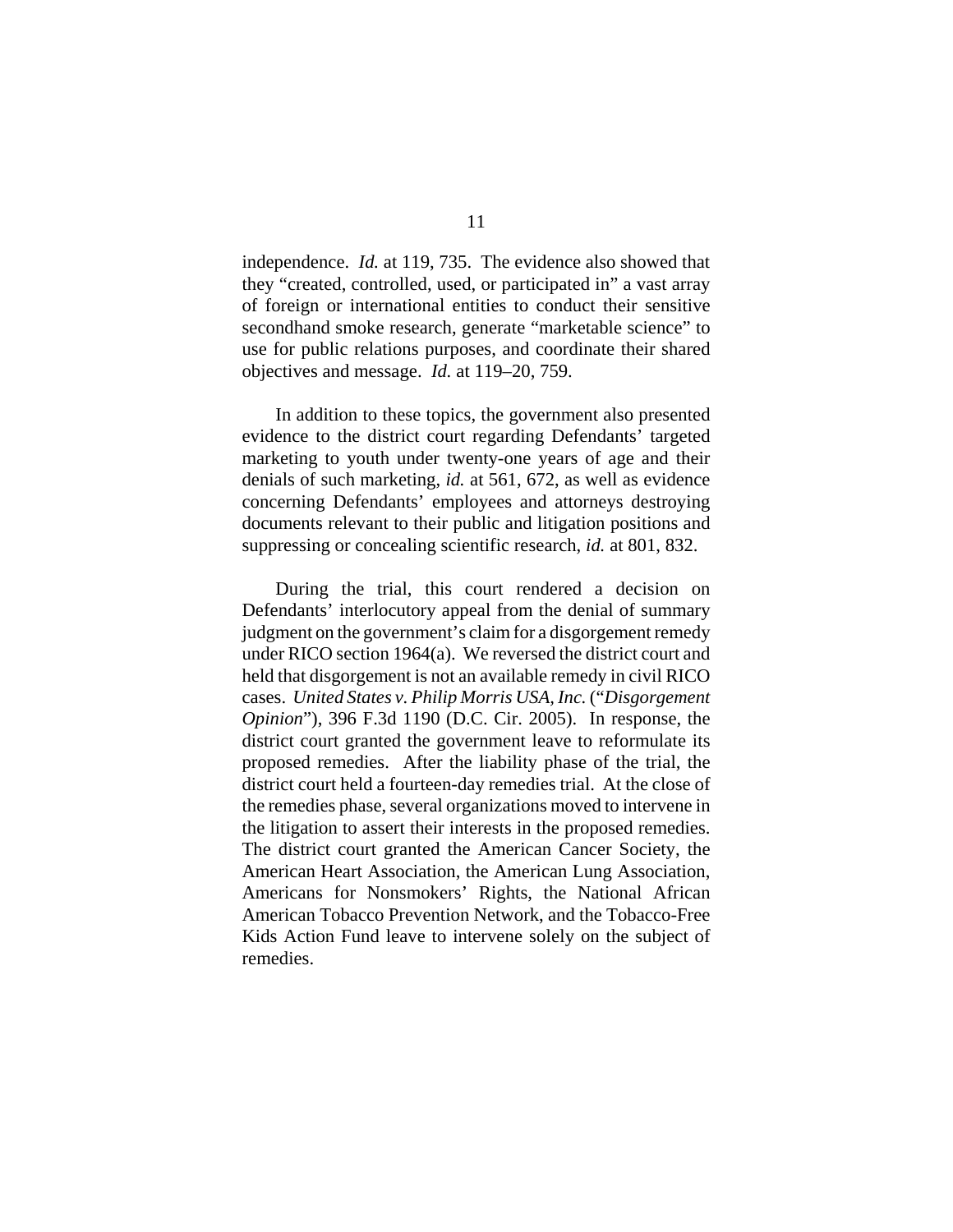The district court entered final judgment against Defendants on August 17, 2006, finding that they maintained an illegal racketeering enterprise and each Defendant participated in the conduct, management, and operation of the enterprise in violation of section 1962(c), and that they explicitly and implicitly agreed to do so, in violation of section 1962(d). *Philip Morris*, 449 F. Supp. 2d at 851, 901. The court found that Defendants engaged in a scheme to defraud smokers and potential smokers by (1) falsely denying the adverse health effects of smoking, *id.* at 854; (2) falsely denying that nicotine and smoking are addictive, *id.* at 856; (3) falsely denying that they manipulated cigarette design and composition so as to assure nicotine delivery levels that create and sustain addiction, *id.* at 858; (4) falsely representing that light and low tar cigarettes deliver less nicotine and tar and therefore present fewer health risks than full flavor cigarettes, *id.* at 859; (5) falsely denying that they market to youth, *id.* at 861; (6) falsely denying that secondhand smoke causes disease, *id.* at 864; and (7) suppressing documents, information, and research to prevent the public from learning the truth about these subjects and to avoid or limit liability in litigation, *id.* at 866. The court concluded that the government failed to prove that Defendants deliberately chose not to utilize or market feasible designs or product features that could produce less hazardous cigarettes. *Id.* at 384.

Before granting injunctive relief against Defendants the district court assessed whether they presented a "reasonable likelihood of further violation(s) in the future." *Id.* at 909 (quoting *SEC v. Savoy Indus., Inc.*, 587 F.2d 1149, 1168 (D.C. Cir. 1978)). The court concluded that Philip Morris, Reynolds, Brown & Williamson, Lorillard, American, Altria, and BATCo were reasonably likely to commit future RICO violations unless enjoined because they continued to make false and misleading statements at the time of trial, their businesses presented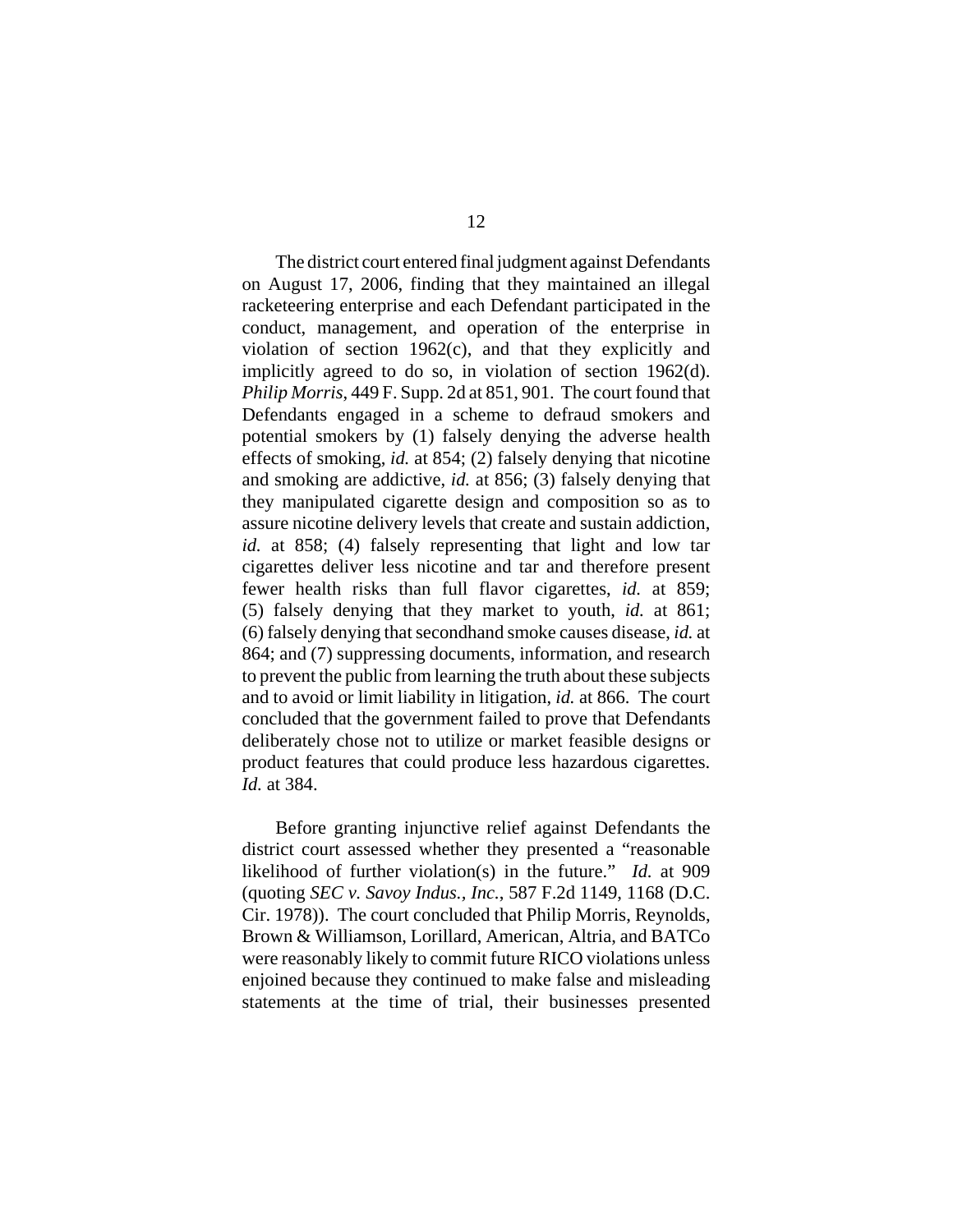continuing opportunities to commit RICO violations, and their corporate leadership continued to consist of veteran employees with longstanding ties to the companies. *Id.* at 910–13. Defendants argued that no injunction was necessary because their Master Settlement Agreement with forty-six states and the District of Columbia and their individual settlements with four states already sufficiently restrained them. The district court rejected this argument, concluding that the Master Settlement Agreement did not obviate the need for injunctive relief because Defendants had not fully complied with the agreement, parts of the agreement began expiring in 2006, the states could not vigorously enforce all aspects of the agreement, and BATCo and Altria were not subject to the settlement agreement. *Id.* at 913– 15.

The district court found that three Defendants—CTR, TI, and Liggett—did not present a reasonable likelihood of future RICO violations, therefore the court did not order injunctive remedies against them. CTR and TI, the court found, now exist solely for the limited purpose of winding up their activities and each retains only one adviser to support its litigation defense and handle any remaining administrative matters. *Id.* at 915–18. The court found that Liggett withdrew from the RICO conspiracy by admitting that smoking causes cancer and is addictive, by voluntarily restricting its advertising and including disclosures on its packages, and by cooperating with the United States and state attorneys general in their claims against other tobacco companies. *Id.* at 906–07, 918–19. The district court concluded that Liggett was not reasonably likely to commit future RICO violations based on this withdrawal, its continued independence from the other Defendants, and its limited opportunity for future violations by virtue of its discount cigarette market and lack of traditional consumer advertising. *Id.* at 918–19.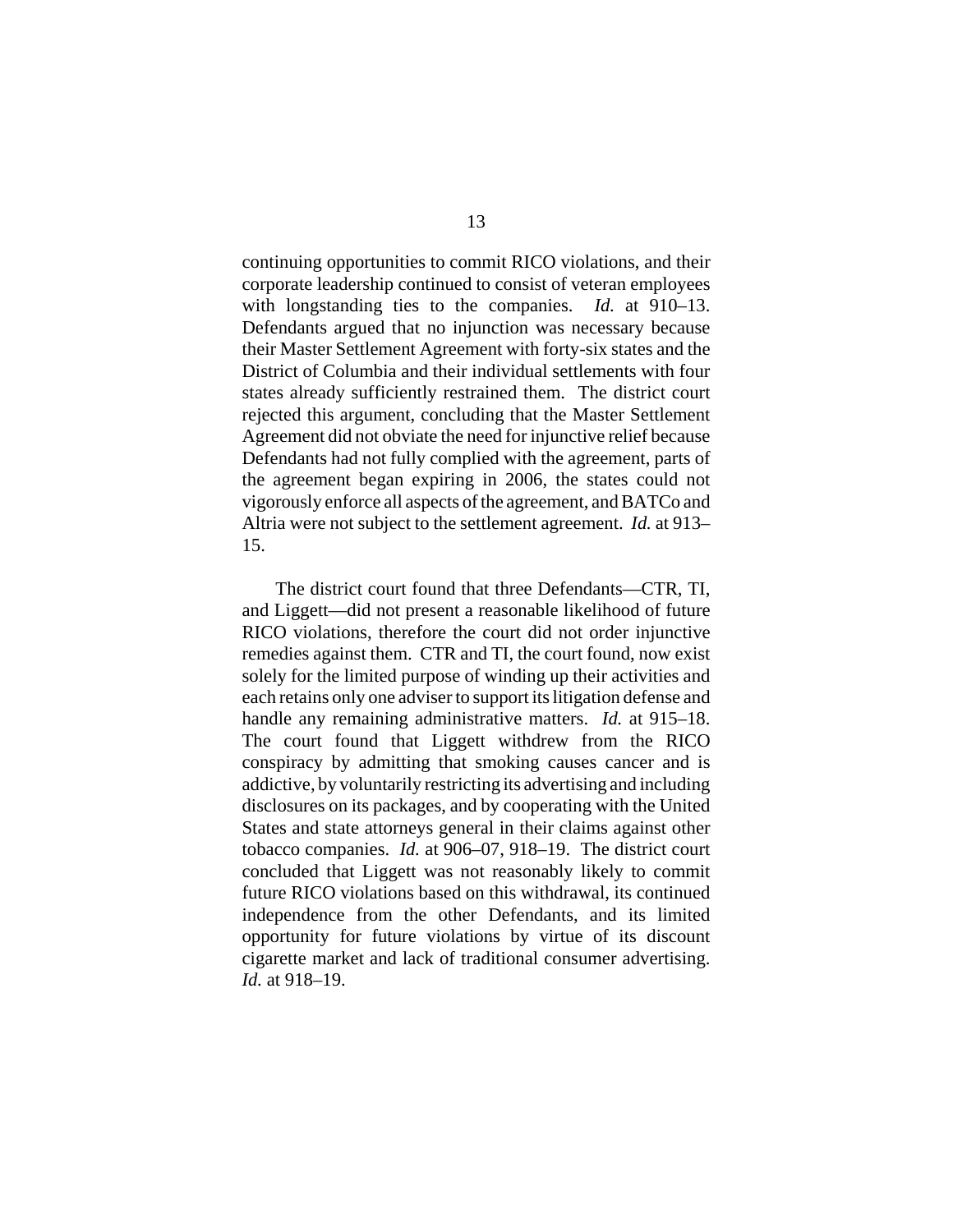Pursuant to section 1964, the district court imposed injunctive remedies against the other seven manufacturer Defendants. Specifically, the court ordered Defendants (1) to refrain from any acts of racketeering relating to the manufacturing, marketing, promotion, health consequences, or sale of cigarettes in the United States; (2) not to participate in the management or control of CTR, TI, or CIAR, and not to reconstitute the form or function of those entities; (3) to refrain from making any material false, misleading, or deceptive representation concerning cigarettes that is disseminated to the United States public; (4) to cease using any express or implied health message or health descriptor for any cigarette brand, such as light or low tar; (5) to make corrective disclosures about addiction, the adverse health effects of smoking and secondhand smoke, their manipulation of cigarette design and composition, and light and low tar cigarettes; (6) to create document depositories providing the government and the public access to all industry documents disclosed in litigation; and (7) to provide their disaggregated marketing data to the government according to the schedule on which they provide it to the Federal Trade Commission. *Id.* at 938–45. The court also limited the sale and transfer of Defendants' brands, product formulas, and businesses to entities that either are subject to the injunctive order or will sell the brand, use the formula, or conduct the business exclusively outside the United States. *Id.* at 945.

The district court denied the remainder of the government's requested injunctive relief, including its proposed national smoking cessation program, public education and countermarketing campaign, and youth smoking reduction plan. *Id.* at 933–34, 936–37. The court also denied the government's requests that it appoint a monitor to investigate and restructure the Defendant companies, *id.* at 935, and that it order Defendants to make public all "health and safety risk information" about their products in their own files, *id.* at 929.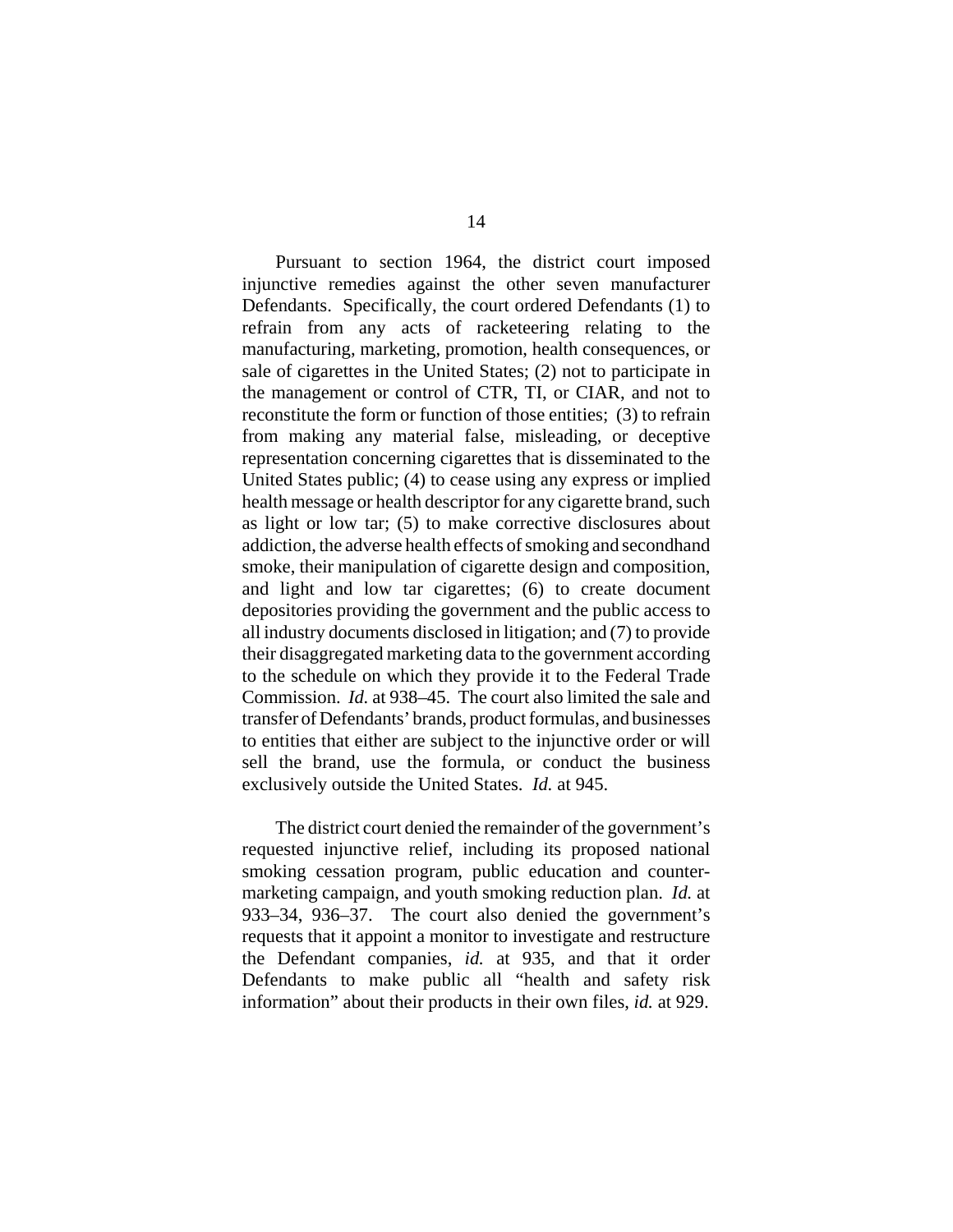All Defendants except Liggett appealed, raising numerous challenges to the finding of liability and the remedies imposed. The government and the intervenors filed a cross-appeal regarding the remedies that the district court denied. On Defendants' motion we stayed the remedial injunction pending appeal.

We review the district court's conclusions of law *de novo*. *SEC v. Wash. Inv. Network*, 475 F.3d 392, 399 (D.C. Cir. 2007). To the extent it is not based on legal error, we review the district court's decision to issue an injunction for abuse of discretion. *Id.* We may not set aside the district court's findings of fact unless they are clearly erroneous, giving due regard to the court's opportunity to judge the witnesses' credibility. *Id.* (citing FED. R. CIV. P.  $52(a)(6)$ ). This standard applies even when the district court adopts a party's proposed findings verbatim. *Anderson v. City of Bessemer City*, 470 U.S. 564, 572 (1985).

To establish RICO liability, the government had to prove the necessary elements of RICO itself—including the existence of an enterprise and a pattern of racketeering activity, 18 U.S.C. § 1962(c)—as well as the elements of the underlying conduct constituting the racketeering acts, here, numerous instances of mail and wire fraud under 18 U.S.C. §§ 1341 and 1343. Defendants challenge the district court's findings regarding both RICO and the underlying fraud, as well as the remedies the court imposed. We address Defendants' challenges to RICO liability in Part II, their general challenges to fraud liability in Part III, their challenges to specific aspects of the fraudulent scheme and the liability of specific Defendants in Part IV, their challenges to the finding that they are likely to commit future violations and therefore should be enjoined in Part V, and their challenges to particular remedies the court imposed in Part VI.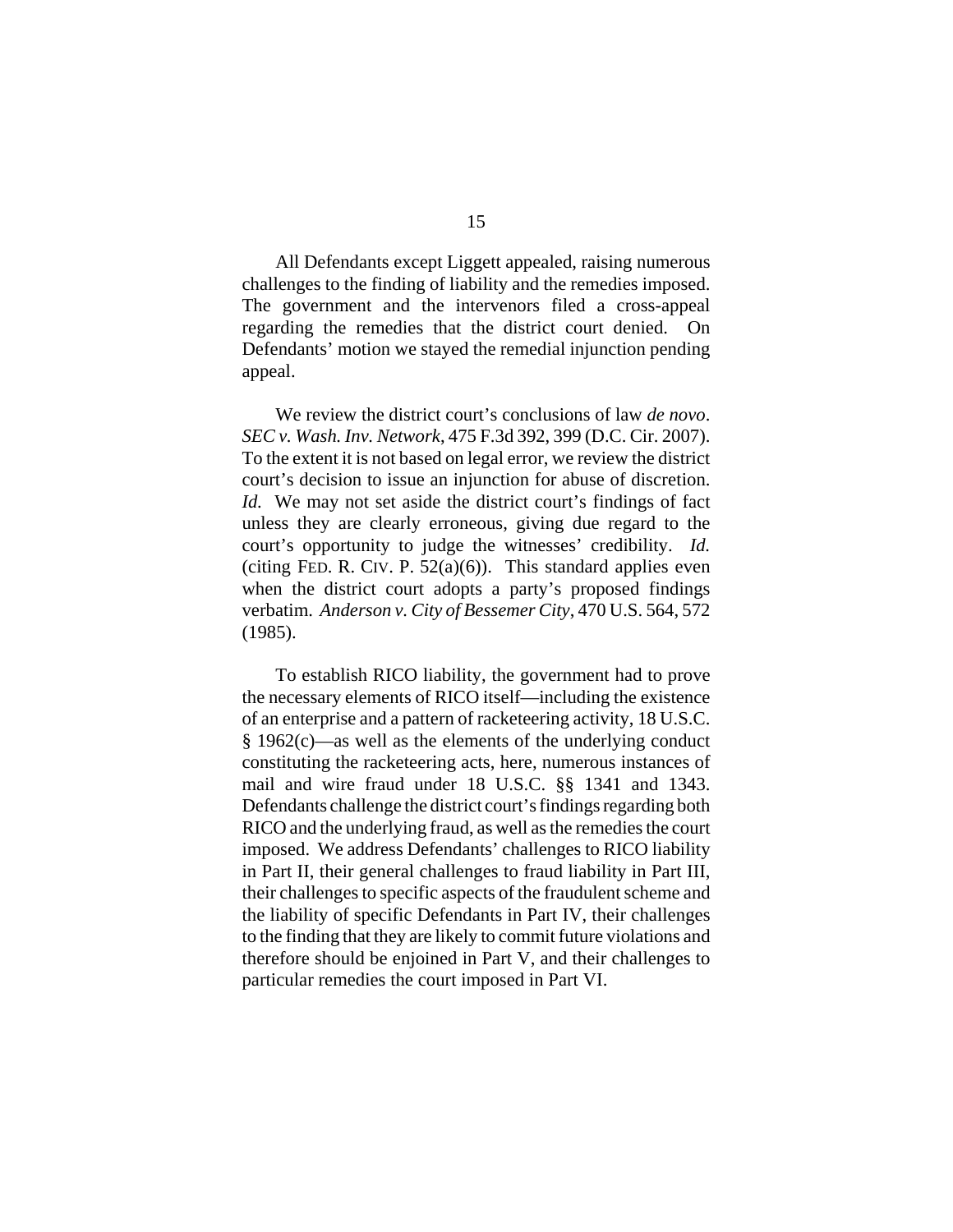#### II. Challenges to RICO Liability

### A. RICO Enterprise

RICO makes it unlawful for "any person . . . associated with any enterprise . . . to conduct or participate, directly or indirectly, in the conduct of such enterprise's affairs through a pattern of racketeering activity." 18 U.S.C. § 1962(c). Thus, in a section 1962(c) suit, the defendants are the "persons" who conduct the "enterprise's" affairs through racketeering activity. Because RICO defines "person" as including "any individual or entity capable of holding a legal or beneficial interest in property," *id.* § 1961(3), corporations as well as individuals can be liable if they conduct an enterprise's affairs through a pattern of racketeering activity. In language central to the issue before us, section 1961(4) states:

"enterprise" includes any individual, partnership, corporation, association, or other legal entity, and any union or group of individuals associated in fact although not a legal entity.

*Id.* § 1961(4). The enterprise as such generally faces no section 1962(c) RICO liability; indeed it may be the innocent vehicle through which unlawful activity is carried out, *see Cedric Kushner Promotions, Ltd. v. King*, 533 U.S. 158, 164 (2001) ("RICO both protects a legitimate 'enterprise' from those who would use unlawful acts to victimize it, and also protects the public from those who would unlawfully use an 'enterprise' (whether legitimate or illegitimate) as a 'vehicle' through which 'unlawful . . . activity is committed.'" (quoting *United States v. Turkette*, 452 U.S. 576, 591 (1981), and *Nat'l Org. for Women, Inc. v. Scheidler*, 510 U.S. 249, 259 (1994))). When the enterprise is an association-in-fact, *members* of the association may be both part of the "enterprise" and liable as "persons"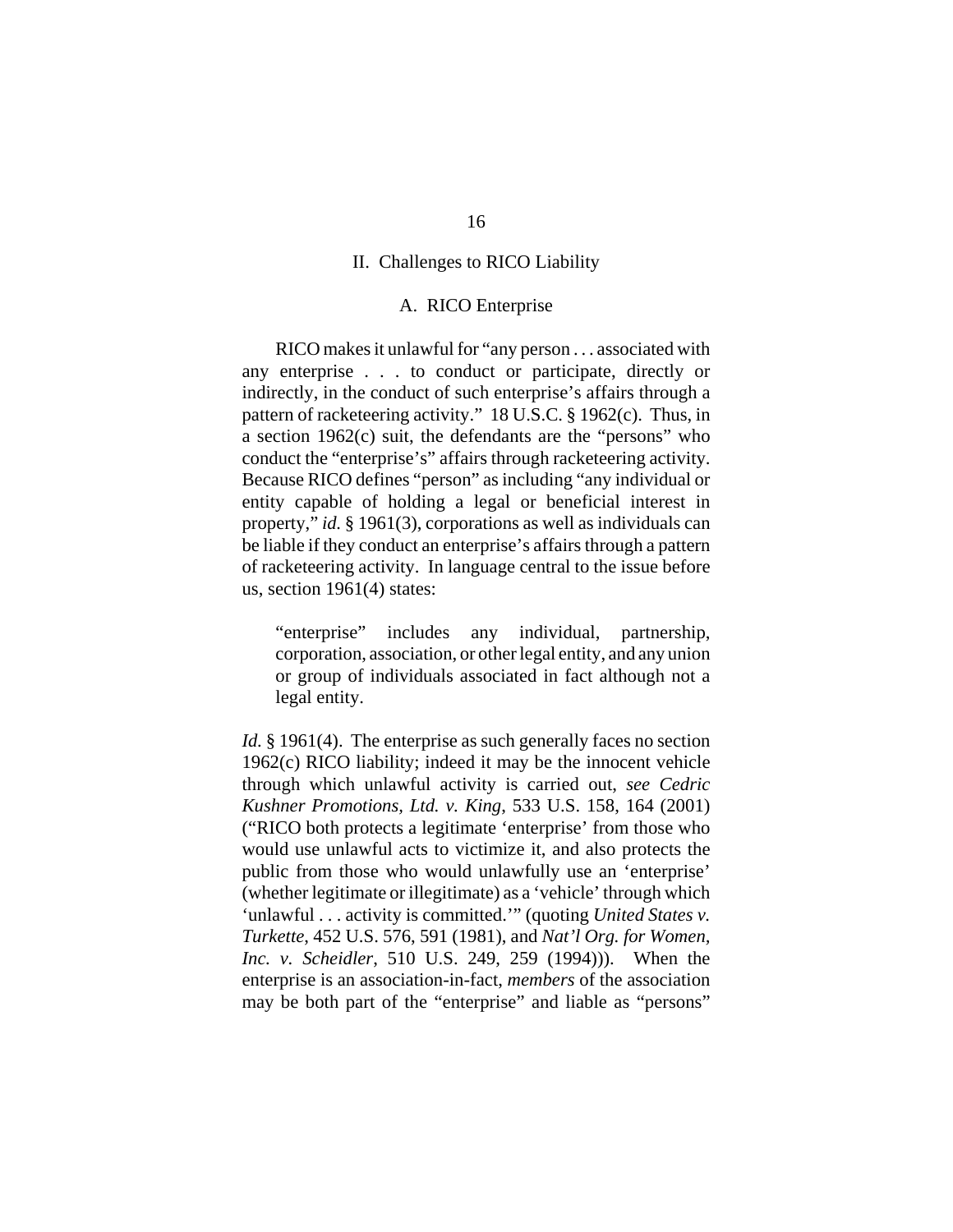under RICO if they conduct the enterprise's affairs through racketeering activity. *See, e.g.*, *United States v. Richardson*, 167 F.3d 621, 626 (D.C. Cir. 1999) (upholding conviction of defendant member of association-in-fact enterprise).

Here, defining the RICO enterprise as "a group of business entities and individuals associated-in-fact, including Defendants to this action, their agents and employees, and other organizations and individuals," the district court held that the Defendant cigarette manufacturers and trade organizations had violated section 1962(c) by participating in the conduct of the enterprise's affairs through multiple acts of mail and wire fraud. *Philip Morris*, 449 F. Supp. 2d at 851, 867. Defendants challenge the district court's acceptance of a RICO enterprise made up of individuals and corporations, arguing that the statute provides an exclusive list of possible enterprises that covers groups of *individuals* associated in fact, not mixed groups of individuals *and corporations* associated in fact.

In *United States v. Perholtz*, 842 F.2d 343 (D.C. Cir. 1988), however, we squarely rejected this precise argument. There, we held that a group of seven individuals and eleven corporations and partnerships associated in fact may constitute a RICO "enterprise." *Id.* at 351 n.12, 353. We explained: "[RICO] defines 'enterprise' as *including* the various entities specified; the list of entities is not meant to be exhaustive." *Id.* at 353. As such, a group of individuals, corporations, and partnerships associated in fact can qualify as a RICO "enterprise," even though section 1961(4) nowhere expressly mentions this type of association.

In so holding, we joined several other circuits that had reached the same conclusion. *Perholtz*, 842 F.2d at 353 (citing the Second, Third, Seventh, and Eleventh Circuits, as well as Fifth Circuit Unit B). Indeed, both prior to and since *Perholtz*,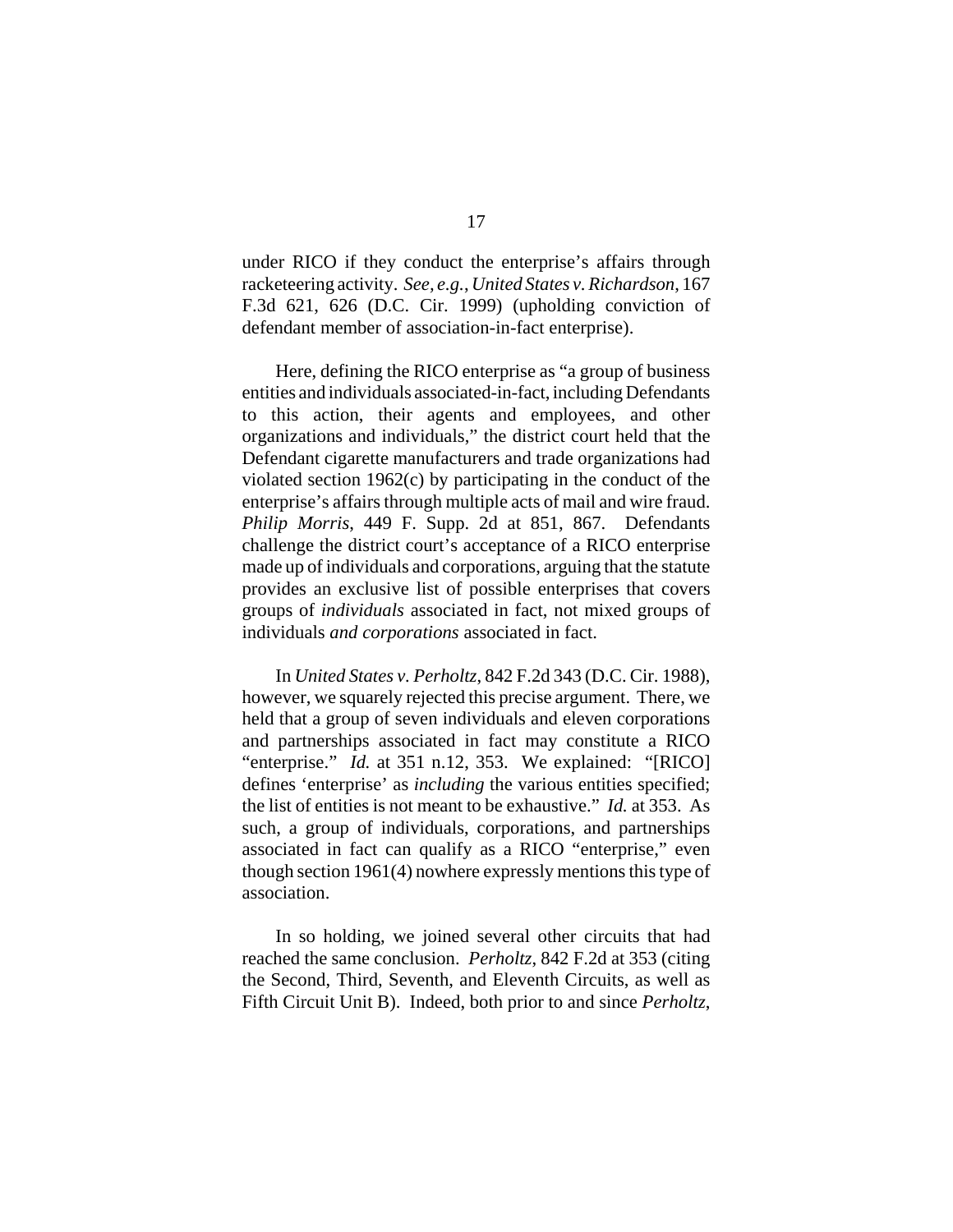every circuit to consider the question has likewise held that corporations may be part of an association-in-fact enterprise. *See United States v. London*, 66 F.3d 1227, 1243–44 (1st Cir. 1995) (holding that corporations can be part of an associationin-fact enterprise because section 1961(4)'s list is not exhaustive); *United States v. Huber*, 603 F.2d 387, 394 (2d Cir. 1979) (same); *United States v. Aimone*, 715 F.2d 822, 828 (3d Cir. 1983) (same); *United States v. Thevis*, 665 F.2d 616, 625–26 (5th Cir. Unit B 1982) (same), *superseded on other grounds by* FED. R. EVID. 804(b)(6) (1997); *United States v. Masters*, 924 F.2d 1362, 1366 (7th Cir. 1991) (same); *Atlas Pile Driving Co. v. DiCon Fin. Co.*, 886 F.2d 986, 995 n.7 (8th Cir. 1989) (same); *see also Dana Corp. v. Blue Cross & Blue Shield Mut. of N. Ohio*, 900 F.2d 882, 887 (6th Cir. 1990) (reaching same outcome and citing *Huber*, 603 F.2d at 393–94); *United States v. Navarro-Ordas*, 770 F.2d 959, 969 n.19 (11th Cir. 1985) (same); *United States v. Feldman*, 853 F.2d 648, 655–56 (9th Cir. 1988) (reaching same outcome based on different statutory analysis); *United States v. Najjar*, 300 F.3d 466, 484 (4th Cir. 2002) (upholding without discussion RICO convictions involving an association-in-fact enterprise that included corporations). The judges of these circuits are equally unanimous, for not one has dissented from the proposition that an association-in-fact enterprise may include corporations.

Defendants argue that *Perholtz* has no applicability where, as here, the *defendants* are corporations. Because the *Perholtz* defendants were individual members of the enterprise, not its corporate members, Defendants here claim that *Perholtz* applies only when individuals, not corporations, are the RICO defendants. As Defendants see it, *Perholtz* merely ensures that individuals are unable to escape liability simply by including corporations in their enterprise; *Perholtz*, they argue, does not mean that the associated-in-fact corporations can themselves incur RICO liability.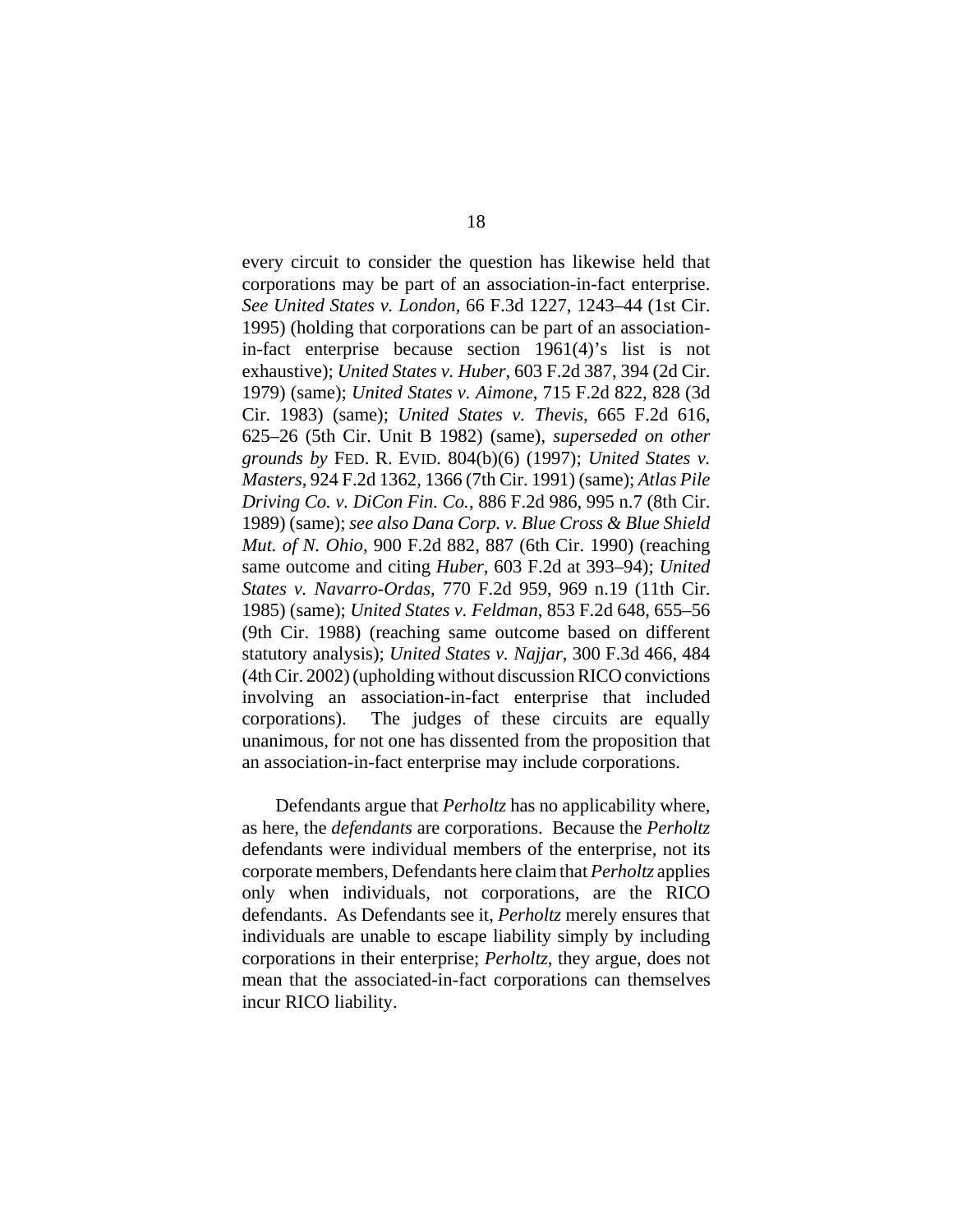But nothing in *Perholtz* is so limited. Quoting the Supreme Court's statement in *United States v. Turkette* that "[t]here is no restriction upon the associations embraced by the definition [of enterprise]," 452 U.S. at 580, *Perholtz* sets forth its holding in broad terms: "We therefore follow those courts that have held that individuals, corporations, and other entities may constitute an association-in-fact," 842 F.2d at 353. Nowhere does *Perholtz* suggest that the rule varies depending on the identity of the defendants. Indeed, two of the cases *Perholtz* relies on involved corporate defendants. *Id.* (citing *Thevis*, 665 F.2d at 625–26 (upholding RICO convictions for one individual and one corporate defendant), and *Bunker Ramo Corp. v. United Bus. Forms, Inc.*, 713 F.2d 1272, 1285 (7th Cir. 1983) (upholding RICO charges against one individual and one corporation)). Many other decisions have similarly upheld RICO allegations involving corporate defendants who were also members of the association-in-fact enterprise. *See, e.g.*, *City of N.Y. v. Smokes-Spirits.com, Inc.*, 541 F.3d 425, 450–51 (2d Cir. 2008); *Odom v. Microsoft Corp.*, 486 F.3d 541, 553 (9th Cir. 2007); *Najjar*, 300 F.3d at 484; *United States v. Goldin Indus., Inc.*, 219 F.3d 1271, 1274 (11th Cir. 2000); *Dana Corp.*, 900 F.2d at 887; *Shearin v. E.F. Hutton Group, Inc.*, 885 F.2d 1162, 1165–66 (3d Cir. 1989), *overruled on other grounds by Beck v. Prupis*, 529 U.S. 414, 506 (2000); *Atlas Pile Driving*, 886 F.2d at 995; *Ocean Energy II, Inc. v. Alexander & Alexander Inc.*, 868 F.2d 740, 748–49 (5th Cir. 1989).

Moreover, Defendants' proposed limitation on *Perholtz* is contrary to the statute's language. As "persons" under section 1961(3), corporations may be RICO defendants regardless of the kind of enterprise charged. *See* 18 U.S.C. § 1962(c) ("It shall be unlawful for *any* person . . . associated with *any* enterprise . . . to conduct or participate, directly or indirectly, in the conduct of such enterprise's affairs through a pattern of racketeering activity." (emphases added)). Defendants cite not a single case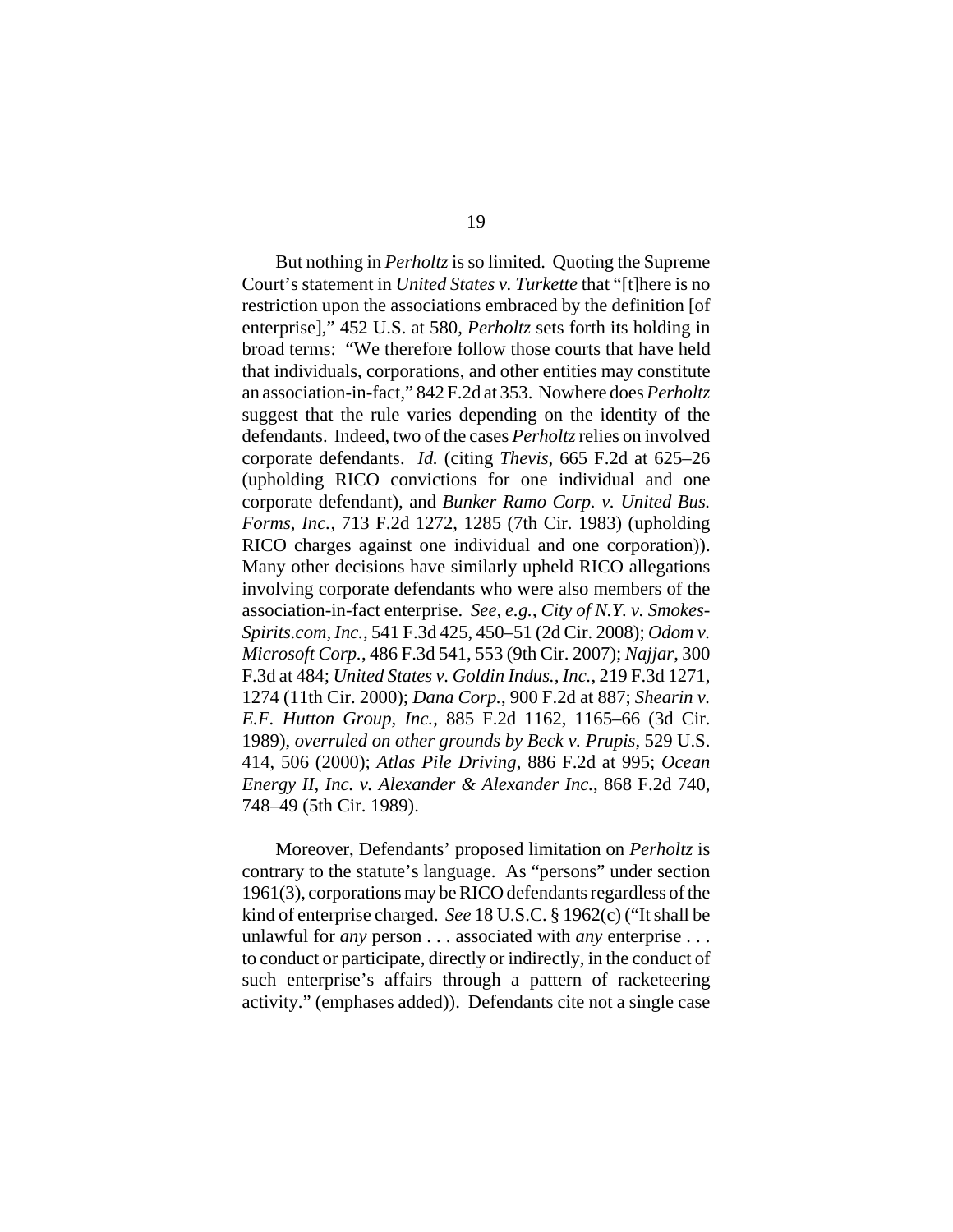lending even a shred of support to the idea that the meaning of "enterprise" can fluctuate depending on whom the government or the plaintiff chooses to name as the defendant. *Perholtz*'s interpretation of section 1961(4) thus applies regardless of whether the RICO defendants are individual "persons" or corporate "persons." To hold otherwise would require us to rewrite section 1962(c).

In a further attempt to evade *Perholtz*, Defendants argue that even if *Perholtz* was correct when decided, it has been eroded by the Supreme Court's 2001 decision in *Cedric Kushner Promotions, Ltd. v King*, 533 U.S. 158 (2001). Defendants' argument begins with the premise that at the time we decided *Perholtz*, RICO presented a potential loophole: because the RICO defendant must be distinct from the RICO enterprise, *Yellow Bus Lines, Inc. v. Drivers, Chauffeurs & Helpers Local Union 639*, 839 F.2d 782, 790 (D.C. Cir. 1988) ("[O]ne entity may not serve as the enterprise and the person associated with it . . . ."), *vacated on other grounds*, 492 U.S. 914 (1989), a sole shareholder who used his alter-ego corporation for racketeering might evade RICO liability because he wouldn't be sufficiently distinct from the alter-ego corporation "enterprise." Defendants rely on *Perholtz*'s suggestion that a definition of "enterprise" that excluded associations-in-fact of corporations would lead to "the bizarre result that only criminals who failed to form corporate shells to aid their illicit schemes could be reached by RICO." 842 F.2d at 353. According to Defendants, we were motivated in *Perholtz* by the underlying concern "that a criminal defendant conducting the affairs of an 'enterprise' that was his own closely held corporation, would be so closely tied to the enterprise that he would escape RICO liability." Defs. Br. 37. Given that the Supreme Court has subsequently eliminated this concern—holding in *Cedric Kushner* that an individual sole shareholder *is* sufficiently distinct from his alter-ego corporation to sustain RICO liability, 533 U.S. at 160—Defendants assert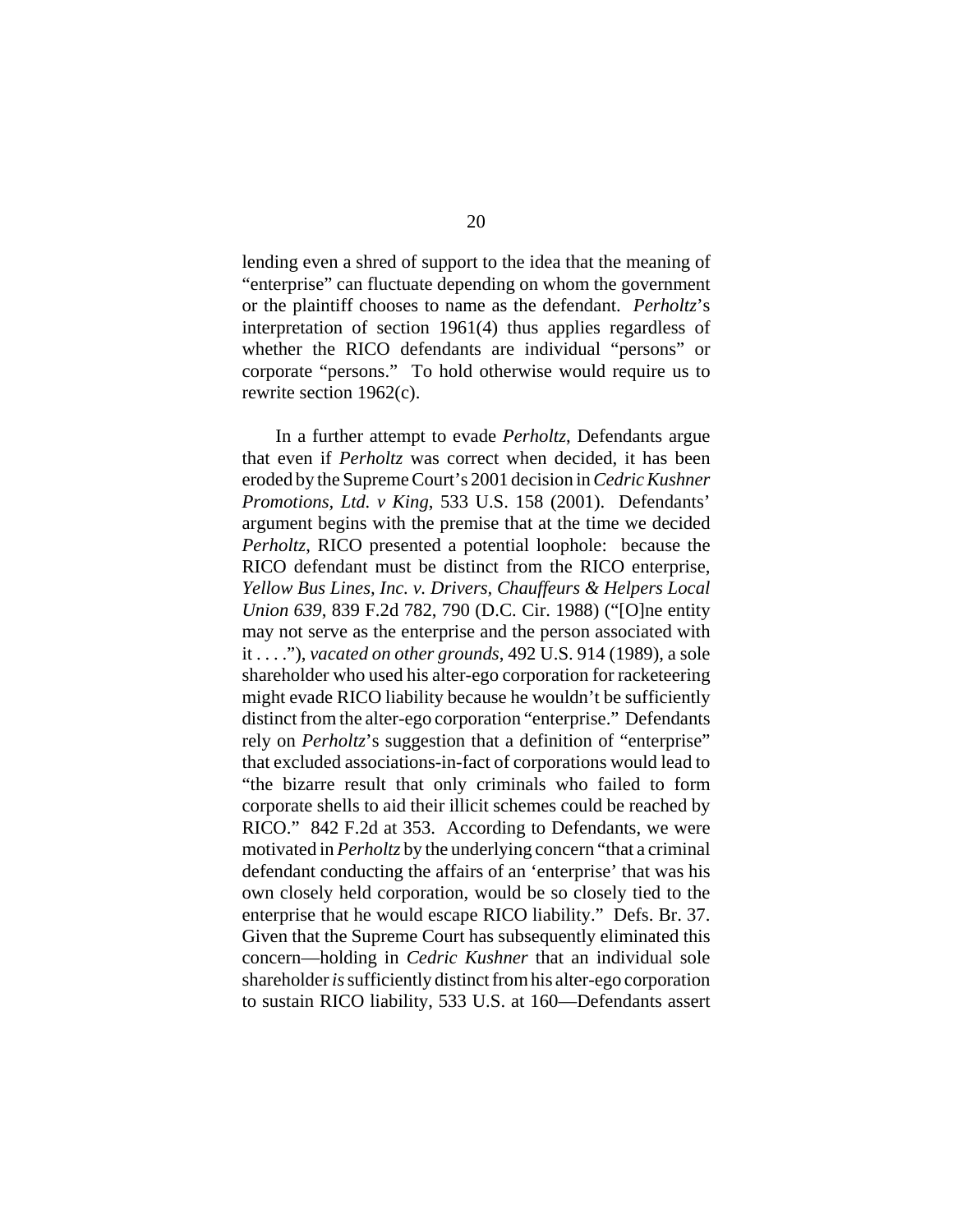that *Perholtz* no longer represents binding authority.

We do not read *Perholtz* as motivated by the concerns addressed in *Cedric Kushner*. In contrast to *Cedric Kushner*, the enterprise in *Perholtz* involved multiple individuals and numerous corporations, with no indication that the corporations were either all closely held by the individual defendants or in any other way insufficiently distinct. 842 F.2d at 351 n.12. Indeed, at least some of the *Perholtz* corporate enterprise members were not closely held. For example, enterprise member International Business Services, Inc. (IBS) existed in its own right prior to the scheme and was related to the defendants through employment relationships that would not have defeated RICO's distinctness requirement: Perholtz himself was a consultant to IBS, and the other RICO defendant, Franklin Jackson, was an IBS project manager. *Id.* at 348. Similarly, enterprise member Remote Computer Services Corporation, although formed expressly for the purpose of the scheme, was jointly held in equal shares by three individuals—Perholtz and two other individual members of the enterprise, *id.* at 350—and thus would have been sufficiently distinct from each of those non-sole shareholders. The enterprise also included two separate real estate companies both of which apparently existed independently of the scheme and were not otherwise affiliated with the individuals. *Id.* at 351 n.12. At least one individual enterprise member, John Gentile, worked for the Postal Service and apparently had no formal stake in the corporate enterprise members. *Id.* at 346, 351 n.12. In *Perholtz*, we held that all these corporations—not just those closely held or created solely for the scheme—could be part of an association-in-fact enterprise. Indeed, only *after* so holding did we turn to Perholtz's entirely separate argument that he, as an individual, was insufficiently distinct from the enterprise. Far from basing our holding on this argument, we simply noted that we had "no occasion to consider the separateness requirement" because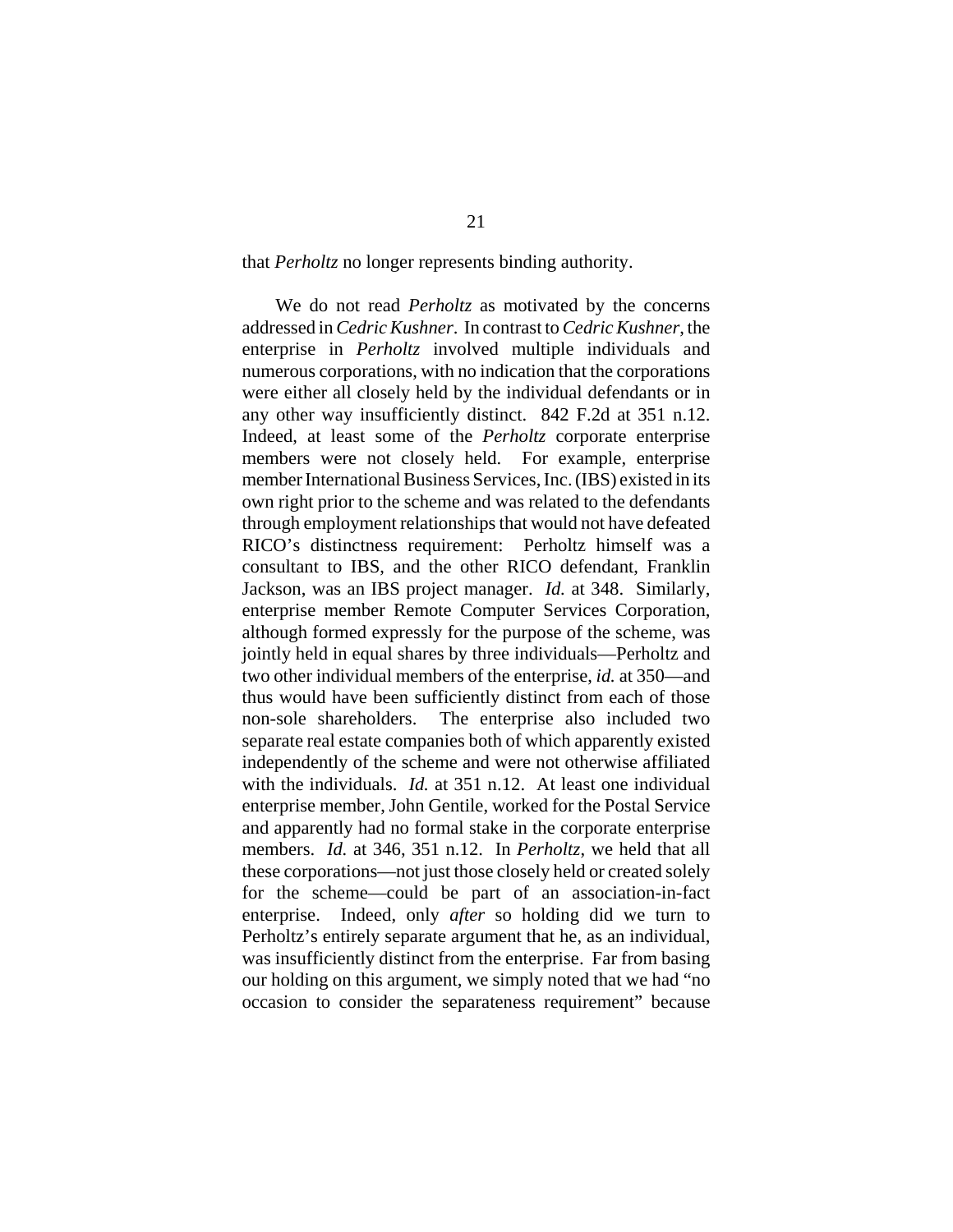Perholtz associated not with himself but with others. *Id.* at 353.

Given the structure of the *Perholtz* enterprise and the court's acknowledgement that distinctness was not at issue, we think *Perholtz* reflected a different concern, namely that a group of sophisticated racketeers who would otherwise constitute an association-in-fact might evade RICO's grasp by virtue of their ability to operate through corporations and establish complex networks of companies, kickbacks, and contracts to achieve their elicit ends. Indeed, immediately following its reference to "corporate shells," *Perholtz* emphasized Congress's desire that RICO serve "as a weapon against the sophisticated racketeer as well as (and perhaps more than) the artless." *Id. Perholtz* itself presented just such a situation: the defendants worked through their own companies and multiple outside corporations in an intricate web of shared commissions to game the bidding process for government contracts. The success of the scheme required the participation of companies to serve as contractors and subcontractors. "This relationship of individuals and corporations is precisely what section 1962(c) was designed to attack." *Id.* at 354.

Moreover, in asserting their *Cedric Kushner* argument, Defendants fail to explain how *Perholtz*'s interpretation would even solve the hypothetical problem they posit. According to Defendants, in order to preserve RICO liability for a sole shareholder who would be insufficiently distinct from his alterego corporation, the *Perholtz* court held that an "individual and his shell corporation could *together* . . . constitute an association-in-fact enterprise." Defs. Reply Br. 16. In Defendants' view, the sole shareholder would then be liable under RICO for conducting the affairs of this association-in-fact enterprise. Yet if an individual is insufficiently distinct from his alter-ego corporation, we seriously doubt he would suddenly be sufficiently distinct from an enterprise consisting of his alter-ego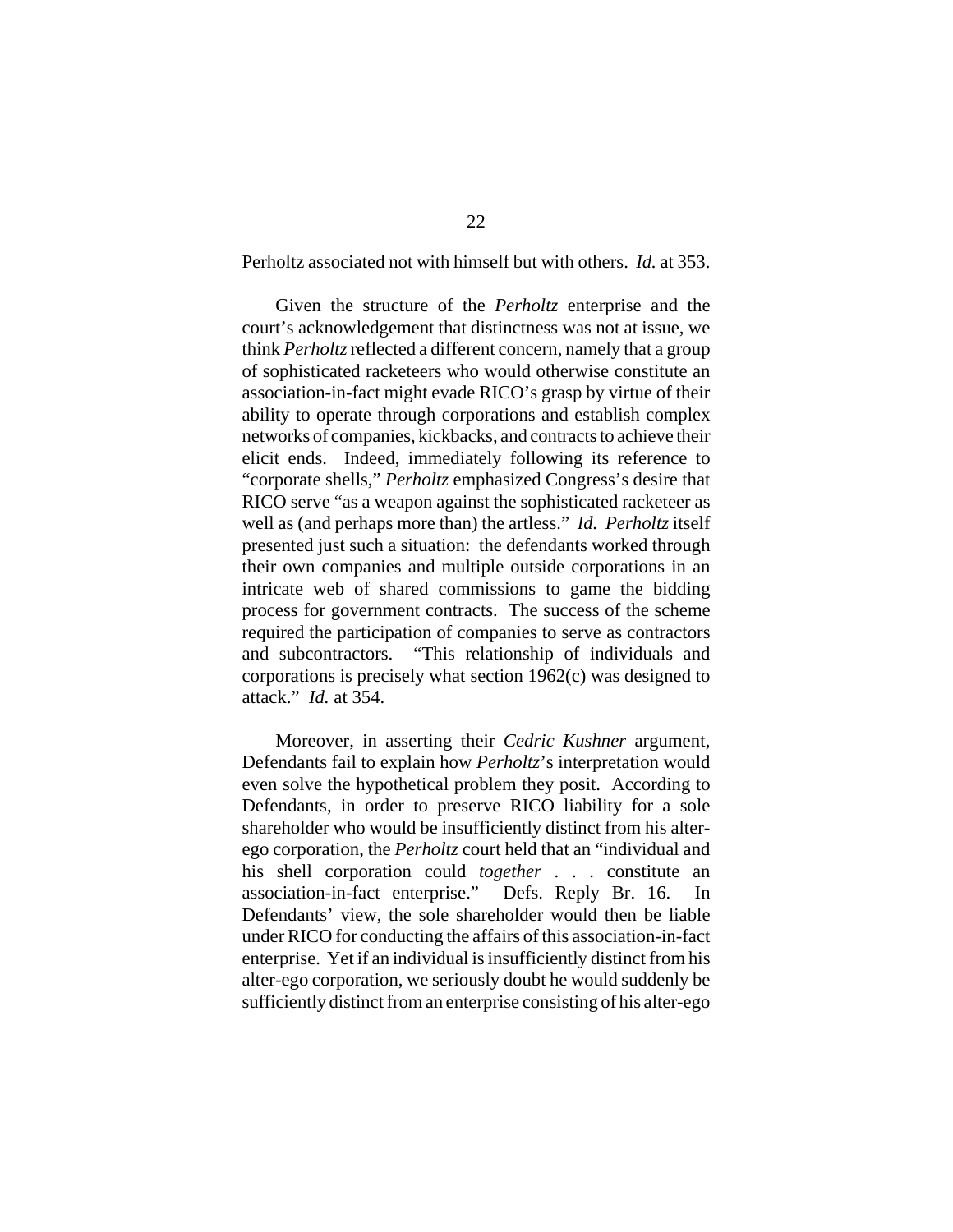corporation *and himself*. If *Perholtz* had been concerned with distinctness, its purported "solution" would make little sense.

Further seeking to justify their reliance on *Cedric Kushner*, Defendants say that the government cites only one post–*Cedric Kushner* case—*United States v. Najjar*, 300 F.3d 466 (4th Cir. 2002)—that upheld an association-in-fact enterprise of corporations. The relevance of this is hard to grasp, as other post–*Cedric Kushner* cases *not* cited by the government accept association-in-fact enterprises comprised of corporations. *See Smokes-Spirits.com*, 541 F.3d at 450–51 (holding that the plaintiff adequately pleaded an association-in-fact enterprise consisting of two corporations); *Odom*, 486 F.3d at 553 (holding that plaintiffs had sufficiently alleged an association-in-fact enterprise of two corporations); *United States v. Cianci*, 378 F.3d 71, 83 (1st Cir. 2004) ("It is uncontroversial that corporate entities, including municipal and county ones, can be included within association-in-fact RICO enterprises."); *Living Designs, Inc. v. E.I. DuPont de Nemours & Co.*, 431 F.3d 353, 361 (9th Cir. 2005) ("[T]here is no question that DuPont [corporation] and the law firms together can constitute an 'associated in fact' RICO enterprise."). And as we noted above, no circuit has ever held the opposite.

*Cedric Kushner* thus undermines neither the unanimous judicial view that association-in-fact enterprises may include corporations nor *Perholtz*'s binding effect on this case. Defendants' argument that we should read section 1961(4) as an exhaustive list of possible RICO enterprises is therefore unavailing. Not only is it foreclosed by *Perholtz*, it is unpersuasive on its own terms. As *Perholtz* and many other circuits explain, the use of the word "includes" indicates that RICO's list of "enterprises" is non-exhaustive. Indeed, section 1961 makes the non-exhaustive nature of "includes" clear by alternating between the words "means" and "includes" to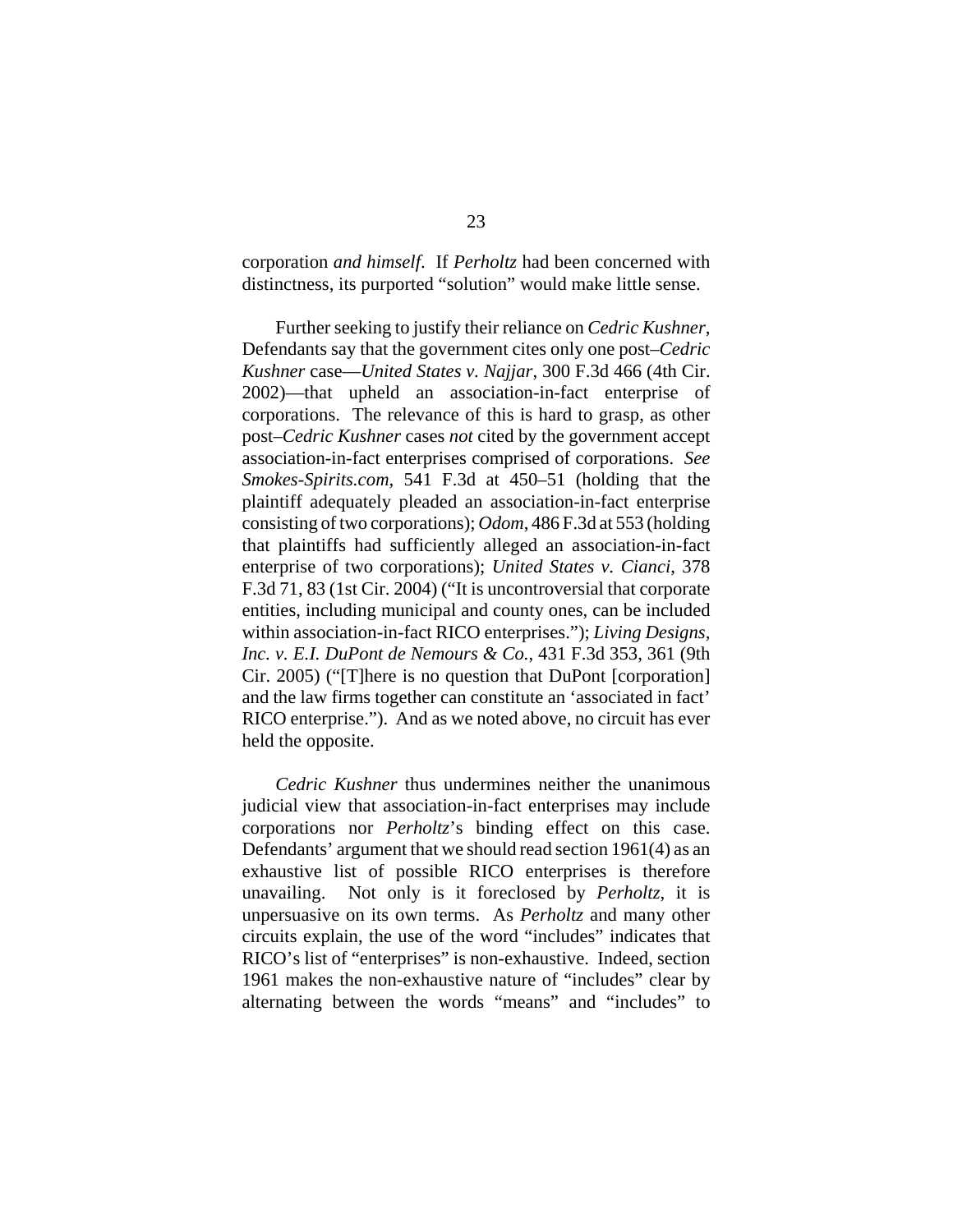introduce the section's various definitions. Specifically, five of section 1961's ten subsections introduce definitions with the word "means." For example, section 1961(1) defines "racketeering activity," explaining that the term "means" any of a list of specific state and federal crimes. Section 1961(2) likewise introduces a definitional list with the term "means": "'State' means any State of the United States, the District of Columbia, the Commonwealth of Puerto Rico, any territory or possession of the United States, any political subdivision, or any department, agency, or instrumentality thereof." 18 U.S.C. § 1961(2); *see also id.* § 1961(6), (7), (8) (introducing definitions of "unlawful debt," "racketeering investigator," and "racketeering investigation" with the term "means"). Section 1961(4), by contrast, says "'enterprise' *includes* any individual, partnership, corporation, association, or other legal entity, and any union or group of individuals associated in fact although not a legal entity." *Id.* § 1961(4) (emphasis added). By switching between "means" and "includes" in the same definitional provision, Congress signaled its intent to distinguish between exhaustive and non-exhaustive lists. *See Helvering v. Morgan's, Inc.*, 293 U.S. 121, 126 n.1 (1934) (describing a statute that introduced three definitions with the word "includes" and seven definitions with the word "means" and noting that "[t]he natural distinction would be that where 'means' is employed, the term and its definition are to be interchangeable equivalents, and that the verb 'includes' imports a general class, some of whose particular instances are those specified in the definition").

That Congress provided an exhaustive list of *legal* entity enterprises by adding the phrase "or other legal entity" hardly converts the list of *non*-legal entity enterprises into an exhaustive list. Had Congress wanted to limit non-legal entity associations to those expressly listed, the most obvious way to do so would have been the way Congress wrote the five clearly exhaustive definitions in the same section: it could have said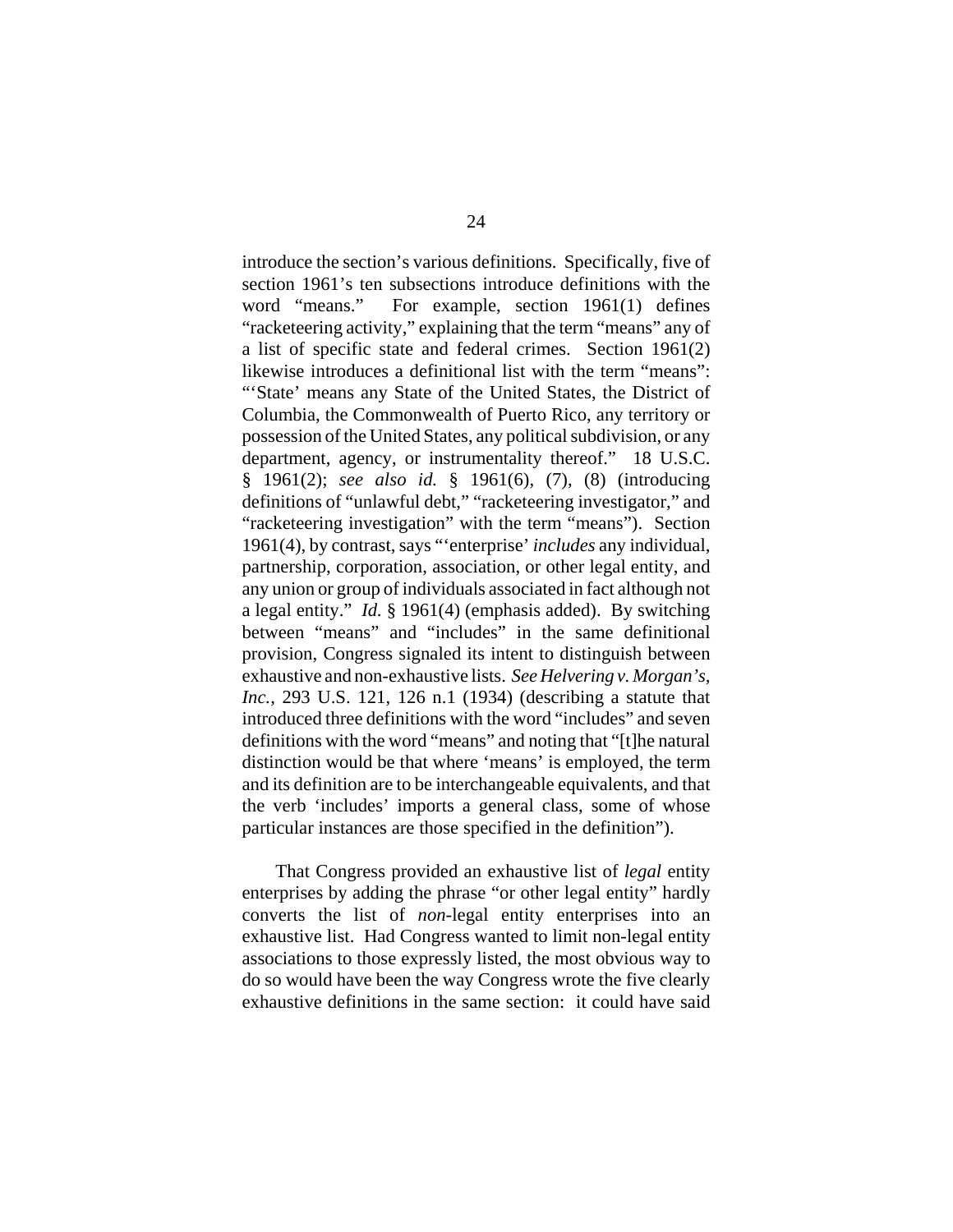"'enterprise' *means* any individual, partnership, corporation, association, or other legal entity, or any union or group of individuals associated in fact although not a legal entity." But Congress chose to say "'enterprise' *includes*" the listed entities. Defendants think that the phrase "or other legal entity" would have been unnecessary if the list were otherwise non-exhaustive. Not so. Adding "or other legal entity" serves to *ensure* that all legal entities are covered while retaining the *possibility* that some additional non-legal entities beyond those listed are also covered.

Nor does the use of the phrase "including, but not limited to" to indicate a non-exhaustive list in a different section of RICO, section 1964(a), demonstrate that the sole word "includes" in section 1961(4) must introduce an exhaustive list. Section 1964, which establishes civil remedies for RICO violations, lacks section 1961's juxtaposition of the nonexhaustive term "includes" with the exhaustive term "means"; adding "but not limited to" helps to emphasize the nonexhaustive nature of section 1964(a)'s list of remedies. Section 1961 needed no such clarification because it employed the contrasting terms "means" and "includes" to distinguish exhaustive from non-exhaustive definitions.

Contrary to Defendants' argument, nothing about this interpretation renders the definition of "enterprise" devoid of meaning. Although encompassing non-enumerated enterprises, section 1961(4)'s list defines "enterprise," in part, by listing the *kinds* of entities Congress had in mind. Indeed, the Supreme Court has acknowledged this meaning by requiring enterprises to exhibit common purpose, organization, and continuity. *Turkette*, 452 U.S. at 583; *see also Richardson*, 167 F.3d at 625.

In sum, as *Perholtz* clearly holds, because RICO's "list of entities is not meant to be exhaustive," "individuals,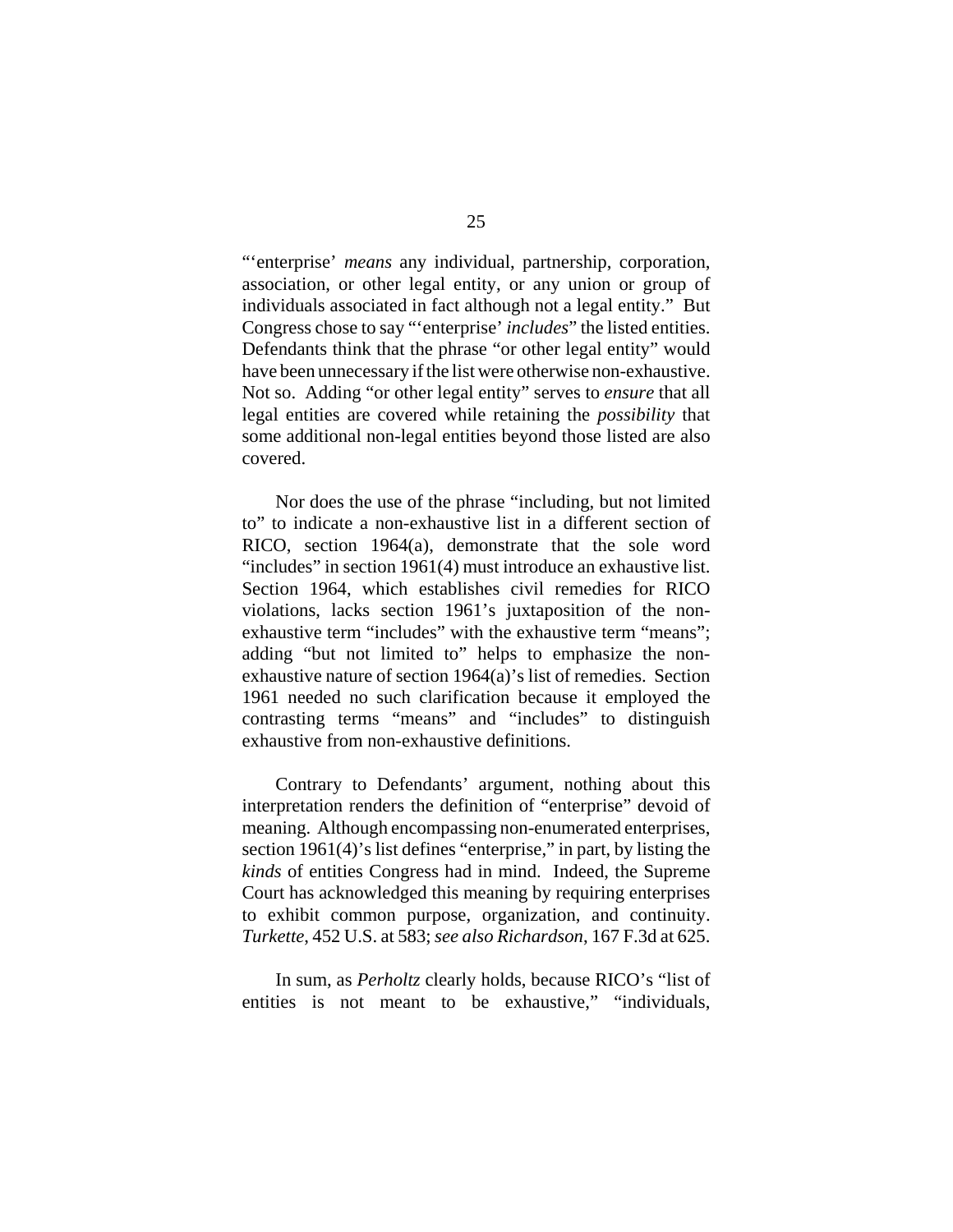corporations, and other entities may constitute an association-infact." 842 F.2d at 353. This binding precedent—confirmed by the statute's language, buttressed by the unanimity among our sister circuits, and undiminished by Defendants' efforts to escape it—requires that we affirm the district court's holding that the government properly alleged a RICO enterprise of individuals, cigarette manufacturers, and trade organizations.

We also reject Defendants' additional challenges to the district court's findings regarding the existence of a RICO enterprise and their participation in its affairs. The district court found—permissibly in our view—that the enterprise had the common purpose of obtaining cigarette proceeds by defrauding existing and potential smokers, *Philip Morris*, 449 F. Supp. 2d at 869; possessed the requisite structure both through informal association and through the formation of several formal organizations, *id.* at 870–71; functioned as a continuous unit despite personnel changes, *id.* at 871–72; and constituted a separate entity distinct from each Defendant, *id.* at 875. Defendants give us neither any basis for concluding that the district court's factual findings were clearly erroneous nor any reason to think them legally insufficient. The district court also found—again permissibly—that despite competing in some aspects of their business, Defendants jointly committed fraud and so participated in the conduct of not just their own affairs but the enterprise's as well, *id.* at 875–78, and also that they conspired to do so, *id.* at 903–05. Accordingly, we affirm the district court's findings that an enterprise existed and that Defendants participated in the conduct of its affairs and conspired to do so.

## B. Identifying Racketeering Acts

Defendants complain that the district court failed to identify the racketeering acts that support the finding of liability. While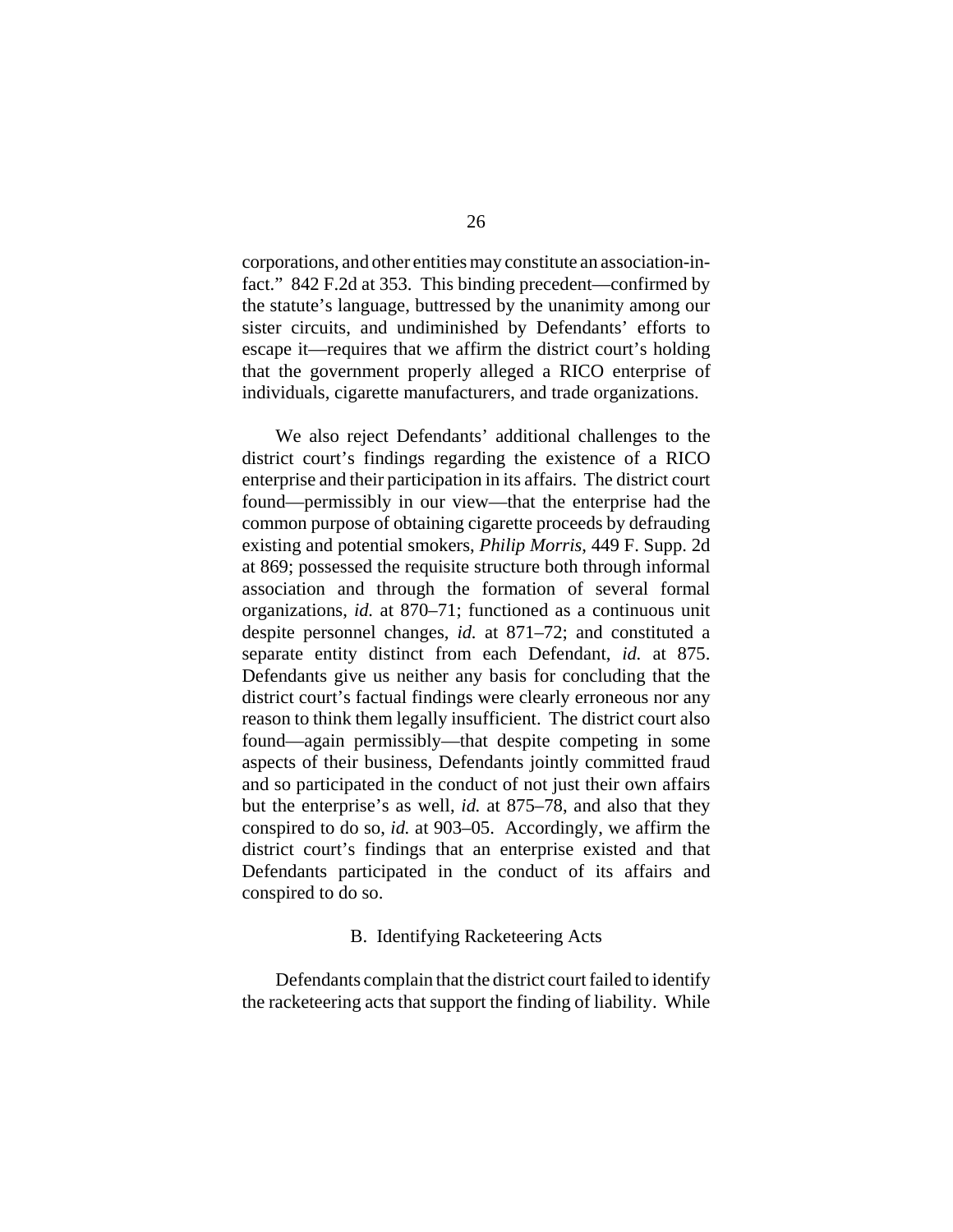it is true the district court's opinion provided no single, discrete list of specific racketeering acts, the comprehensive findings detailing over one-hundred racketeering acts—are sufficient to warrant affirmance. Defendants raise numerous challenges to the *correctness* of the district court's findings that they committed racketeering acts, which we take up in Parts III and IV. In this section, however, we are concerned only with the *existence* of these findings, not their validity.

By statutory definition, any violation of the mail or wire fraud statutes can qualify as "racketeering activity." 18 U.S.C. § 1961(1). To prove a violation of the mail and wire fraud statutes, the government must show (1) a scheme or artifice to defraud and (2) a mailing or wire transmission in furtherance thereof. *Id.* §§ 1341, 1343. "Where one scheme involves several mailings, the law is settled that each mailing constitutes a violation of the statute." *Hanrahan v. United States*, 348 F.3d 363, 366 (D.C. Cir. 1965). Where, as here, the mail and wire fraud statutes serve as the predicate offenses for a RICO violation, each racketeering act must be a mailing or wire transmission made in furtherance of a "scheme or artifice to defraud." 18 U.S.C. §§ 1341, 1343. Thus, in order to identify the racketeering acts, the district court must first have found a scheme to defraud, then concluded the alleged mailings or wire transmissions were in furtherance of such scheme. *See Philip Morris*, 449 F. Supp. 2d at 852–54.

Although Defendants question whether the district court clearly found a scheme to defraud, the finding on this question is explicit: "The Government has proven that the Enterprise knowingly and intentionally engaged in a scheme to defraud smokers and potential smokers, for purposes of financial gain, by making false and fraudulent statements, representations, and promises." *Id.* at 852. The district court explains, in great detail, the seven components of the scheme to defraud. *Id.* at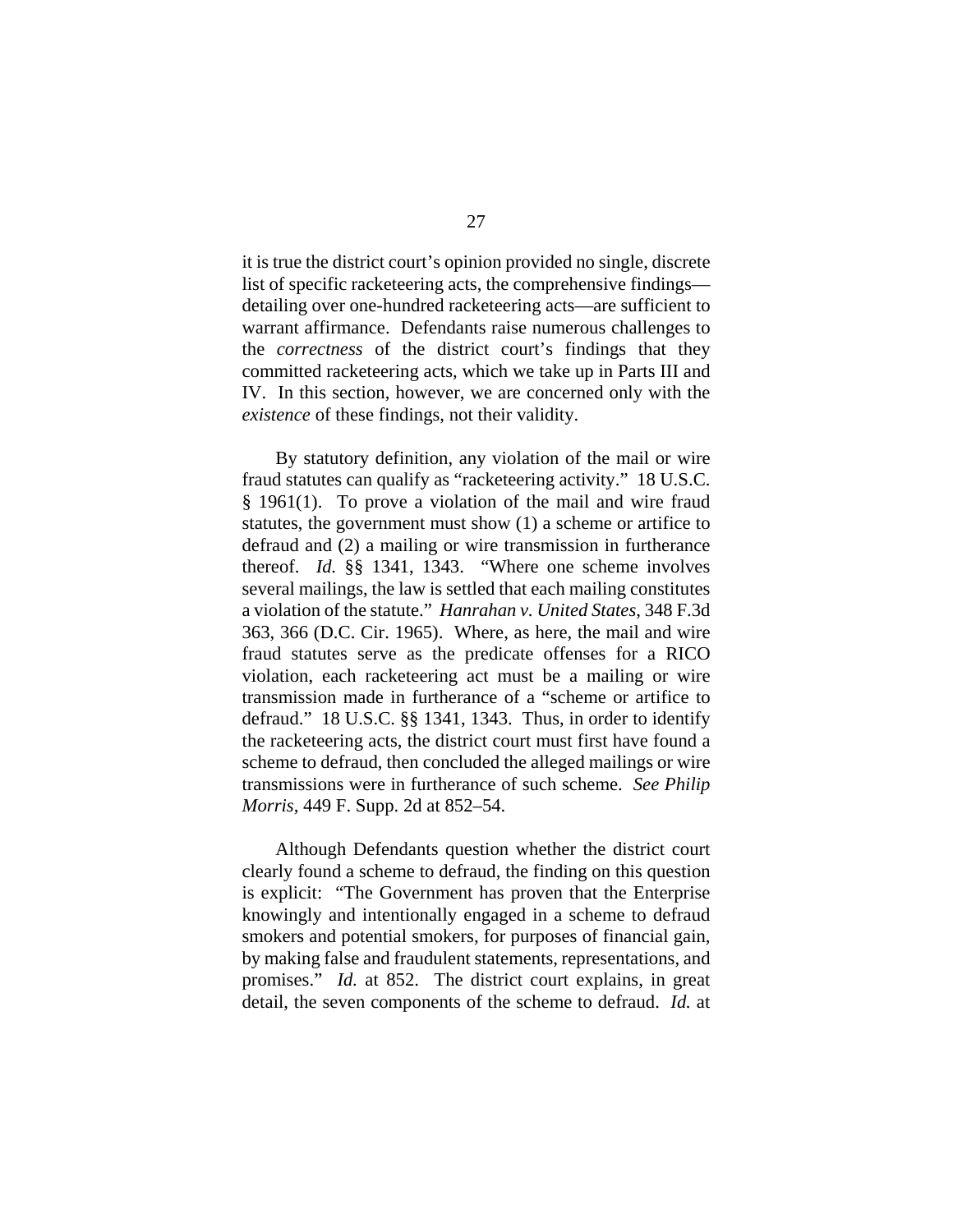852–67.

The court also held that "each of the alleged mailings and wire transmissions was in furtherance of the overarching scheme to defraud." *Id.* at 881. Thus it follows that any mailing or wire transmission found to have been made was found to have been a mail or wire fraud offense and therefore a racketeering act.

Seventy-nine of the alleged acts were established by Defendants' own stipulations and admissions. *Id.* at 882 (enumerating 79 racketeering acts). Altogether, the court enumerated 108 racketeering acts in the opinion, as well as six others which it excluded on First Amendment grounds. *See id.* at 882, 884, 885 n.62, 887. This total does not include the many other findings which may be tied to other racketeering acts, but for which the district court did not provide a specific list. *See, e.g.*, *id.* at 883 ("[I]t is clear beyond any question that Defendants caused the mailings and wire transmissions underlying the 30 Racketeering Acts involving the news media's dissemination of Defendants' press releases and advertisements to their subscribers.").

The RICO statute requires "a pattern of racketeering activity" on the part of each defendant. 18 U.S.C. § 1962(c). "[A]t least two acts of racketeering activity" are necessary to form a pattern. *H.J., Inc. v. Nw. Bell Tel. Co.*, 492 U.S. 229, 237 (1989) (quoting 18 U.S.C. § 1961(5)). The district court found the requisite pattern committed by each Defendant, *Philip Morris*, 449 F. Supp. 2d at 889–91, and this finding is not erroneous. A brief sampling of the 108 enumerated racketeering acts makes the point: Philip Morris, Reynolds, Brown & Williamson, Lorillard, American, and TI committed racketeering acts 24, 132, and 133 by mailing press releases containing false statements about the addictiveness and health consequences of smoking. *Id.* at 194, 282–83. Philip Morris, Reynolds, Brown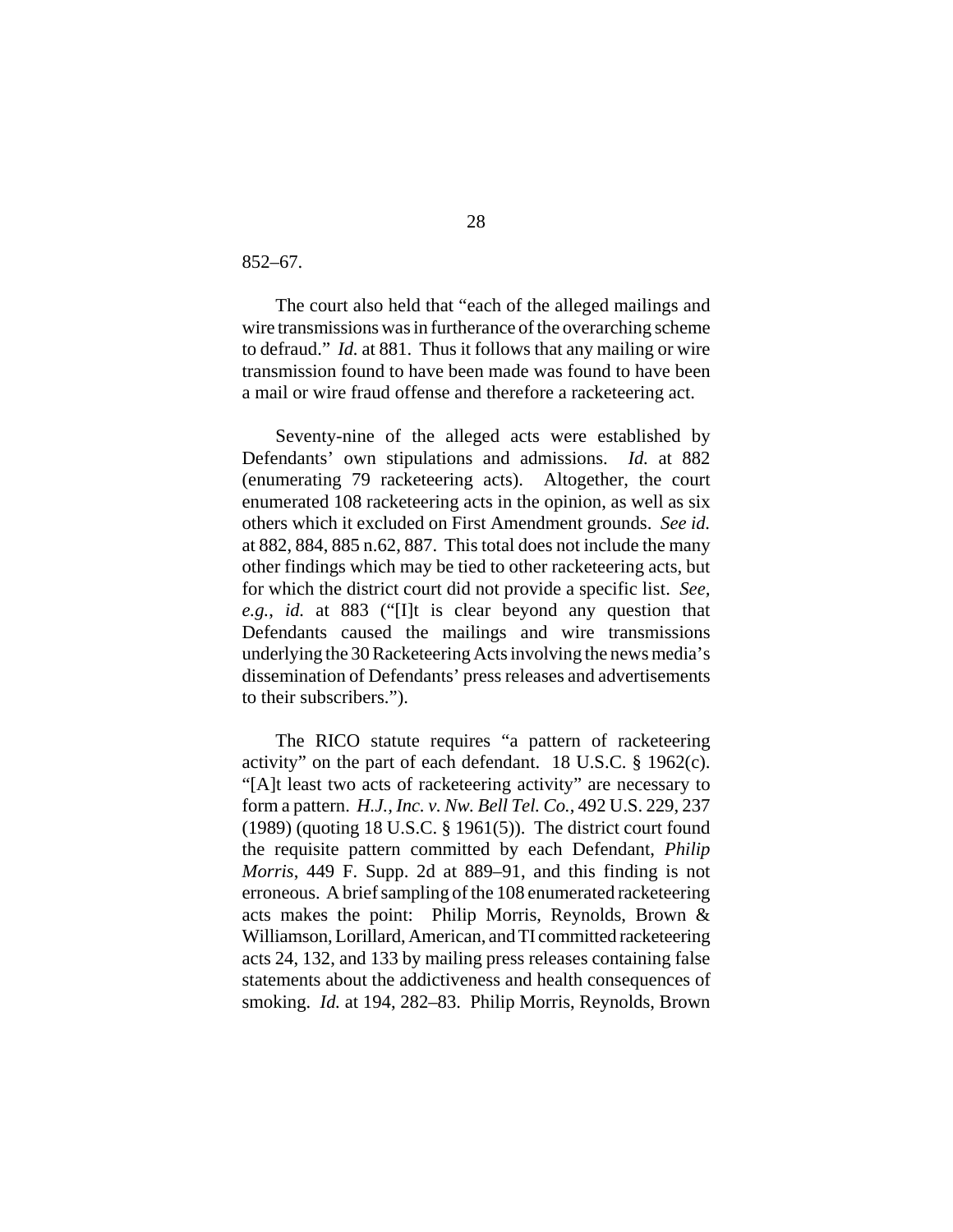& Williamson, Lorillard, American, Liggett, and CTR committed racketeering acts 66, 73, and 88 by mailing letters regarding funding of CTR's "special projects" to create data supporting their fraudulent claims. *Id.* at 101, 882, 972, 976. BATCo and Brown & Williamson committed racketeering acts 30, 50, 51, 53, and 63 through their mailings to each other concerning the enterprise's position on the health effects and addictiveness of smoking as well as smoker compensation and nicotine. *Id.* at 253–54, 301, 882, 965, 969. Altria committed racketeering acts 71, 72, 74, and 75 in its efforts to coordinate Defendants' public positions and fund CTR research projects to support their fraudulent claims. *Id.* at 295, 813, 884, 974. As these examples demonstrate, the district court found each Defendant engaged in a "pattern of racketeering activity," and that finding is not erroneous. *See infra* Parts III, IV.

The 108 enumerated acts give us ample basis to review the district court's finding. Although the district court may have concluded other racketeering acts were proven as well, we need look no further. Defendants correctly argue we must ensure the remedy imposed is tailored to "the violation found," *United States v. Microsoft*, 253 F.3d 34, 105 (D.C. Cir. 2001); the voluminous findings detailing the contours of the scheme to defraud are more than sufficient to allow this review, *see, e.g.*, *Philip Morris*, 449 F. Supp. 2d at 852–67. Given that a mailing or wire transmission need not itself be fraudulent, the remedy needs to be tailored to the scheme to defraud, not the specific use of the mail or wires.

For similar reasons, we need not resolve Defendants' challenges to the racketeering acts involving denials of marketing to youth. As the district court imposed no remedies specifically relating to youth marketing, our assessment whether the remedies are tailored to the violation found is unaffected by the associated racketeering acts. The remaining racketeering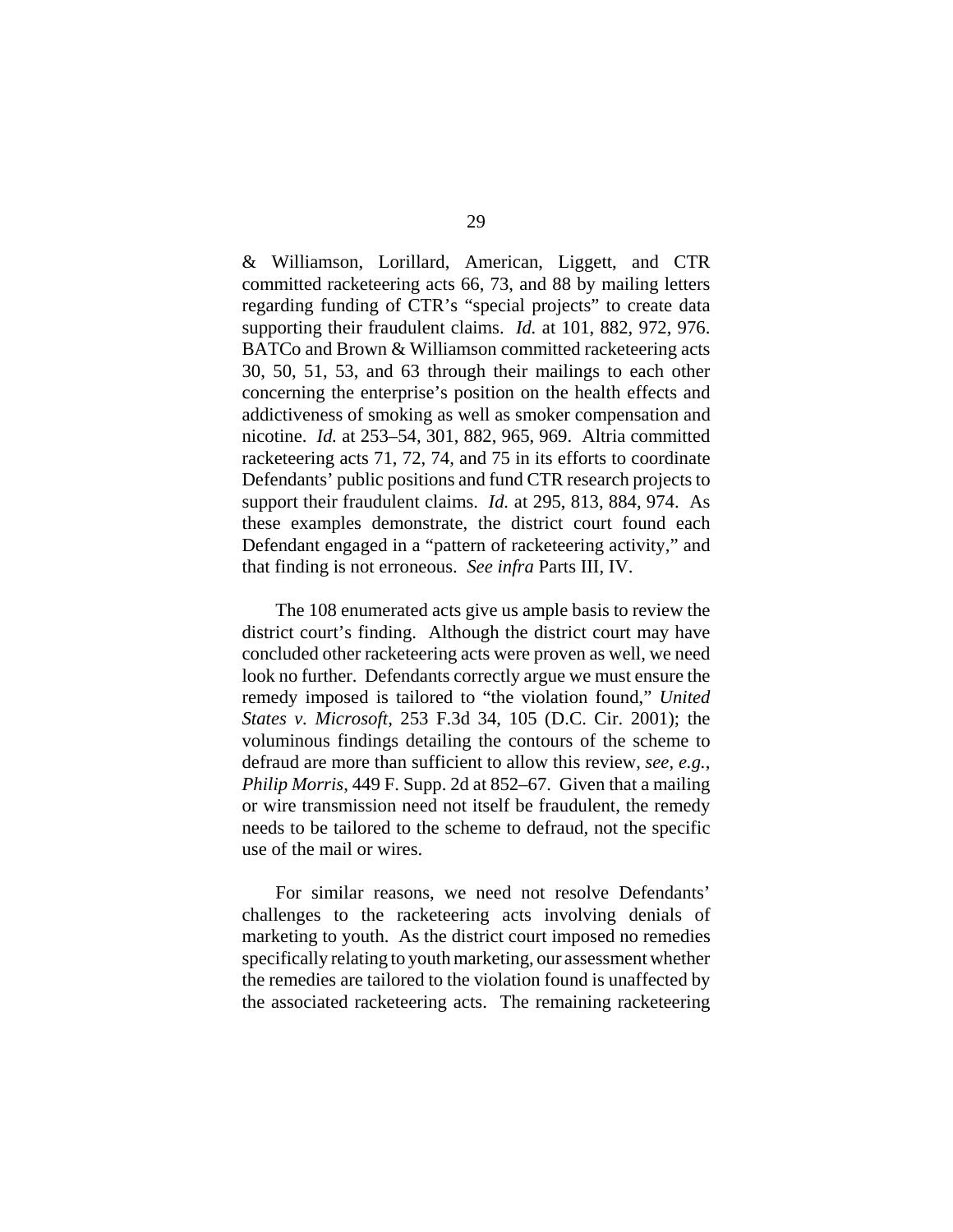acts are fully sufficient to support the district court's finding of a pattern of racketeering activity as to each Defendant. Because these challenges have no impact on the outcome of this appeal, we decline to address them. The district court set forth findings sufficient to allow our review of its verdict of liability and imposition of sanction.

## III. General Challenges to Fraud Liability

## A. Specific Intent

The predicate acts of racketeering in this case were all acts of mail or wire fraud, which require specific intent to defraud. *Post v. United States*, 407 F.2d 319, 329 (D.C. Cir. 1968). Defendants challenge the district court's conclusion that they acted with specific intent, arguing that the district court applied an impermissible "collective intent" standard and that the government did not present any evidence to support a finding of specific intent under the correct formulation.

Corporations may be held liable for specific intent offenses based on the "knowledge and intent" of their employees. *N.Y. Cent. & Hudson River R.R. Co. v. United States*, 212 U.S. 481, 495 (1909); *see United States v. A & P Trucking Co.*, 358 U.S. 121, 125 (1958). Because a corporation only acts and wills by virtue of its employees, the proscribed corporate intent depends on the wrongful intent of specific employees. *See Saba v. Compagnie Nationale Air France*, 78 F.3d 664, 670 (D.C. Cir. 1996). Thus, to determine whether a corporation made a false or misleading statement with specific intent to defraud, we look to the state of mind of the individual corporate officers and employees who made, ordered, or approved the statement. *Southland Sec. Corp. v. INSpire Ins. Solutions Inc.*, 365 F.3d 353, 366 (5th Cir. 2004).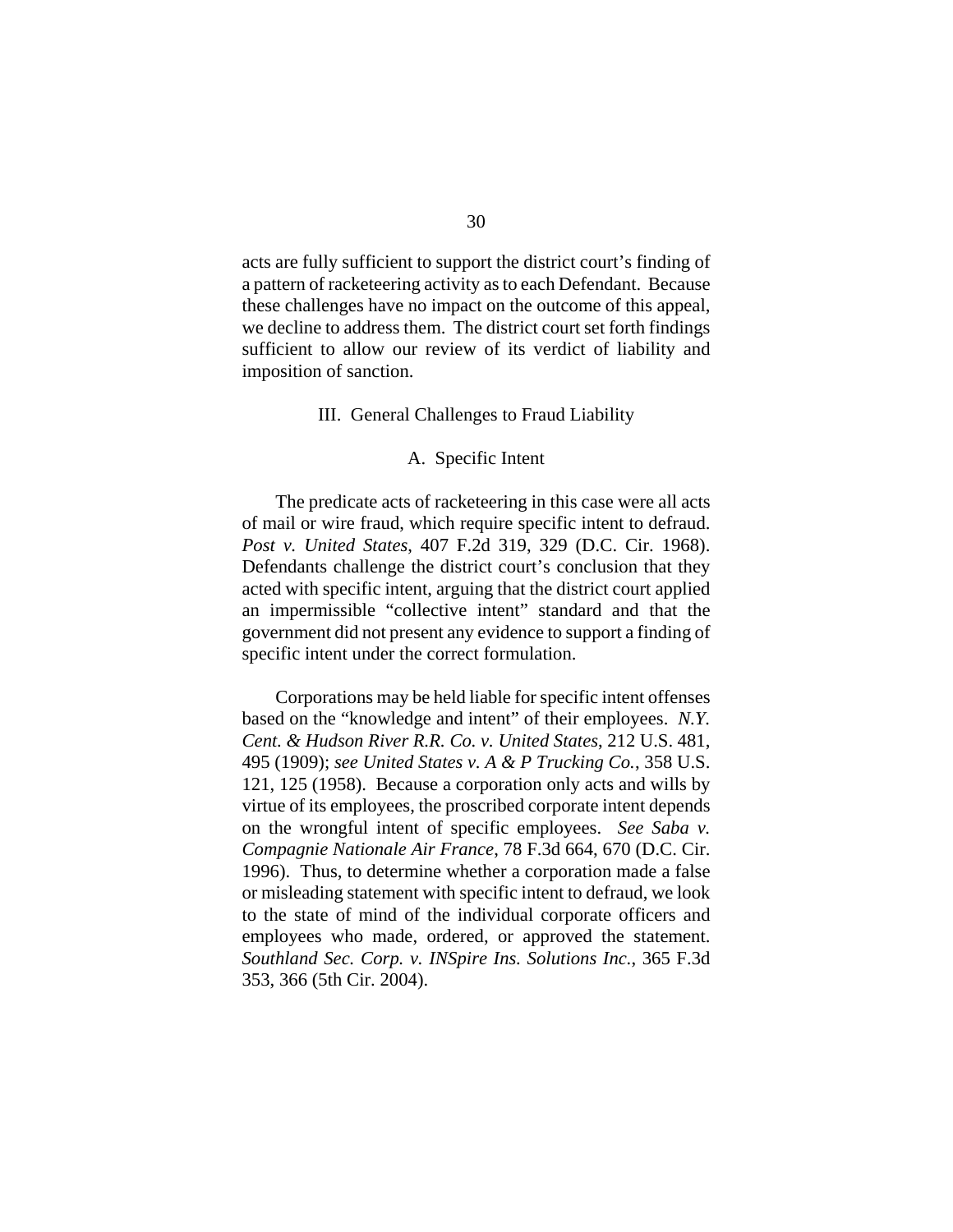A person's state of mind is rarely susceptible of proof by direct evidence, so specific intent to defraud may be, and most often is, inferred from the totality of the circumstances, including indirect and circumstantial evidence. *United States v. Alston*, 609 F.2d 531, 538 (D.C. Cir. 1979); *United States v. Reid*, 533 F.2d 1255, 1264 (D.C. Cir. 1976). We refer to this inference when, in the common law fraud context, we say that the factfinder "is permitted to impute knowledge of the falsity of the statements to the accused, not as a matter of law but as a consequence of inferences reasonably drawn from the facts shown." *United States v. Avant*, 275 F.2d 650, 653 (D.C. Cir. 1960).

Here, the district court concluded that the chief executive officers and other highly placed officials in the Defendant corporations made or approved statements they knew to be false or misleading, evincing their specific intent to defraud consumers. In some instances, the court found by direct evidence that representatives of the Defendant companies "willfully stat[ed] something which they knew to be untrue." *Philip Morris*, 449 F. Supp. 2d at 895. For example, the court found that, in a televised interview in 1971, Philip Morris President Joseph Cullman III denied that cigarettes posed a health hazard to pregnant women or their infants, "contradict[ing] the information Helmut Wakeham, Philip Morris's Vice President for Corporate Research and Development, had given him two years earlier." *Id.* at 193–94. In the main, however, the district court relied on indirect and circumstantial evidence indicating that the senior corporate officials knew that their public statements, and those that they approved for their corporations, were false or misleading.

In the majority of instances, the authors of the fraudulent statements alleged as Racketeering Acts were executives, including high level scientists—CEOs, Vice Presidents,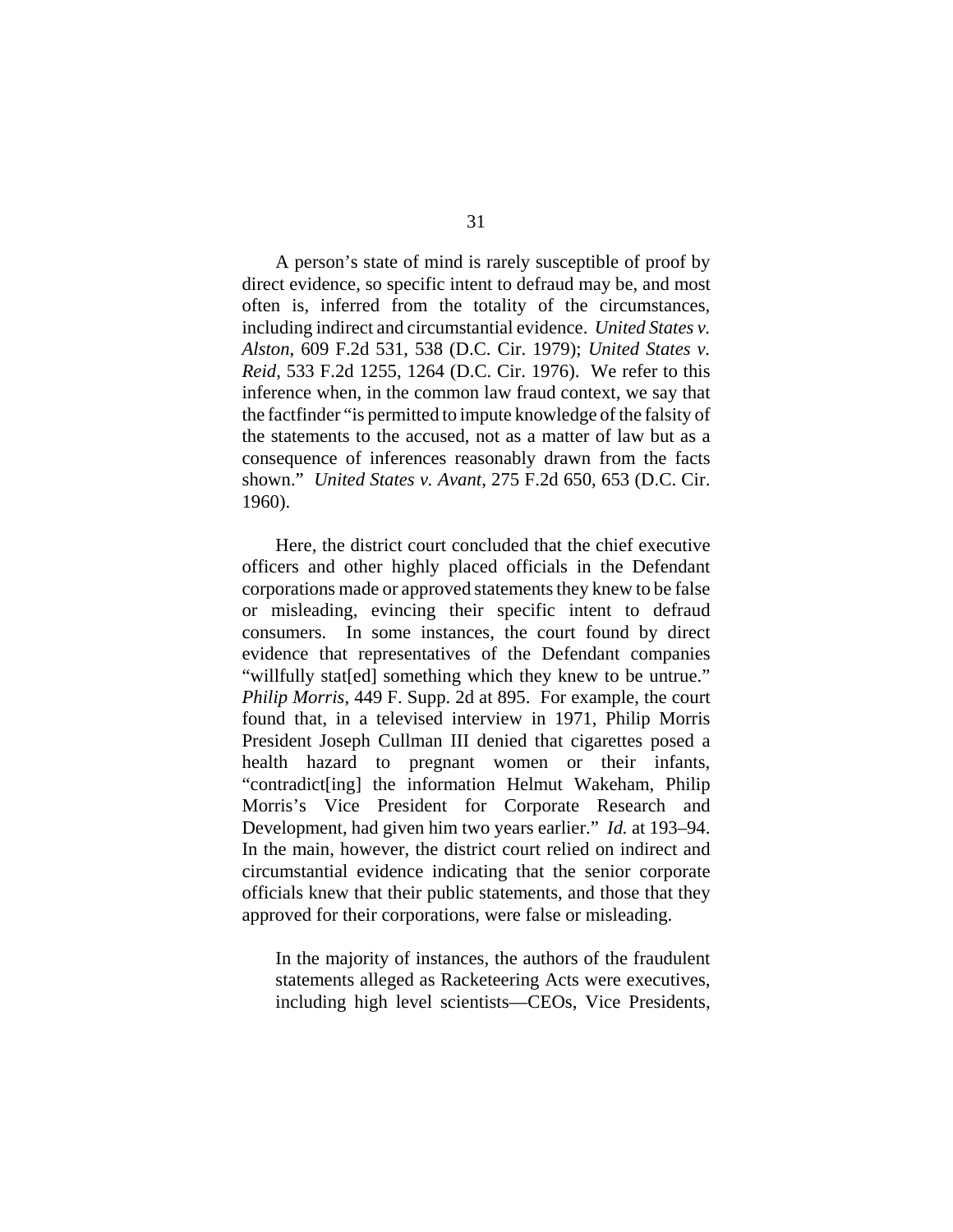Heads of Research & Development, not entry level employees—at each of the Defendant companies who would reasonably be expected to have knowledge of the company's internal research, public positions, and long term strategies.

*Id.* at 897. The court reasoned:

[I]t is absurd to believe that the highly-ranked representatives and agents of these corporations and entities had no knowledge that their public statements were false and fraudulent. The Findings of Fact are replete with examples of C.E.O.s, Vice-Presidents, and Directors of Research and Development, as well as the Defendants' lawyers, making statements which were inconsistent with the internal knowledge and practice of the corporation itself.

*Id.* at 853. The district court did not commit legal error by imputing to Defendants' executives knowledge of the falsity of their statements based on inferences reasonably drawn from the facts shown, and sufficient evidence supported these inferences.

The government presented decades of evidence that scientists within the Defendant corporations and outside scientists hired by the corporations and their joint entities were continually conducting research and reviewing the research of other scientists regarding cigarettes and health, addiction, nicotine and tar manipulation, and secondhand smoke. The evidence at trial demonstrated that the results of this research—essential to the core of Defendants' operations, including strategic planning, product development, and advertising—were well known, acknowledged, and accepted throughout the corporations. These results established that cigarette smoking causes disease, that nicotine is addictive, that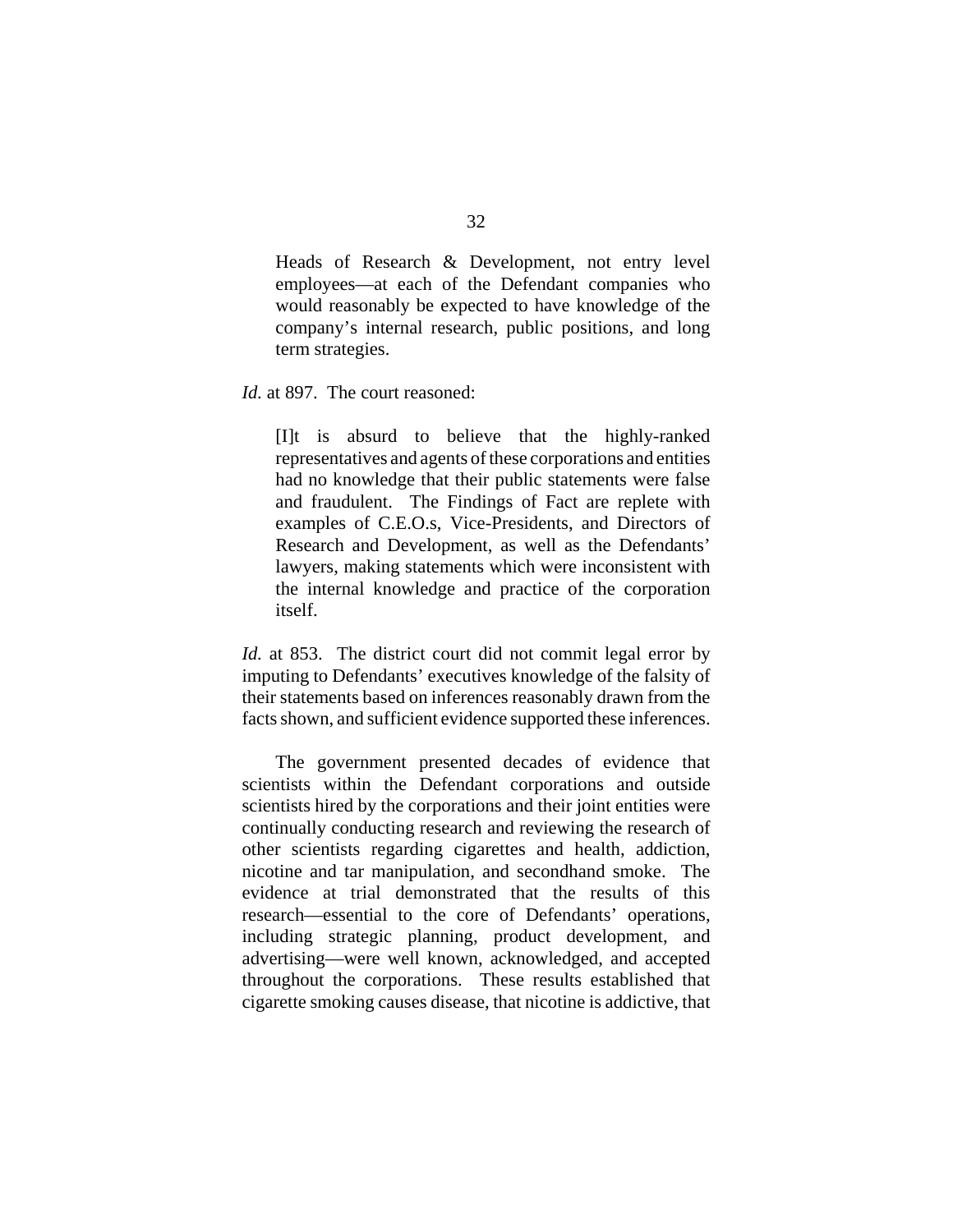light cigarettes do not present lower health risks than regular cigarettes due to smoker compensation, and that secondhand smoke is hazardous to health. Dr. William Farone, a scientist who worked at Philip Morris for eighteen years and whom the district court found to be "impressive and credible as both a fact and expert witness," *id.* at 186, testified about the understanding within Philip Morris on the question of whether cigarette smoking is a cause of lung cancer and other diseases:

There was widespread acceptance that smoking caused disease. I never talked with a scientist at Philip Morris who said that smoking doesn't cause disease. [This was based on the] compelling epidemiology such as that recounted in the Surgeon's [sic] General's reports, and our knowledge about the chemicals that were created by cigarettes and what was delivered to the smoker, hundreds of times per day on average.

*Id.* at 187 (quoting Farone testimony). When asked whether, in his discussions with Philip Morris executives, any of them challenged the validity of the scientific evidence that smoking causes disease, Farone answered,

No. Their comments generally focused on how the company could or should respond, not to whether the scientific evidence was valid. Remember, a main reason why they hired me in 1976 was to help develop a less hazardous cigarette. It seemed to me at the time I was hired, and certainly was the case during my entire time there, that hiring me for that job was itself implicit recognition that the cigarettes that were out there being sold were causing disease.

*Id.* (quoting Farone testimony).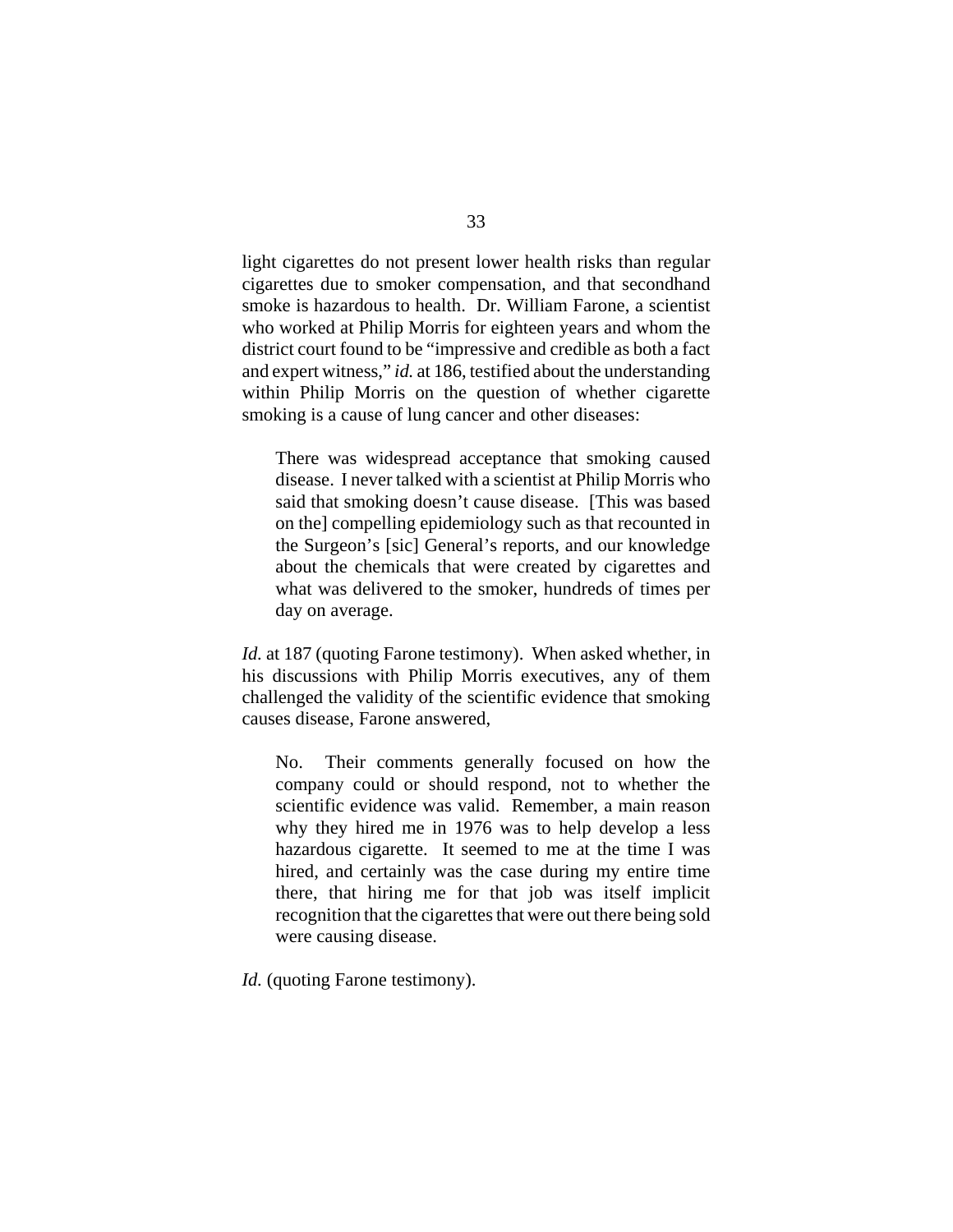The Defendant corporations documented the results of the studies regarding disease, nicotine addiction, and smoker compensation in numerous memoranda and reports; the evidence at trial, including internal corporate documents, demonstrated that the executives crafted their corporate priorities and strategies in response to these findings. *See, e.g.*, *id.* at 165, 180, 218, 219, 232, 240, 258–59, 270, 336, 720. Defendants' own documents also support the inference that Defendants' executives were aware that their public relations strategy of creating the impression of an "open question" about the link between smoking and disease did not square with their own knowledge about the established link between the two. For example, William Kloepfer, Vice President of Public Relations for the Tobacco Institute, wrote to Earle Clements, President of the Tobacco Institute, admitting that "[o]ur basic position in the cigarette controversy is subject to the charge, and may be subject to a finding, that we are making false or misleading statements to promote the sale of cigarettes." *Id.* at 855. Other documents demonstrate that Defendants' top officials were directly informed of negative research results. For example, in 1977 Philip Morris Assistant General Counsel Alexander Holtzman sent a "warning" to the company's President, Joseph Cullman, informing him that a research project jointly sponsored by a group of the Defendant companies had concluded that exposure to cigarette smoke causes emphysema. *Id.* at 183.

The government presented similar evidence regarding the other aspects of Defendants' scheme, such as addiction and nicotine. A few examples cannot adequately present the volumes of evidence underlying the district court's findings of fact, but the following provide a fair sample: A 1991 Reynolds Research and Development report acknowledged that "[w]e are basically in the nicotine business." *Id.* at 237. Dr. Farone testified that during his time at Philip Morris there was "widespread acceptance internally throughout the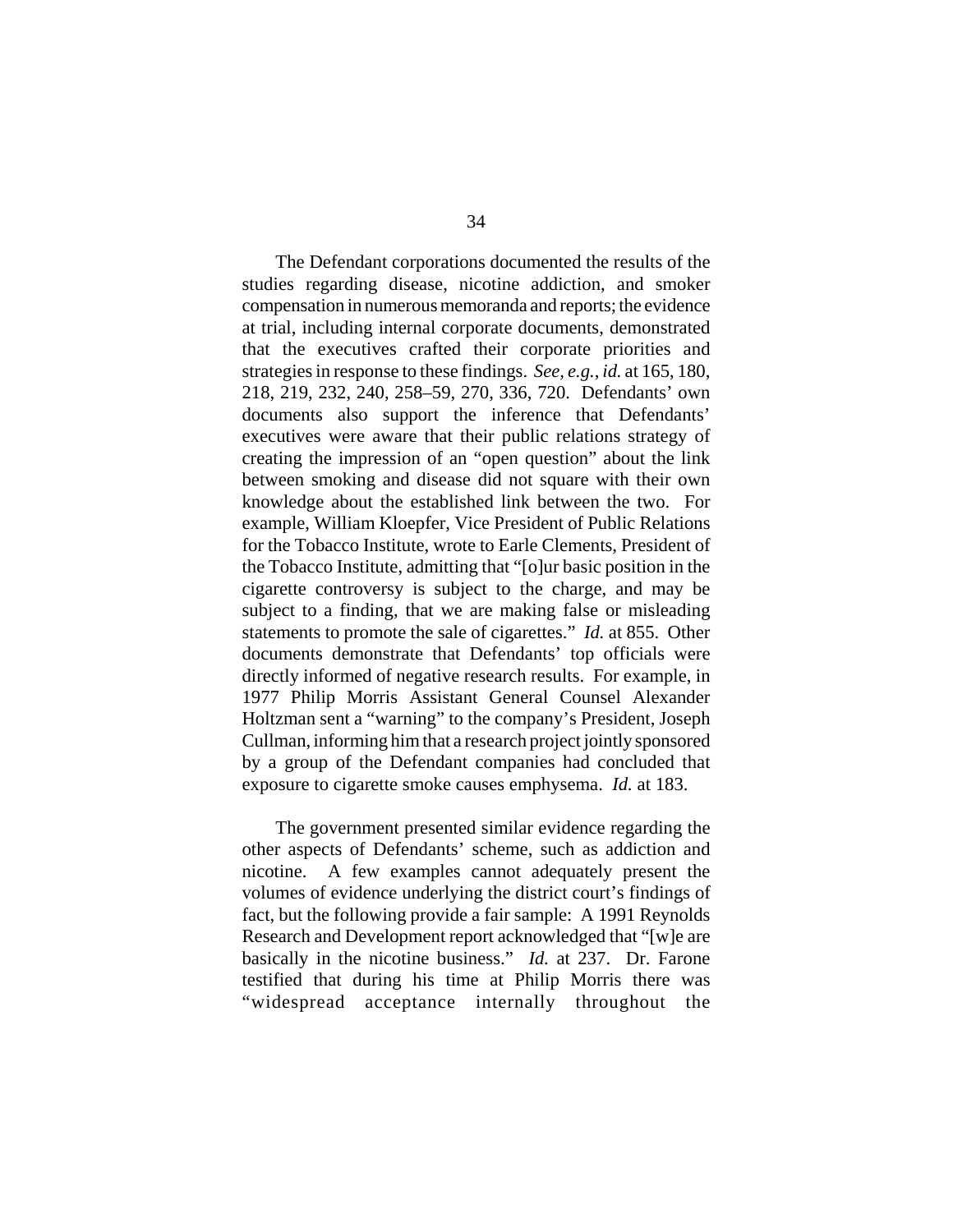company—among executives, scientists, and marketing people" that nicotine was primarily responsible for addiction to smoking. *Id.* at 858. Indeed, the district court found that "internal documents and testimony from former company employees affirmed that within their corporate walls, Defendants openly recognized the addictiveness of cigarettes." *Id.* Regarding light cigarettes, internal research reports and memoranda at the Defendant companies revealed that they understood the phenomena of smoker compensation and studied how to manipulate it in order to make their light brands appealing to addicted smokers while continuing to be able to advertise the brands as low tar. For example, a 1978 BATCo memorandum about that company's internal research acknowledged that "a majority of habitual smokers compensate for changed delivery" and explained that if smokers "choose [a] lower delivery brand . . . than their usual brand" they "will in fact increase the amounts of tar and gas phase that they take in, in order to take in the same amount of nicotine." *Id.* at 861. Dr. Farone testified that Defendants' superior knowledge of compensation (compared to that of scientists outside the industry, including the government) was closely held within Philip Morris and the tobacco industry and there was an "effort on the part of [his] coworkers at Philip Morris, including [his] supervisors, to restrict any public acknowledgment on the part of Philip Morris of the phenomena of compensation." *Id.*

As these examples and hundreds more findings in the district court's opinion demonstrate, the court had before it sufficient evidence from which to conclude that Defendants' executives, who directed the activities of the Defendant corporations and their joint entities, knew about the negative health consequences of smoking, the addictiveness and manipulation of nicotine, the harmfulness of secondhand smoke, and the concept of smoker compensation, which makes light cigarettes no less harmful than regular cigarettes and possibly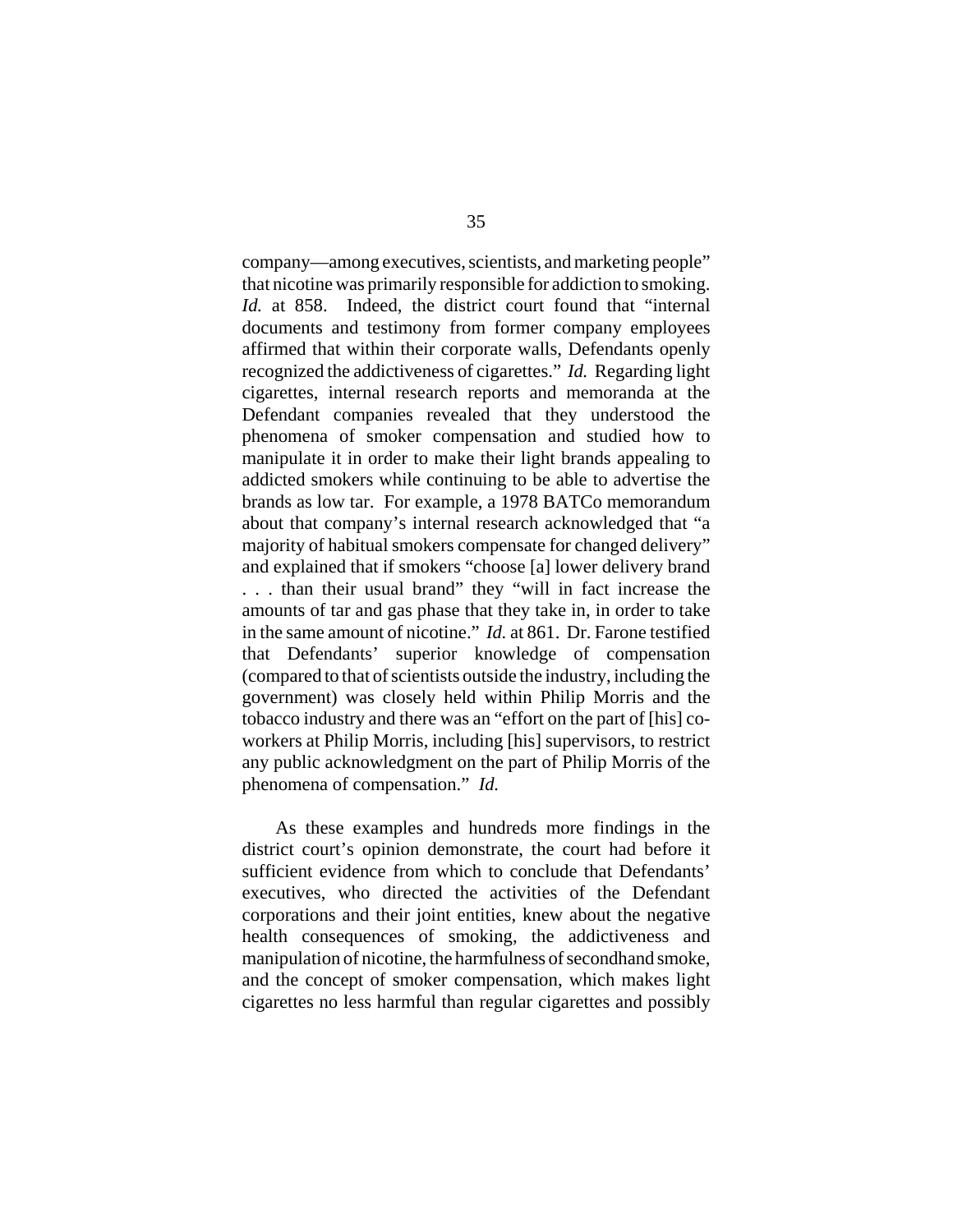more. The government presented evidence indicating that specific high-ranking corporate officials were directly informed about these matters, as well as evidence of pervasive knowledge and acceptance of these propositions throughout the Defendant organizations. The overwhelming indirect and circumstantial evidence was sufficient to allow the district court to reasonably infer that the high level executives, including "CEOs, Vice Presidents, [and] Heads of Research & Development" for Defendants knew about their respective companies' "internal research, public positions, and long term strategies," *id.* at 897, that is, the "internal knowledge and practice" of the company, *id.* at 853. These executives then made, caused to be made, and approved public statements contrary to this knowledge. *See, e.g.*, *id.* at 190 (Philip Morris Vice President and General Counsel declaring "[n]obody has yet been able to find any ingredient as found in tobacco or smoke that causes human disease"); *id.* at 166, 201 (28 years after Reynolds scientists declared the presence of carcinogenic compounds in cigarettes was "now well established," a Reynolds press release and newspaper advertisement declared the connection between smoking and disease "an open controversy"); *id.* at 772 (TI published booklet declaring that secondhand smoke had not been shown to be a health hazard to nonsmokers); *id.* at 796 (Lorillard general counsel testified at trial that the company's public position has always been and continues to be that secondhand smoke is not a proven health hazard); *id.* at 273 (President and CEO of Philip Morris quoted in TIME magazine from deposition testimony claiming that cigarettes are not addictive unless a similar attachment to Gummi Bears is an addiction); *id.* at 285 (TI's Vice President for Public Affairs on television programs flatly denying that nicotine is addictive, stating the attachment is like being a "news junkie" or "chocoholic").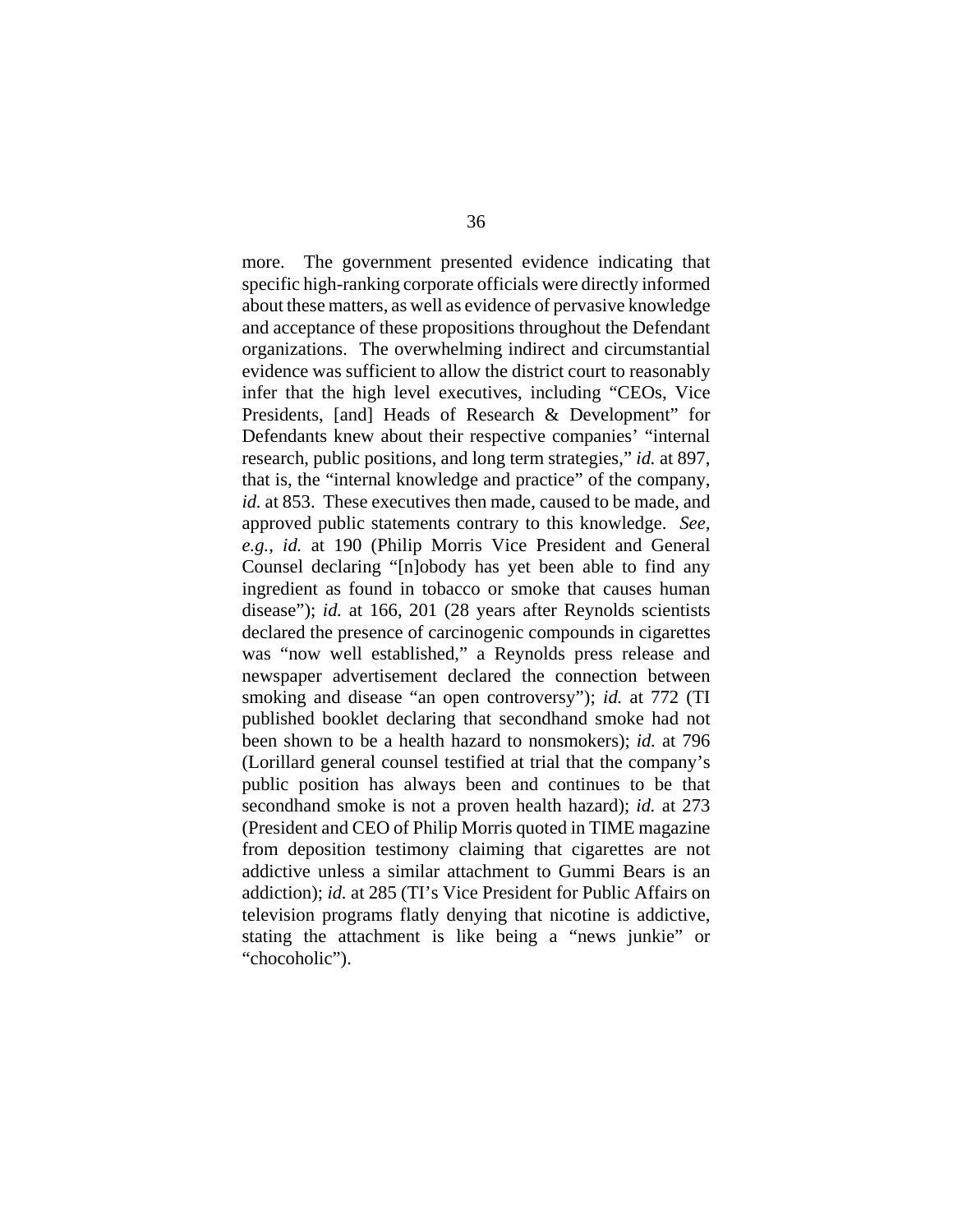Specific intent to defraud may be inferred where, as here, there is a pattern of corporate research revealing a particular proposition, for example, that smoking is addictive; an ensuing pattern of memoranda within the corporation acknowledging that smoking is addictive, even though the memoranda may or may not have gone directly to the executive who makes the contrary statement; and the corporate CEO or other official of high corporate status then makes a public statement stating that smoking is not addictive, contrary to the knowledge within the corporation. Based on this sort of evidence and the inferences reasonably drawn from it, a factfinder could permissibly infer that the speaker harbored specific intent to defraud at the time he or she made the false or misleading statement. Moreover, such pervasive knowledge throughout the organizations demonstrates that Defendants' executives at least acted with reckless disregard for the truth or falsity of their statements. As the district court correctly held, such reckless disregard suffices to demonstrate the requisite intent. *Id.* at 897. The law then imputes this specific intent to the corporation.

Defendants argue that, even if the previous discussion presents a correct statement of the law, it is not the standard that the district court applied here. Rather, Defendants assert that the district court relied on an impermissible "collective intent" theory to find specific intent based on public statements contradicting the "collective knowledge" of the Defendant corporations without finding that any employee harbored specific intent to defraud. Like Defendants and other courts, we are dubious of the legal soundness of the "collective intent" theory. *Saba*, 78 F.3d at 670 n.6 ("corporate knowledge of certain facts [can be] accumulated from the knowledge of various individuals, but the proscribed intent (willfulness) depend[s] on the wrongful intent of specific employees"); *see, e.g.*, *Southland Sec. Corp.*, 365 F.3d at 366; *Nordstrom, Inc. v. Chubb & Son, Inc.*, 54 F.3d 1424, 1435 (9th Cir. 1995); *United*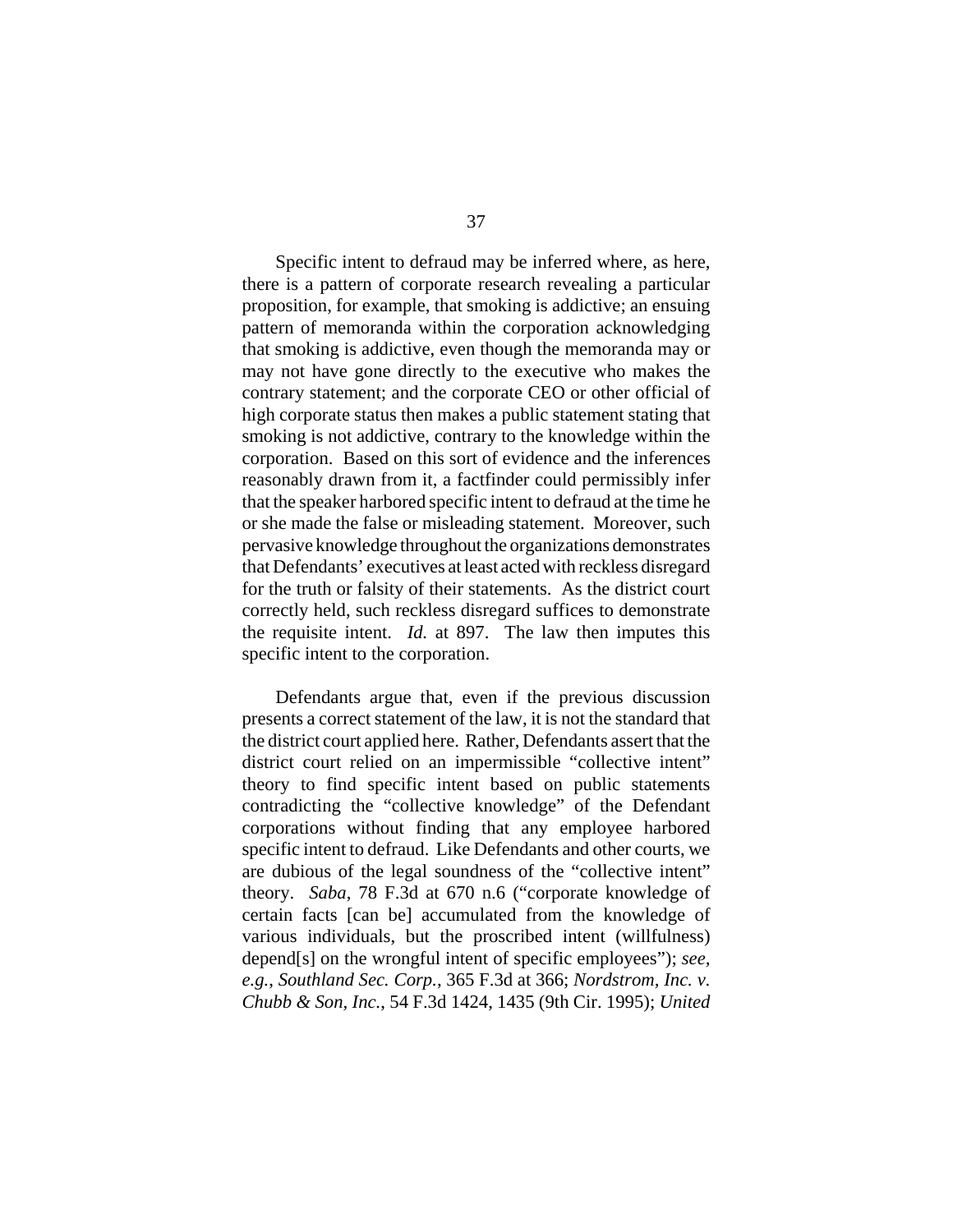*States v. Bank of New Eng., N.A.*, 821 F.2d 844, 855 (1st Cir. 1987); *Woodmont, Inc. v. Daniels*, 274 F.2d 132, 137 (10th Cir. 1960); *First Equity Corp. v. Standard & Poor's Corp.*, 690 F. Supp. 256, 260 (S.D.N.Y. 1988). We need not pass on the merits of such a standard here, however, because the district court relied on a permissible view of specific intent. Although at times the court articulated a "collective intent" standard, *see Philip Morris*, 449 F. Supp. 2d at 895–97, it also based its holding on a proper view of specific intent, *see id.* at 853, 897, and we are satisfied that the court's conclusions based on the proper standard are sufficient to uphold its judgment.

# B. Materiality

In their next general challenge to fraud liability, Defendants argue that their false and misleading statements about the health effects of smoking cannot, as a legal matter, be fraudulent because their statements were not material. This argument is based on a flawed understanding of the materiality requirement.

In order for a false or misleading statement to qualify as mail or wire fraud, it "must concern a material or important fact or matter." *United States v. Winstead*, 74 F.3d 1313, 1320 (D.C. Cir. 1996). This materiality requirement is met if the matter at issue is "of importance to a reasonable person in making a decision about a particular matter or transaction." *Id.* Materiality does not require proof that any specific person (or number of people) purchased cigarettes as a result of the false statements. Nor does it require Defendants' false statements to be the cause, reason, or sufficient condition of any person's decision to purchase cigarettes. Moreover, no subjective evidence regarding any particular person is required; the test is only whether a reasonable person would consider the matter to be of importance regarding the transaction.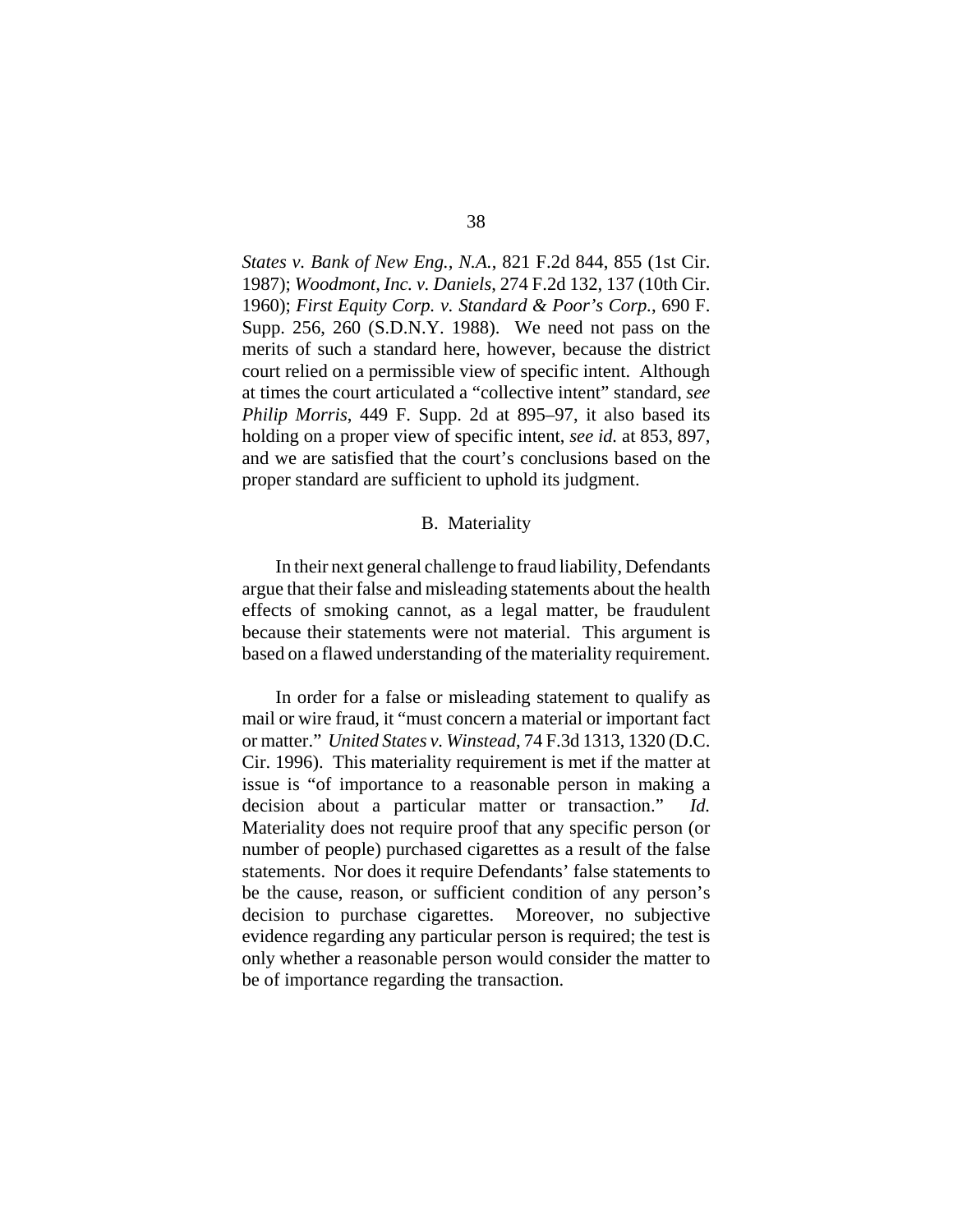The false statements identified by the district court would be important to a reasonable person purchasing cigarettes. For example, statements about the adverse health effects of smoking, *see Philip Morris*, 449 F. Supp. 2d at 146–208, would be a matter of importance to a reasonable person deciding to purchase cigarettes. The fact that Defendants continually denied any link between smoking and cancer, *see, e.g.*, *id.* at 204, suggests they themselves considered the matter material. So, too, regarding Defendants' false statements on other topics, including statements concerning: whether smoking is addictive, *id.* at 208–308, whether Defendants manipulated their cigarettes to control nicotine delivery, *id.* at 308–84, whether "light" cigarettes were less harmful than other cigarettes, *id.* 430–561, whether secondhand smoke is hazardous to non-smokers, *id.* at 692–801, and whether Defendants concealed scientific research and destroyed documents, *id.* at 801–39.

Each of these topics is an important consideration for a reasonable person because each concerns direct and significant consequences of smoking. When deciding whether to smoke cigarettes, tobacco consumers must resolve initial reservations (or lingering qualms) about the potential for cancer, the risk of addiction, or the hazardous effects of secondhand smoke for friends, family, and others who may be exposed. Defendants' prevarications about each of these issues suggests full awareness of this obvious fact; reasonable purchasers of cigarettes would consider these statements important.

Defendants further argue that, because the scientific community had reached a consensus regarding the severely adverse health consequences of smoking, their statements to the contrary would not be believed. *See* Defs. Br. 98 (arguing that "the public was aware of smoking's adverse health consequences and thus any inconsistent assertion by defendants could not be material to a reasonable person"). The question,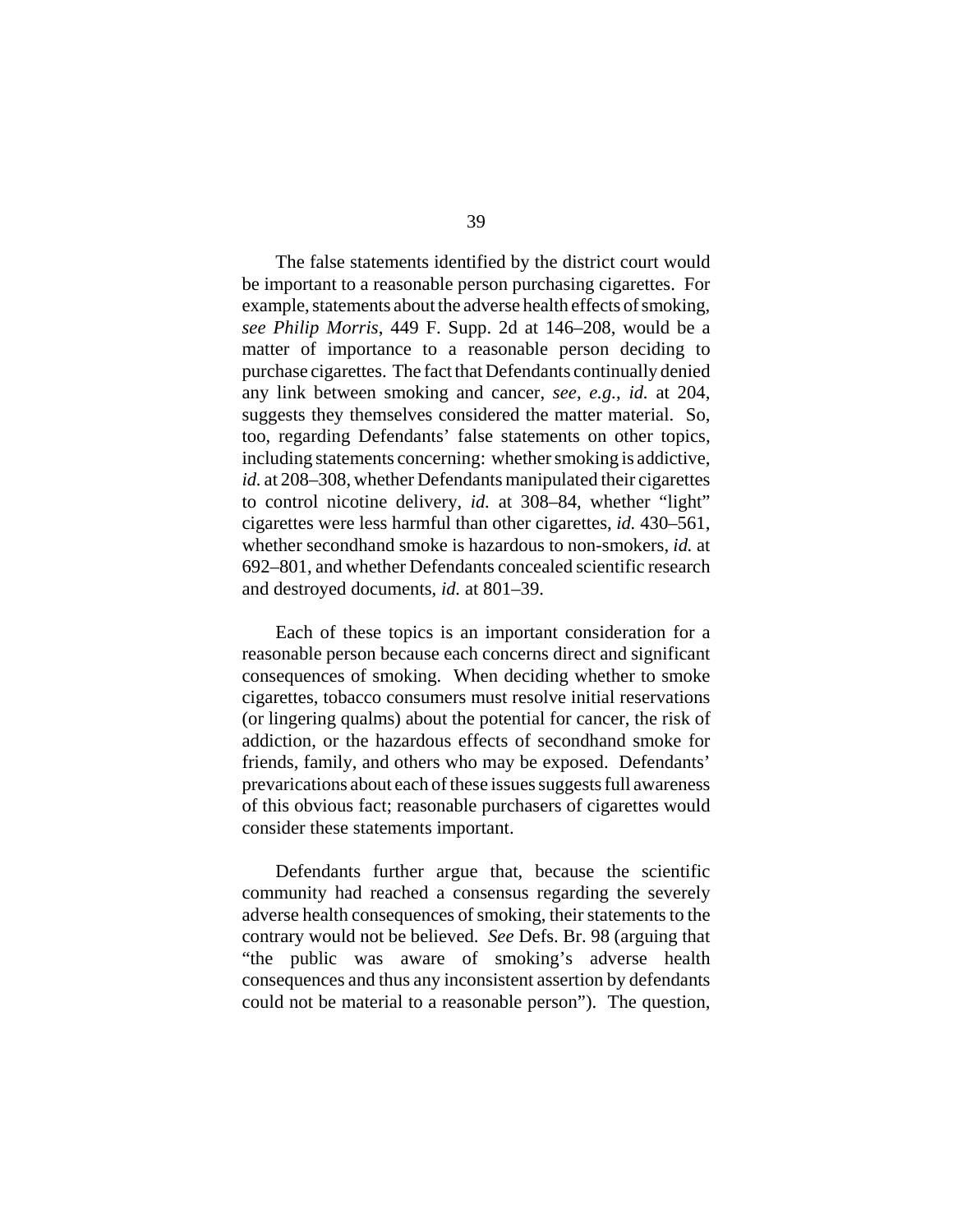however, is not whether a reasonable person would have believed Defendants' false statements, but only whether a reasonable person would have considered the issue "of importance," and the issues considered by the district court clearly met the materiality threshold.

# C. First Amendment

In their final general challenge to fraud liability, Defendants claim at least a portion of their statements qualify as protected activity under the First Amendment. Of course, it is well settled that the First Amendment does not protect fraud. *See McIntyre v. Ohio Elections Comm'n*, 514 U.S. 334, 357 (1995) (stating that the government "may, and does, punish fraud directly"). Recognizing this fact, Defendants argue their statements were not fraudulent, but those arguments are discussed and rejected elsewhere in this opinion. *See supra* Part III.A–B; *infra* Part IV.

Defendants next claim protection under the *Noerr-Pennington* doctrine—a doctrine, rooted in the Petition Clause of the First Amendment, that protects "an attempt to persuade the legislature or the executive to take particular action with respect to a law . . . ." *E. R.R. Presidents Conference v. Noerr Motor Freight, Inc.*, 365 U.S. 127, 136 (1961). The protection does not "cover activity that was not genuinely intended to influence government action." *Allied Tube & Conduit Corp. v. Indian Head*, 486 U.S. 492, 508 n.10 (1998).

Defendants' attempt to invoke *Noerr-Pennington* as protection fails because the doctrine does not protect deliberately false or misleading statements. "[N]either the *Noerr-Pennington* doctrine nor the First Amendment more generally protects petitions predicated on fraud or deliberate misrepresentation." *Edmondson & Gallagher v. Alban Towers Tenants Ass'n*, 48 F.3d 1260, 1267 (D.C. Cir. 1995) (describing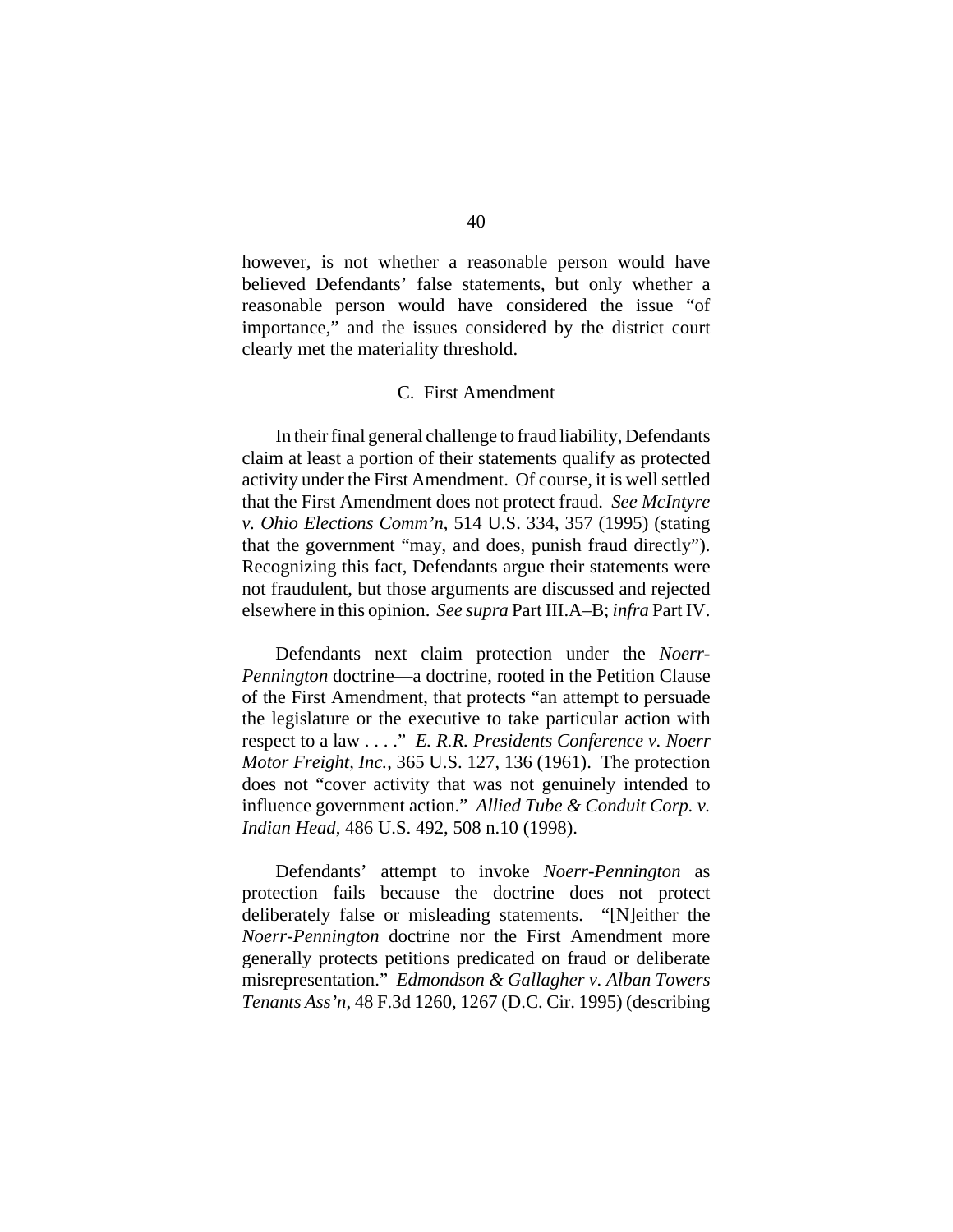the holding in *Whelan v. Abell*, 48 F.3d 1247 (D.C. Cir. 1995)); *see also McDonald v. Smith*, 472 U.S. 479, 485 (1985) (finding the Petition Clause does not have "special First Amendment status" and that petitions are not entitled to "greater constitutional protection" than "other First Amendment expressions"); *Whelan*, 48 F.3d at 1255 ("However broad the First Amendment right to petition may be, it cannot be stretched to cover petitions based on known falsehoods."). The district court's valid findings of fraud in this case take Defendants' statements out of the *Noerr-Pennington* context because they were clearly and deliberately false. The district court provided countless examples of deliberately false statements by Defendants: "Cigarette smoking causes disease, suffering, and death. Despite internal recognition of this fact, Defendants have publicly denied, distorted, and minimized the hazards of smoking for decades," *Philip Morris*, 449 F. Supp. 2d at 146; "Defendants have researched and recognized, decades before the scientific community did, that nicotine is an addictive drug ...

. Notwithstanding the understanding and acceptance of each Defendant that smoking and nicotine are addictive, Defendants have publicly denied and distorted the truth as to the addictive nature of their products for several decades," *id.* at 208–09; "Defendants have designed their cigarettes to precisely control nicotine delivery levels and provide doses of nicotine sufficient to create and sustain addiction. At the same time, Defendants have concealed much of their nicotine-related research, and have continuously and vigorously denied their efforts to control nicotine levels and delivery," *id.* at 309; "Defendants have known for decades that filtered and low tar cigarettes do not offer a meaningful reduction of risk, and that their marketing which emphasized reductions in tar and nicotine was false and misleading," *id.* at 860; "Despite their internal acknowledgment of the hazards of secondhand smoke, Defendants have fraudulently denied that [secondhand smoke] causes disease," *id.* at 864.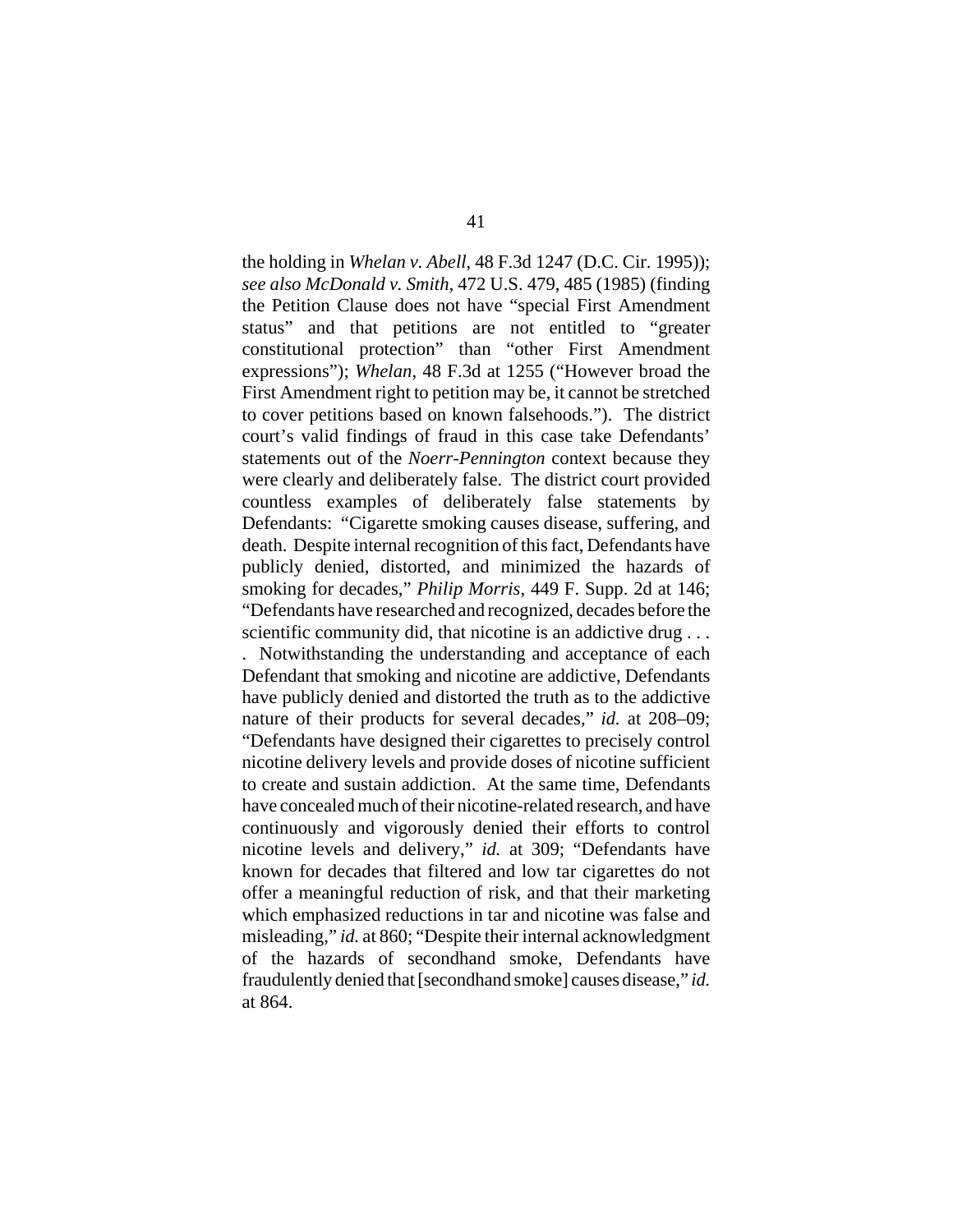Were these statements false, but not deliberately so, Defendants would have a better argument. But Defendants knew of their falsity at the time and made the statements with the intent to deceive. Thus, we are not dealing with accidental falsehoods, or sincere attempts to persuade; Defendants' liability rests on deceits perpetrated with knowledge of their falsity. Where statements are deliberately false or misleading, *Noerr-Pennington* does not apply. *See Alban Towers*, 48 F.3d at 1267. Indeed, if Defendants' statements had not been made with fraudulent intent, there would be no basis for RICO liability in the first place.

The district court found six alleged acts protected by *Noerr-Pennington* and based its holding on the remaining racketeering activity. *Philip Morris*, 449 F. Supp. 2d at 887. All six excluded acts were instances of testimony to Congress and, given the wealth of unprotected racketeering acts, we need not reach the question whether the district court correctly excluded these acts. The remaining acts were intended to defraud consumers, so *Noerr-Pennington* protection does not apply.

## IV. Specific Challenges to Fraud Liability

# A. "Light" Cigarettes

The first specific fraud finding Defendants challenge relates to their marketing of "light" cigarettes. The district court found: "As their internal documents reveal, Defendants engaged in massive, sustained, and highly sophisticated marketing and promotional campaigns to portray their light brands as less harmful than regular cigarettes." *Philip Morris*, 449 F. Supp. 2d at 860. The court concluded "Defendants have known for decades that filtered and low tar cigarettes do not offer a meaningful reduction of risk, and that their marketing which emphasized reductions in tar and nicotine was false and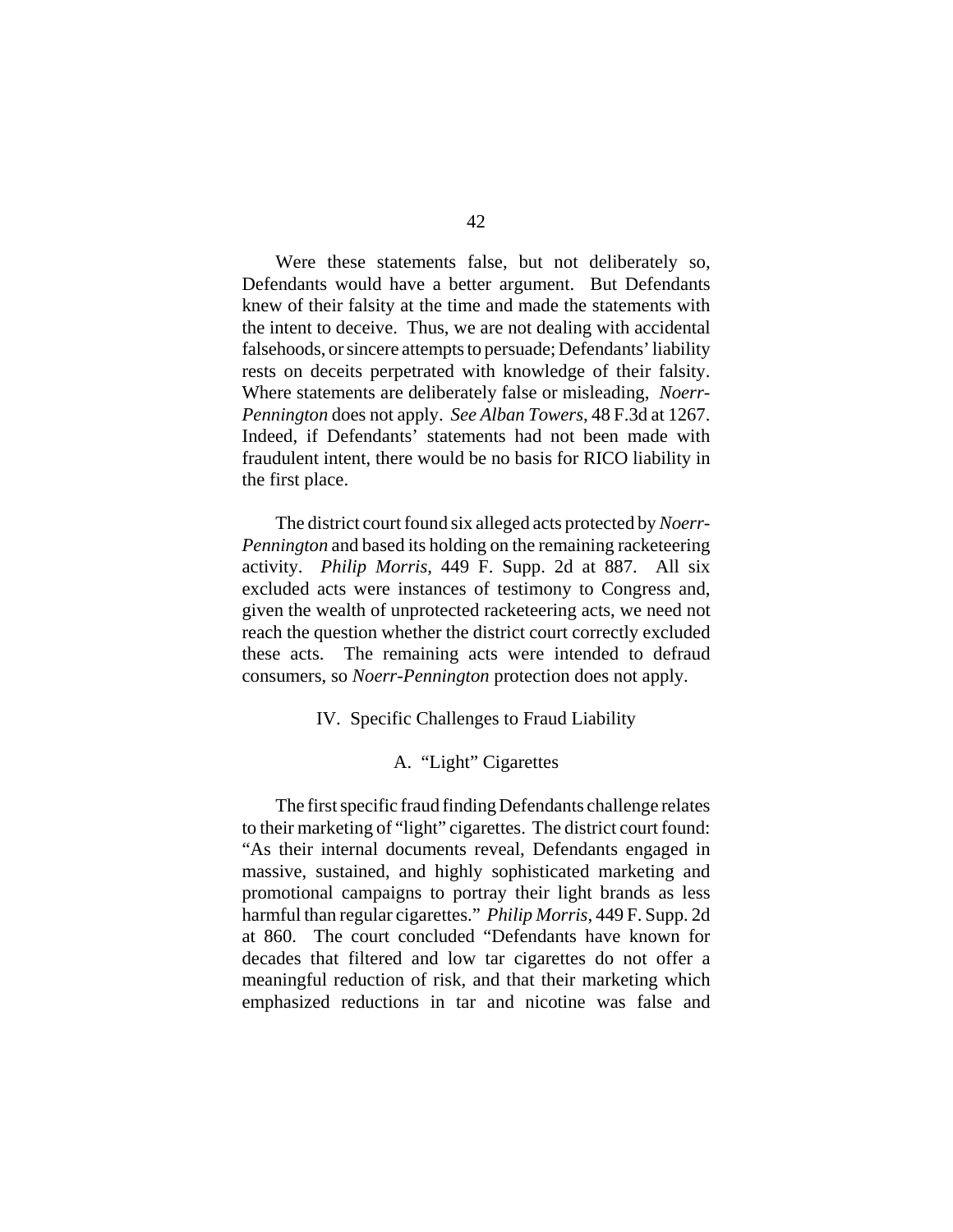misleading." *Id.*

Defendants contend they should be immune from liability because the Federal Trade Commission ("FTC") has blessed their use of labels such as "light" and "low tar." This argument is entirely foreclosed by the Supreme Court's recent decision in *Altria v. Good*, 129 S. Ct. 538 (2008), concluding the FTC has never condoned the use of "light" or "low tar" descriptors. *Id.* at 550. Defendants point to a 1966 industry guidance letter from the FTC stating that "a factual statement of the tar and nicotine content (expressed in milligrams) of the mainstream smoke from a cigarette," as measured by the Cambridge Filter Method, was permissible under the FTC Act. *Id.* at 549. The "Commission made clear, however, that the guidance applied only to factual assertions of tar and nicotine yields and did not invite any 'collateral representations . . . made, expressly or by implication, as to reduction or elimination of health hazards.'" *Id.*

Despite Defendants' argument to the contrary, "the FTC has in fact never required that cigarette manufacturers disclose tar and nicotine yields, nor has it condoned representations of those yields through the use of 'light' or 'low tar' descriptors." *Id.* at 550. Although the FTC never prevented Defendants from using misleading descriptors, "agency nonenforcement of a federal statute is not the same as a policy of approval." *Id.* As the Supreme Court held, "neither the handful of industry guidances and consent orders on which petitioners rely nor the FTC's inaction with regard to 'light' descriptors even arguably justifies the pre-emption" argument advanced by Defendants. *Id.* at 551. For the same reasons, these actions fail to constitute FTC authorization of the descriptors that could defeat a finding of specific intent to defraud.

It is also worth noting that the district court in this case did not find liability solely based on the use of descriptors such as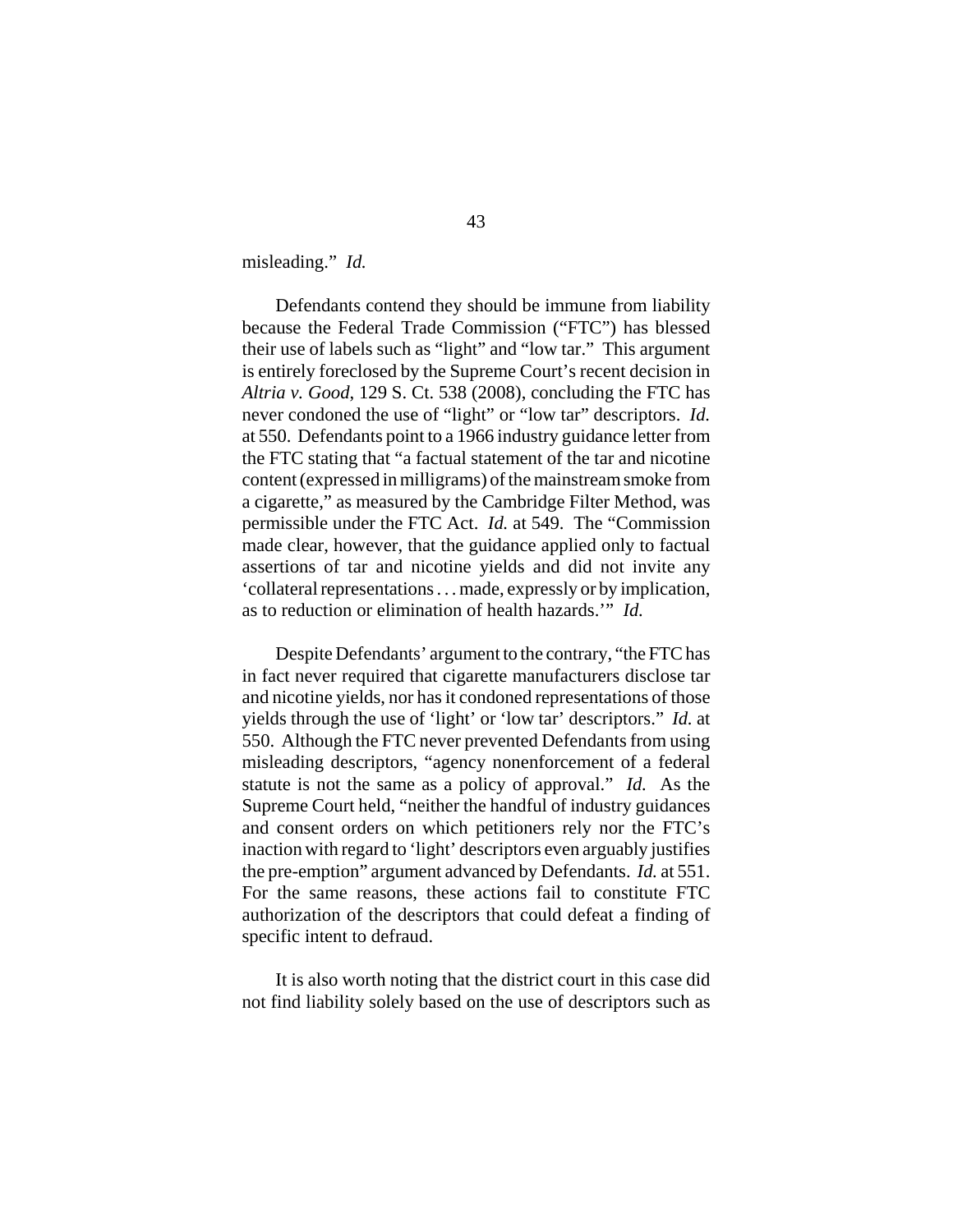"light" and "low tar." The court found Defendants orchestrated "highly sophisticated marketing and promotional campaigns to portray their light brands as less harmful than regular cigarettes." *Philip Morris*, 449 F. Supp. 2d at 860. In addition to the misleading use of descriptors, the district court found "[Defendants'] public statements are blatantly false" in relation to the marketing of "light" cigarettes. *Id.* at 861. The district court went on to find that "[a]s part of the Enterprise's scheme to defraud smokers, Defendants withheld and suppressed their extensive knowledge and understanding of nicotine-driven smoker compensation." *Id.* These findings reveal that fraudulent activity surrounding "light" cigarettes was not merely limited to the use of misleading descriptors. In addition to the fact that the descriptors were not authorized by the FTC, the district court relied on other fraudulent activity by Defendants.

Independent of their FTC-authorization argument, Defendants also insist terms such as "light cigarettes" are not misleading to the public. They analogize "light" cigarettes to sodas which are "low caffeine" and cookies which are "low fat." According to Defendants, the public knows that drinking many "low caffeine" sodas can result in higher levels of caffeine consumption, and eating many "low fat" cookies can result in higher levels of fat consumption. Defendants thus analogize to "light" cigarettes, maintaining that it is obvious that smoking many "light" cigarettes can result in higher levels of nicotine and tar consumption. But the analogy to "light cigarettes" is inapt. Unlike drinking sodas and eating cookies, the factors behind compensation in "light" cigarettes are largely subconscious: "the smoker will subconsciously adjust his puff volume and frequency, and smoking frequency, so as to obtain and maintain his per hour and per day requirement for nicotine." *Philip Morris*, 449 F. Supp. 2d at 467 (citing internal tobacco company documents). Not only is smoker compensation subconscious, but factors such as puff volume and frequency are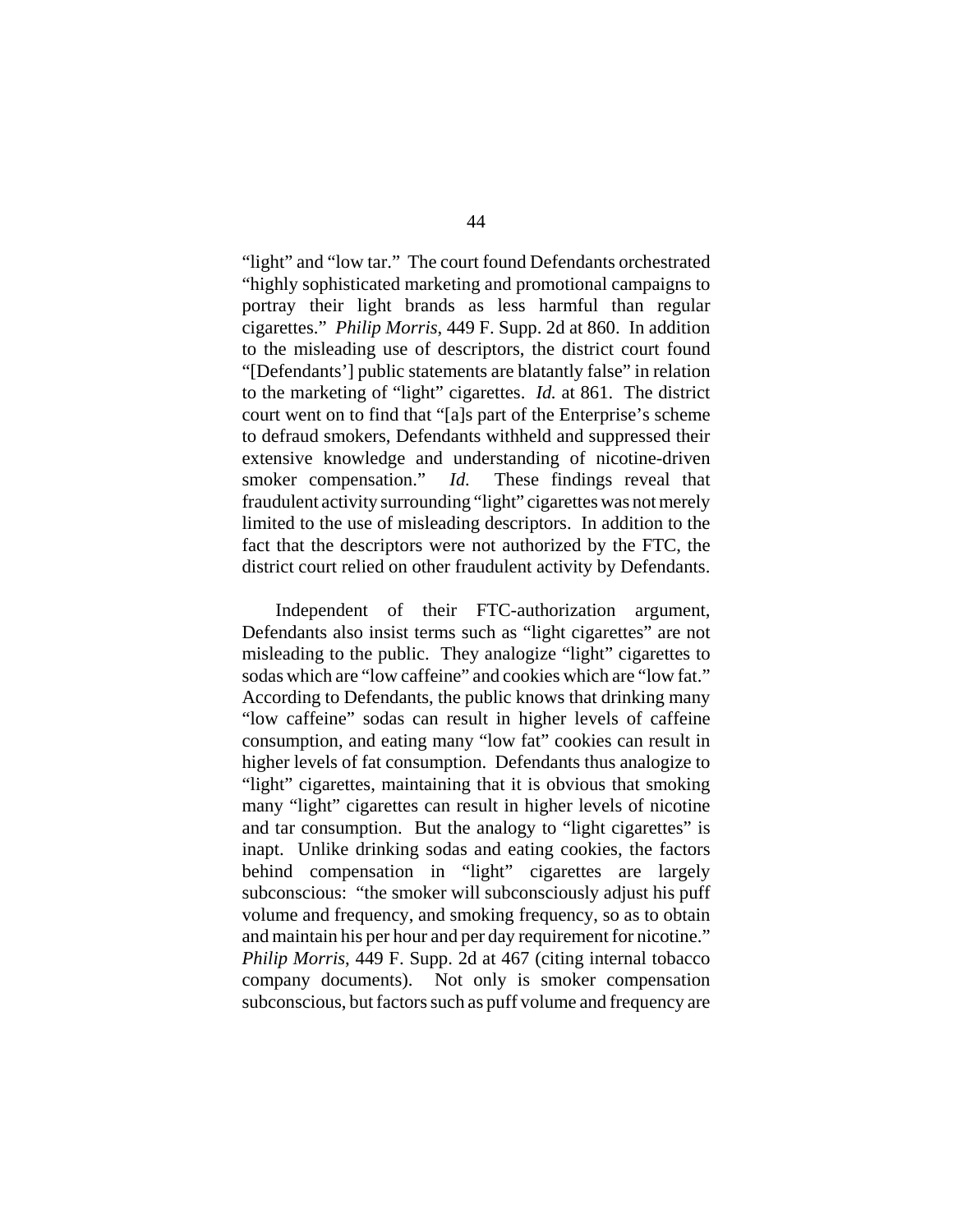not even tied to the number of "light" cigarettes smoked. The analogy to sodas and cookies fails; the subconscious nature of smoker compensation enabled Defendants to mislead the public about the health effects of "light" cigarettes.

Finally, Defendants argue their descriptors were simply verbal representations of numerical ratings authorized by the FTC, and thus were literally true. Even leaving aside the fact that literally true statements may nevertheless constitute fraud, this claim founders on the district court's finding that "there are lights of certain brands with higher tar levels than regulars of other brands from the same company, and there are also lights and regulars of the same brands that have the same FTC tar rating." *Id.* at 861. This finding, which Defendants do not attempt to show is clearly erroneous, reveals the descriptors were not simply representations of numerical ratings and thus were not "literally true."

### B. Secondhand Smoke

We turn next to Defendants' claim that the district court erred in finding that they fraudulently denied the adverse health effects of secondhand smoke. Federal Rule of Civil Procedure 52 obliges us to uphold the district court's findings of fact unless they are "clearly erroneous." FED. R. CIV. P. 52(a)(6). Under this highly deferential standard, we may disturb the district court's findings only if we are "left with the definite and firm conviction that a mistake has been committed." *E.g.*, *Boca Investerings P'ship v. United States*, 314 F.3d 625, 630 (D.C. Cir. 2003) (quotation marks omitted). This is so even if we "would have decided the case differently," as "[w]here there are two permissible views of the evidence, the factfinder's choice between them cannot be clearly erroneous." *Anderson*, 470 U.S. at 574.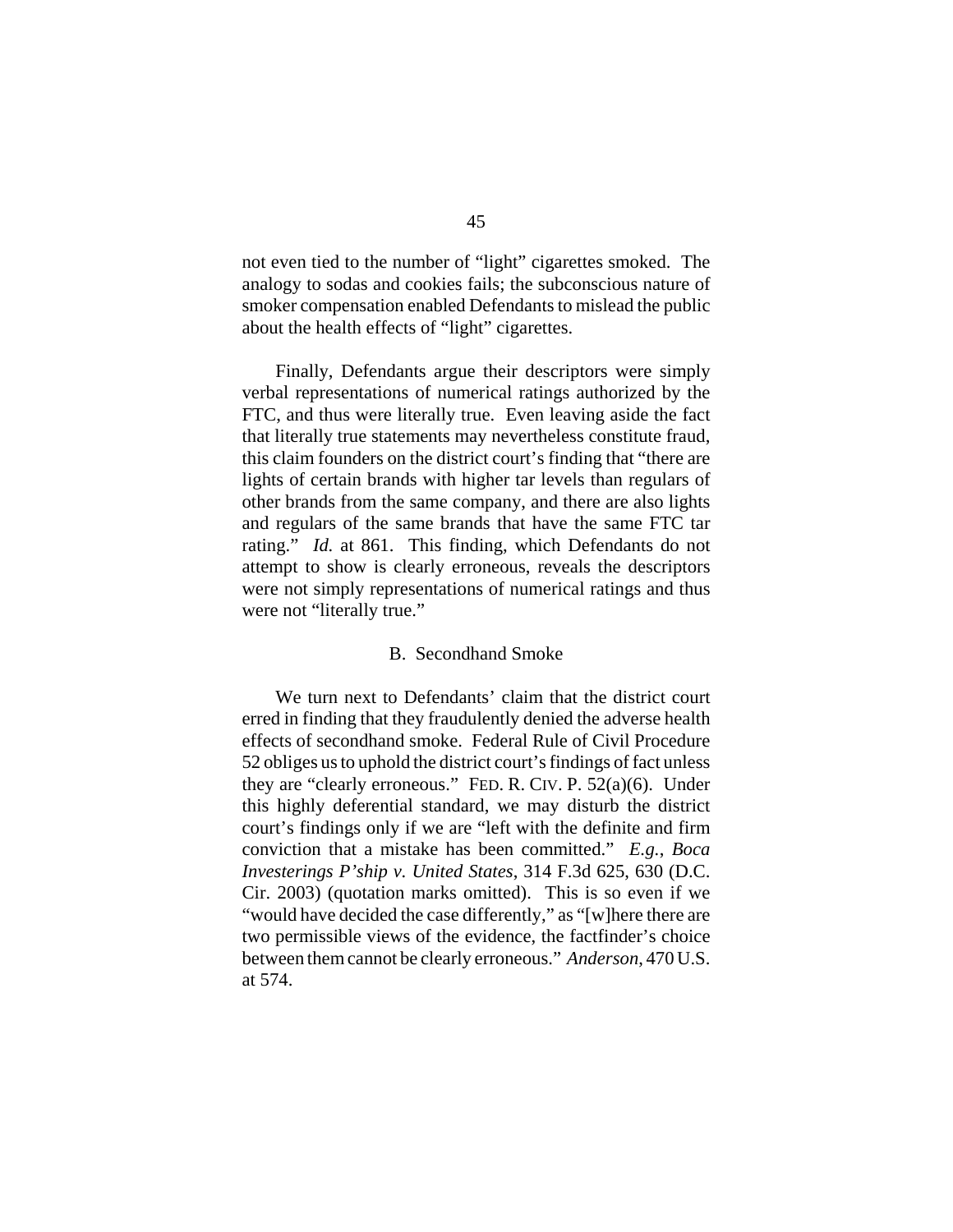Defendants contend that their statements disputing the health hazards of secondhand smoke were merely good-faith expressions of opinion. But the district court found to the contrary—that Defendants' representations were fraudulent and not in good faith. *Philip Morris*, 449 F. Supp. 2d at 853, 864–65. Under Rule 52, then, the question for us is whether this finding was clearly erroneous.

The district court criticized Defendants' statements regarding secondhand smoke as contrary to the scientific consensus. Defendants object, emphasizing that the district court found no scientific consensus emerged until the issuance of the Surgeon General's 1986 report determining secondhand smoke to be hazardous. Moreover, they point to evidence of selected post-1986 scientific opinions casting doubt on the dangers of secondhand smoke, arguing that even then they possessed some basis for disputing the consensus.

Defendants' objections are beside the point. The district court based its finding of fraudulent intent not just on the existence of a consensus but also on evidence of Defendants' own knowledge. *Philip Morris*, 449 F. Supp. 2d at 864–65. Specifically, the district court found that dating back to the 1970s, Defendants' own research and analysis revealed the hazards of secondhand smoke. For example, the district court found that in 1980 a Philip Morris scientist reviewed a paper concluding that secondhand smoke caused "significant damage to airway function" in exposed nonsmokers, and found "little to criticize," deeming the paper "an excellent piece of work which could be very damaging" to the industry. *Id.* at 709 (quotation marks omitted). In 1982, a Philip Morris–sponsored research facility concluded that the "side stream" smoke composing the bulk of secondhand smoke is "more irritating and/or toxic" than the "main stream" smoke inhaled by smokers. *Id.* at 710 (quotation marks omitted). And several TI advertisements and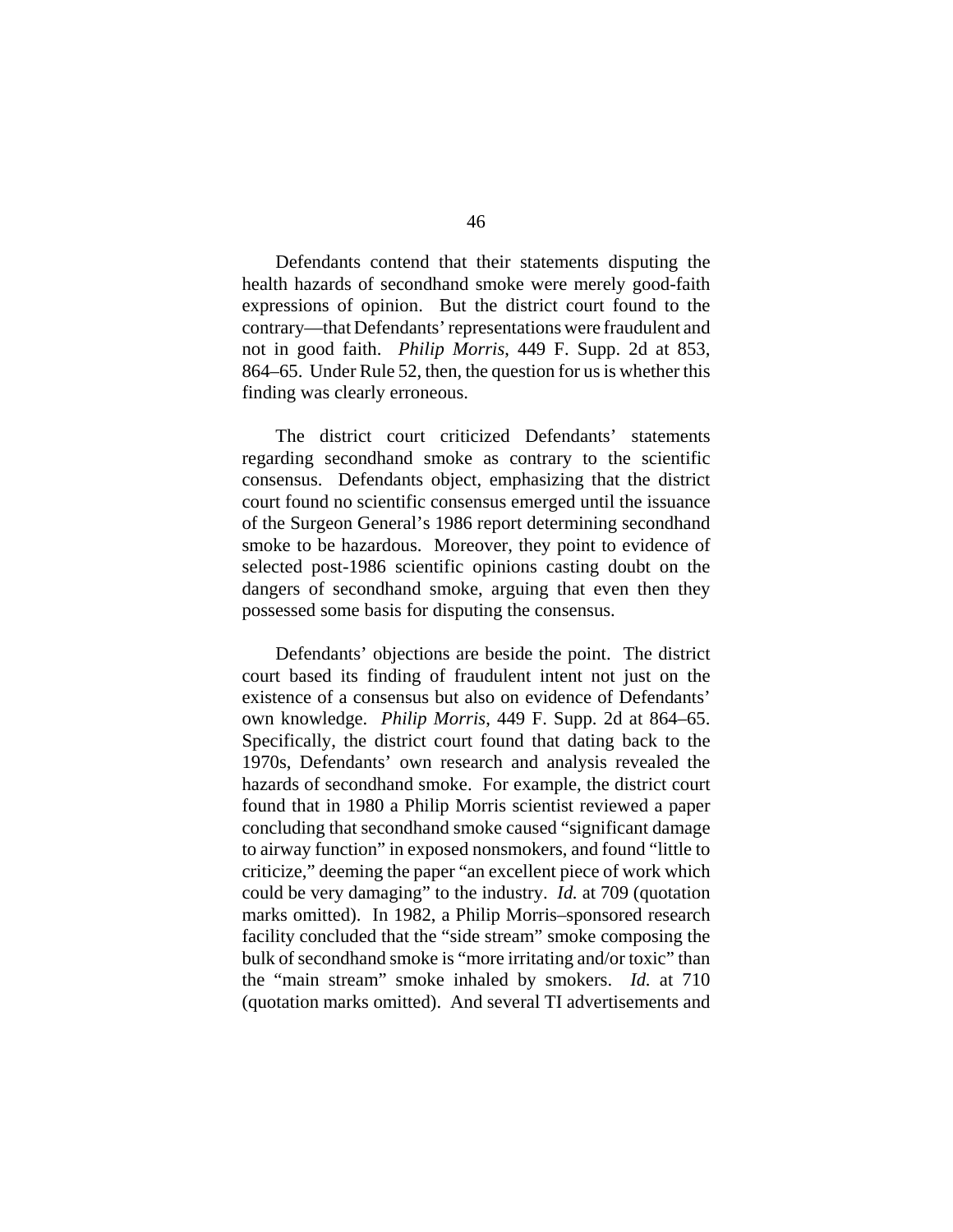press releases claimed that an independent 1981 study showing "a significant correlation between lung cancer and secondhand smoke" suffered from a statistical flaw, *id.* at 715, yet the district court found that industry consultants told TI, Reynolds, and Brown & Williamson that TI knew at the time not only that the statistical error did not exist, but also that the study was in fact correct. *Id.* at 717–18.

In addition to these and other findings providing relatively direct evidence that Defendants were aware of the health risks of secondhand smoke, the district court found that Defendants concealed their role in making statements regarding secondhand smoke. While it may be true that purveyors of consumer products, without fraudulent intent, frequently engage in concealed support of positive research in their industries, the concealment of identity by Defendants over so long a period on a subject of such intense controversy is at the very least consistent with knowledge of the falsity of their statements.

Although Defendants insist they had no knowledge of the misleading character of their public statements, they nowhere challenge the accuracy of these or any of the district court's other findings suggestive of their knowledge. Instead, they argue that such findings reveal only facts that were known to the public and that had not, at the time, given rise to a scientific consensus. Again Defendants miss the point. The question is not whether *other* individuals knew that Defendants' claims were false or misleading; the question is whether *Defendants* did. Regardless of whether a scientific consensus existed at any point, Defendants may be liable for fraud if they made statements knowing they were false or misleading. Based on voluminous evidence, including that summarized above, the district court circumstantially inferred that Defendants did in fact possess such fraudulent intent. Given these unchallenged findings, we have no basis for saying that the district court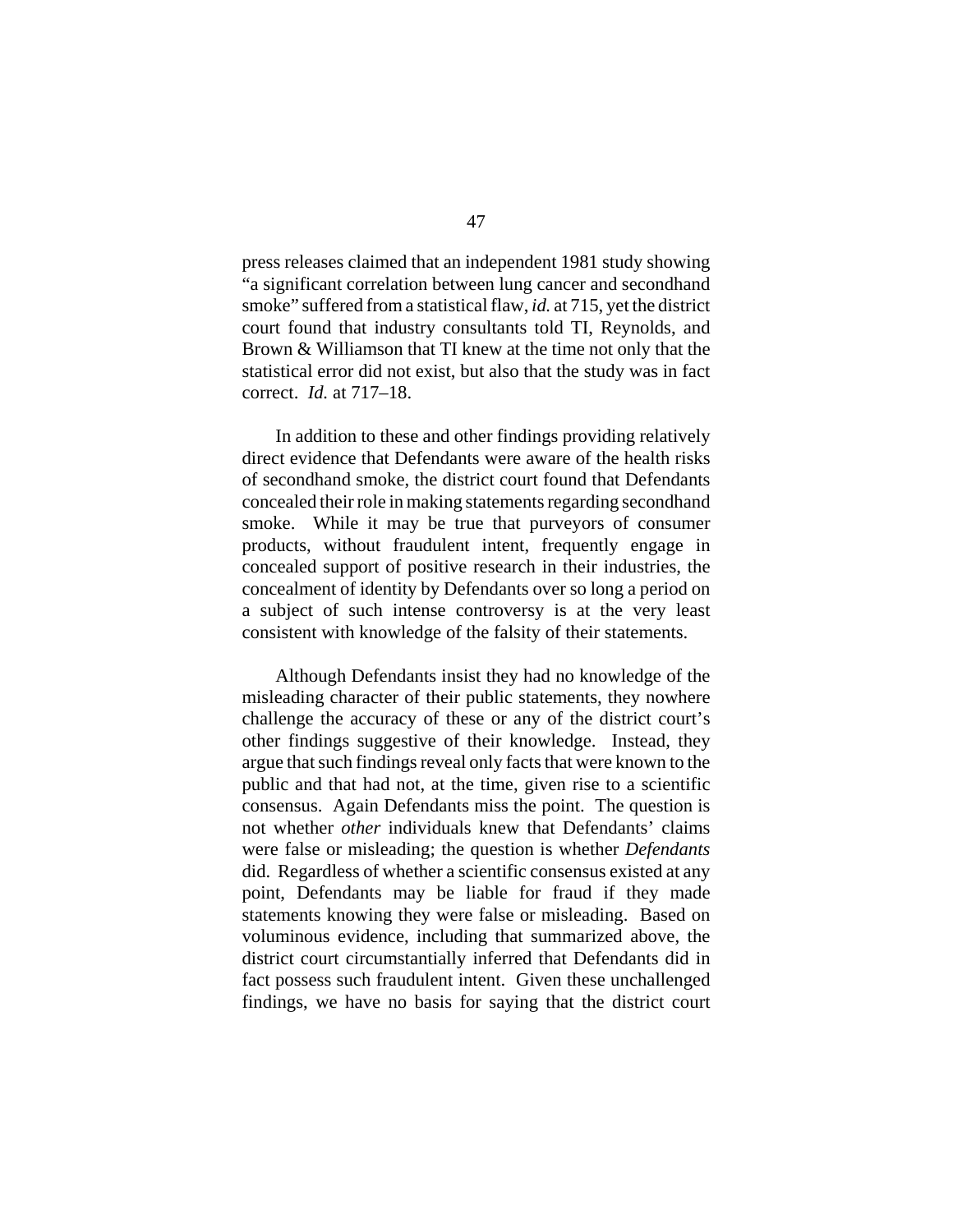clearly erred in drawing that conclusion.

# C. Addiction

Defendants also claim that the district court clearly erred in finding their representations disputing the addictiveness of cigarettes to be intentionally misleading. We analyze the district court's factual finding as to the misleading character of Defendants' commercial statements for clear error. *E.g.*, *FTC v. Brown & Williamson Tobacco Corp.*, 778 F.2d 35, 41–42 & n.3 (D.C. Cir. 1985). We find none.

Defendants claim that their statements regarding addiction were not intentionally misleading because the term "addiction" is ambiguous. Pointing to the district court's findings that the meaning of the term "addiction" in the scientific community changed over time, Defendants insist that their statements merely clung to the earlier, narrower, definitions of the term, and claim that the district court erroneously converted a semantic dispute into a fraud case. But the district court did not find only that Defendants insisted on retaining an earlier definition of addiction. It found that they did so as part of a concerted effort to misrepresent the difficulty of quitting smoking. *Philip Morris*, 449 F. Supp. 2d at 208–09, 308, 857–59. Defendants fail to demonstrate that this finding was clearly erroneous.

To begin with, Defendants never challenge the district court's findings documenting the impact of nicotine on the body and, more importantly, Defendants' understanding of its effects. *Id.* at 209–11, 216–71. As early as 1963, Brown & Williamson's general counsel wrote a confidential memorandum stating: "We are, then, in the business of selling nicotine, an addictive drug effective in the release of stress mechanisms." *Id.* at 259 (quotation marks omitted). Further, the district court found that Defendants were aware that cigarette dependence was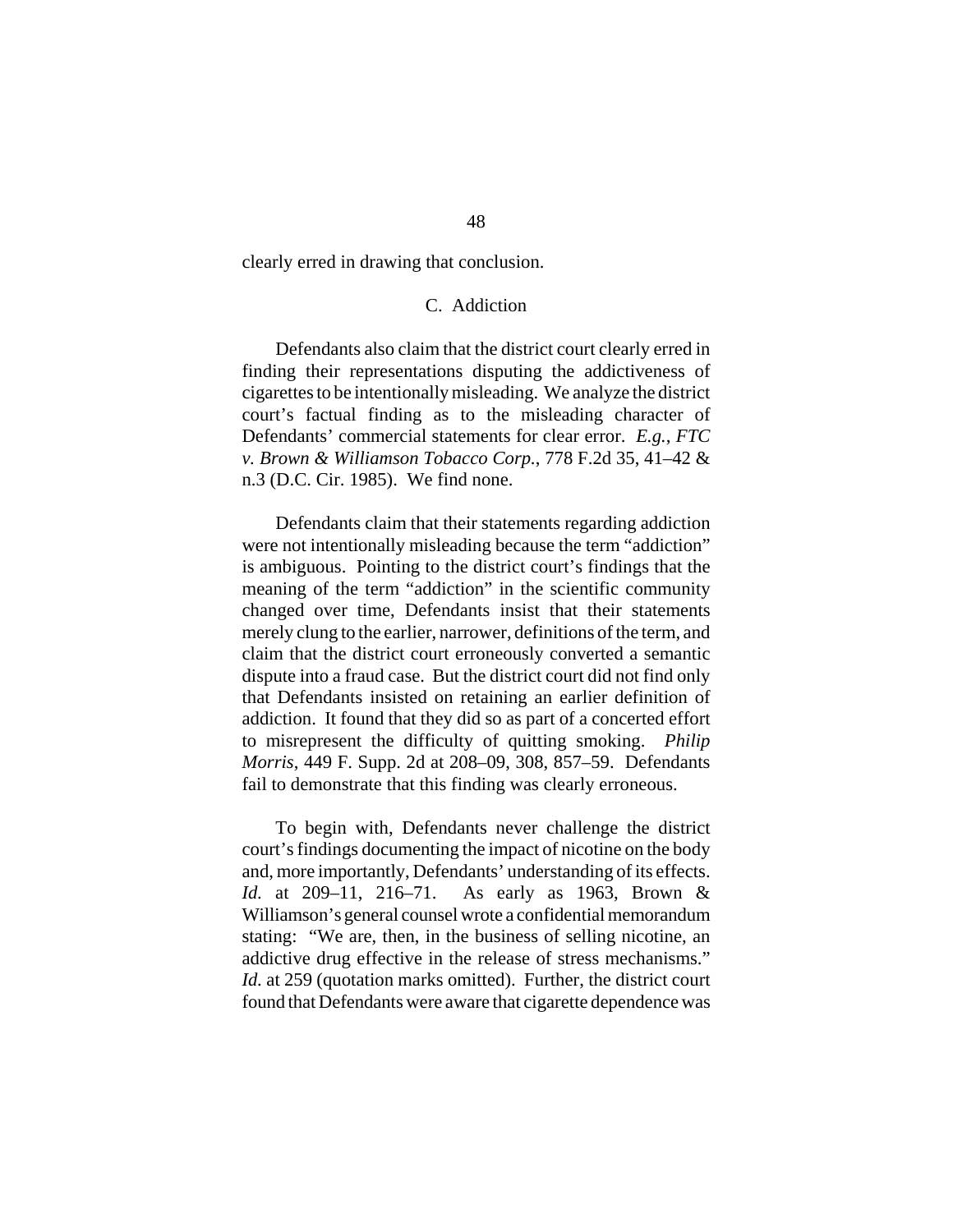stronger than mere habit formation. In 1974, a Philip Morris scientist told the company's president that it was "simply not an adequate explanation to say that smoking is a habit, or that it is social behavior." *Id.* at 223 (quotation marks omitted). In 1981, a Philip Morris executive wrote in an article: "Cigarettes are not just habit forming—the body builds up a requirement for them." *Id.* at 228 (quotation marks omitted). Although several industry attorneys expressed dismay at the publication of the article, none disagreed with it. *Id.* In 1985, Philip Morris's top management was informed that research showed that "the majority of smokers wished they did not smoke." *Id.* at 229 (quotation marks omitted). These and numerous other findings—all unchallenged—support the district court's conclusion that Defendants were aware that nicotine creates a chemical dependency far stronger than a mere habit.

The district court found that despite their knowledge Defendants made numerous statements trivializing and outright denying the dependence cigarettes cause. For example, in 1982 TI issued a press release summarizing testimony that smoking caused an "attachment" comparable to that produced by "tennis, jogging, candy, rock music, Coca-cola, members of the opposite sex and hamburgers." *Id.* at 281 (quotation marks omitted). In 1997, Philip Morris's CEO testified, "If [cigarettes] are behaviorally addictive or habit forming, they are much more like . . . Gummi Bears, and I eat Gummi Bears, and I don't like it when I don't eat my Gummi Bears, but I'm certainly not addicted to them." *Id.* at 273 (quotation marks omitted). In a 1994 television interview, a TI official claimed that there was "no chemical addiction" to nicotine and stated, "[S]ometimes we use the word 'addiction' in very broad terms. We talk about being, you know, news junkies. We talk about being chocoholics." *Id.* at 285 (quotation marks omitted). A 1988 TI press release declared that "it has been impossible to establish that the feelings persons have upon giving up smoking are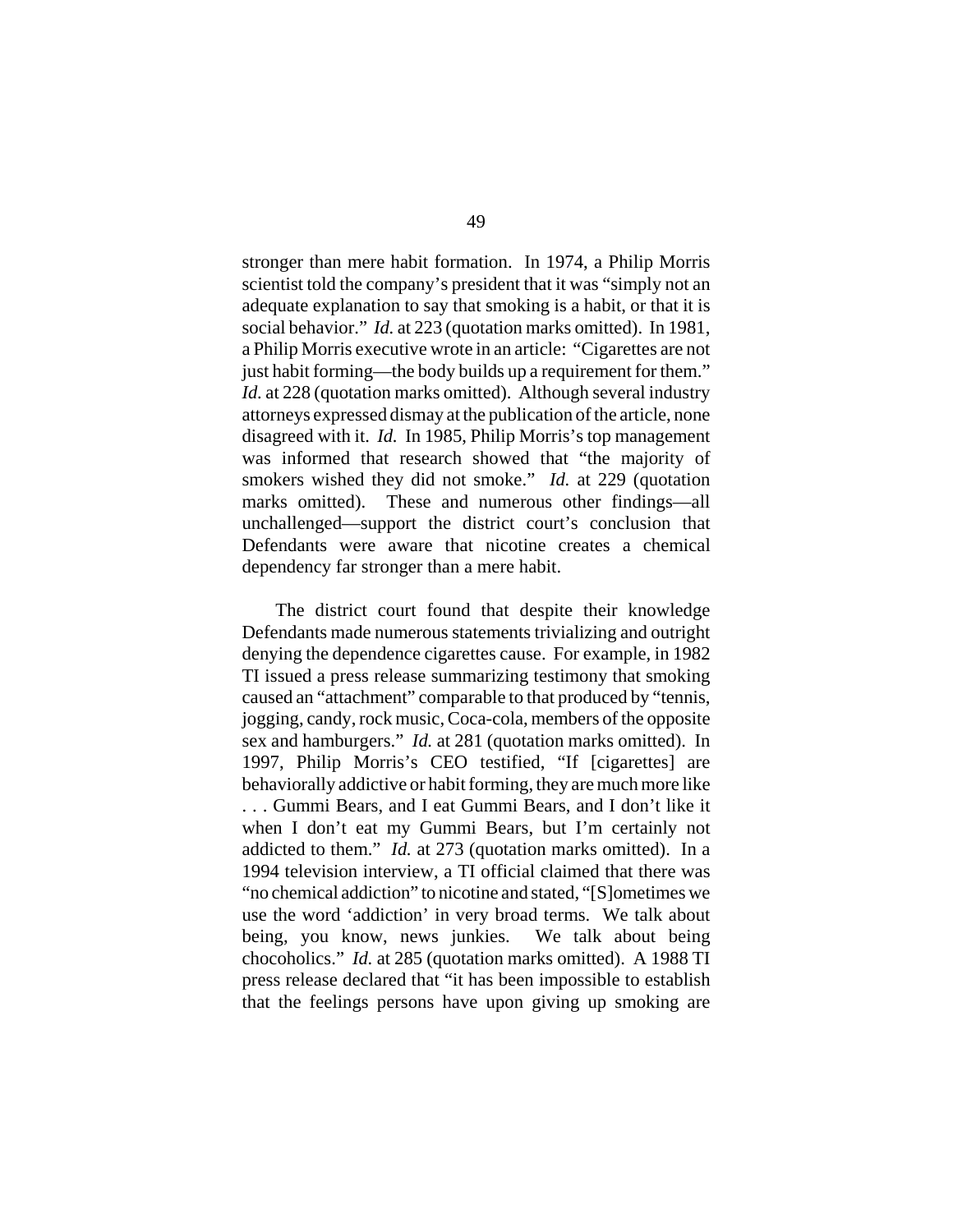*anything but* that which would be expected when one is frustrated by giving up *any desired habit*." *Id.* at 283 (quotation marks omitted, emphases added). Most directly, the district court found that Defendants had their representatives testify that nicotine "did not cause addiction *or dependence*," *id.* at 281 (emphasis added), rendering any supposed ambiguities in the word "addiction" beside the point.

The district court concluded that these and other findings reflected a campaign of statements intended to mislead the public into believing that giving up smoking is not markedly more difficult than giving up everyday habits. Although not every statement Defendants made was literally false, even partially true statements can be actionable fraud if intentionally misleading as to facts. *See, e.g.*, *Emery v. Am. Gen. Fin., Inc.*, 71 F.3d 1343, 1348 (7th Cir. 1995) ("A half truth, or what is usually the same thing a misleading omission, is actionable as fraud, including mail fraud if the mails are used to further it, if it is intended to induce a false belief and resulting action to the advantage of the misleader and the disadvantage of the misled."). The district court concluded that Defendants' statements regarding addiction were misleading in this way, and given the above unchallenged factual findings we are not "left with the definite and firm conviction that a mistake has been committed." *Boca Investerings*, 314 F.3d at 630.

### D. Altria

In addition to the challenges to fraud liability raised by all Defendants, two Defendants—Altria and BATCo—make a number of arguments specific to them. We begin with Defendant Altria, the holding company owner of Defendant Philip Morris, which raises several challenges to the district court's finding of liability.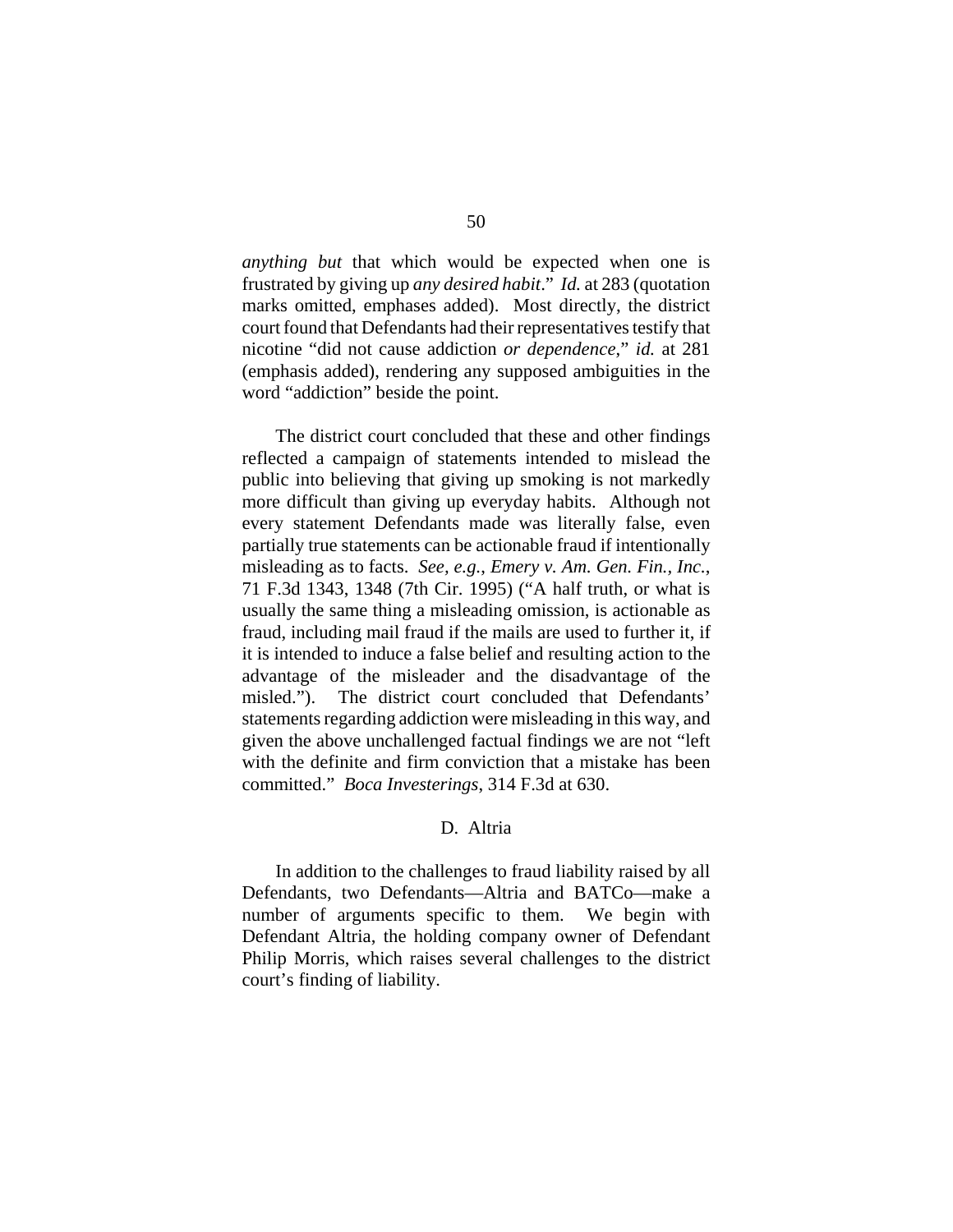As an initial matter, Altria claims that the district court erred in finding that it used the mails in five of the nine predicate acts it allegedly committed directly. The district court specifically found, based on Defendants' routine mailing practices, that at least two of those five predicate acts were committed through use of the mails. *See Philip Morris*, 449 F. Supp. 2d at 884 (Racketeering Acts 69, 80). We need not decide whether this circumstantial inference amounted to clear error, as the other four predicate acts the district court found Altria committed are themselves sufficient to constitute a pattern of racketeering activity. *See id.* (Racketeering Acts 71–72, 74–75).

Altria's central argument is that mailings sent by lawyers could not possibly be mailings in furtherance of a scheme or artifice to defraud, citing several out-of-circuit cases largely standing for the proposition that ordinary litigation mailings containing false matter typically do not themselves constitute a scheme or artifice to defraud. *See United States v. Pendergraft*, 297 F.3d 1198, 1209 (11th Cir. 2002); *Nolan v. Galaxy Scientific Corp.*, 269 F. Supp. 2d 635, 643 (E.D. Pa. 2003); *Morin v. Trupin*, 711 F. Supp. 97, 105–06 (S.D.N.Y. 1989); *Paul S. Mullin & Assocs., Inc. v. Bassett*, 632 F. Supp. 532, 540 (D. Del. 1986); *Spiegel v. Cont'l Ill. Nat'l Bank*, 609 F. Supp. 1083, 1088–90 (N.D. Ill. 1985). Whatever the merit of that proposition, it has nothing to do with the question before us. Altria makes a very different claim—that mailings sent in furtherance of a separately-proven scheme to defraud somehow fall outside the mail fraud statute's coverage because they are drafted and physically sent by lawyers who themselves have no fraudulent intent. This claim is without merit. Nothing in the mail fraud statute requires a mailing to be fraudulent at all, as long as the mailing is in furtherance of a fraudulent scheme. *See* 18 U.S.C. § 1341 (specifying that the mailing can be "any matter or thing whatever to be sent or delivered" as long as it is in furtherance of "any scheme or artifice to defraud"). Moreover,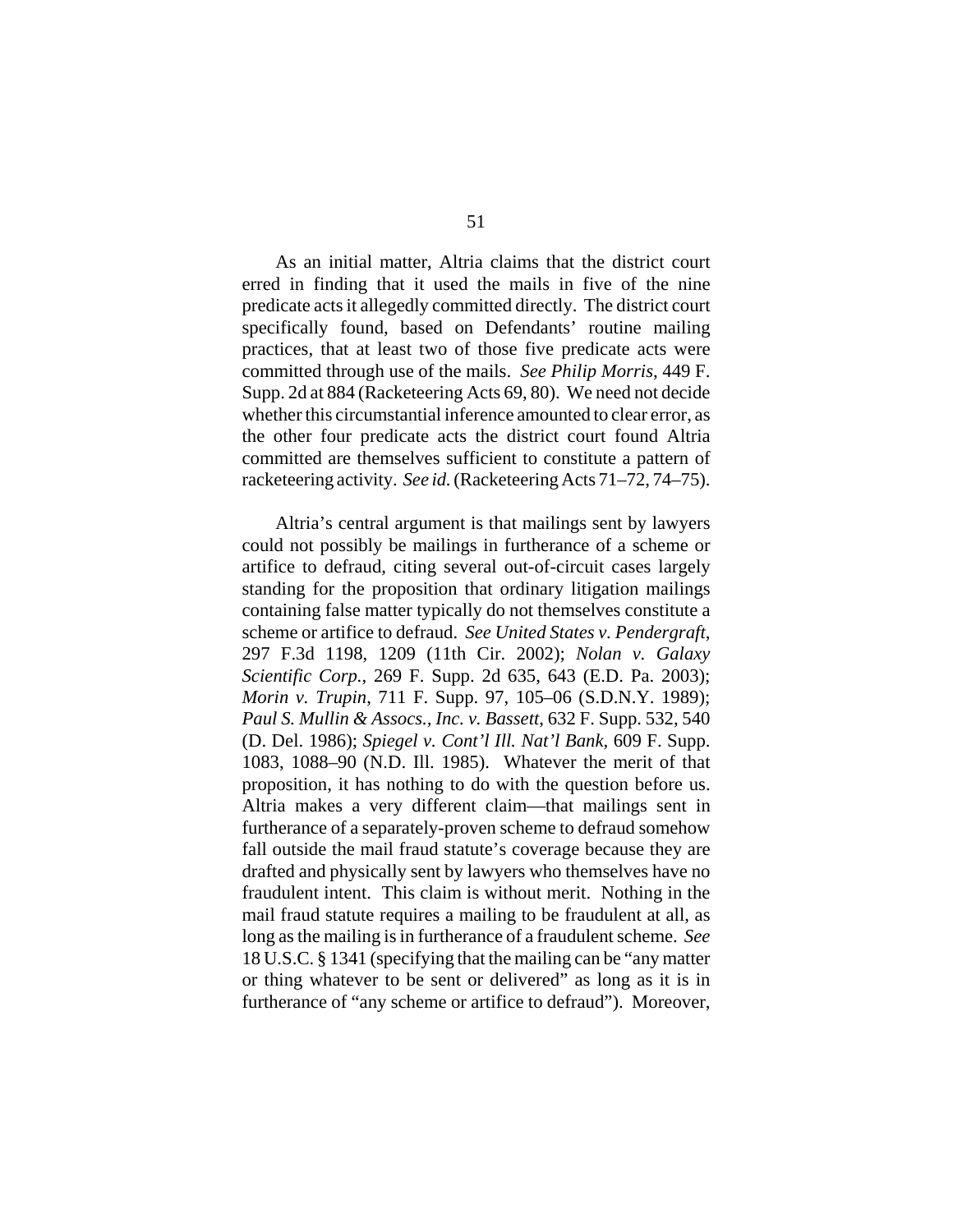the statute looks to the intent of the individual who *caused* the mailing, not the individual who drafted or physically mailed it. *See United States v. Diggs*, 613 F.2d 988, 998 (D.C. Cir. 1979) ("[A] defendant 'causes' the use of the mails where he does an act with knowledge that the use of the mails will follow in the ordinary course of business, or where such use can reasonably be foreseen, even though not actually intended." (quotation marks omitted)). Given that the district court permissibly inferred the corporate Defendants' intent from the intent of numerous high-level executives, *Philip Morris*, 449 F. Supp. 2d at 897, and given that it found that Defendants "caused" the mailings in order to further the scheme to defraud, *id.* at 881, the fact that attorneys participated in the actual drafting and mailing provides no immunity. Thus, we conclude that the district court properly found Altria liable for its direct participation in the conduct of the affairs of the enterprise, leaving it unnecessary for us to consider Altria's objections to the findings that it participated through its control of Philip Morris.

Finally, Altria claims that the district court clearly erred in finding that the company joined a RICO conspiracy. We disagree. The district court's findings of fact regarding Altria's actions in furtherance of the goals of the enterprise, both directly and through Philip Morris, *see id.* at 907–08, as well as the voluminous findings of concerted action and explicit agreement by Defendants, amply support the circumstantial inference that Altria conspired with the other Defendants to violate RICO. *See, e.g.*, *United States v. Mellen*, 393 F.3d 175, 191 (D.C. Cir. 2004) ("[A] conspiracy can be inferred from a combination of close relationships or knowing presence and other supporting circumstantial evidence." (quotation marks omitted)).

# E. BATCo

Defendant BATCo claims that the district court erred in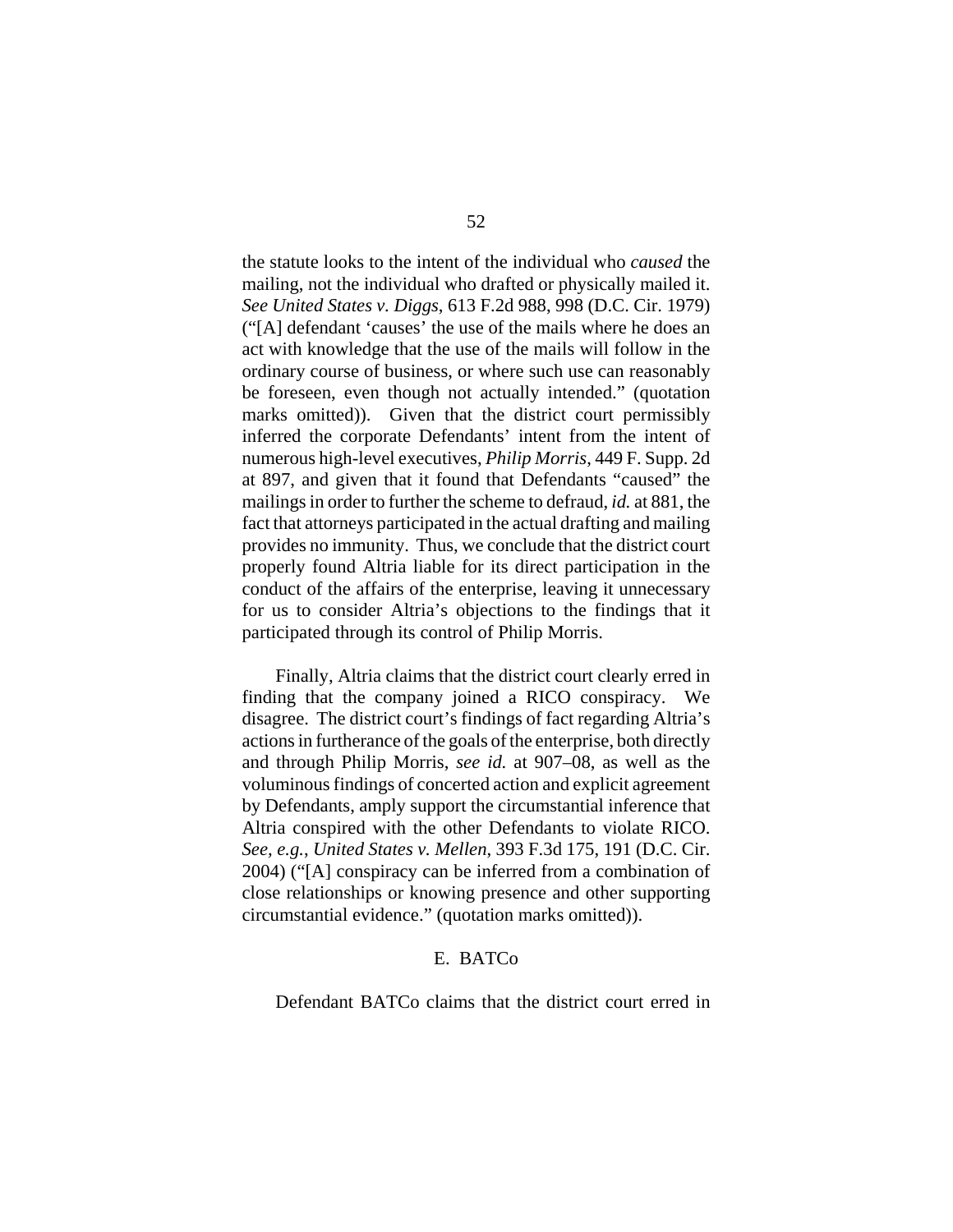imposing liability on the basis of its conduct outside the United States. Noting that the district court found that its "activities and statements took place outside of the United States," *Philip Morris*, 449 F. Supp. 2d at 873, BATCo claims that it enjoys immunity from RICO liability because the statute has no extraterritorial reach. We need not decide today whether RICO has true extraterritorial reach—that is, whether it could reach foreign conduct with no impact on the United States—because the district court found BATCo liable on the theory that its conduct had substantial domestic effects. *Id.* Because conduct with substantial domestic effects implicates a state's legitimate interest in protecting its citizens within its borders, Congress's regulation of foreign conduct meeting this "effects" test is "*not* an *extraterritorial* assertion of jurisdiction." *Laker Airways Ltd. v. Sabena, Belgian World Airlines*, 731 F.2d 909, 923 (D.C. Cir. 1984). Thus, when a statute is applied to conduct meeting the effects test, the presumption against extraterritoriality does not apply. *See Envtl. Def. Fund, Inc. v. Massey*, 986 F.2d 528, 531 (D.C. Cir. 1993) (noting that "the presumption [against extraterritoriality] is generally not applied where the failure to extend the scope of the statute to a foreign setting will result in adverse effects within the United States," citing *Laker Airways*).

BATCo argues that the effects test is inapplicable because the United States had no obligation to prove that Defendants' conduct had any effects whatsoever. Although BATCo attributes this to the fact that 18 U.S.C. § 1964(a) does not require the government to prove that it has been injured, we think it better explained by the fact that the mail and wire fraud statutes punish "the scheme, not its success." *Pasquantino v. United States*, 544 U.S. 349, 371 (2005). That said, BATCo's point has nothing to do with the case at hand. Here the district court found that BATCo's conduct "had substantial direct effects on the United States." *Philip Morris*, 449 F. Supp. 2d at 873. The fact that some other defendant might commit some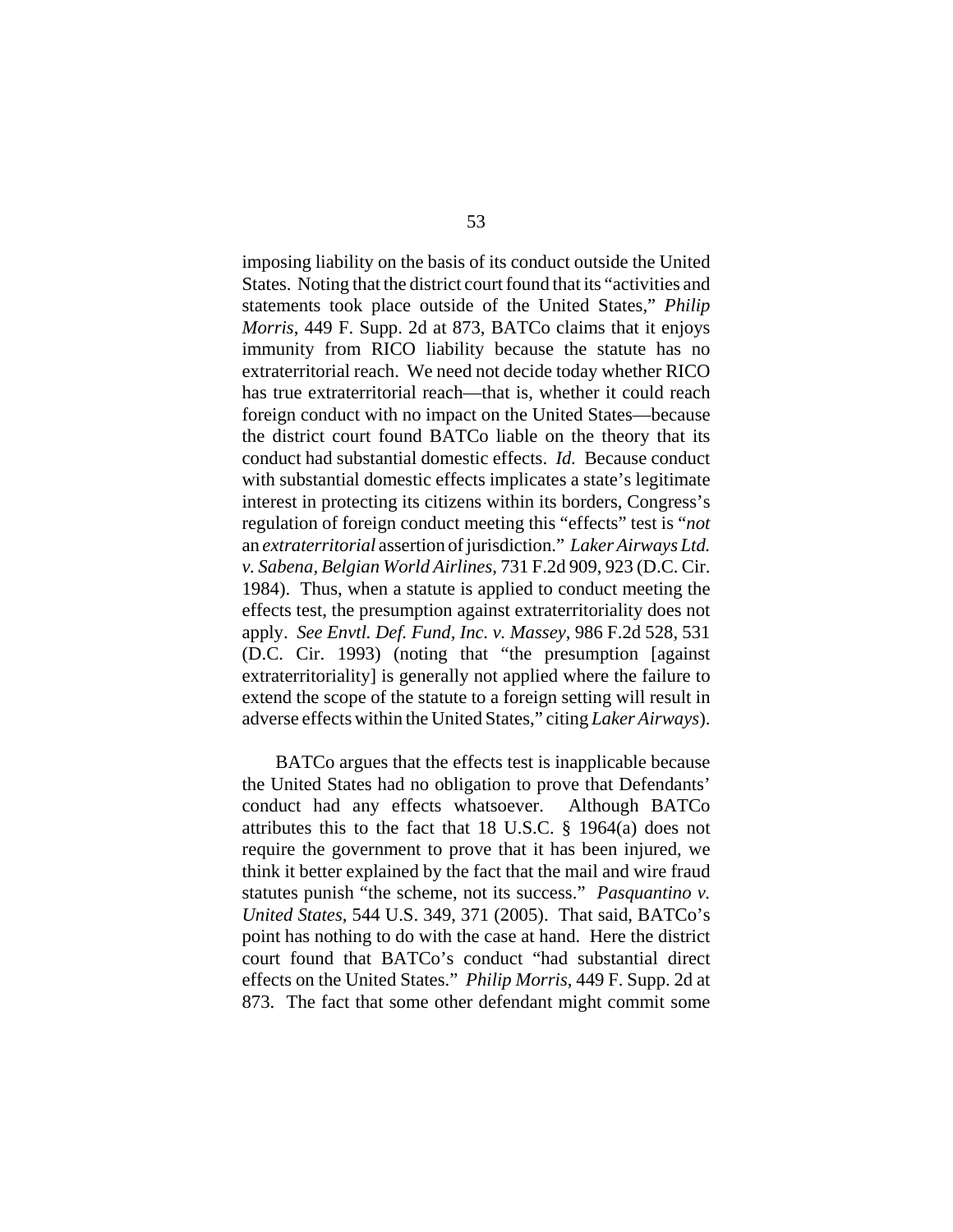other offense without effects in the United States hardly renders BATCo immune from liability for the domestic effects it did cause. Someone who fires a rifle from Canada into the United States and wounds his victim can plainly be convicted of attempted murder. *See Laker Airways*, 731 F.2d at 922 ("[W]hen a malefactor in State *A* shoots a victim across the border in State *B*, State *B* can proscribe the harmful conduct."). This is so even though in general the government may prove attempted murder without establishing that the attempt had any effect whatsoever. Similarly, the fact that effects are not elements of mail and wire fraud offenses or associated RICO violations provides no immunity to those, like BATCo, whose fraud and racketeering has substantial and direct domestic effects.

Thus, we need decide only whether the district court erred in applying the effects test—which asks whether conduct has a substantial, direct, and foreseeable effect within the United States, *see Consol. Gold Fields PLC v. Minorco, S.A.*, 871 F.2d 252, 261–62 (2d Cir. 1989) (describing substantial effect as direct and foreseeable)—to the facts of this case. We see no error. The district court found that as part of the overall scheme to defraud, BATCo conducted sensitive nicotine research for Brown & Williamson abroad and secretly shared the results with Brown & Williamson in the United States. *Philip Morris*, 449 F. Supp. 2d at 298–304. It further found that BATCo, in concert with other Defendants, founded, funded, and actively participated in various international organizations, which Defendants themselves saw as instrumental to their efforts to perpetuate what the district court found to be their fraudulent scheme in the United States. *See id.* at 119–23. In one example, TI admitted that "the back-wash from events and attacks affecting the industry in smaller countries comes back powerfully to the USA," *id.* at 140 (quotation marks omitted), and praised INFOTAB, an international organization of which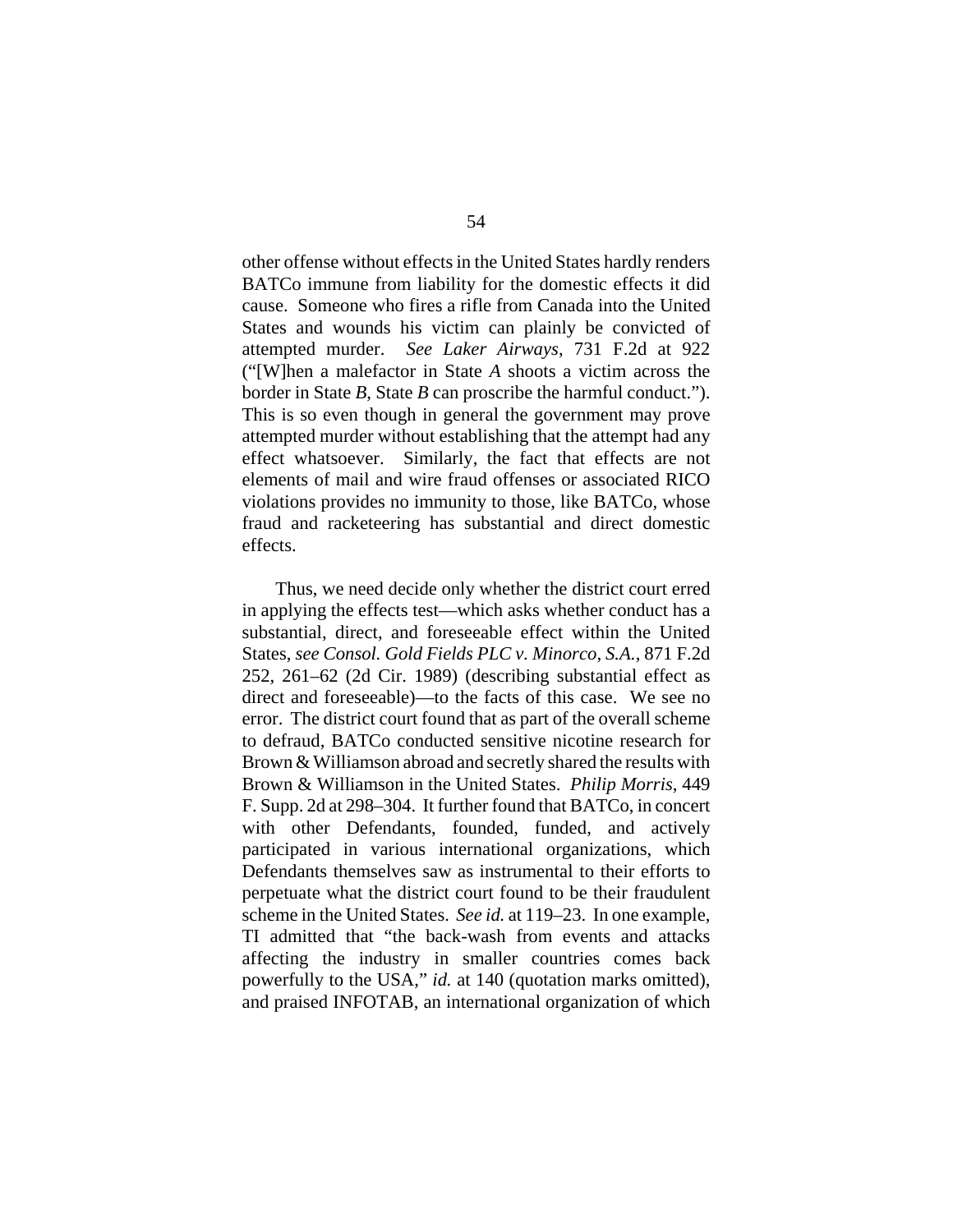BATCo was a founding member, *id.* at 132, for "help[ing] the industry to unite in trying to combat the attacks," *id.* at 140 (quotation marks omitted). Notwithstanding BATCo's demands for a nearly unattainable level of specificity, these unchallenged findings, together with the findings of the tremendous domestic effects of the fraud scheme generally, *see, e.g.*, *id.* at 209, 307–08, make clear that the district court committed no error in finding that BATCo's participation had substantial, direct, and foreseeable effects in the United States. *Cf. Laker Airways*, 731 F.2d at 925–26 (finding allegations that the anticompetitive elimination of a foreign airline increased domestic air fares adequate to support antitrust action without demanding further specificity).

### V. Challenges to Likelihood of Future Violations

Having found Defendants' challenges to liability unavailing, we move on to the district court's determination that they are likely to commit future RICO violations if not enjoined. All Defendants challenge this finding on a number of common bases, and four Defendants—Altria, BWH, CTR, and TI—also bring separate challenges to the court's findings regarding them. We address each in turn.

#### A. Likelihood of Future Violations

Section 1964(a) grants district courts jurisdiction "to prevent and restrain" RICO violations. 18 U.S.C. § 1964(a). Hence, before a district court may order remedies under RICO it must find the defendant exhibits a reasonable likelihood of committing future violations of the Act. *Disgorgement Opinion*, 396 F.3d at 1198.

Here, the district court found a reasonable likelihood that Defendants would commit future RICO violations. *Philip*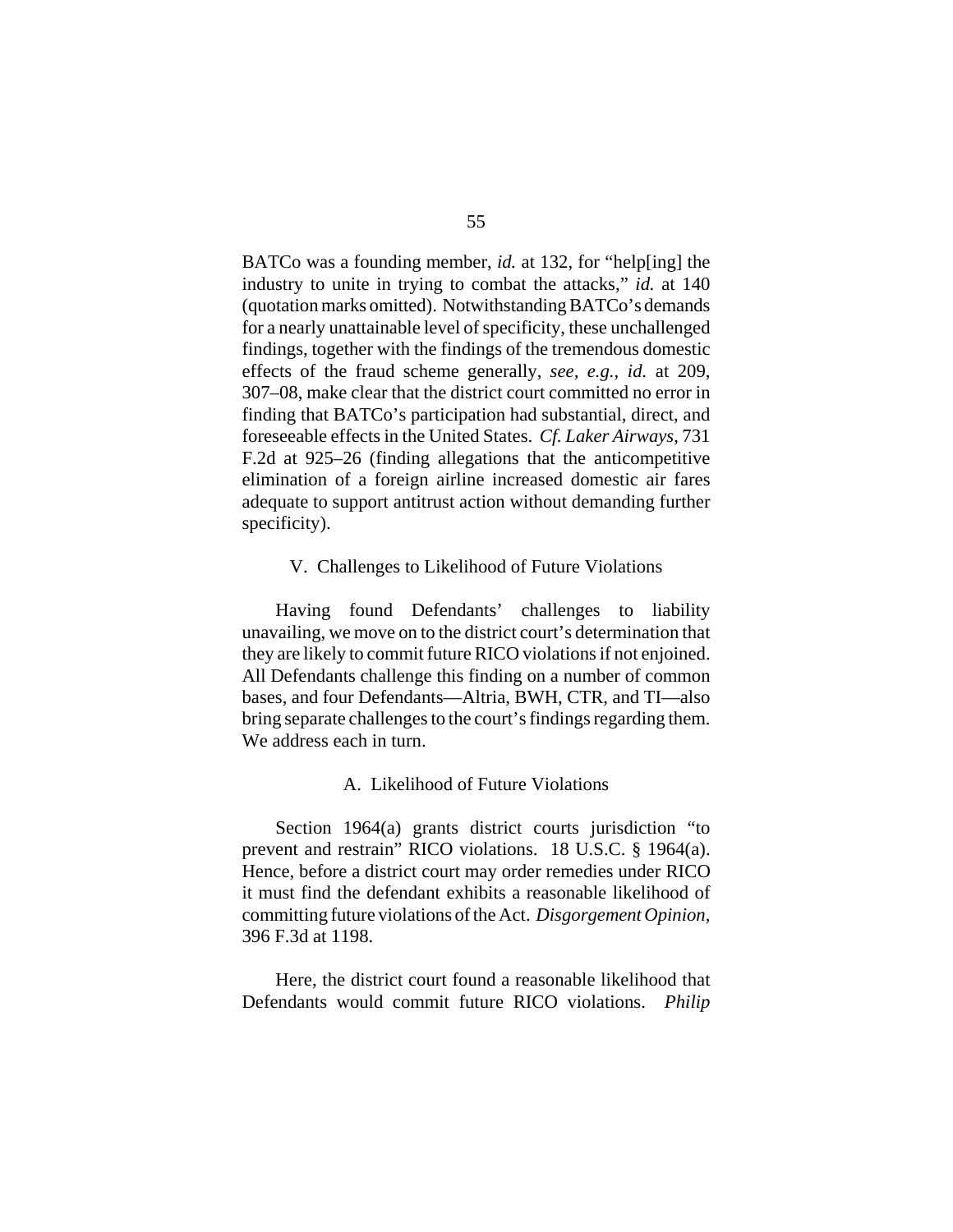*Morris*, 449 F. Supp. 2d at 908–15. Defendants attack this finding, asserting: (1) the district court applied an erroneous legal standard, (2) the Master Settlement Agreement ("MSA") makes future violations unlikely, and (3) Defendants' business practices and public positions alone preclude future violations. We conclude the district court applied the correct legal standard and its factual conclusions were not clearly erroneous.

In the mid-1990s, the attorneys general of several states brought suit against the major tobacco companies for the reimbursement of state costs associated with smoking. Five Defendants, Philip Morris, Reynolds, Brown & Williamson, Lorillard, and Liggett entered into a settlement agreement, the MSA, with forty-six states and the District of Columbia. The MSA prohibited, *inter alia*, youth marketing, any material misrepresentations regarding the health consequences of tobacco use, agreements between manufacturers to limit either competition or the distribution of information about the health effects associated with smoking, and other specific marketing techniques (e.g., cartoon characters and billboards). The MSA specifically required the dissolution of CTR, TI, and CIAR. The National Association of Attorneys General and the individual states' attorneys general enforce the MSA, which requires informal dispute resolution before any enforcement action commences whenever possible.

To obtain equitable remedies, the government must demonstrate a "reasonable likelihood of further violation[s] in the future." *Savoy Indus., Inc.*, 587 F.2d at 1168 (quotation marks omitted). Considered under the totality of the circumstances, three factors determine whether a reasonable likelihood exists: "whether a defendant's violation was isolated or part of a pattern, whether the violation was flagrant and deliberate or merely technical in nature, and whether the defendant's business will present opportunities to violate the law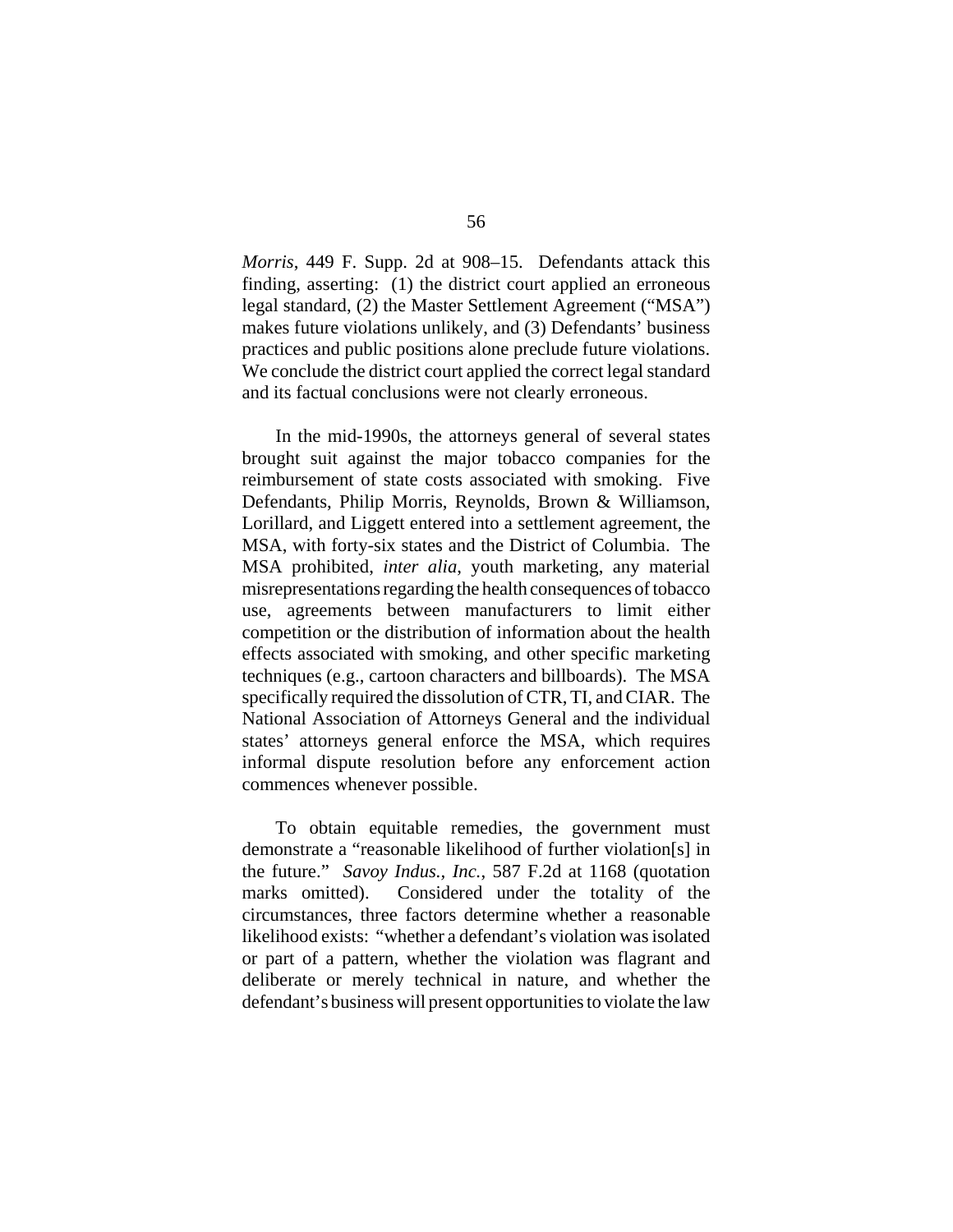in the future." *SEC v. First City Fin. Corp.*, 890 F.2d 1215, 1228 (D.C. Cir. 1989). The district court applied this standard—a standard both sides agree is appropriate. *Philip Morris*, 449 F. Supp. 2d at 909; Defs. Br. 39–40; Gov. Br. 182.

Defendants quibble with two aspects of the district court's application. First, Defendants assert the district court could not rely on "inferences drawn from past conduct alone" because the MSA "already proscribes future violations" and "imposes a legal barrier to the repetition of such conduct in the future." Defs. Br. 40. This is an odd argument, suggesting a tort settlement automatically limits the remedial options in a RICO suit. Notably, the first two factors of the *First City* test focus entirely on inferences arising from past conduct. 890 F.2d at 1228. And, as the district court correctly found, "[t]he likelihood of future wrongful acts is frequently established by inferences drawn from past conduct." *United States v. Philip Morris USA*, 316 F. Supp. 2d 6, 10 n.3 (D.D.C. 2004) (quotation marks omitted); *see also SEC v. Bilzerian*, 29 F.3d 689, 695 (D.C. Cir. 1994) (inferring a likelihood of future violations based on the nature of past conduct); *SEC v. Gruenberg*, 989 F.2d 977, 978 (8th Cir. 1993); *First City*, 890 F.2d at 1228–29. Defendants attempt to bolster their position by claiming the MSA precludes the need for injunctions by fully addressing their prior misconduct. As discussed *infra*, future violations remain likely notwithstanding the MSA. Therefore, Defendants' argument fails.

Also, Defendants deftly mischaracterize the district court's opinion. Based on a single footnote in the opinion's section discussing the MSA's failure to alter Defendants' conduct and concluding remedies in this case were appropriate, *Philip Morris*, 449 F. Supp. 2d at 913 n.82, Defendants accuse the trial court of impermissibly "shift[ing] the burden to defendants to prove that RICO violations will not occur in the future . . . under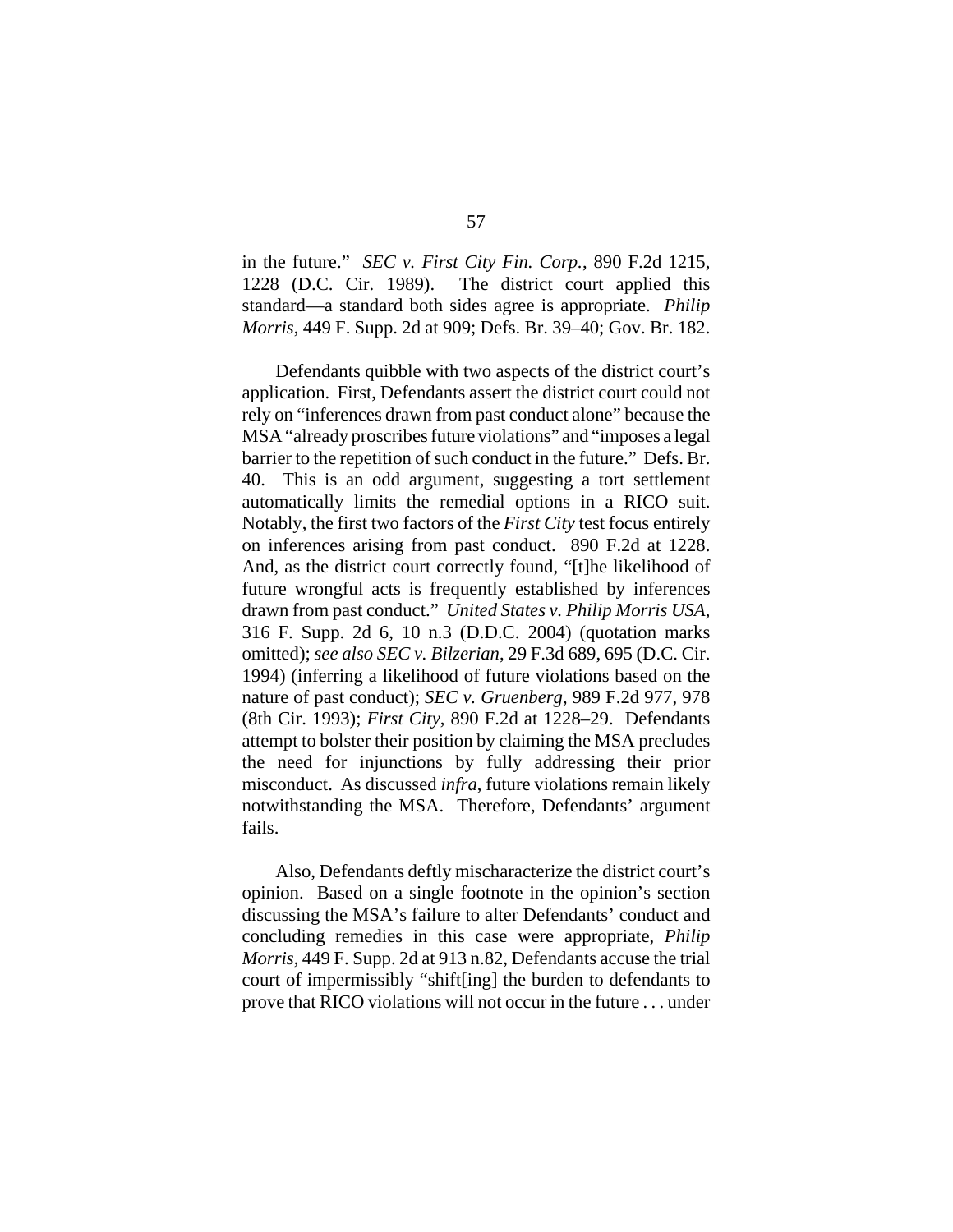the 'absolutely clear' test." Defs. Br. 42. Contrary to Defendants' fears, the district court obviously did not intend to announce a new standard or alter the reigning standard via footnote. The *First City* standard was carefully articulated at the start of the discussion addressing future violations and conscientiously applied. *Philip Morris*, 449 F. Supp. 2d at 908–09, 911–13. The footnote, regarding voluntary termination of illegal conduct, appears much later in the opinion where the court sought to emphasize the suspension of disbelief necessary to agree with Defendants, noting the court must assume "Defendants have complied with and will continue to comply with the terms of the MSA, and that the MSA has adequate enforcement mechanisms" in order to conclude "the MSA obviates the need for injunctive relief." *Id.* at 913 (quotation marks omitted). This is a far cry from altering the legal standard. Indeed, the district court found, under the correct standard, that Defendants continued to commit violations even after 1999, well after the execution of the MSA. *Id.* at 910–11.

Since the district court applied the standard enunciated in *Savoy* and *First City* and gave appropriate weight to the inferences drawn from Defendants' past conduct, we uphold the district court's decision to order remedies.

The district court concluded the MSA "alone [could not] remove the reasonable likelihood of Defendants' future RICO violations." *Id.* Defendants contend the MSA effectively prevents prospective RICO violations because it prohibits them from participating in an "enterprise" or committing any "predicate acts." The district court, however, found Defendants began to evade and at times even violate the MSA's prohibitions almost immediately after signing the agreement and, consequently, concluded the MSA did not limit the court's ability to order "[a]ppropriate [r]emedies." *Id.* The court's factual findings are not clearly erroneous.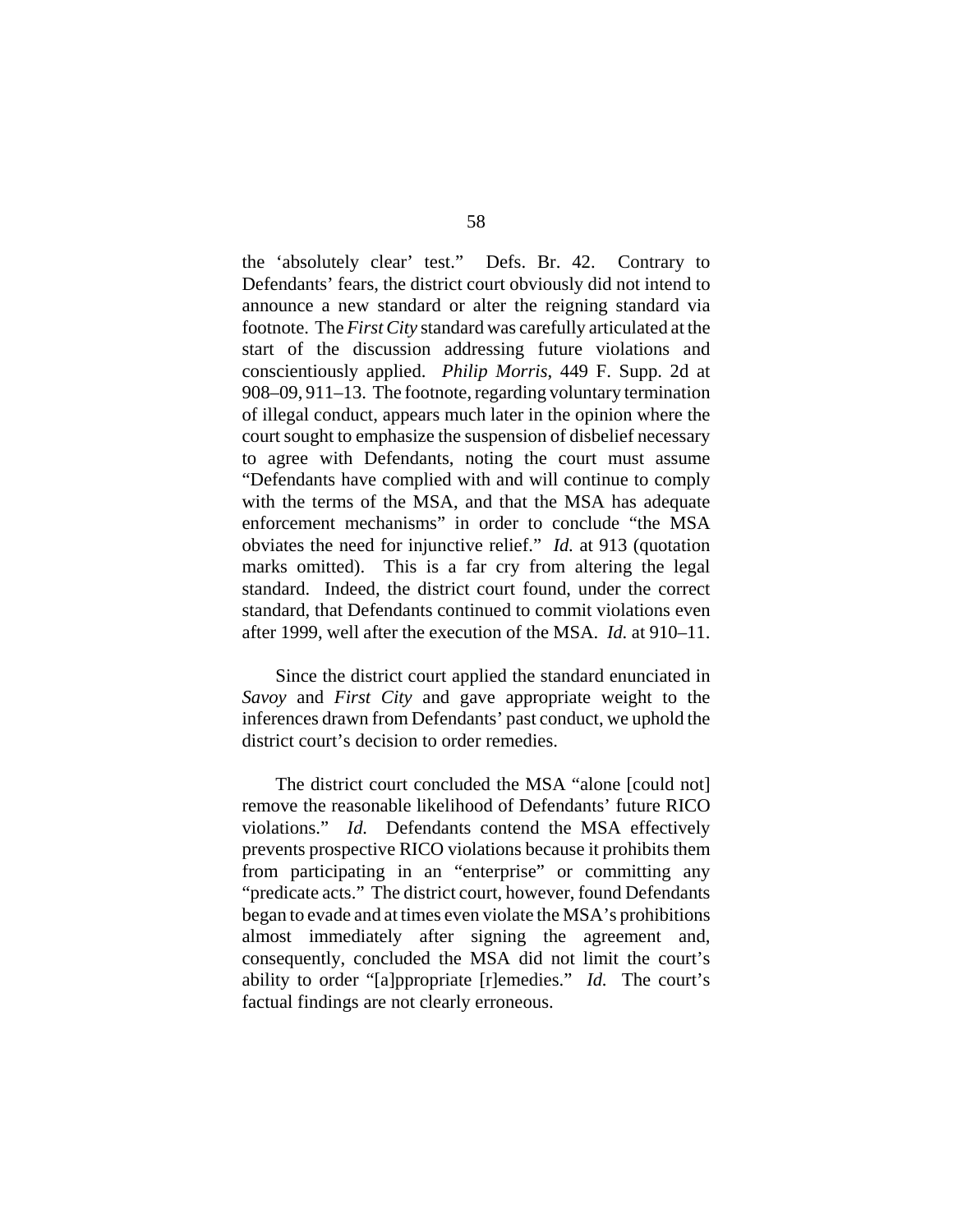Defendants assert the MSA prevents their participation in a RICO enterprise because the organizations that allowed for joint activity no longer exist, and neither the government nor the district court identified any "joint activity" between Defendants after 1998, the start of the MSA. Defendants' post-agreement activities belie these statements. For example, though the MSA required Defendants to dissolve CIAR, only two days after signing the MSA Lorillard's general counsel wrote Philip Morris, Reynolds, and Brown & Williamson asking to "discuss the status of the plan to reinstate CIAR." *Id.* at 798 (quotation marks omitted). Shortly thereafter, Covington & Burling LLP informed the CIAR contractors "[t]he members of CIAR have decided to create a new organization to continue the work . . . . The members of CIAR that will be members of the new organization intend to continue to fund the research." Gov. Ex. 75,412, at 2. Subsequently, in 2000, Philip Morris initiated a new research program that had the same offices, phone numbers, and board as CIAR and many of the same employees, management, researchers, peer reviewers, and grantees. *Philip Morris*, 449 F. Supp. 2d at 798–99.

CIAR is not the lone example of Defendants' organizations poised to circumvent the MSA's prohibitions against joint activities or participation in an enterprise. The district court found, with the exception of CTR and TI, "all of the other organizations either still exist or can be readily re-activated." *Id.* at 871. For example, even at the time of trial Defendants continued to participate in the Center for Cooperation in Scientific Research Relative to Tobacco ("CORESTA"), "a nonprofit making association with objectives to enhance the scientific cooperation for research on tobacco" perceived as "unique and very valuable" because it enjoys the perception of "being objective, technical and independent." Gov. Ex. 21,788, at 1.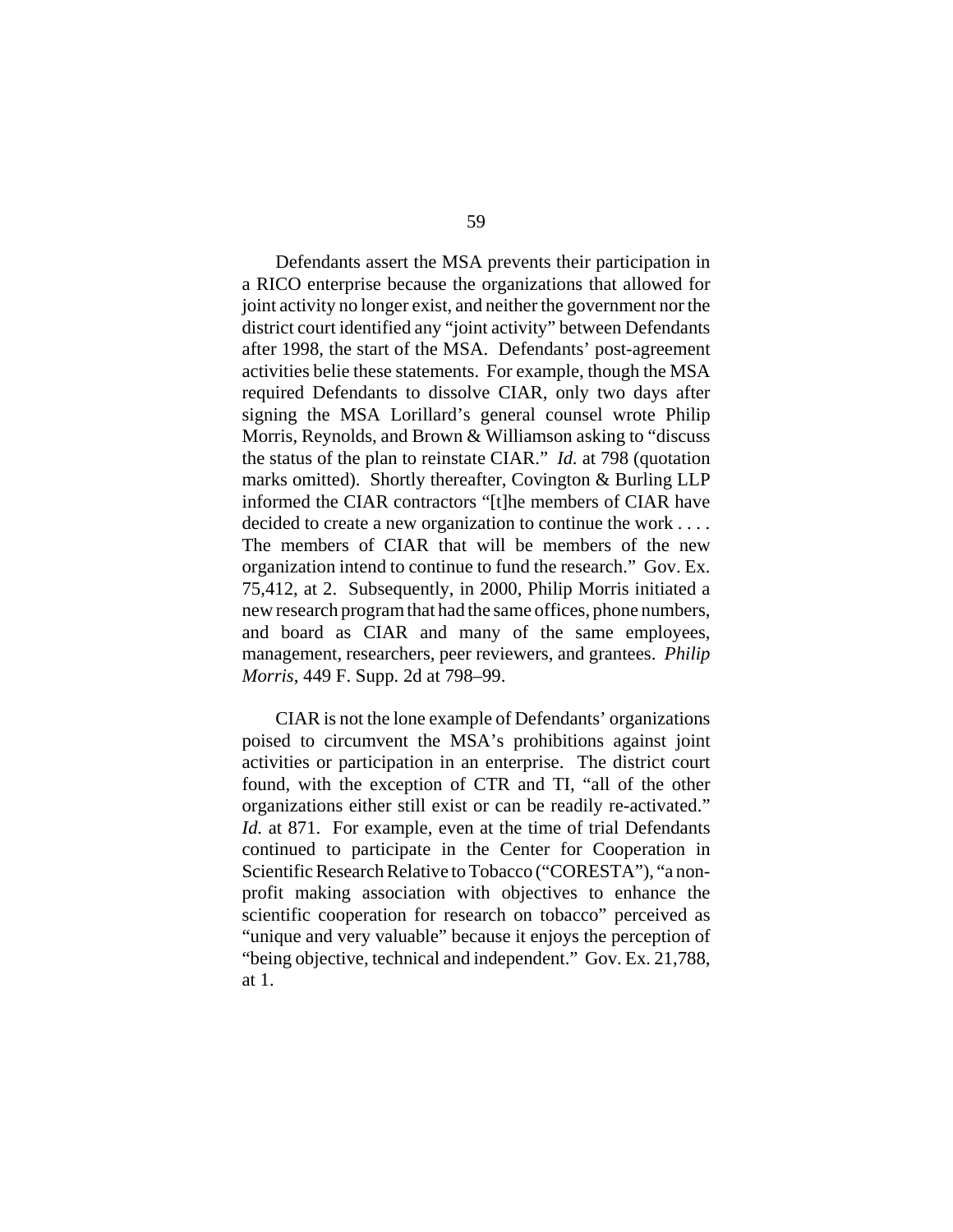Defendants presume the MSA's prohibition against joint activity is effective. The record, however, demonstrates the tobacco companies retain both the ability and the desire to continue joint activities. Accordingly, the district court did not commit clear error when it determined the MSA could not effectively prevent Defendants' participation in an enterprise.

Defendants next assert the MSA's "scores of injunctions and related prohibitions" prevent "repetition of the core wrongdoing." Defs. Br. 48. The district court determined the MSA does not prevent Defendants' commission of future racketeering acts because: (1) Defendants have not fully complied with the MSA, (2) the States could not be relied upon "to vigorously enforce the MSA," *see* Br. For Amici Curiae States 7–11, (3) some provisions of the MSA have and will expire, and (4) BATCo and Altria are not subject to the agreement. *Philip Morris*, 449 F. Supp. 2d at 913–15.

As evidence of the MSA's failures and pitfalls, the district court noted that despite the MSA Defendants still fraudulently denied the dangers of secondhand smoke, marketed "low tar" cigarettes as a healthier alternative to quitting, and falsely denied manipulating nicotine delivery and marketing to youth. *Id.* at 910. Defendants offer no rebuttal to these factual findings, but instead argue "failure to comply with all the details or the 'spirit' of the MSA does not even begin to approach a RICO violation." Defs. Br. 50. Obviously. But as the district court rightly recognized, Defendants cannot hide behind the MSA to avoid the imposition of RICO remedies when they do not comply with the agreement. *Philip Morris*, 449 F. Supp. 2d at 913. Therefore, the district court did not commit clear error when it determined the MSA does not adequately prevent or restrain Defendants' future racketeering activities and did not abuse its discretion by ordering equitable relief.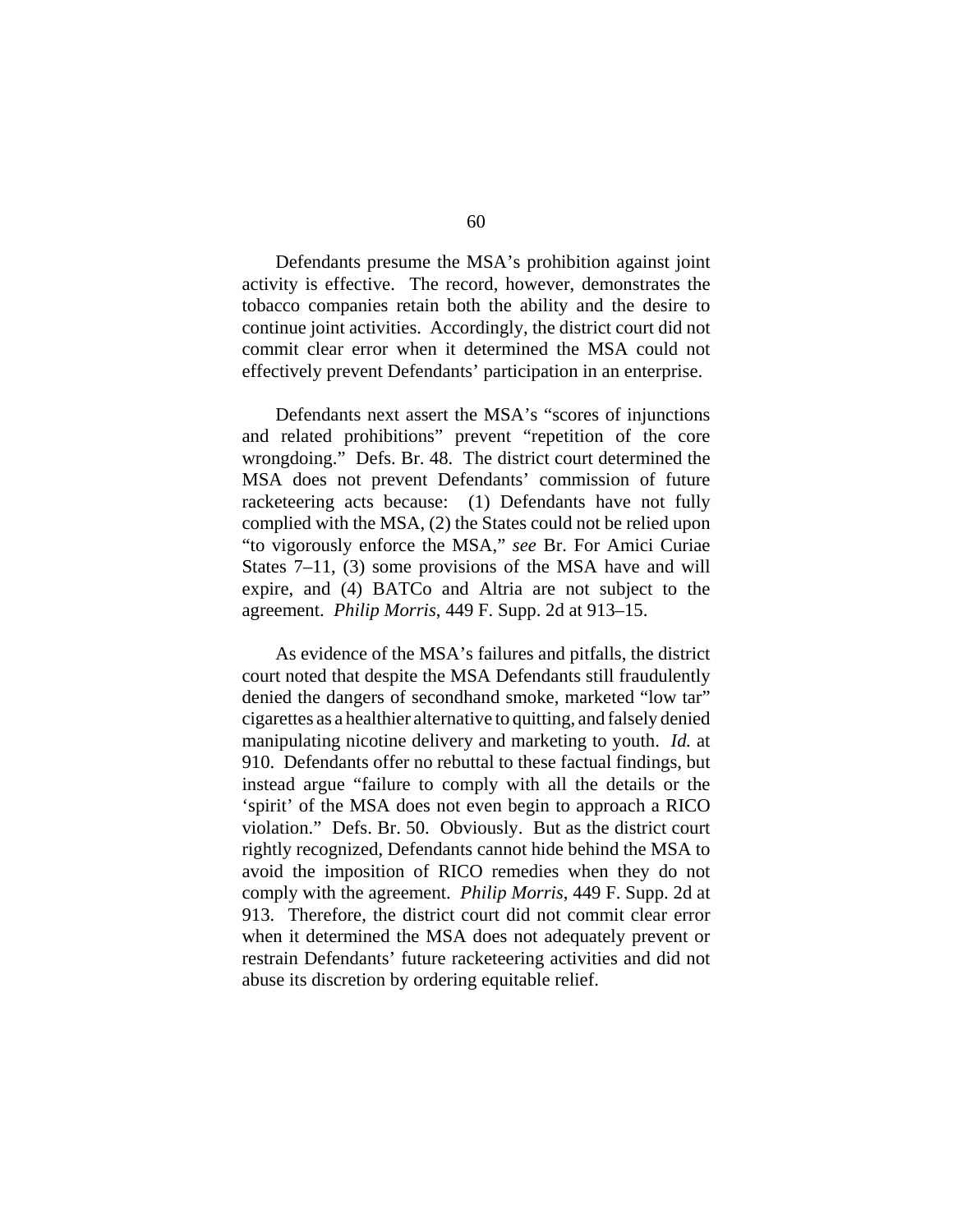Defendants claim they have "admitted for years" that "smoking causes lung cancer" and other serious diseases, "smoking is addictive," and "low tar cigarettes may not be safer." Defs. Br. 53–54, 56. They insist their positions on these issues "preclude future RICO violations." *Id.* at 53. The district court acknowledged Defendants' varying degrees of lip service to these facts, but disagreed that these admissions translated into a guarantee against later violations.

According to the district court, "Defendants' essential position on the relationship of smoking and health remains virtually unchanged" from the fraudulent positions it first took in the 1950s. *Philip Morris*, 449 F. Supp. 2d at 204; *see also id.* at 204–08 (citing corporate statements and statements from Defendants' executives). The district court condemned Defendants for failing to embrace the Surgeon General's definition of addiction, to admit nicotine specifically creates and sustains addiction, or to "acknowledge[] . . . the reason quitting smoking is so difficult, and not simply a function of individual will power, is because of its addictive nature." *Id.* at 286; *see also id.* at 284–88. Finally, examples in the record of Defendants' marketing campaigns and internal documents amply support the district court's conclusion that Defendants "continue to make[] false and misleading statements regarding low tar cigarettes in order to reassure smokers and dissuade them from quitting." *Id.* at 507–08. While we may not have reached all the same conclusions as the district court, under the highly deferential clearly erroneous standard the district court's factual findings have sufficient evidentiary support; its decision to order equitable relief was not an abuse of discretion.

# B. Altria

Altria urges, based on its status as a holding company, no factual basis exists for finding it would violate RICO in the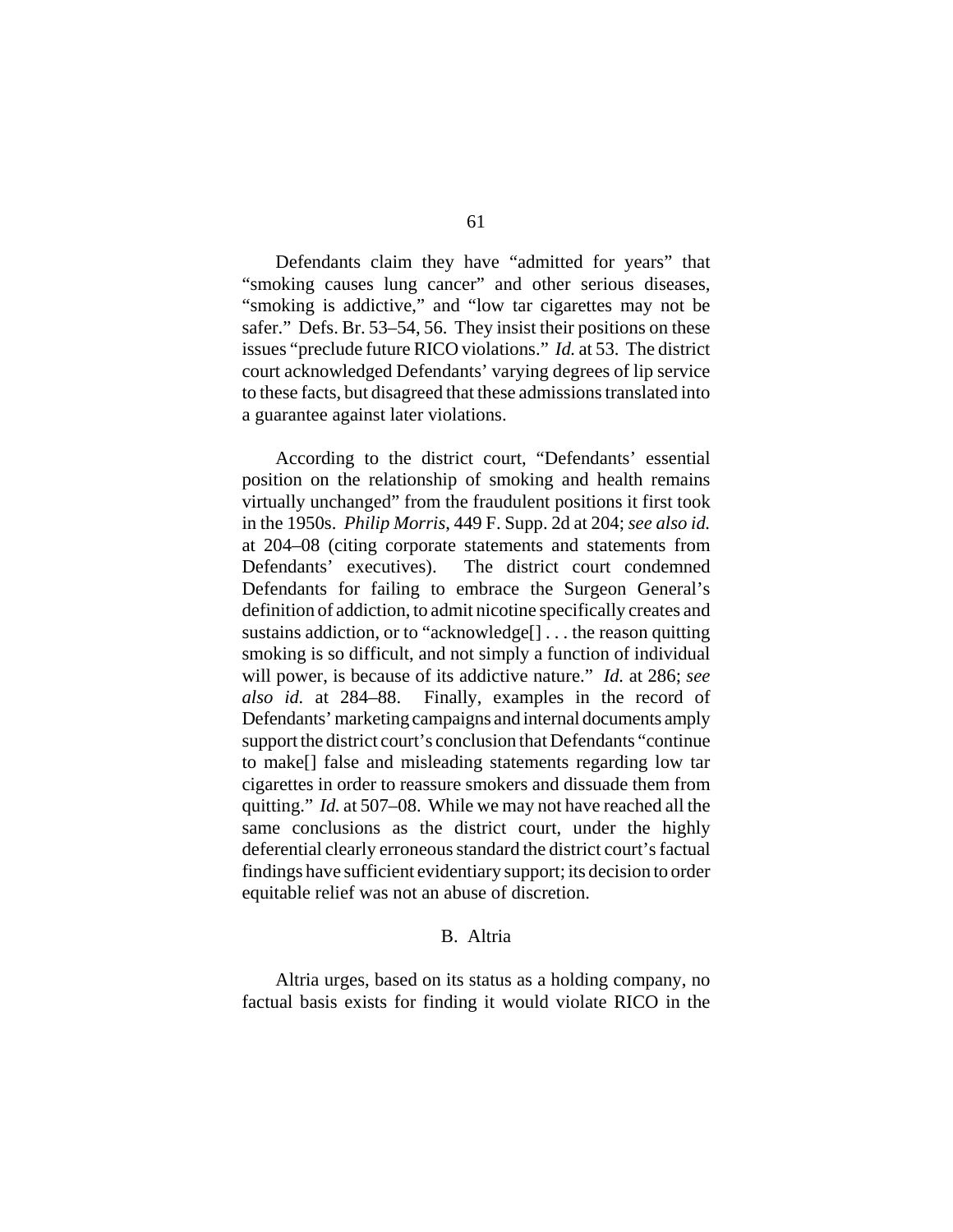future. According to the district court, though, despite Altria's holding company status it "effectively and actively controls the activities of all of its subsidiaries, including Defendant Philip Morris." *Philip Morris*, 449 F. Supp. 2d at 203–04 n.12. The record establishes that Altria management oversees subsidiary policies and operations, *id.* at 907–08, and Altria does not dispute its control over Philip Morris. Moreover, Altria itself "participated directly" in the RICO enterprise and conspiracy. *Id.* at 907. With direct culpability and this level of plenary power over its subsidiaries, Altria clearly remains capable of future RICO violations. Therefore, we uphold the district court's issuance of remedies against Altria.

# C. BWH

BWH makes an argument similar to that of Altria. In 2004, Brown & Williamson merged all domestic tobacco operations with Reynolds and was reconstituted into Brown & Williamson Holdings ("BWH"). The district court made no factual findings specific to BWH. Rather, the district court focused throughout its opinion on Brown & Williamson. *Philip Morris*, 449 F. Supp. 2d at 31 n.4 (describing Brown & Williamson as "now part of Reynolds American"). The entire rest of the opinion refers to "Brown & Williamson" without any mention of the reconstituted holding company.

Based on BWH's status as a "passive holding company," BWH argues the district court erred in finding it is likely to commit future RICO violations. As discussed in relation to Altria, a company's status as a holding company by itself does not preclude RICO liability. Where a holding company, such as Altria, participates directly in the original violations and retains control over subsidiary tobacco operations, it remains capable of repeating its misconduct.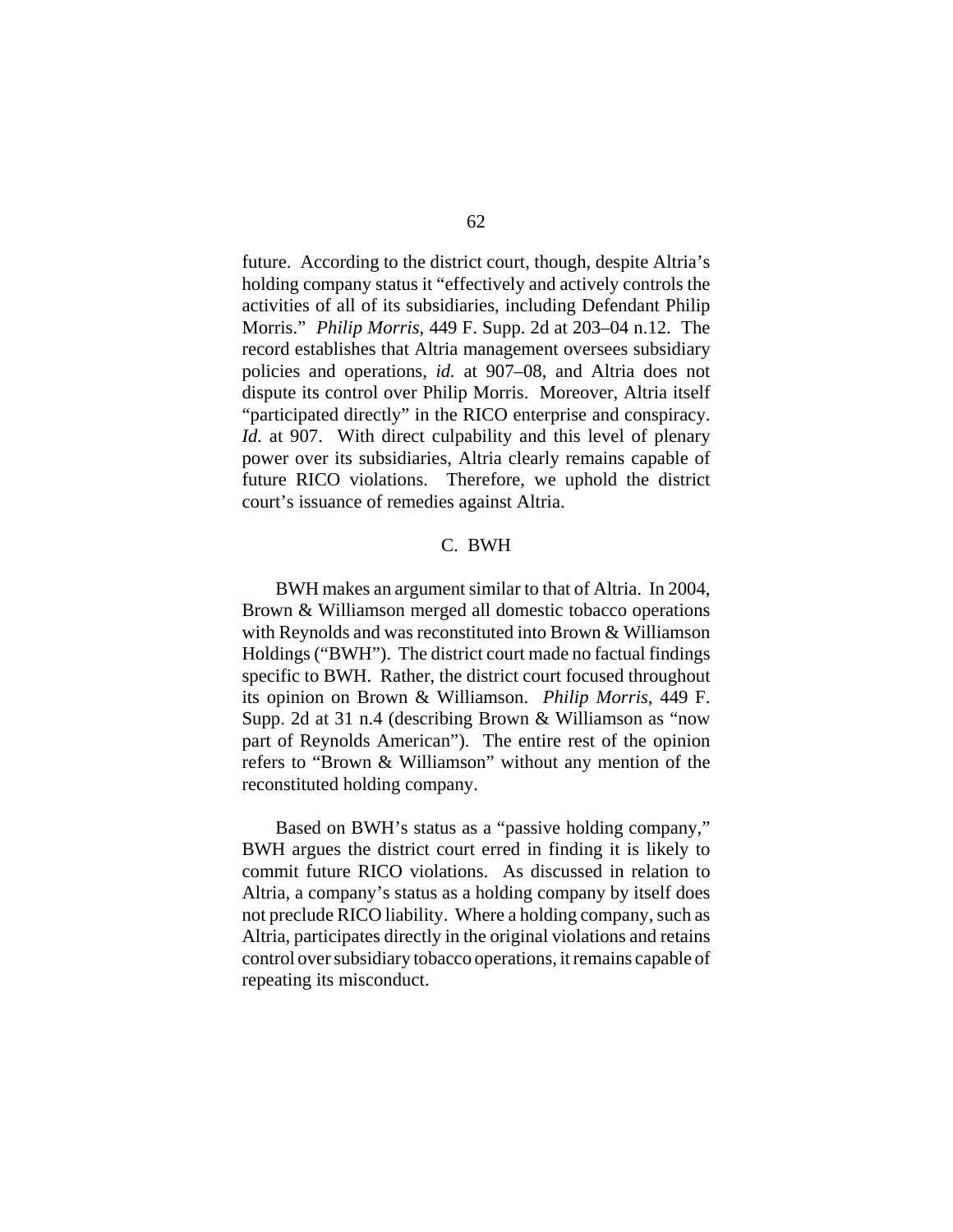BWH could not have participated in this RICO enterprise as it did not then exist. Nonetheless, if it exercises plenary control over the tobacco operations of its subsidiaries, then, like Altria, it could commit later violations. Because the district court failed to make any findings about the extent of BWH's control over tobacco operations, we cannot know the company's current capabilities. Therefore, we cannot determine whether a reasonable likelihood exists that BWH will commit future RICO violations. Accordingly, we remand this issue for further fact finding and clarification.

#### D. Mootness as to CTR and TI

CTR and TI argue that the district court's findings relating to the likelihood they will commit future violations render the case against them moot. We agree. The MSA demanded the dissolution of both organizations. At the time of trial, CTR and TI only existed to wind up their respective affairs. The district court found "no reasonable likelihood of future violations" on the part of TI or CTR and consequently ordered no remedies against them. *Philip Morris*, 449 F. Supp. 2d at 915. The court actually encouraged the government to reconsider proceeding against these entities as they "seem to have no actual ability to continue alleged past RICO violations." *Id.* at 916 (quotation marks omitted).

"Federal courts lack jurisdiction to decide moot cases because their constitutional authority extends only to actual cases or controversies." *Larsen v. U.S. Navy*, 525 F.3d 1, 4 (D.C. Cir. 2008) (quotation marks omitted). A case is moot when "the challenged conduct ceases such that there is no reasonable expectation that the wrong will be repeated" in circumstances where "it becomes impossible for the court to grant any effectual relief whatever to the prevailing party." *City of Erie v. Pap's A.M.*, 529 U.S. 277, 287 (2000) (quotation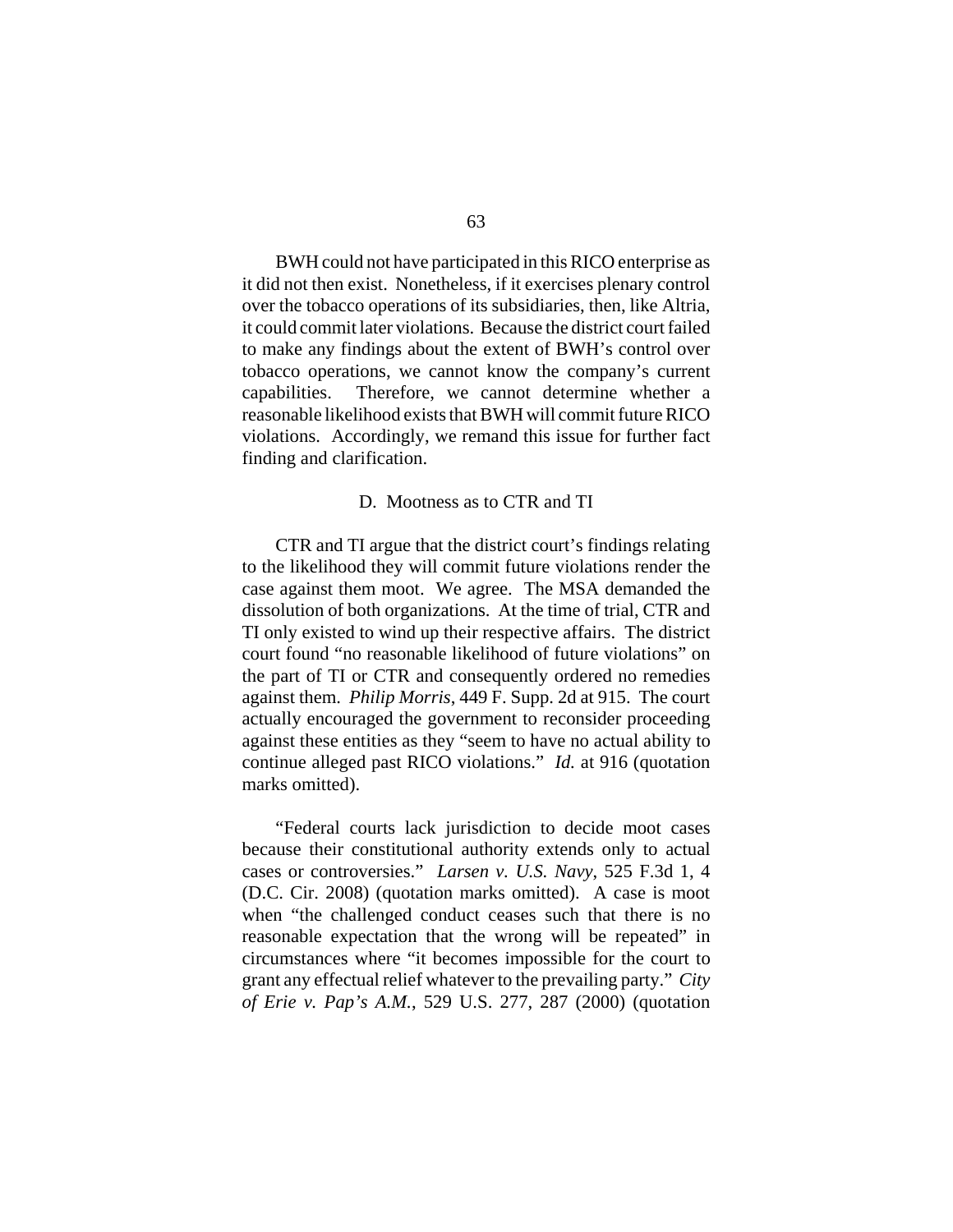marks omitted). For both CTR and TI these requirements have been met. The government nowhere disputes Defendants' claim that CTR and TI no longer exist. They cannot possibly commit future RICO violations. Accordingly, we vacate the judgment as to CTR and TI and remand with directions to dismiss.

## VI. Challenges to Remedies

Finally, as to those Defendants the district court properly found likely to commit future RICO violations, we address their challenges to particular remedies the district court imposed. We also address the cross-appeal seeking additional remedies the district court denied.

### A. Subsidiaries

First, Defendants object to the inclusion of their subsidiaries among the persons bound by the remedial order. Rule 65 of the Federal Rules of Civil Procedure indicates that an injunction binds only the parties; their "officers, agents, servants, employees, and attorneys"; and "other persons who are in active concert or participation with" the aforementioned persons. FED. R. CIV. P.  $65(d)(2)$ . The rule derives from the common law doctrine that an injunction "not only binds the parties defendant but also those identified with them in interest, in 'privity' with them, represented by them or subject to their control"—any person or entity through whom the defendants might carry out enjoined activity and so nullify the order. *Regal Knitwear Co. v. NLRB*, 324 U.S. 9, 14 (1945). A subsidiary corporation is in privity with its parent "in respect to the common corporate business" to the extent it is "so identified in interest with [the parent] that [it] represents precisely the same legal right in respect to the subject matter involved" in the injunction. *Jefferson Sch. of Soc. Sci. v. Subversive Activities Control Bd.*, 331 F.2d 76, 83 (D.C. Cir. 1963).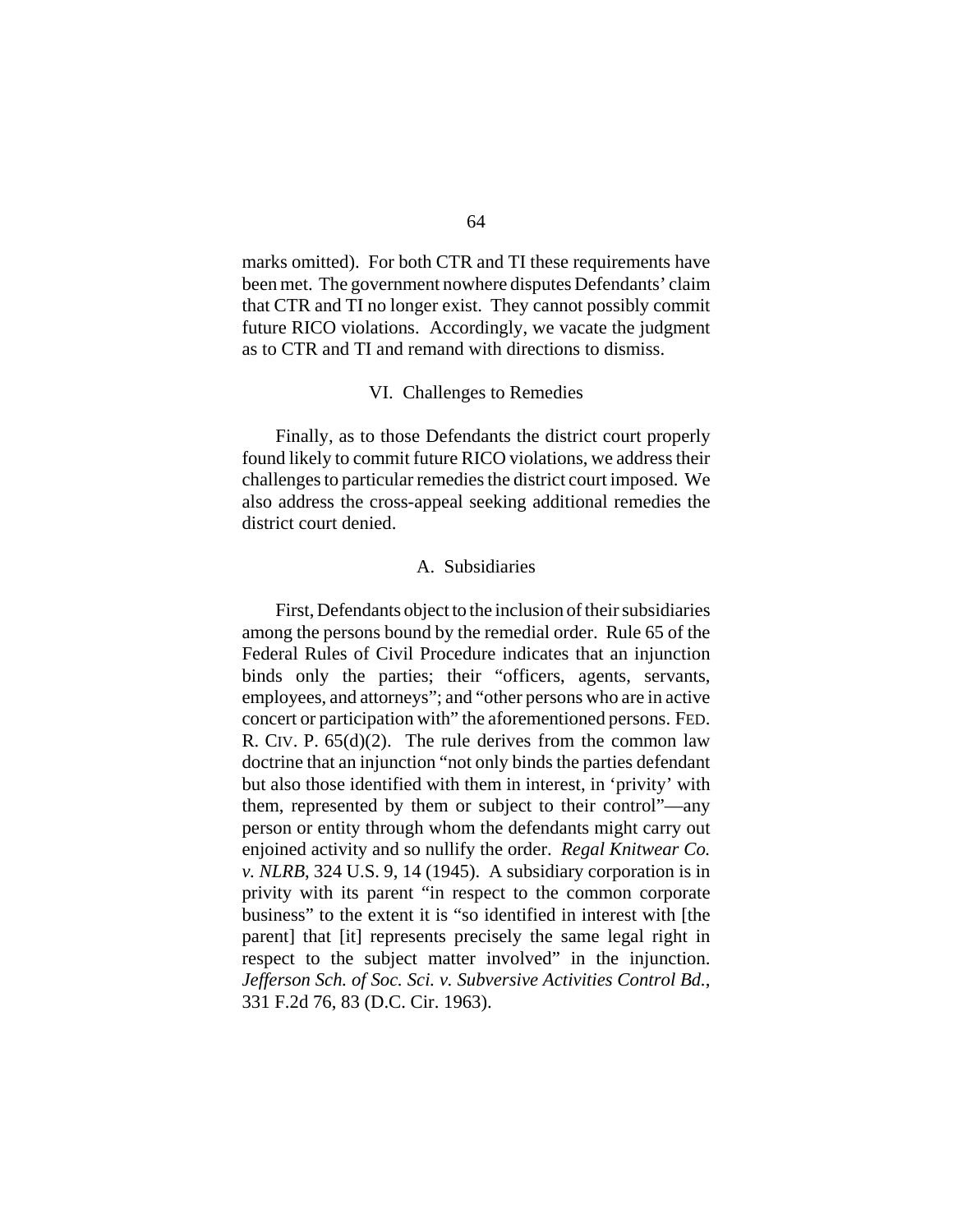The term "subsidiaries" in the remedial order cannot expand the scope of the injunction beyond that defined by Rule 65(d); however, subsidiaries of Defendants may be personally bound by the order to the extent that they are agents of or in privity with Defendants in the common corporate business of manufacturing, designing, marketing, or selling cigarettes. (Like any person with actual notice of the injunction, subsidiaries that act in concert with Defendants to violate the order would also be subject to contempt.) The record on appeal does not reveal facts sufficient for us to evaluate over which subsidiaries, if any, Defendants exercise sufficient control or with which they so identify in interest regarding cigarettes that they would legitimately fall within the purview of the injunction order. We therefore vacate the order to the extent that it binds all Defendants' subsidiaries and remand to the district court for proceedings to determine whether inclusion of Defendants' subsidiaries, and which subsidiaries, satisfies Rule 65(d).

### B. General Injunctions

The district court permanently enjoined Defendants "from committing any act of racketeering, as defined in 18 U.S.C. § 1961(1), relating in any way to the manufacturing, marketing, promotion, health consequences or sale of cigarettes in the United States," and from

making, or causing to be made in any way, any material false, misleading, or deceptive statement or representation, or engaging in any public relations or marketing endeavor that is disseminated to the United States public and that misrepresents or suppresses information concerning cigarettes. Such material statements include, but are not limited to, any matter that: (a) involves health, safety, or other areas with which a reasonable consumer or potential consumer of cigarettes would be concerned; (b) a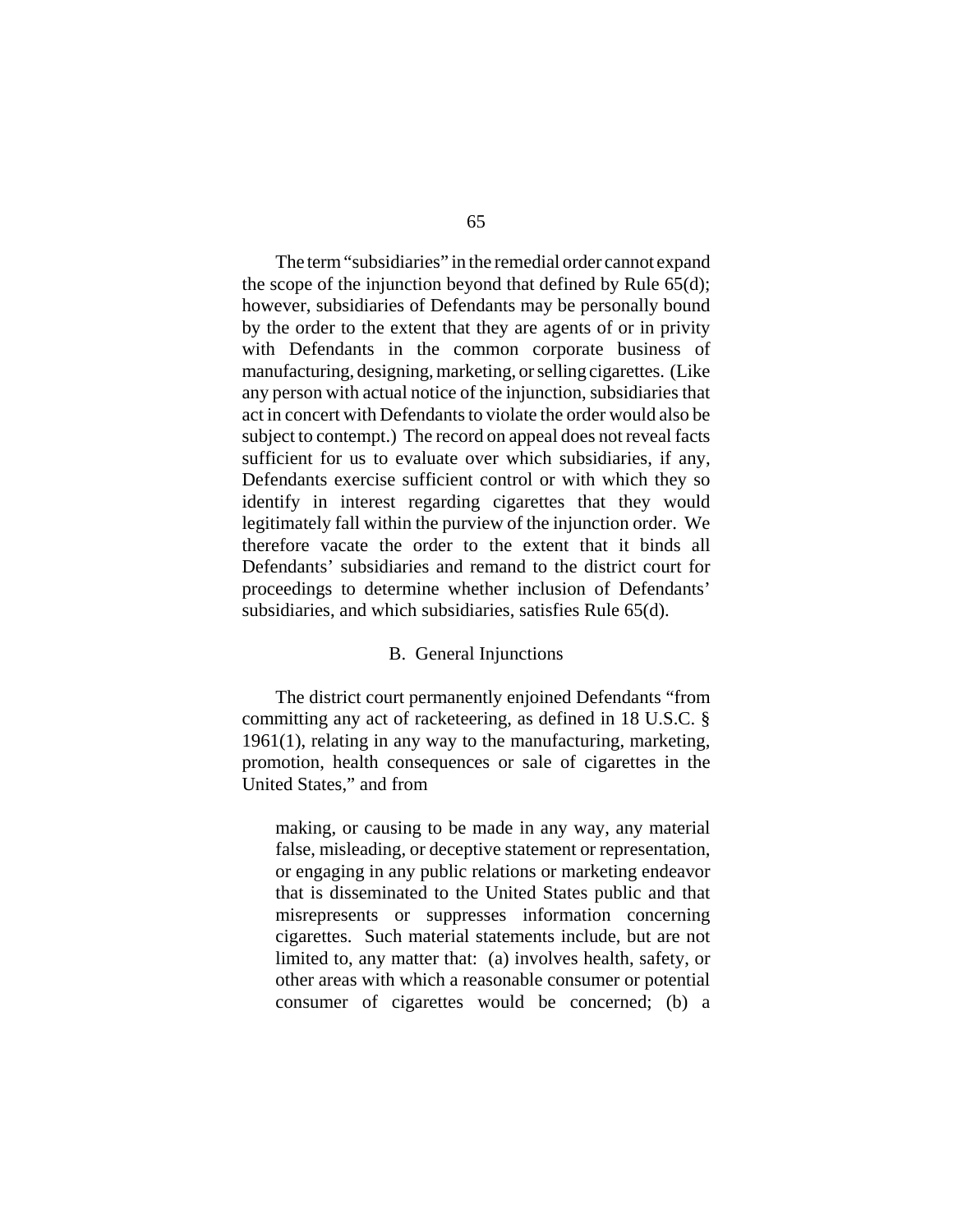reasonable consumer or potential consumer would attach importance to in determining whether to purchase or smoke cigarettes; or (c) the Defendant, Covered Person or Entity making the representation knows or has reason to know that its recipient regards or is likely to regard as important in determining whether to purchase cigarettes or to smoke cigarettes, even if a reasonable person would not so regard it.

*Philip Morris*, 449 F. Supp. 2d at 938. Defendants assert that, "in the face of more than 1,600 pages of findings," these injunctions do not sufficiently specify the acts restrained, in violation of Rule 65(d), due process, and the First Amendment. Defs. Br. 137.

Rule 65(d) requires every order granting an injunction to "state its terms specifically [and] describe in reasonable detail—and not by referring to the complaint or other document—the act or acts restrained or required." FED. R. CIV. P.  $65(d)(1)(B)$ –(C). "The Rule was designed to prevent uncertainty and confusion on the part of those faced with injunctive orders." *Schmidt v. Lessard*, 414 U.S. 473, 476 (1974). Because an injunction "prohibits conduct under threat of judicial punishment, basic fairness requires that those enjoined receive explicit notice of precisely what conduct is outlawed." *Id.* Under this standard, we have held injunctions to be too vague when they enjoin all violations of a statute in the abstract without any further specification, or when they include, as a necessary descriptor of the forbidden conduct, an undefined term that the circumstances of the case do not clarify. *See Wash. Inv. Network*, 475 F.3d at 407 (order enjoined all future violations of the applicable statutes, without clarifying the acts restrained); *Gulf Oil Corp. v. Brock*, 778 F.2d 834, 843 (D.C. Cir. 1985) (order enjoined "substantially similar" conduct without further specification in a case that provided no examples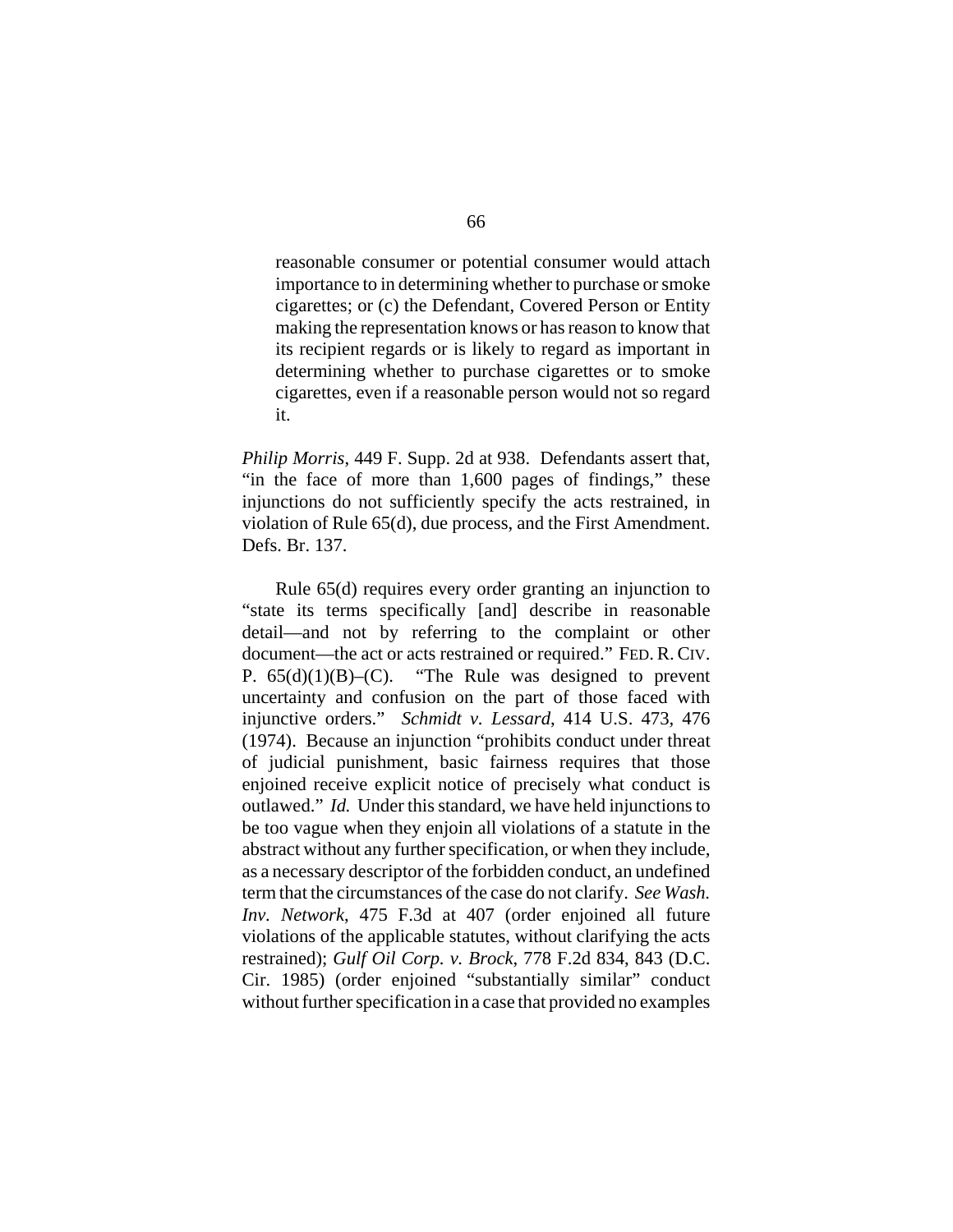of what is "similar"); *Common Cause v. NRC*, 674 F.2d 921, 926–27 (D.C. Cir. 1982) (order enjoined conduct "similar in nature" without further specification in a case that provided no examples of what is "similar"); *SEC v. Savoy Indus., Inc.*, 665 F.2d 1310, 1318–19 (D.C. Cir. 1981) (defendant enjoined not "to engage in any act, practice or course of business which operates or would operate as a fraud or deceit upon any person"); *see also Schmidt*, 414 U.S. at 476 (enjoined "the present Wisconsin scheme"). Even if it tracks statutory language, a general injunction is not too vague if it relates the enjoined violations to the context of the case. *See Savoy Indus., Inc.*, 665 F.2d at 1316–17 (tracking language of the statute in context of defendant's relationship with issuers of securities). Indeed, we must always apply the fair notice requirement "in the light of the circumstances surrounding (the injunction's) entry: the relief sought by the moving party, the evidence produced at the hearing on the injunction, and the mischief that the injunction seeks to prevent." *Common Cause*, 674 F.2d at 927 (quotation marks omitted).

The two injunctions at issue here sufficiently specify the activities enjoined as to provide Defendants with fair notice of the prohibited conduct. The district court did not abstractly enjoin Defendants from violating RICO or making false statements, but instead specified the matters about which Defendants are to avoid making false statements or committing racketeering acts: the manufacturing, marketing, promotion, health consequences, and sale of cigarettes, along with related issues that Defendants have reason to know are of concern to cigarette consumers. This is not a generalized injunction to obey the law, especially when read in the context of the district court's legal conclusions and 4,088 findings of fact about fraud in the manufacture, promotion, and sale of cigarettes. These injunctions may be broad, but breadth is warranted "to prevent further violations where[, as here,] a proclivity for unlawful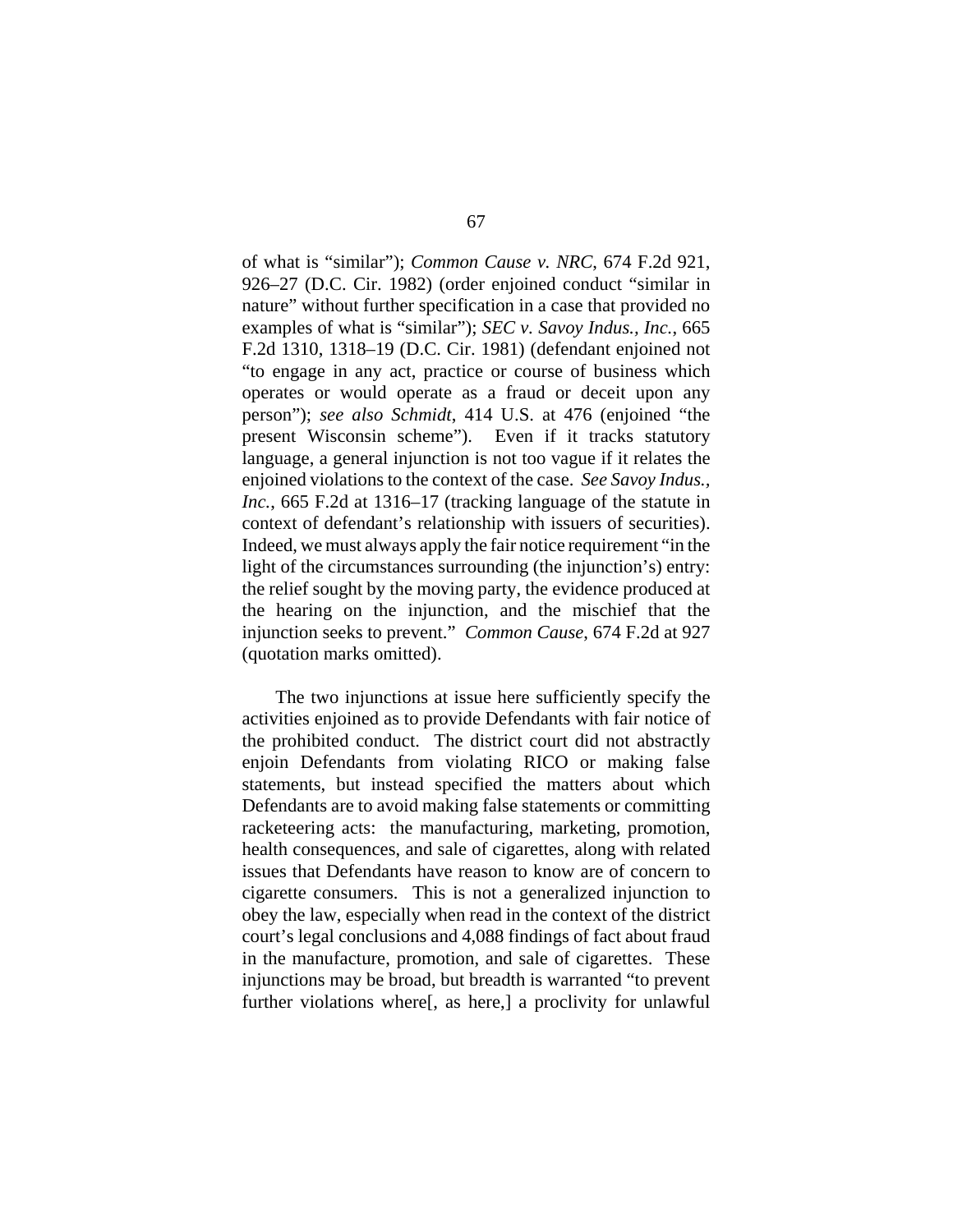conduct has been shown." *Savoy Indus. Inc.*, 665 F.2d at 1317 (quoting *McComb v. Jacksonville Paper Co.*, 336 U.S. 187, 192 (1949) (holding that the "record of continuing and persistent violations of the [statute] would indicate that that kind of a [general] decree was wholly warranted in this case")). Defendants complain that the volume of findings in this case actually make understanding the injunctions more difficult and chill speech because some of the district court's findings present "express prohibitions" whereas others, like the use of white filter paper for cigarettes, "simply reflect the district court's disapproval" of aspects of Defendants' business practices without finding the conduct fraudulent. Defs. Br. 137. This objection answers itself, as the plain terms of the injunctions prohibit only conduct that would constitute a racketeering act or a "material false, misleading, or deceptive statement or representation," not all activities the court mentioned in its findings.

### C. Extraterritorial Effect

Paragraph four of the injunction prohibits the use of "any express or implied health message or health descriptor for any cigarette brand." *Philip Morris*, 449 F. Supp. 2d at 938. The government concedes that this prohibition "should not be read to govern overseas activities with no domestic effect." Gov. Br. 215–16. But because paragraph four contains no such limiting language, *see Philip Morris*, 449 F. Supp. 2d at 938, we vacate that provision and remand for the district court to reformulate it so as to exempt foreign activities that have no substantial, direct, and foreseeable domestic effects. *See supra* Part IV.E.

### D. Corrective Statements

As part of the remedial order, the district court ordered Defendants to disseminate "corrective statements" concerning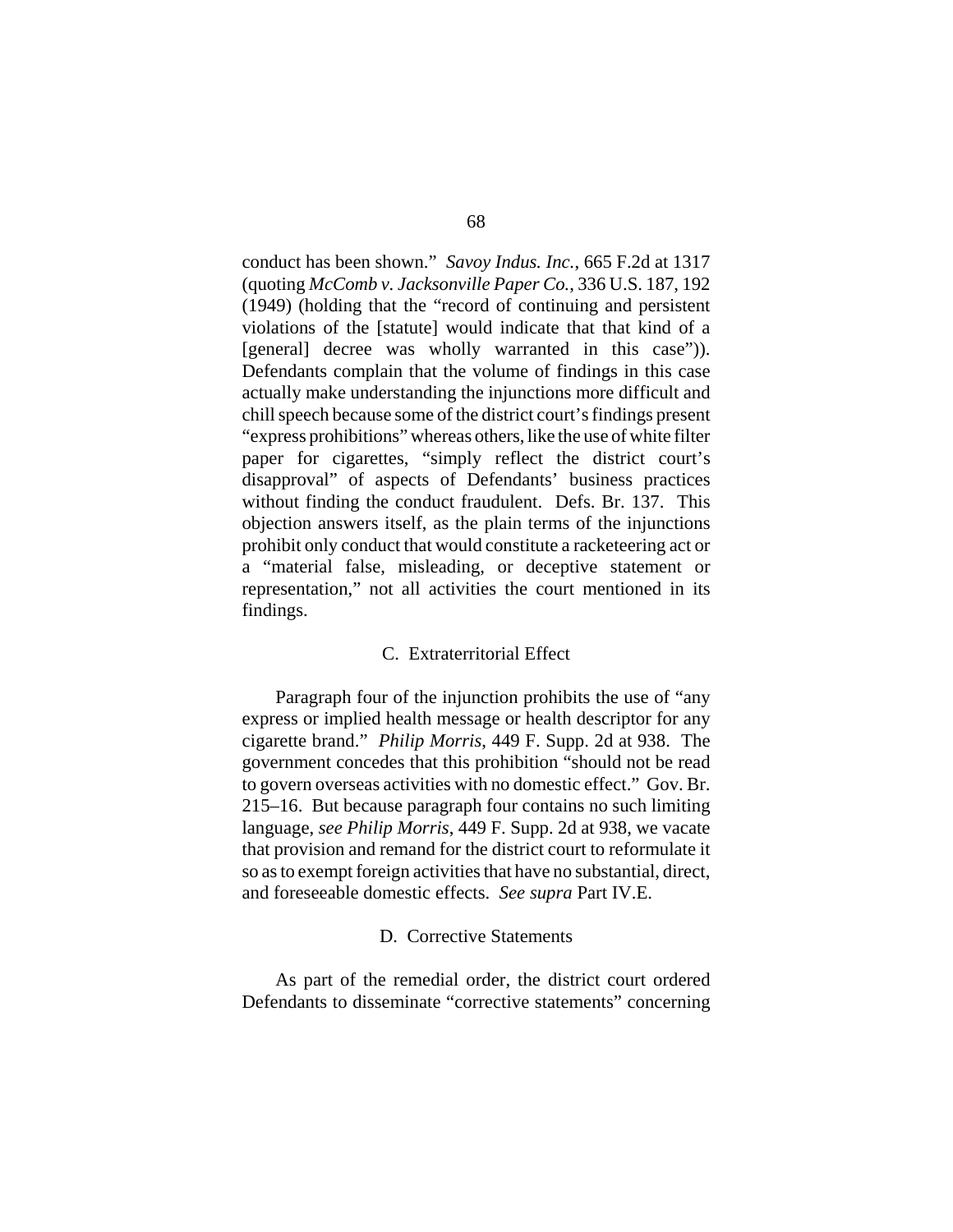the topics about which they had previously misled consumers. The court will determine the precise content of the statements at a future date after receiving proposals from the parties, but ordered that they must address five topics: (1) the adverse health effects of smoking; (2) the addictiveness of smoking and nicotine; (3) the lack of any significant health benefit from smoking light cigarettes; (4) the manufacturers' manipulation of cigarette design and composition to ensure optimum nicotine delivery; and (5) the adverse health effects of exposure to secondhand smoke. *Philip Morris*, 449 F. Supp. 2d at 938–39. The remedial order sets out schedules for the manufacturer Defendants to follow in disseminating the corrective statements in cigarette package onserts, retail point-of-sale displays, newspapers, television, and their company websites. *Id.* at 939–41. Defendants object to the corrective statements as a whole on the grounds that they did not receive adequate notice of and opportunity to respond to the government's proposed remedy and that the remedy extends beyond the court's jurisdiction under RICO. Regarding the specific means of disseminating the statements, Defendants argue that cigarette package onserts violate the Labeling Act, that the point-of-sale displays are duplicative and impose severe burdens on retailers, and that requiring Defendants to make corrective statements in various media apart from existing advertising violates the First Amendment.

# *Notice*

Defendants argue that because the government did not disclose its final corrective statements proposal until its posttrial proposed remedial order, the district court denied Defendants due process by ordering a version of that remedy without providing Defendants adequate notice and an opportunity to respond. Although Defendants purport to press this objection in a general fashion "with respect to many other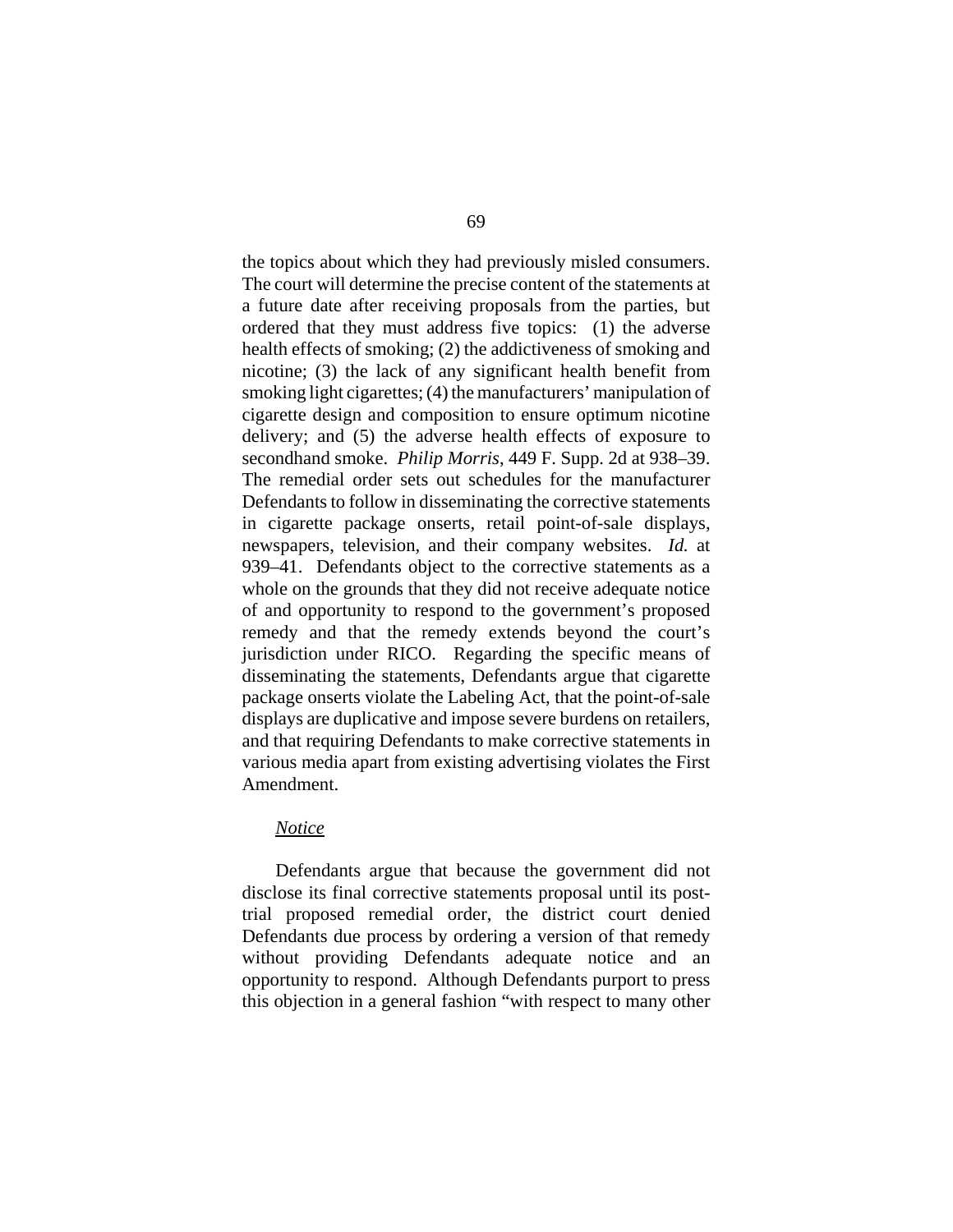remedies imposed by the district court," they state it with sufficient specificity for our consideration only with regard to corrective statements. Defs. Br. 135. The exact content of the statements is yet to be determined and so is not before us at this stage.

The sequence of events surrounding the remedies phase of the trial did not deprive Defendants of the process they were due. Defendants received the government's proposed remedies, including a general corrective statements proposal, two months before the remedies phase of the trial began. They participated in a fourteen-day, fully briefed remedies trial, at which thirteen witnesses testified and were subject to cross-examination, including at least one government witness who testified about corrective statements. *Philip Morris*, 449 F. Supp. 2d at 923. In its post-trial proposed remedial order, the government specified the five categories of corrective statements (which correspond to the subjects about which the district court found Defendants committed fraud) and the details of its recommended publication campaign. Defendants responded to the government's proposed order in their own post-trial brief and raised numerous legal objections to the propriety of the corrective statements remedy, which the district court considered and resolved in its final opinion and order. *See id.* at 921–23. Defendants have not demonstrated any prejudice from this sequence of events. In their offer of proof to the district court they asserted only that if they had known more "specifics" of the government's proposed remedy before the hearing, they would have retained, and might have offered testimony from, one or more experts addressing the proposal. *See* Defs. Offer of Proof at 9–10. Even on appeal, Defendants suggest no testimony they would have offered, no lines of cross-examination inquiry they would have pursued, and no factual dispute they would have addressed.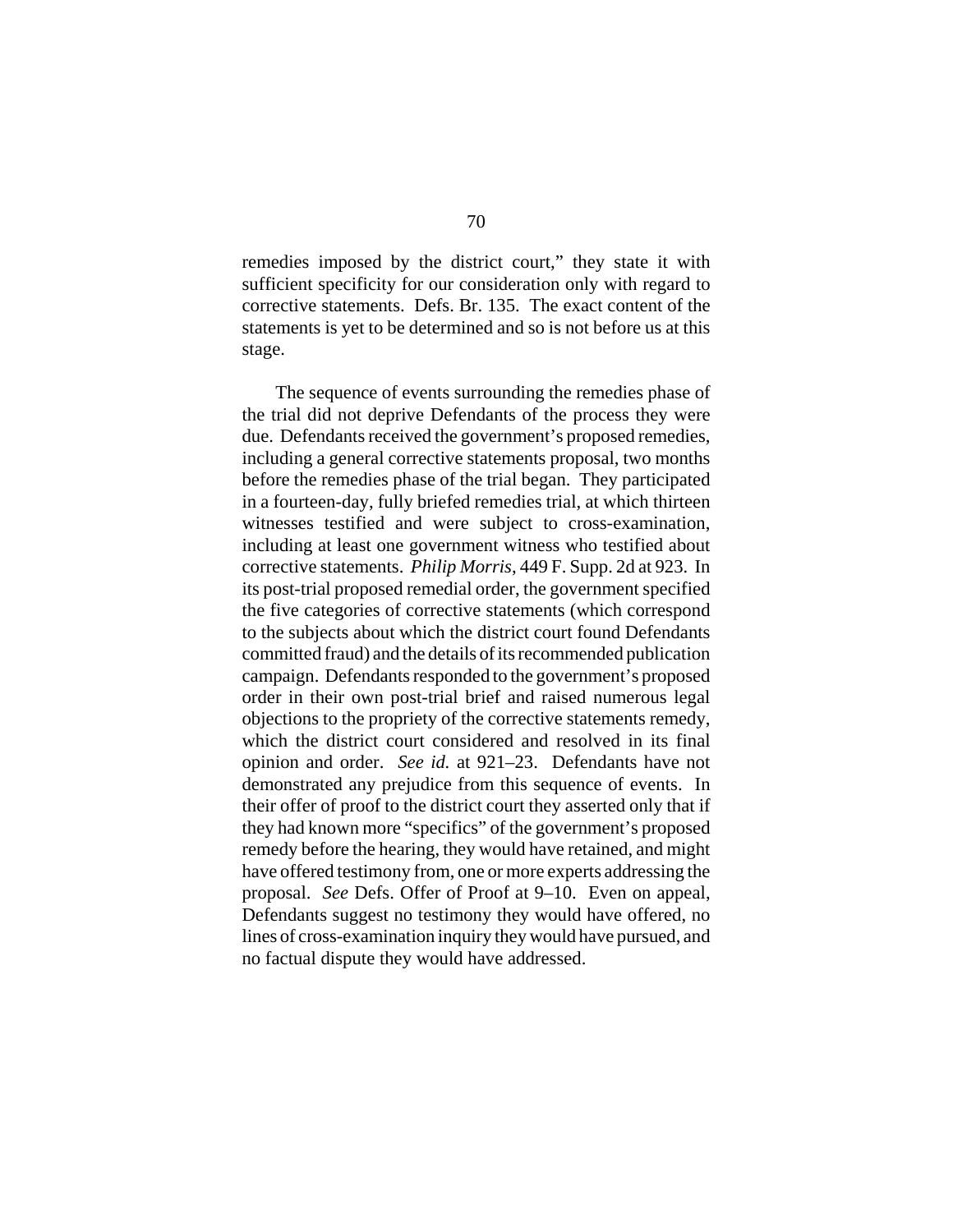This case bears no resemblance to *United States v. Microsoft Corp.*, 253 F.3d 34 (2001), as Defendants attempt to suggest. In *Microsoft*, the district court ordered the break-up and restructuring of Microsoft into two companies without holding any evidentiary hearing to resolve the numerous disputed fact questions surrounding the remedy. *Id.* at 101–02. Microsoft submitted two offers of proof identifying serious unresolved issues of fact and included 53 pages of submissions specifying the evidence it would introduce to challenge the government's representations. *Id.* at 103. *Microsoft* gives us no reason to believe Defendants in this case—who enjoyed pre-trial notice and a lengthy remedies trial, and have shown no prejudice—suffered a denial of due process.

#### *Section 1964*

A district court that finds a defendant civilly liable for violating RICO has jurisdiction "to prevent and restrain violations of [RICO] by issuing appropriate orders . . . ." 18 U.S.C. § 1964(a). Congress limited relief under section 1964(a) to forward-looking remedies aimed at preventing and restraining future RICO violations. *Disgorgement Opinion*, 396 F.3d at 1198, 1200. Earlier in this litigation, we held that the statute does not authorize disgorgement because it is "both aimed at and measured by *past* conduct": "[i]t is measured by the amount of prior unlawful gains and is awarded without respect to whether the defendant will act unlawfully in the future." *Id.* at 1198. Defendants argue that corrective statements are similarly "focused on remedying the effects of past conduct," *id.*, because they seek to correct Defendants' campaign of deceptive marketing.

The government urges that the corrective statements are a forward-looking remedy authorized under section 1964(a) because future advertising that "may not contain any statements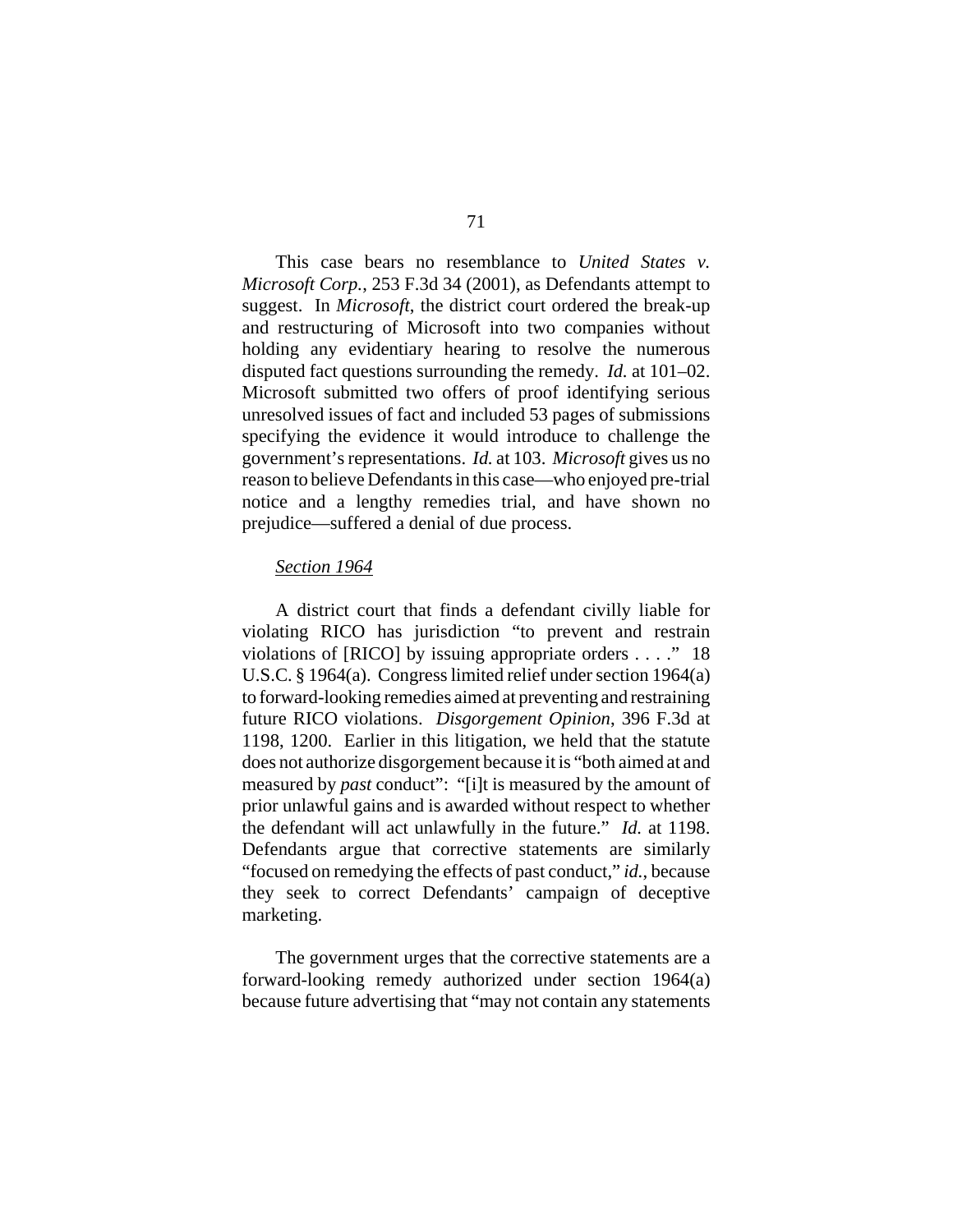which are themselves false or deceptive" nevertheless inevitably builds upon Defendants' previous false statements and, if uncorrected, "continues the deception, albeit implicitly rather than explicitly," rendering those advertisements "part of the continuing deception of the public." *Warner-Lambert Co. v. FTC*, 562 F.2d 749, 769 (D.C. Cir. 1977); *see Novartis Corp. v. FTC*, 223 F.3d 783, 787 (D.C. Cir. 2000). We do not doubt that consumers may "continue to make purchasing decisions based on the false belief" created by a manufacturer's false advertising even when that advertising ceases, *Novartis Corp.*, 223 F.3d at 787 (quoting *Warner-Lambert Co.*, 562 F.2d at 762), but it is less clear whether, and in what circumstances, continuing consumer confusion created by uncorrected but truthful advertising would amount to a knowing fraud. Section 1964(a) authorizes only remedies that prevent and restrain future RICO violations, not all future effects of past RICO violations, *Disgorgement Opinion*, 396 F.3d at 1198, or all future unseemly business practices.

We need not consider this question, however, because as the district court observed and the intervenors here argue, requiring Defendants to issue corrective statements will "prevent and restrain them from making fraudulent public statements on smoking and health matters in the future." *Philip Morris*, 449 F. Supp. 2d at 926. Defendants will be impaired in making false and misleading assurances about, for instance, smoking-related diseases or the addictiveness of nicotine—as the district court found they continue to do, *id.* at 925–26—if they must at the same time communicate the opposite, truthful message about these matters to consumers. Requiring Defendants to reveal the previously hidden truth about their products will prevent and restrain them from disseminating false and misleading statements, thereby violating RICO, in the future.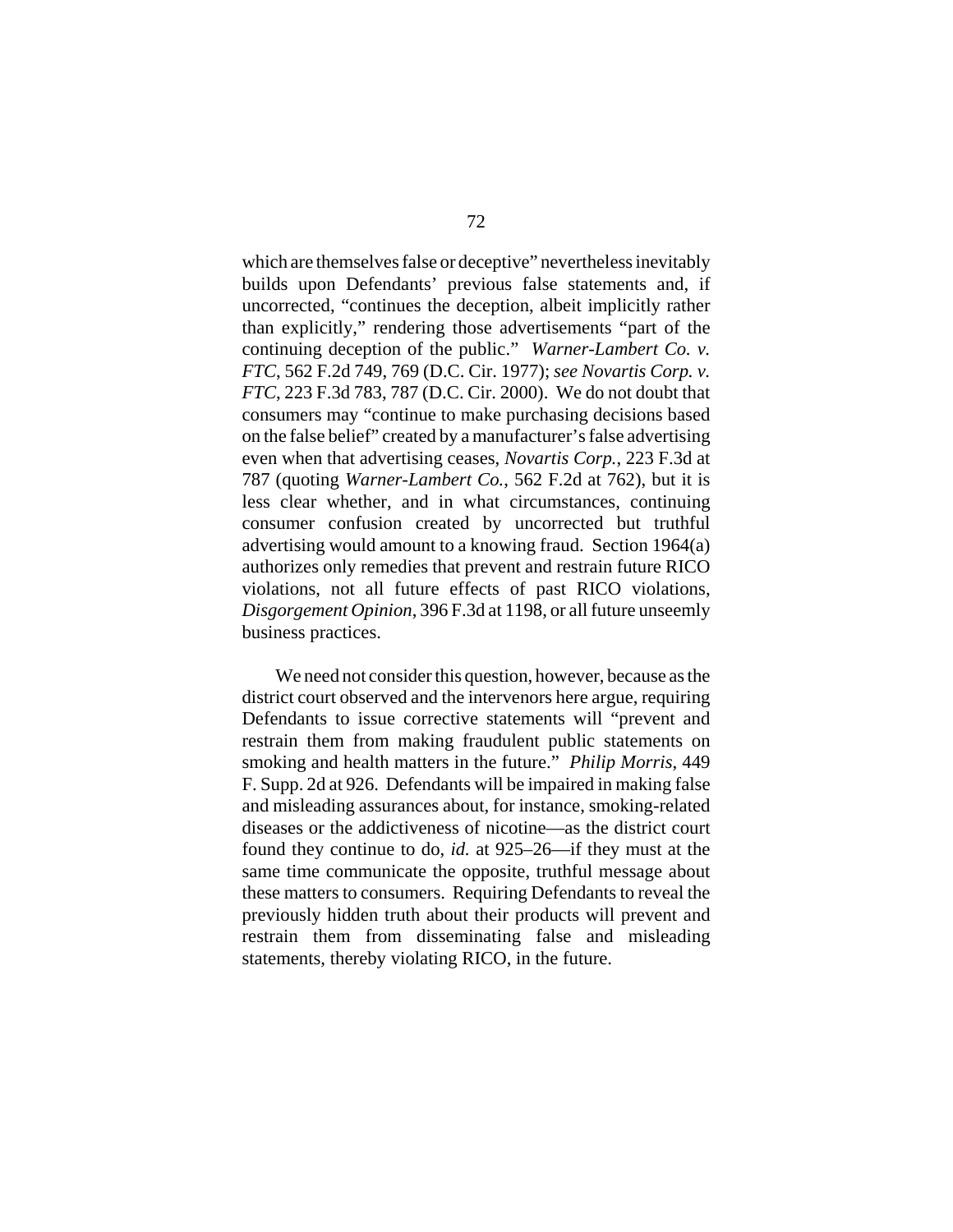# *Package onserts*

One of the vehicles for the corrective statements is a cigarette package onsert, which the district court ordered Defendants to "affix to cigarette packaging, either on the outside of or within the outer cellophane wrapping around the package . . . in the same manner as certain Defendants, such as Philip Morris and Brown & Williamson, have utilized package onserts in the past." *Philip Morris*, 449 F. Supp. 2d at 939. Defendants object that the onserts violate the Federal Cigarette Labeling and Advertising Act ("Labeling Act"), which provides that "[n]o statement relating to smoking and health, other than the statement required by section 1333 of this title, shall be required on any cigarette package." 15 U.S.C. § 1334(a).

The Labeling Act defines a "package" as "a pack, box, carton, or container of any kind in which cigarettes are offered for sale, sold, or otherwise distributed to consumers." *Id.* § 1332(4). A package onsert is "[a] communication affixed to but separate from an individual cigarette pack and/or carton purchased at retail by consumers, such as a miniature brochure included beneath the outer cellophane wrapping or glued to the outside of the cigarette packaging." *Philip Morris*, 449 F. Supp. 2d at 948; *see Schwab v. Philip Morris USA, Inc.*, 449 F. Supp. 2d 992, 1084–85 (E.D.N.Y. 2006) (defining onserts as "pamphlets attached to the outside of cartons or packs of cigarettes"), *rev'd on other grounds by McLaughlin v. Am. Tobacco Co.*, 522 F.3d 215 (2d Cir. 2008); *United States v. Star Scientific, Inc.*, 205 F. Supp. 2d 482, 484 (D. Md. 2002) (defining onsert as "a type of external package label").

These definitions show that the corrective statements in an onsert are not "statement[s] . . . on [a] package," 15 U.S.C. § 1334(a), but rather statements in a brochure attached to or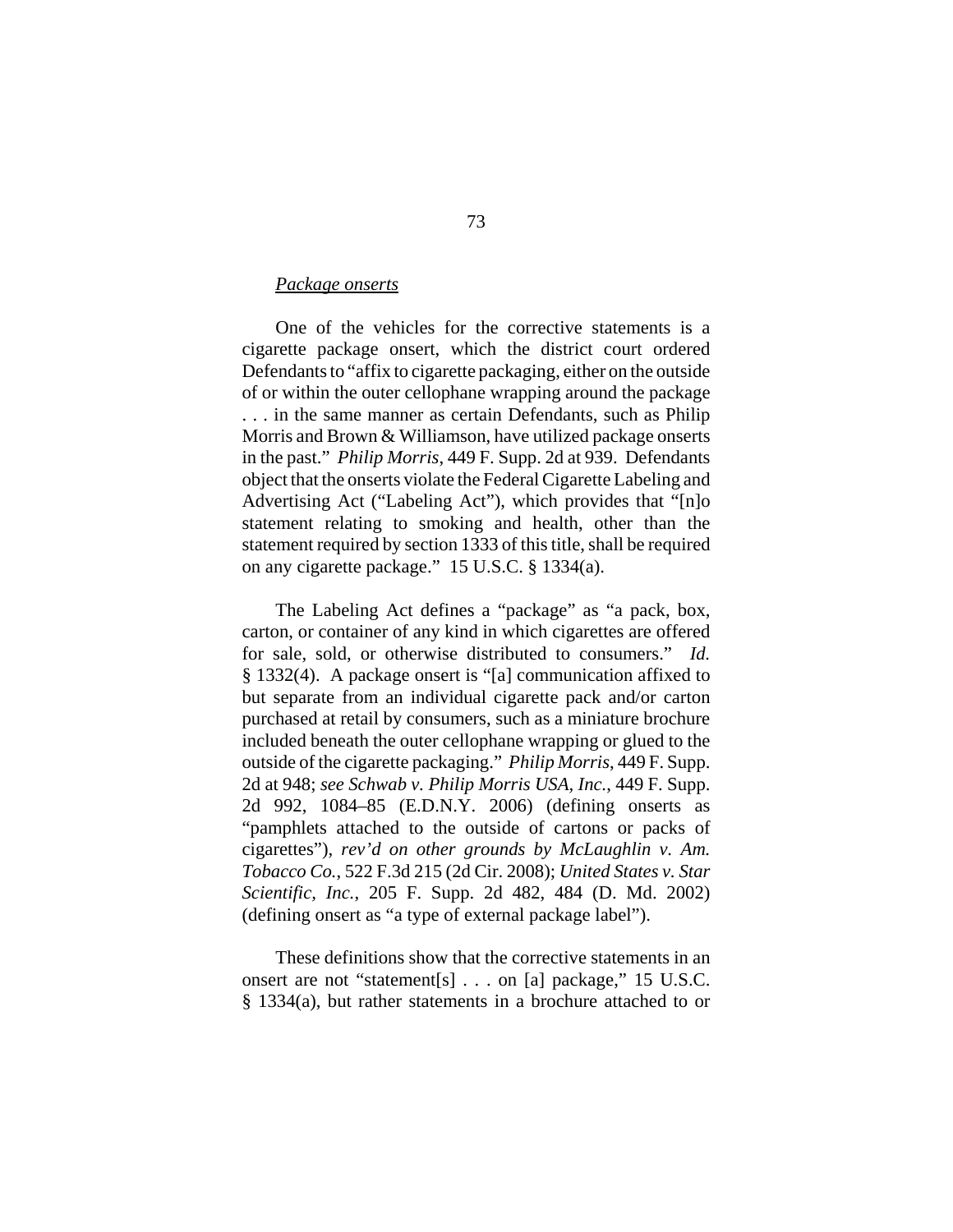included with a package, and thus are not prohibited by the plain language of the Labeling Act. *See Philip Morris*, 449 F. Supp. 2d at 928 n.89. Congress could have used more expansive language to reach statements in onserts had it chosen to do so, but it chose only to preempt the requiring of alternative statements about smoking and health "on any cigarette package." Moreover, the district court and the parties appear to have recognized the distinction between packages and onserts throughout the trial. *See id.* at 206 ("Philip Morris has never told its customers on its cigarette packaging or in onserts that it agrees that smoking causes cancer and other diseases in smokers."), 288 ("Philip Morris replaced the pre-existing package labels with onserts."), 424 ("[Brown &Williamson] began a new test market . . . using its redesigned packaging and onsert. . . . Star Scientific . . . added an informational 'onsert' attached to the package."); Trial Tr., Jan. 10, 2005 (Philip Morris senior vice president distinguishing between cigarette pack and onsert). We therefore conclude that the onsert remedy does not violate the Labeling Act.

# *Point-of-sale displays*

The district court ordered each Defendant with a retail merchandising program—whereby retailers agree to use the manufacturer's in-store advertising—to design countertop and header displays containing the corrective statements and "require retailers who participate in such program" to display them for two years. *Philip Morris*, 449 F. Supp. 2d at 939–40. The freestanding countertop displays must be at least thirty inches high and eighteen inches wide, and retailers must place them on their counters "within the line-of-sight of any customer who is standing in line for the register." *Id.* at 946. The header displays must be of at least equivalent size to Defendants' other brand advertising headers and placed "in an equivalent position with any other brand advertising header" at the top of the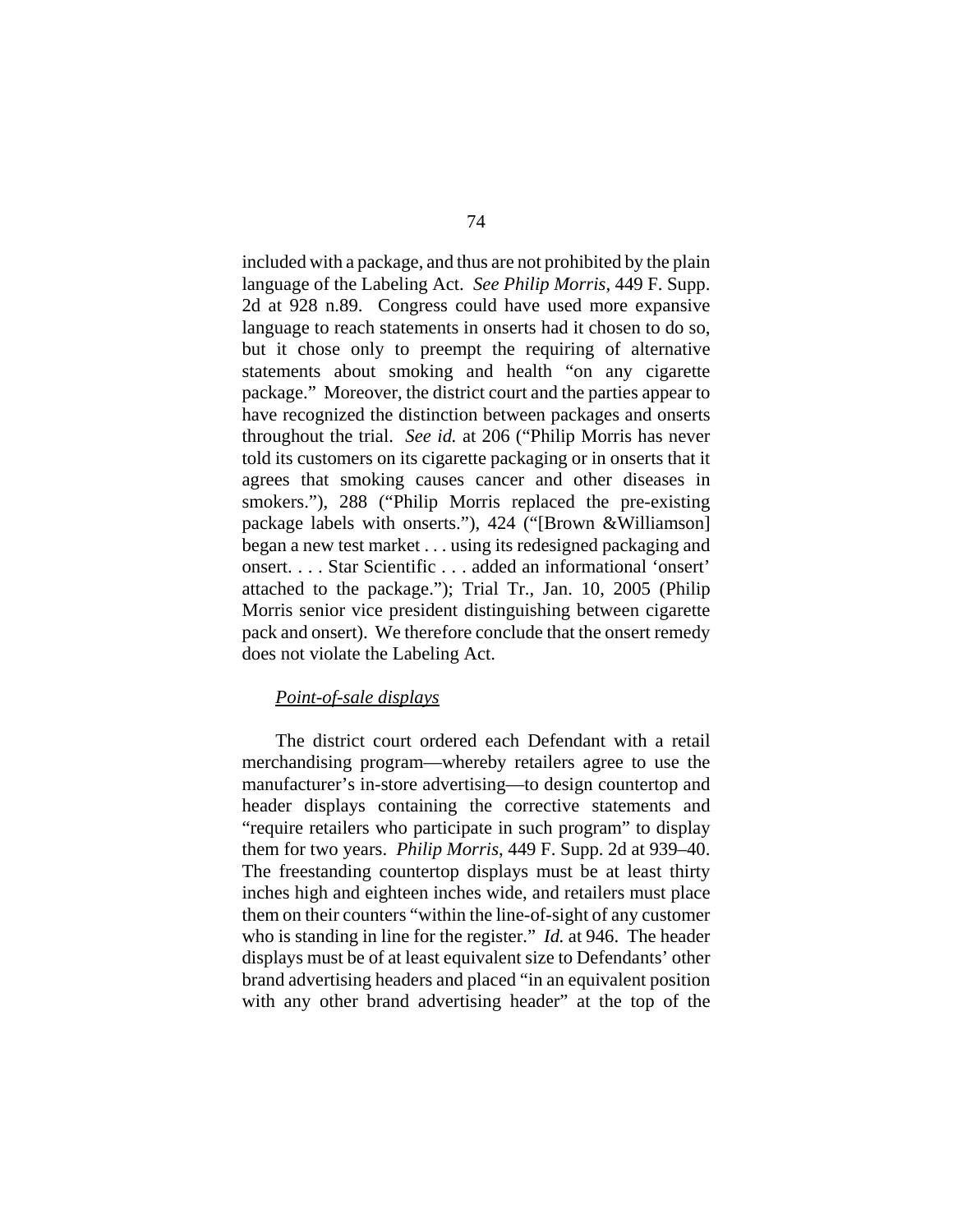cigarette display case. *Id.* at 939–40, 947. Under the injunctive order, each Defendant must "suspend from its Retail Merchandising Program for a period of one year any retailer that fails to comply with this provision." *Id.* at 940.

Retailers affected by this order—none of whom were involved in the litigation in any way—did not receive notice of this remedy or an opportunity to present evidence or arguments to the district court regarding the impact the injunction would have on their businesses. Nor does it appear that the district court independently considered the impact of this program on affected retailers. In their appellate brief as amicus curiae and in affidavits filed with Defendants' motion for a stay of final judgment pending appeal, the National Association of Convenience Stores represents that this injunction will cost retailers substantial revenue. The convenience stores indicate that countertop space is the most important space within a convenience store, and the loss of one square foot of countertop space can cost the industry \$82 million in sales per year. Yet if the retailers choose not to carry the countertop displays, Defendants must suspend them from their retail merchandising program for one year, which one retailer asserted would cost ten to fifteen percent of his convenience stores' annual profits. *See* Hartman Aff. at 2.

Section 1964(a) explicitly cautions that in crafting an injunctive remedy the court must "mak[e] due provision for the rights of innocent persons." 18 U.S.C. § 1964(a). We believe that the district court exceeded its authority by failing to consider the rights of retailers and crafting an injunction that works a potentially serious detriment to innocent persons not parties to or otherwise heard in the district court proceedings. Even though not explicitly bound by the terms of an injunction on pain of contempt, third parties may be so adversely affected by an injunction as to render it improper. *See, e.g.*, *Cook Inc. v.*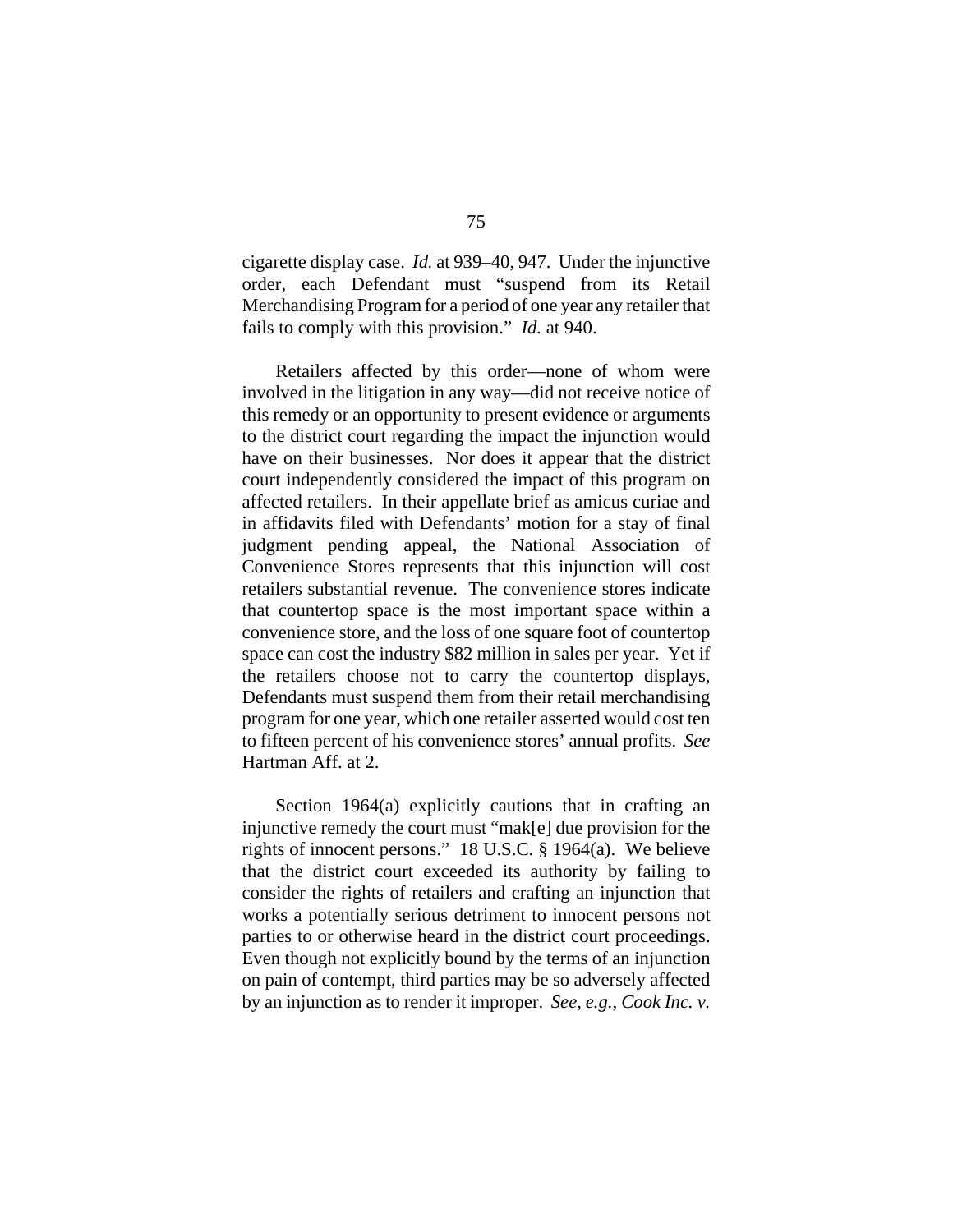# *Boston Scientific Corp.*, 333 F.3d 737, 744 (7th Cir. 2003).

We therefore vacate the order regarding point-of-sale displays and remand for the district court to evaluate and "mak[e] due provision for the rights of innocent persons," either by abandoning this part of the remedial order or by crafting a new version reflecting the rights of third parties. 18 U.S.C. § 1964(a). Of course, any such remedy the district court imposes on remand can only affect contracts entered after the injunctive order issues. *See Nat'l Wildlife Fed'n v. Burford*, 835 F.2d 305, 315 (D.C. Cir. 1987) (explaining an injunction's validity due to the fact that it "does not affect the contractual rights of third parties"). In addition, we agree with Defendants that the injunction appears to order each Defendant separately to require the same retail store to display substantively identical, but separate, signs. The government concedes that, despite the language of the order, the district court could not have intended to require the burden of multiple duplicative displays at each retail store. We therefore direct the district court, if it concludes that some form of a point-of-sale display injunction is still appropriate after considering the rights of third parties and existing contracts, to clarify that its order does not require duplicative displays.

#### *First Amendment*

The district court also ordered each Defendant to publish the corrective statements on its corporate website, as a one-time full-page advertisement in thirty-five major newspapers, and as at least ten advertisements on a major television network over the course of one year. *Philip Morris*, 449 F. Supp. 2d at 939–41. The court chose these media in order to "structure a remedy which uses the same vehicles which Defendants have themselves historically used to promulgate false smoking and health messages." *Id.* at 928. The court concluded compelled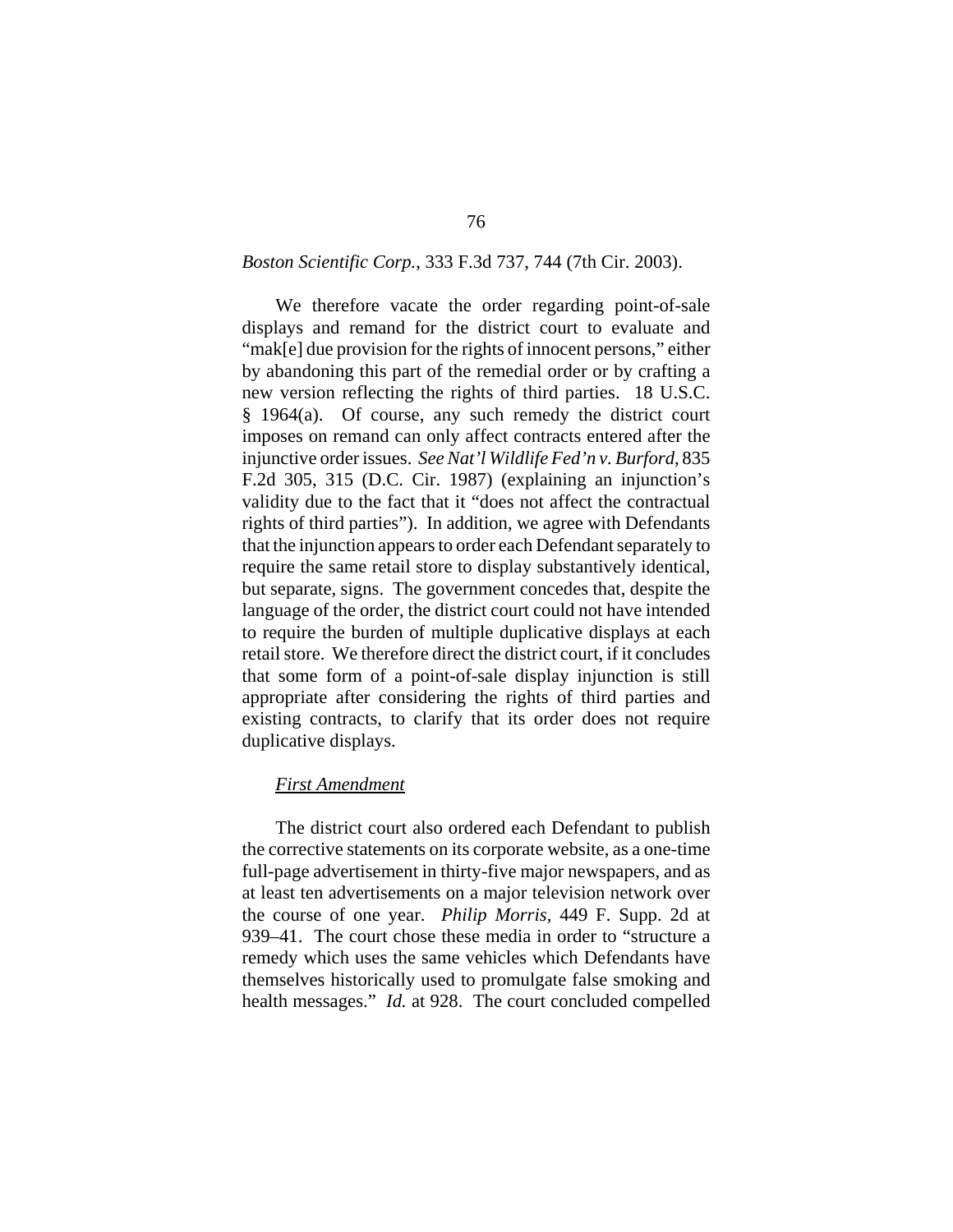corrective advertising is permissible under the commercial speech doctrine. *Id.* at 926–28.

The First Amendment protects against government infringement on "the right to speak freely and the right to refrain from speaking at all." *Wooley v. Maynard*, 430 U.S. 705, 714 (1977). This holds true whether applied to individuals, *see W. Va. State Bd. of Educ. v. Barnette*, 319 U.S. 624, 642 (1943), or to companies, *see Pac. Gas & Elec. Co. v. Pub. Utils. Com.*, 475 U.S. 1, 16 (1986) ("For corporations as for individuals, the choice to speak includes within it the choice of what not to say."). In limited circumstances, however, courts have upheld the government's ability to dictate the content of mandatory speech. This largely occurs in the commercial context.

Under the commercial speech doctrine, the government's "power to regulate commercial transactions justifies its concomitant power to regulate commercial speech that is 'linked inextricably' to those transactions." *44 Liquormart v. Rhode Island*, 517 U.S. 484, 499 (1996). Thus, the government may require commercial speech to "appear in such a form, or include such additional information, warnings, and disclaimers, as are necessary to prevent its being deceptive." *Va. Bd. of Pharmacy v. Va. Citizens Consumer Council, Inc.*, 425 U.S. 748, 762 (1976). Because commercial speech receives a lower level of protection under the First Amendment, burdens imposed on it receive a lower level of scrutiny from the courts. *Zauderer v. Office of Disciplinary Counsel of Supreme Court*, 471 U.S. 626, 637 (1985); *Cent. Hudson Gas & Elec. Corp. v. Pub. Serv. Comm'n*, 447 U.S. 557, 562–64 (1980). Although the standard for assessing burdens on commercial speech has varied, *Bd. of Trs. v. Fox*, 492 U.S. 469, 476–78 (1989) (describing the diverse levels of scrutiny applied in various cases, including *Central Hudson*, 447 U.S. at 566, *In re R. M. J.*, 455 U.S. 191, 203 (1982), and *Zauderer*, 471 U.S. at 644), the Supreme Court's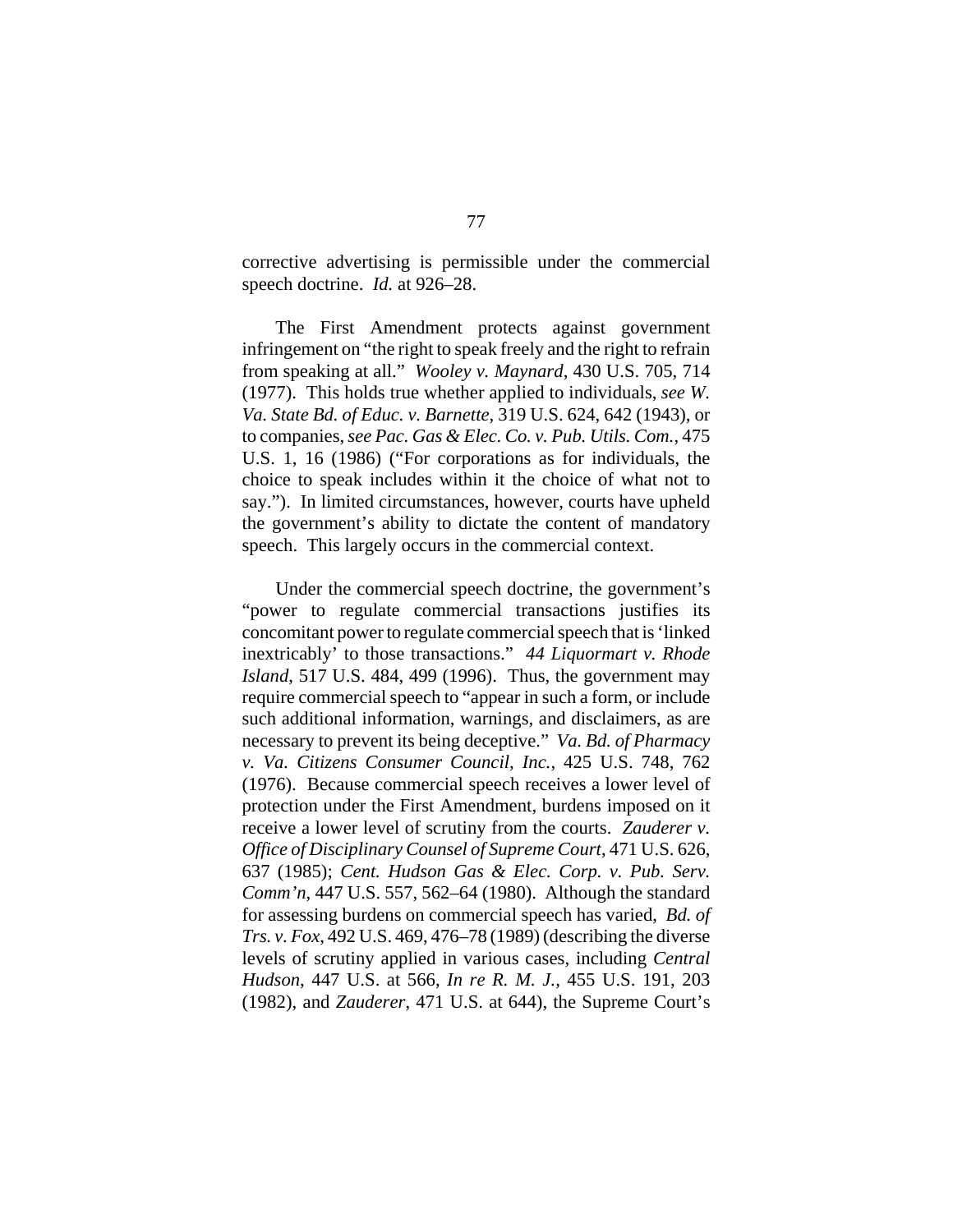bottom line is clear: the government must affirmatively demonstrate its means are "narrowly tailored" to achieve a substantial government goal, *id.* at 480.

Defendants object that the "freestanding" corrective statements violate the First Amendment because they are not connected to existing advertising and, therefore, cannot be considered commercial speech. That being the case, Defendants contend the less rigorous commercial speech standard does not apply. Alternatively, Defendants argue that, even if these statements are commercial speech, the corrective statements do not directly and materially advance a substantial government interest. *See Cent. Hudson*, 447 U.S. at 566. Defendants' arguments misunderstand the commercial speech doctrine and misstate the commercial speech standard.

Defendants' first argument, that the stand-alone corrective statements do not fall within the commercial speech doctrine because they are not attached to advertisements, is a red herring. The context of the corrective statements does not dictate the level of scrutiny; rather, the level of scrutiny depends on the nature of the speech that the corrective statements burden. *Riley v. Nat'l Fed'n of Blind*, 487 U.S. 781, 796 (1988) ("Our lodestars in deciding what level of scrutiny to apply to a compelled statement must be the nature of the speech taken as a whole and the effect of the compelled statement thereon."). Here, the district court clearly imposed these statements as a burden on Defendants' current and future commercial speech. *Philip Morris*, 449 F. Supp. 2d at 926–28 (justifying ordering the freestanding corrective statements under the commercial speech doctrine).

Commercial speech is defined as "expression related solely to the economic interests of the speaker and its audience" or "speech proposing a commercial transaction." *Cent. Hudson*,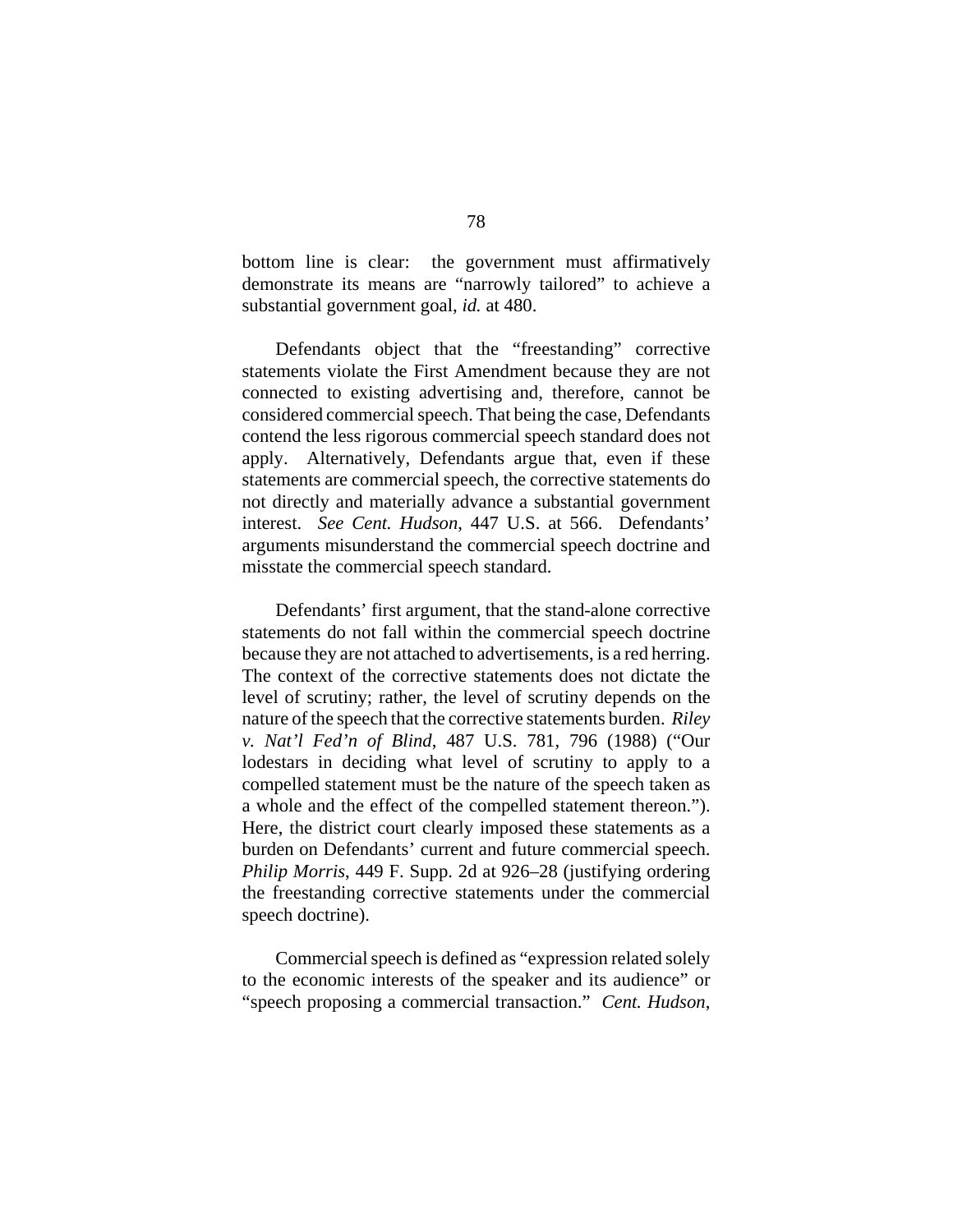447 U.S. at 561–62. In addition to information related to proposing a particular transaction, such as price, it can include material representations about the efficacy, safety, and quality of the advertiser's product, and other information asserted for the purpose of persuading the public to purchase the product. *See, e.g.*, *Zauderer*, 471 U.S. at 637 & n.7, 639–40 (information and legal advice about a defective product and the possibility of suing were commercial); *Bolger v. Youngs Drug Prods. Corp.*, 463 U.S. 60, 66–68 (1983) (informational brochures discussing "important public issues such as venereal disease and family planning" distributed by contraceptives manufacturer were commercial); *Brown & Williamson Tobacco Corp.*, 778 F.2d at 38, 43 (claims that cigarettes contained one milligram of tar and were "99% tar free" were commercial); *Nat'l Comm'n on Egg Nutrition v. FTC*, 570 F.2d 157, 159, 163 (7th Cir. 1977) (holding egg trade association's advertisements about the relationship between eggs and heart disease were commercial speech). Defendants' various claims—denying the adverse effects of cigarettes and nicotine in relation to health and addiction—constitute commercial speech. Defendants disseminate their fraudulent representations about the safety of their products, both in formats that do and those that do not explicitly propose a particular commercial transaction, in attempts to persuade the public to purchase cigarettes.

The fact that some—but certainly not all—of these advertisements involve Defendants as a group joined in advertising their common product, discuss cigarettes generically without specific brand names, or link cigarettes to an issue of public debate, does not change the commercial nature of the speech. *Bolger*, 463 U.S. at 66 n.13, 67–68; *Nat'l Comm'n on Egg Nutrition*, 570 F.2d at 163. Moreover, the reality that these corrective statements may tangentially burden noncommercial speech does not render the statements unconstitutional. A burden on commercial speech, whether it be suppression or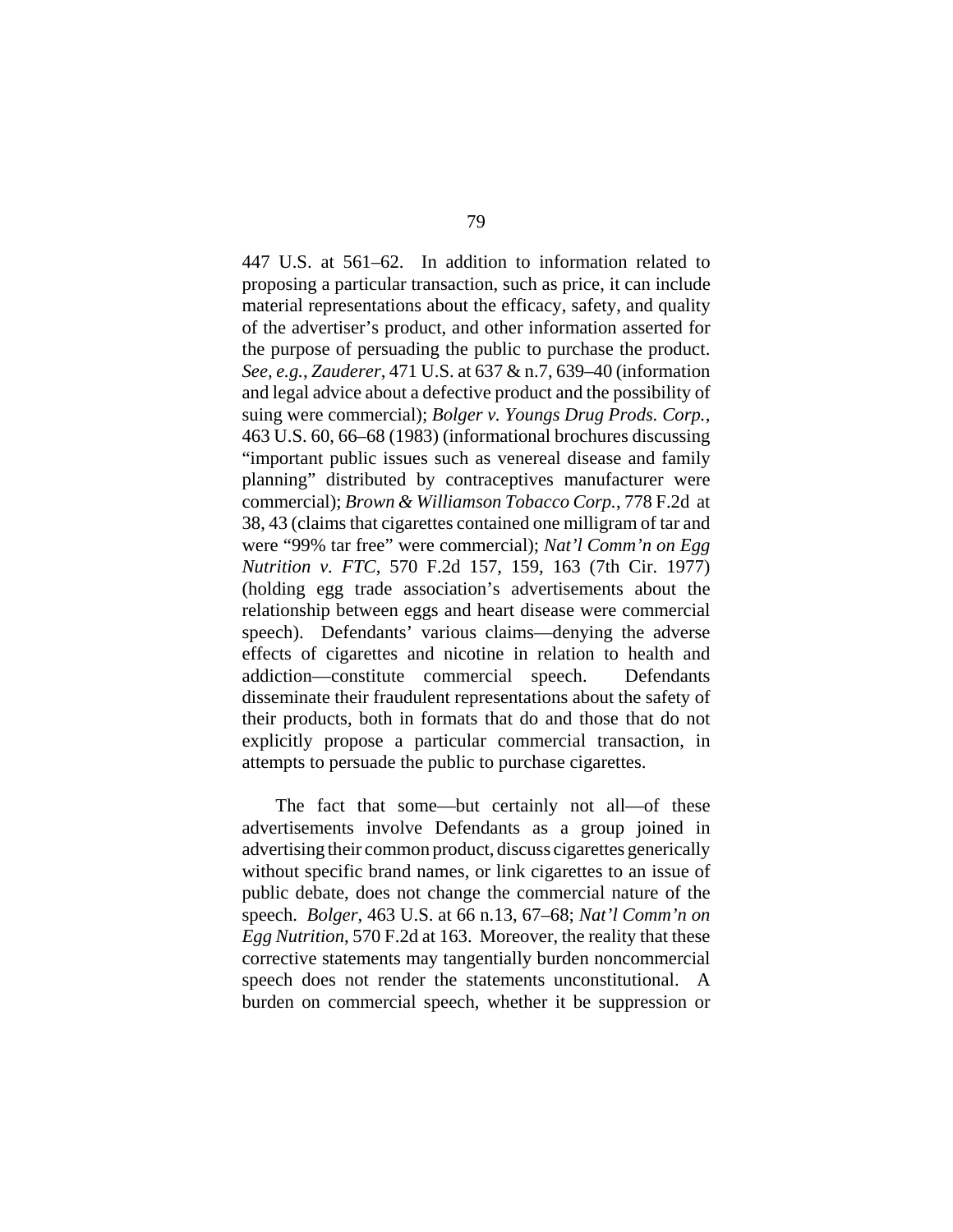mandatory disclosure, only triggers a higher level of scrutiny if the commercial speech is "inextricably intertwined" with fully protected speech. *Riley*, 487 U.S. at 796 ("[S]peech [does not] retain[] its commercial character when it is inextricably intertwined with otherwise fully protected speech."). Here, Defendants' past participation in the public controversy surrounding smoking and health may have been inextricably intertwined with their marketing efforts, but the intentionally fraudulent character of the noncommercial public statements undermines any claim for more exacting scrutiny. *See McIntyre*, 514 U.S. at 357. Moreover, because the injunctive order cannot retroactively burden Defendants' past communications, to determine the constitutionality of the corrective statements we must look to the future and evaluate whether the district court's order targeting commercial speech cuts too broad a swath.

The issue of corrective advertising's possible peripheral impact on protected speech does not affect the character of the burdened speech, but rather bears on whether the remedy is sufficiently narrowly tailored to achieve a substantial government interest—in this case, preventing Defendants from committing future RICO violations. We have no reason to think it is not. The district court found that, for over fifty years, Defendants violated RICO by making false and fraudulent statements to consumers about their products. *Philip Morris*, 449 F. Supp. 2d at 26–27. The court also found Defendants reasonably likely to commit similar violations in the future, *id.* at 908–15, and concluded the corrective statements were necessary to counteract these anticipated violations, *see id.* at 927 ("The injunctive relief sought here is narrowly tailored to prevent Defendants from continuing to disseminate fraudulent public statements and marketing messages by requiring them to issue truthful communications."). Thus, contrary to Defendants' argument, the publication of corrective statements addressing Defendants' false assertions is adequately tailored to preventing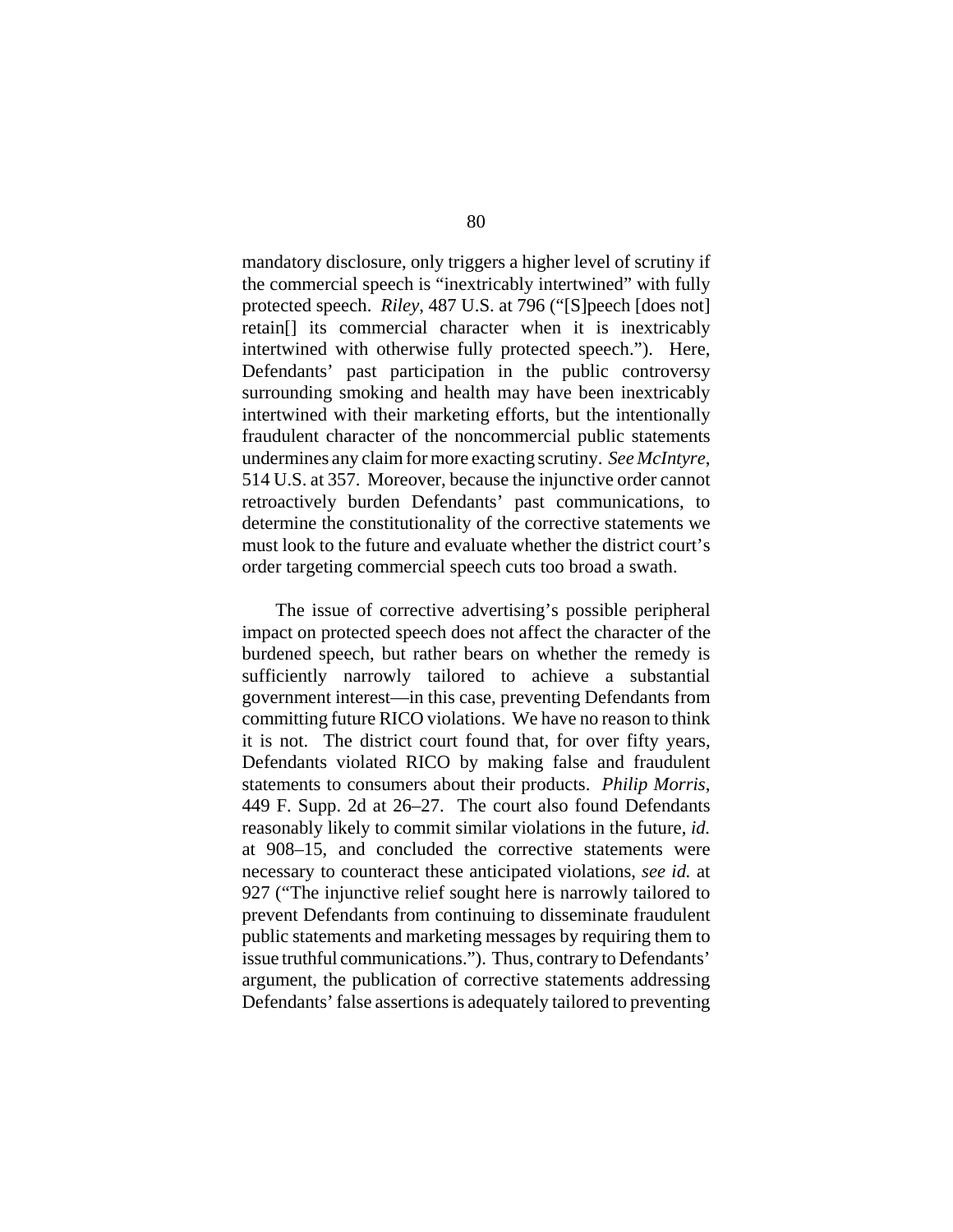Defendants from deceiving consumers.

The district court has not yet determined the content of the corrective statements. *Id.* at 928. As the validity of its order relies on the commercial nature of the speech it burdens, the court must ensure the corrective disclosures are carefully phrased so they do not impermissibly chill protected speech. *Zauderer*, 471 U.S. at 651. Consequently, the court must confine the statements to "purely factual and uncontroversial information," *id.*, geared towards thwarting prospective efforts by Defendants to either directly mislead consumers or capitalize on their prior deceptions by continuing to advertise in a manner that builds on consumers' existing misperceptions. *Warner-Lambert Co.*, 562 F.2d at 769 (concluding, due to Listerine's fifty year history of false advertisements, "advertising which fails to rebut the prior claims . . . [would] inevitably build[] upon those claims; continued advertising continues the deception, albeit implicitly rather than explicitly"). Assuming the corrective advertising once drafted meets these requirements, it is a permissible restraint on Defendants' commercial speech.

# E. Intervention

Tobacco-Free Kids Action Fund and five other public health organizations intervened in both the trial and appeal in order to advocate additional remedies against Defendants. Defendants assert that the intervenors are not properly before the court because they do not have standing and do not have the ability to pursue remedies for RICO violations under the statute. Not surprisingly, the intervenors disagree. Before we address the merits of the intervenors' cross-appeal we must resolve the propriety of their intervention.

Section 1964(b) authorizes the Attorney General to "institute proceedings under" section 1964(a) for equitable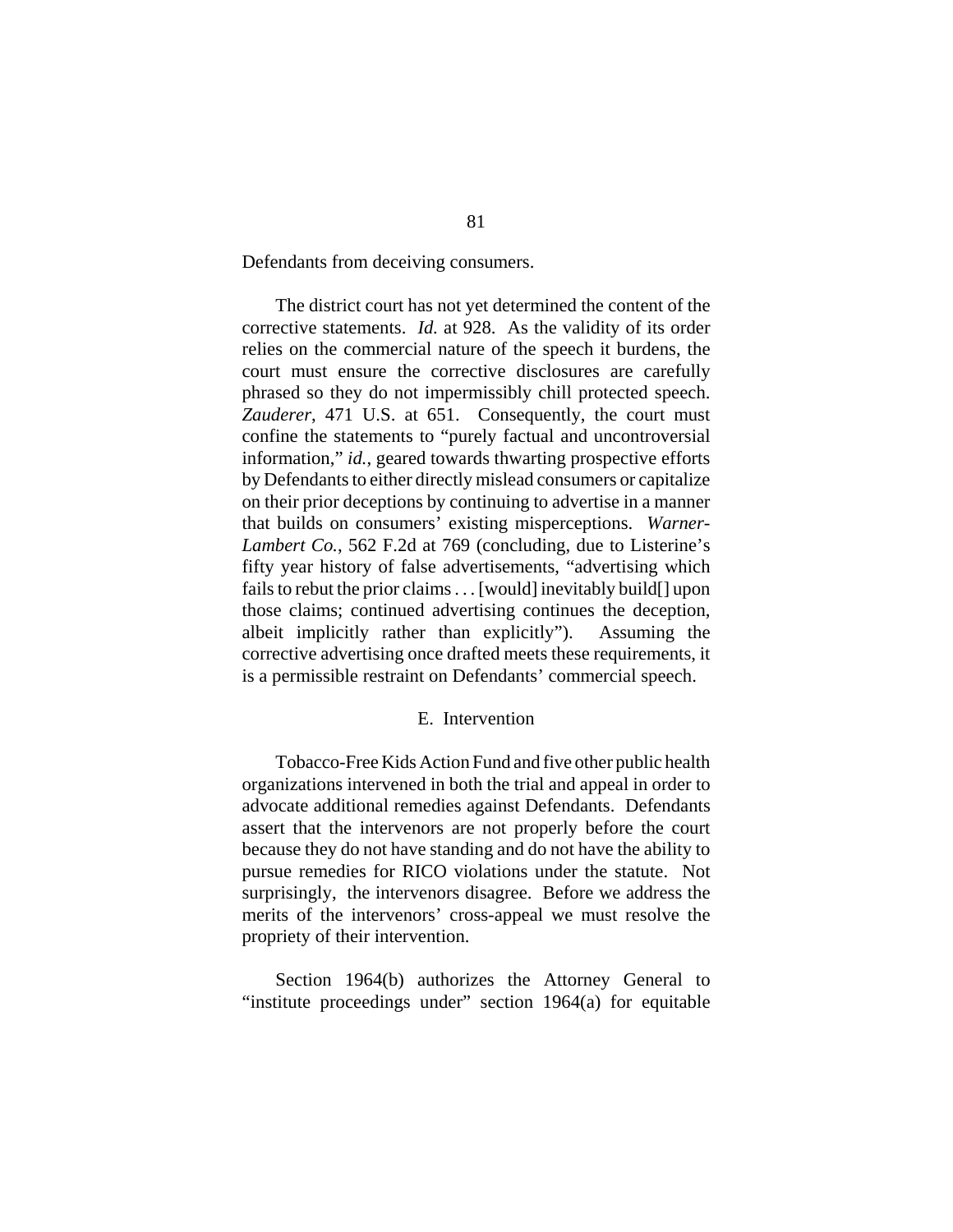remedies. 18 U.S.C. § 1964(b). Private parties, on the other hand, may seek relief under section 1964(c), which allows suits for damages. The statutory scheme does not directly provide private parties with a cause of action for equitable remedies. *Id.* § 1964(c). According to Defendants, the inability to bring an action under section 1964(a) precludes private intervention in a RICO suit instituted by the government under subsection (a) and permitting private intervenors would contravene congressional intent. *Id.* § 1964 (a), (c).

Defendants are wrong. Under Federal Rule of Civil Procedure  $24(a)(2)$ , "the question is not whether the applicable law assigns the prospective intervenor a cause of action[, but] [r]ather . . . whether the individual may intervene in an already pending cause of action." *Jones v. Prince George's County*, 348 F.3d 1014, 1018 (D.C. Cir. 2003). Therefore, intervention of right only requires "an 'interest' in the litigation—not a 'cause of action' or 'permission to sue.'" *Id.* (citing FED. R. CIV. P.  $24(a)(2)$ ). Section 1964(b) reserves for the government the ability to "institute" a cause of action for equitable remedies, but does not bar a private person with a sufficient interest under Rule 24(a)(2) from intervening. Likewise, section 1964(c) designates that private parties may bring a cause of action to pursue damages for RICO violations, but does not prevent them from intervening in a governmental action seeking to "prevent and restrain" future violations. Even where Congress has explicitly excluded private persons from a particular statutory cause of action they may, if not demonstrably contrary to congressional intent, still intervene if (1) they satisfy standing and Rule 24(a) requirements and (2) their intervention is "limited to the claims of illegality presented by the [government]." *Trbovich v. United Mine Workers of Am.*, 404 U.S. 528, 537 (1972) (finding a statute forbidding a particular party from bringing a cause of action may only be read to prohibit intervention by that party if intervention would frustrate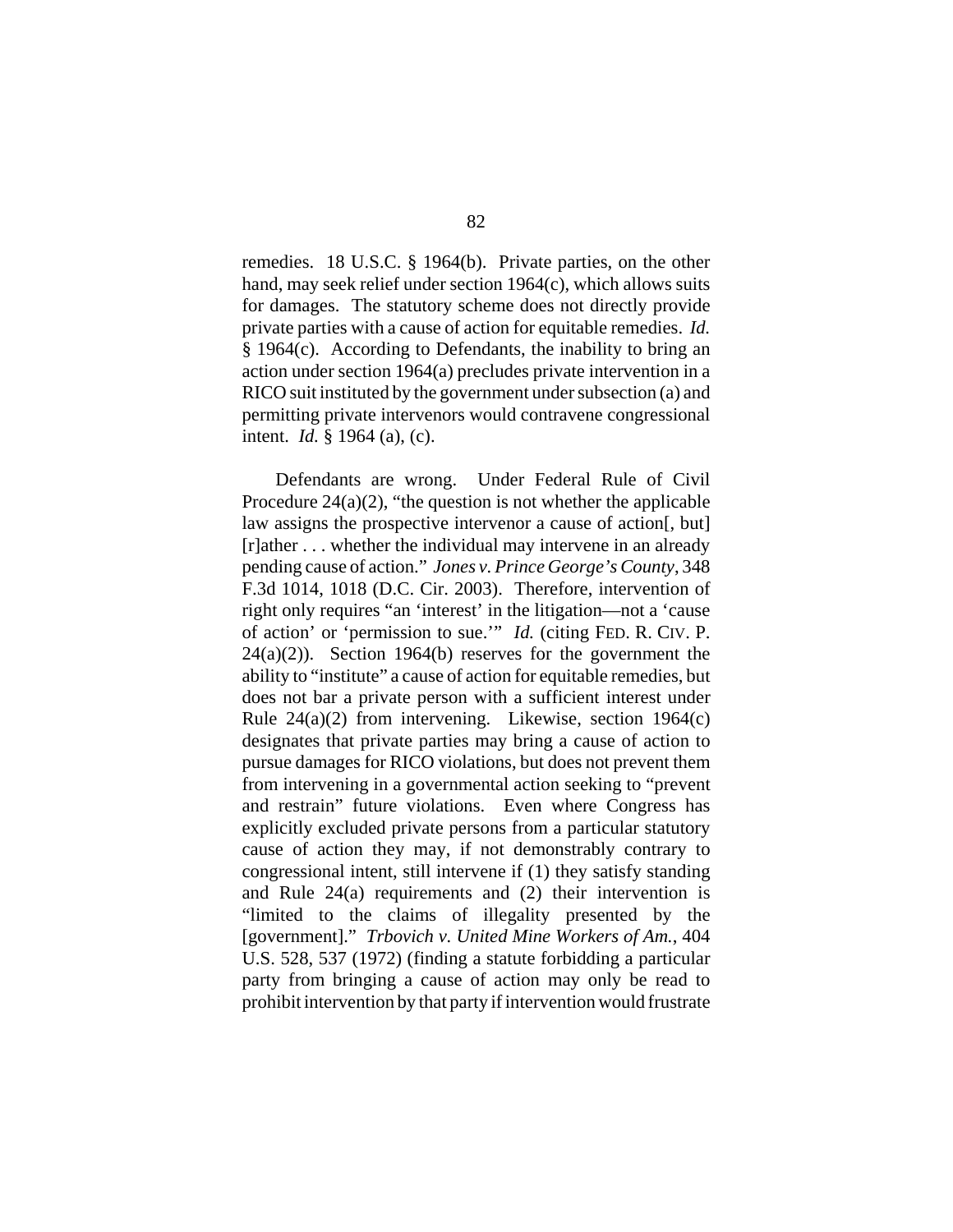Congress's reasons for barring that party from initiating the litigation in the first place). Outside the text of the statute, which is at best silent on this subject, Defendants offer no evidence Congress intended to prevent private organizations from intervening in section 1964(a) actions. Moreover, the intervenors assert no novel "claims of illegality," but merely seek to expand the remedies sought by the government.

Two considerations are left: whether the intervenors satisfy standing and Rule 24(a) requirements. In this circuit, because an intervenor "participates on equal footing with the original parties to a suit," a prospective intervenor must satisfy Article III standing requirements. *Bldg. & Constr. Trades Dep't v. Reich*, 40 F.3d 1275, 1282 (D.C. Cir. 1994); *see also Fund for Animals, Inc. v. Norton*, 322 F.3d 728, 732–33 (D.C. Cir. 2003). In *Lujan v. Defenders of Wildlife*, 504 U.S. 555 (1992), the Supreme Court enunciated a three-part test for standing: (1) injury-in-fact, (2) causation, and (3) redressability. *Id.* at 560–61; *Transp. Workers Union of Am. v. Transp. Sec. Admin.*, 492 F.3d 471, 474 (D.C. Cir. 2007). On appeal, Defendants claim the intervenors fail on the first two prongs: injury and causation. According to Defendants, the intervenors' alleged injuries are "purely conjectural" and no causal connection exists between their injuries and possible ongoing or future RICO violations.

We conclude the intervenors present sufficient injuries directly caused by Defendants' RICO violations. The membership organizations aver, under the umbrella of associational standing, *see UAW v. Brock*, 477 U.S. 274, 281–82 (1986), their members suffered injury because Defendants exposed their children to predatory and misleading advertisements intended to entice the children to smoke. "[A] person who received 'a misrepresentation made unlawful under [statute] has suffered injury in precisely the form the statute was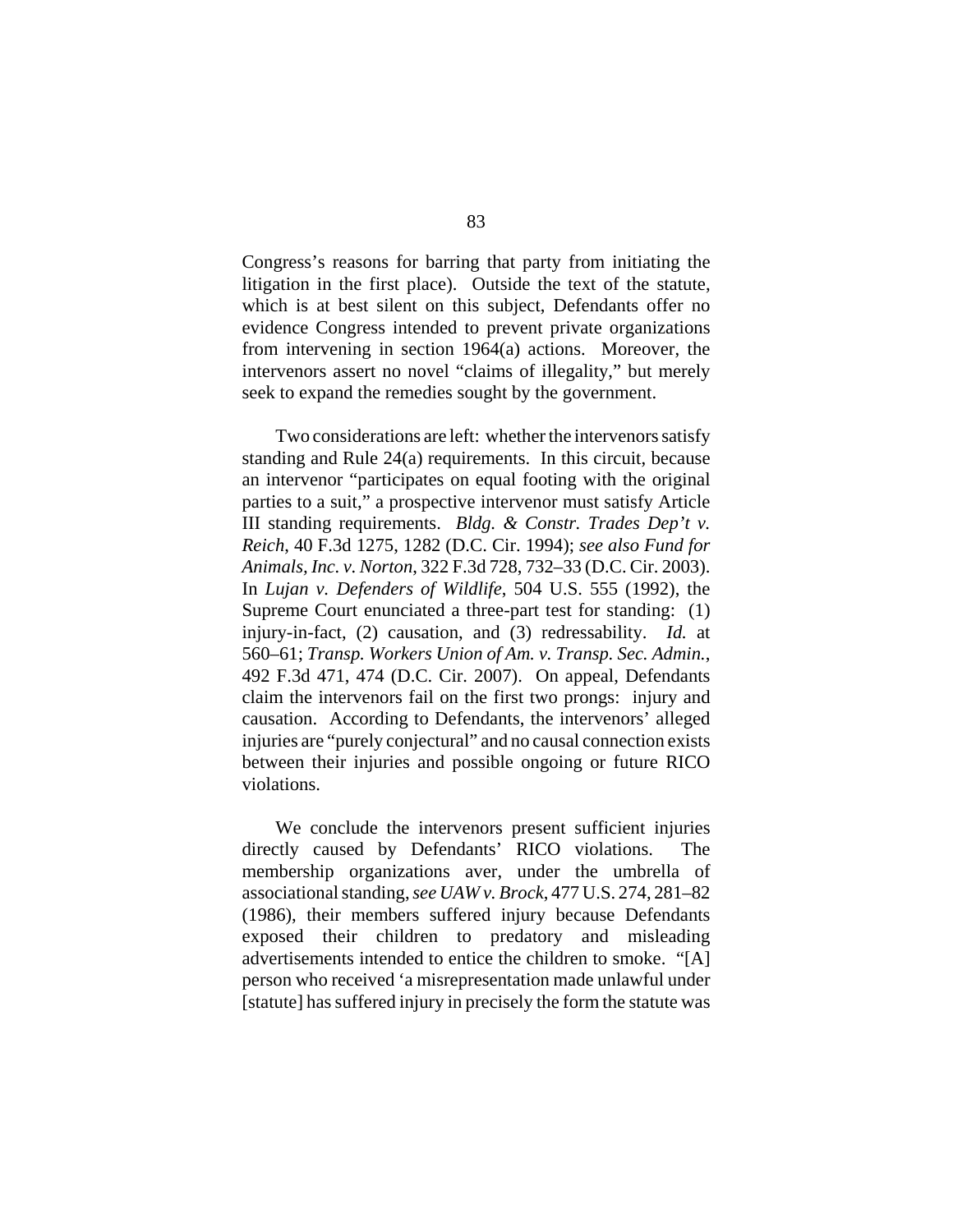intended to guard against.'" *Public Citizen v. FTC*, 869 F.2d 1541, 1548 (D.C. Cir. 1989) (quoting *Havens Realty Corp. v. Coleman*, 455 U.S. 363, 373 (1982)). As we have discussed at length, through their deceptive marketing, Defendants committed various racketeering acts in order to defraud consumers, including acts that violated mail and wire fraud statutes. Intervenor membership organizations, therefore, suffered an injury-in-fact at the hands of Defendants every time Defendants intended to deceive a member or a member's child. As only one intervenor must have standing for us to consider their additional proposed remedy, we need not decide the standing issue as to the remaining intervening public health organizations. *McConnell v. FEC*, 540 U.S. 93, 233 (2003).

Intervenors fulfill the Rule 24(a) requirements if they: (1) submitted a timely application to intervene, (2) "have an interest relating to the property or transaction which is the subject of the action," (3) are "so situated that the disposition of the action may, as a practical matter, impair or impede [their] ability to protect that interest," and (4) have an interest that the existing parties would not adequately represent. *Bldg. & Constr. Trades Dep't*, 40 F.3d at 1282. The intervenors easily satisfy the first two prongs. Defendants do not contest the timeliness of the intervenors' application. And, by demonstrating Article III standing, the intervenors adduce a sufficient interest. *Fund for Animals*, 322 F.3d at 735. The latter prongs are also met. We agree with the district court that the intervenors needed to intercede to protect their interests as the government "substantially altered the scope of the remedies it [sought]" and "no longer share[d] the views of Intervenors as to how extensive the appropriate remedies should be." *United States v. Philip Morris USA Inc.*, No. 99-2496, 2005 U.S. Dist. LEXIS 16196, at \*24–\*25 (D.D.C. 2005). Accordingly, we conclude intervention was proper.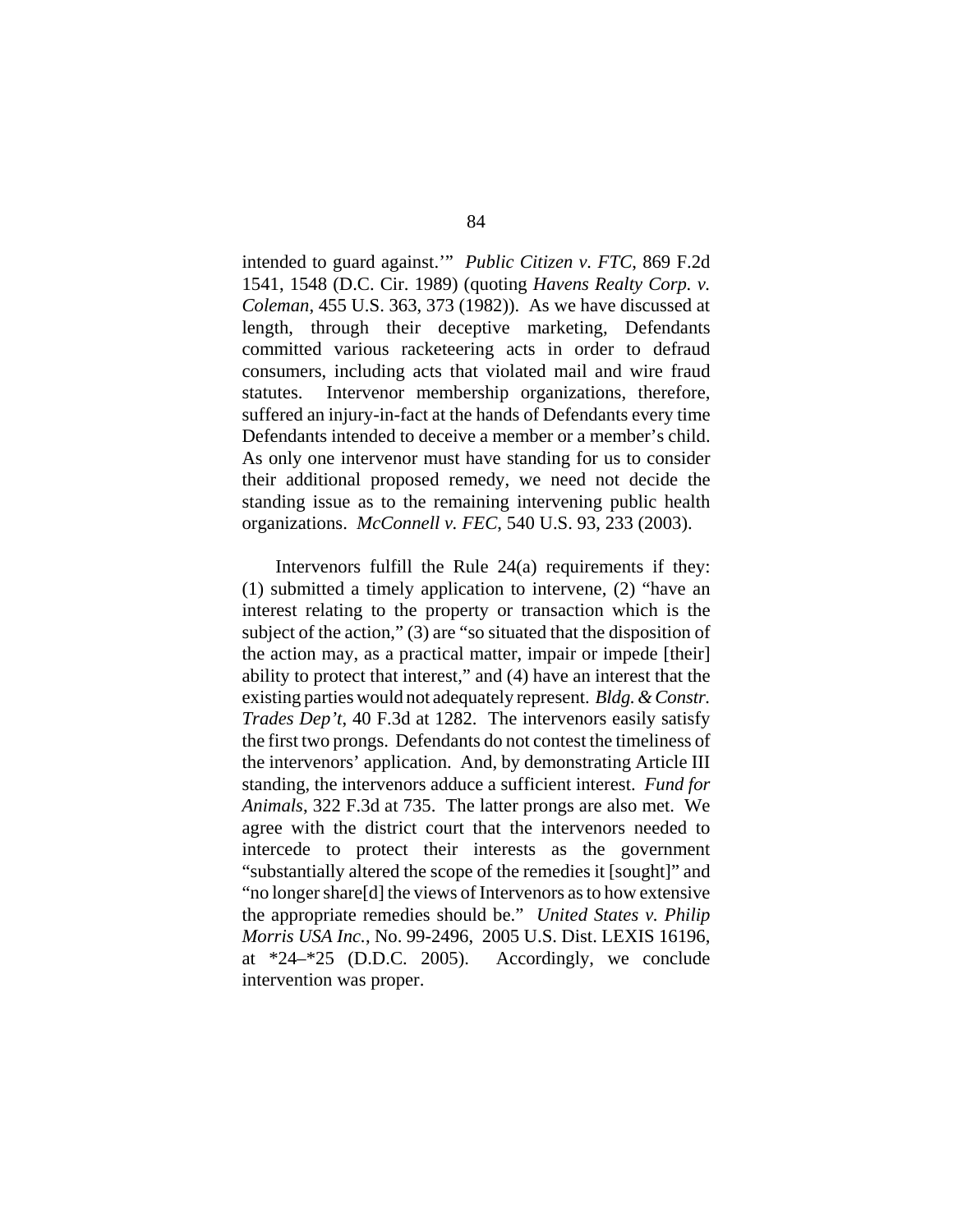# F. Cross-Appeal

The government and the intervenors bring a cross-appeal challenging the district court's denial of additional remedies they sought against Defendants. Specifically, they appeal from the district court's refusal of their proposed counter-marketing campaign, national smoking cessation program, youth smoking reduction plan, and monitoring scheme. They also appeal from the denial of their request for disgorgement, which we affirm as the law of the case. *See Disgorgement Opinion*, 396 F.3d 1190.

We review *de novo* the district court's legal conclusion that the government's proposed counter-marketing, smoking cessation, and youth smoking reduction remedies were beyond its authority to order. Under section 1964(a), the district court may craft only forward-looking remedies aimed at preventing and restraining future RICO violations. *Id.* at 1198. Remedies "focused on remedying the effects of past conduct" or "awarded without respect to whether the defendant will act unlawfully in the future" are beyond the court's statutory jurisdiction. *Id.*

As the government suggests, the proposed countermarketing and smoker cessation programs are closely related: they share the goal of reducing the number of smokers in America. The former would "requir[e] Defendants to fund a long-term, extensive, culturally-competent public education and counter-marketing campaign . . . aimed at diluting both the impact of Defendants' fraudulent statements and at undermining the efficacy of Defendants' marketing efforts towards youth." *Philip Morris*, 449 F. Supp. 2d at 936. The district court concluded that the counter-marketing campaign would "serve to reduce the number of youth smokers, reduce the number of addicted adult smokers in the future, and thereby potentially reduce the economic incentives for Defendants to continue their fraud." *Id.* Similarly, the smoker cessation program would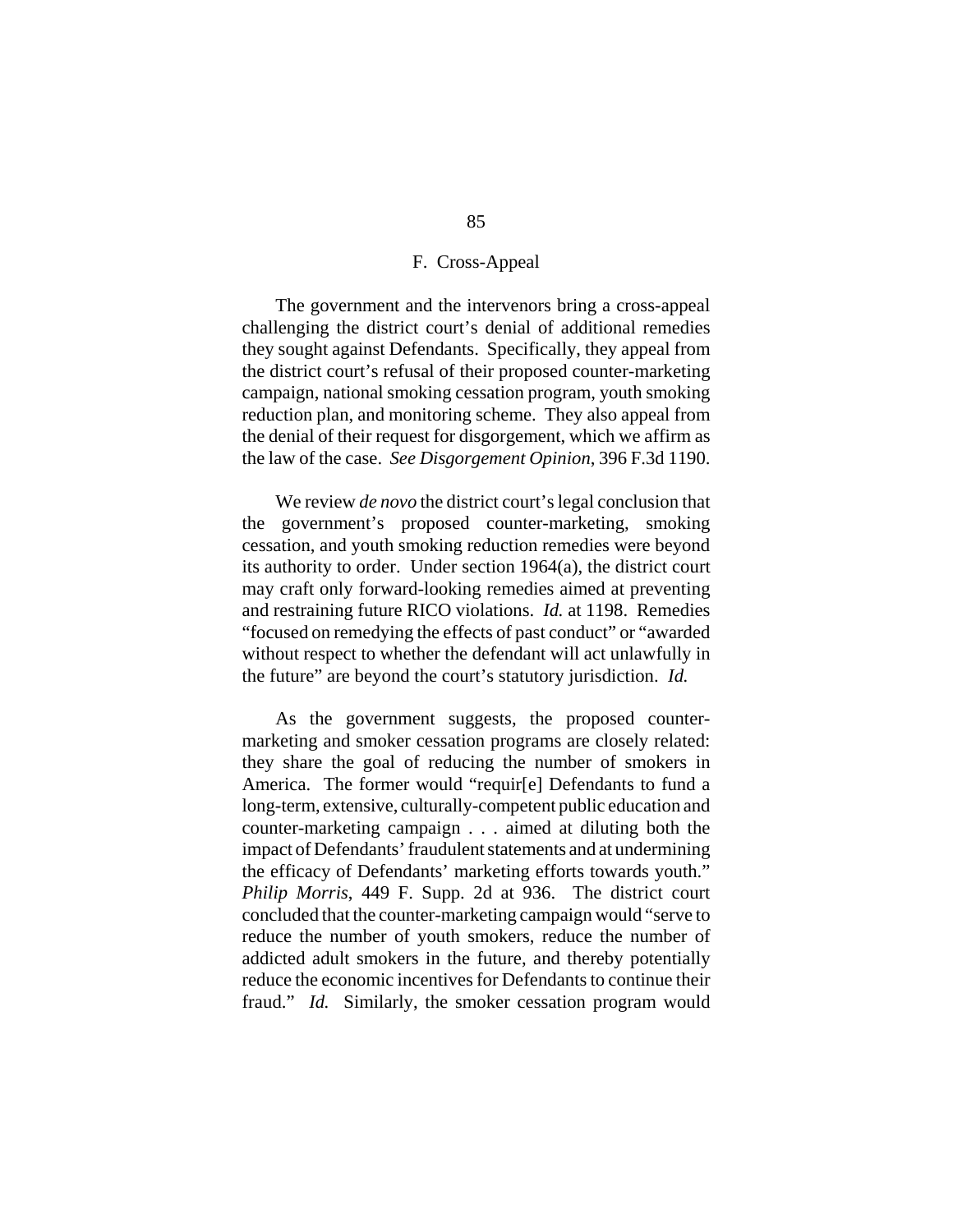require Defendants to fund a media campaign "to encourage smokers to seek assistance to quit smoking," a "national tobacco quitline network" to provide access to counseling and medication for quitting smoking, and research to improve "tobacco dependence interventions and physician and clinician training and education." *Id.* at 933. The government and intervenors offer two rationales for these programs.

First, they argue that each future sale of cigarettes to a smoker who became addicted in the past due to Defendants' fraud is a continuing effect of the past fraud, due to the nature of addiction. The government and intervenors urge that, even if the court cannot order recovery of past profits gained by past deception, it can deny Defendants the continuing future profits flowing from their past misconduct; that is, the court may remedy the continuing effects of past illegal conduct because such a remedy is forward-looking and not measured by past conduct. This argument overlooks the explicit instruction of section 1964(a) that district courts may only order remedies "to prevent and restrain violations of [RICO]." 18 U.S.C. § 1964(a). Future cigarette sales, even to addicted smokers, are not by themselves RICO violations. The proposed remedies attempt to prevent and restrain future effects of past RICO violations, not future RICO violations, therefore they are outside the district court's authority under section 1964(a).

Even those courts that would allow some version of disgorgement under section 1964(a) recognize that the statute is limited to preventing future violations and does not extend to future effects flowing from past violations. *See, e.g.*, *Richard v. Hoechst Celanese Chem. Group, Inc.*, 355 F.3d 345, 355 (5th Cir. 2003) ("Section 1964(a) establishes that equitable remedies are available only to prevent ongoing and future conduct."); *United States v. Carson*, 52 F.3d 1173, 1182 (2d Cir. 1995) ("[T]he jurisdictional powers in § 1964(a) serve the goal of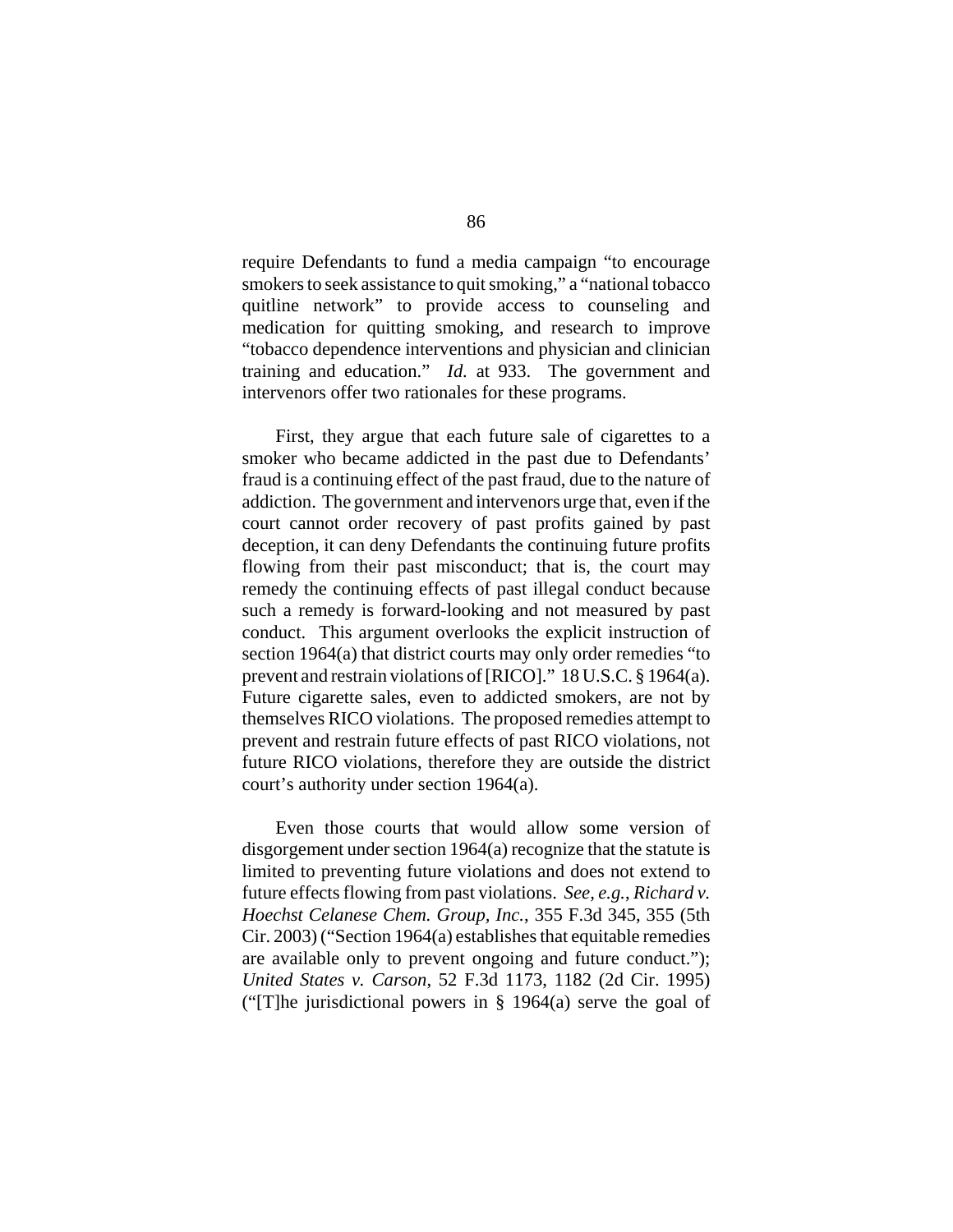foreclosing future violations, and do not afford broader redress."). Nor do the government's examples from antitrust lend support to their argument. *See, e.g.*, *Ford Motor Co. v. United States*, 405 U.S. 562, 573 (1972) ("The relief in an antitrust case must be effective to redress the violations and to restore competition." (quotation marks omitted)); *United States v. E.I. du Pont de Nemours & Co.*, 353 U.S. 586, 607 (1957) (ordering the district court to determine "the equitable relief necessary and appropriate . . . to eliminate the effects of the acquisition offensive to the statute"). The condition of monopolization is itself a violation of the Sherman Act, 15 U.S.C. §§ 2, 3, therefore district courts may order remedies to cure the monopolizing effects of the forbidden anticompetitive combination or acquisition so as to prevent the continuing violation, *id.* § 4. The same is not true of RICO or the fraud statutes, under which any future violation would have to result from ongoing acts, not ongoing conditions.

The intervenors suggest that remedies aimed at helping addicted smokers quit would "divest" Defendants of the "fruits of [their] ill-gotten gains," which are addicted smokers and the money they continue to pay for Defendants' cigarettes. *Turkette*, 452 U.S. at 585 (describing the civil RICO remedies as a whole, including treble damages). This rhetoric simply disguises the same argument about continuing effects of past violations. The very authorities upon which the intervenors rely establish only the statute's authorization to "order any person to divest himself of any interest . . . in any enterprise," 18 U.S.C. § 1964(a), by separating the RICO defendant from the RICO enterprise in order to prevent future violations. *See, e.g.*, *United States v. Local 560 of Int'l Bhd. of Teamsters*, 780 F.2d 267, 295 (3d Cir. 1985) (removal of a union's corrupt executive board was an act of divestiture).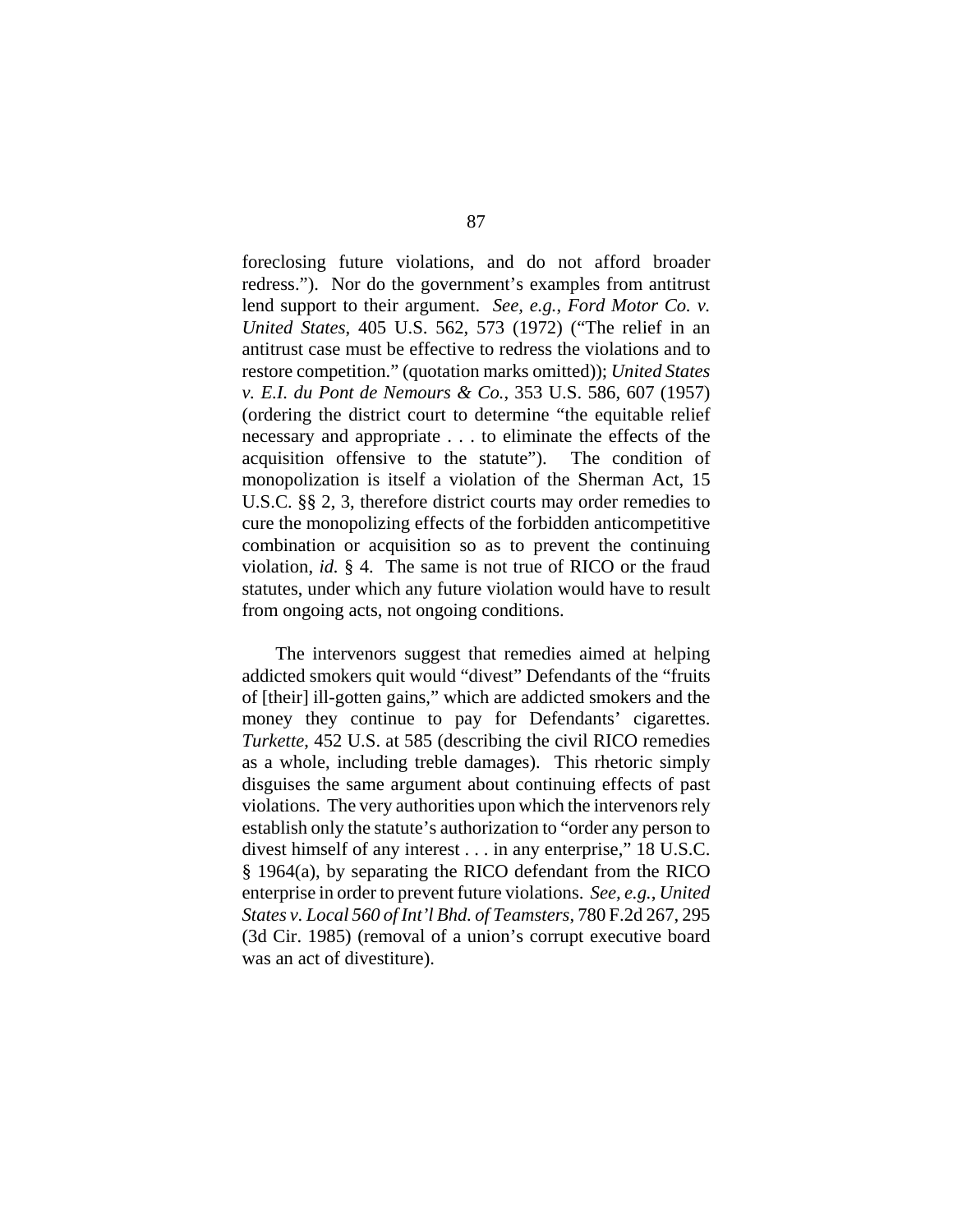Second, the intervenors argue that the proposed countermarketing and smoking cessation campaigns would eliminate Defendants' incentive to market their products fraudulently by shrinking Defendants' customer base. It may be, as one expert testified, that "remov[ing] from the marketplace a population of consumers and potential consumers of defendants' products, namely children" and addicted smokers (the targets of the counter-marketing and smoking cessation campaigns), would eliminate rather than heighten Defendants' incentive to market to these groups. Bazerman Written Direct Examination at 65. But marketing to these groups is not in itself a RICO violation. Certainly, if Defendants have no incentive to advertise their products then they have no incentive to do so with fraudulent statements, but we reject general deterrence remedies aimed so wide of the statutorily-ordained mark. *Disgorgement Opinion*, 396 F.3d at 1200 (rejecting disgorgement even though it "may act to 'prevent and restrain' future violations by general deterrence insofar as it makes RICO violations unprofitable"). Under the intervenors' theory, any remedy that reduces Defendants' potential customer base in any manner would prevent and restrain RICO violations because Defendants would have less incentive to market their products and therefore potentially market with fraudulent statements. As the Second Circuit observed, this argument goes too far: a remedy "may not be justified simply on the ground that whatever hurts a civil RICO violator necessarily serves to 'prevent and restrain' future RICO violations. If this were adequate justification, the phrase 'prevent and restrain' would read 'prevent, restrain and discourage,' and would allow any remedy that inflicts pain." *Carson*, 52 F.3d at 1182. Such a remedy reaches beyond the bounds of section 1964(a), which authorizes the district court to order injunctions to prevent and restrain fraudulent statements about smoking and health and addiction, not to prevent Defendants from marketing and selling their products at all.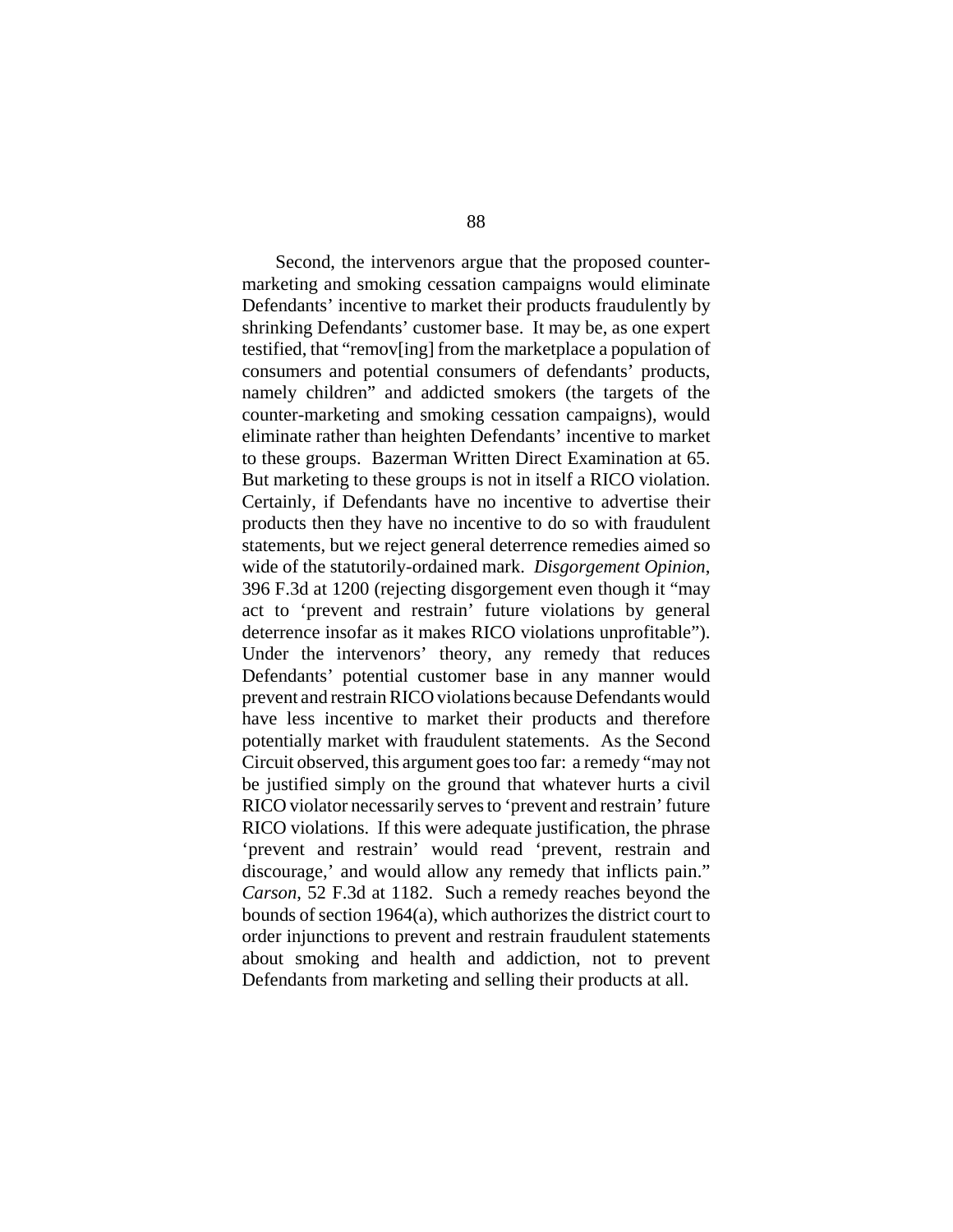We note that in its brief the government offhandedly mentions an alternative narrower smoking cessation program that would be "calculated to address the number of smokers who would become addicted *after* the judgment, as a result of future fraud," and suggests this program would be a viable option even if we affirm the district court's denial of the original program. Gov. Br. 225. The district court did not address this alternative, and the government does not further describe it or direct us to where we may find it in the record, so we do not consider it.

Only the intervenors appeal from the district court's denial of the government's proposed "youth smoking reduction targets" plan. Under that proposal, the court would require Defendants to reduce youth smoking by six percent each year for seven years, and if Defendants fail to meet an annual target, the court would assess them a \$3,000 fine for each youth above the target who continues to smoke, a figure representing the "lifetime proceeds a Defendant could expect to earn from making its brands appealing" to youth. *Philip Morris*, 449 F. Supp. 2d at 933–34. The district court denied this injunction because it was not tailored to prevent and restrain future RICO violations for at least two reasons. First, the RICO violation the court found with relation to youth marketing was not Defendants' "continuing efforts to market to youth but rather their false denials of those efforts." *Id.* at 932 n. 91. The youth smoking reduction proposal was not aimed at preventing Defendants from denying their youth marketing efforts but rather at restraining Defendants from marketing and selling to youth. Second, the court agreed with expert testimony that the youth smoking reduction plan was an "outcome-based" remedy that "tie[s] financial assessments to the outcome of youth smoking . . . rates[, which] may increase or decrease due to input factors beyond Defendants' control." *Id.* at 934. An injunction that would hold Defendants responsible for outcomes they could not control regardless of modifications in their behavior would not serve to prevent or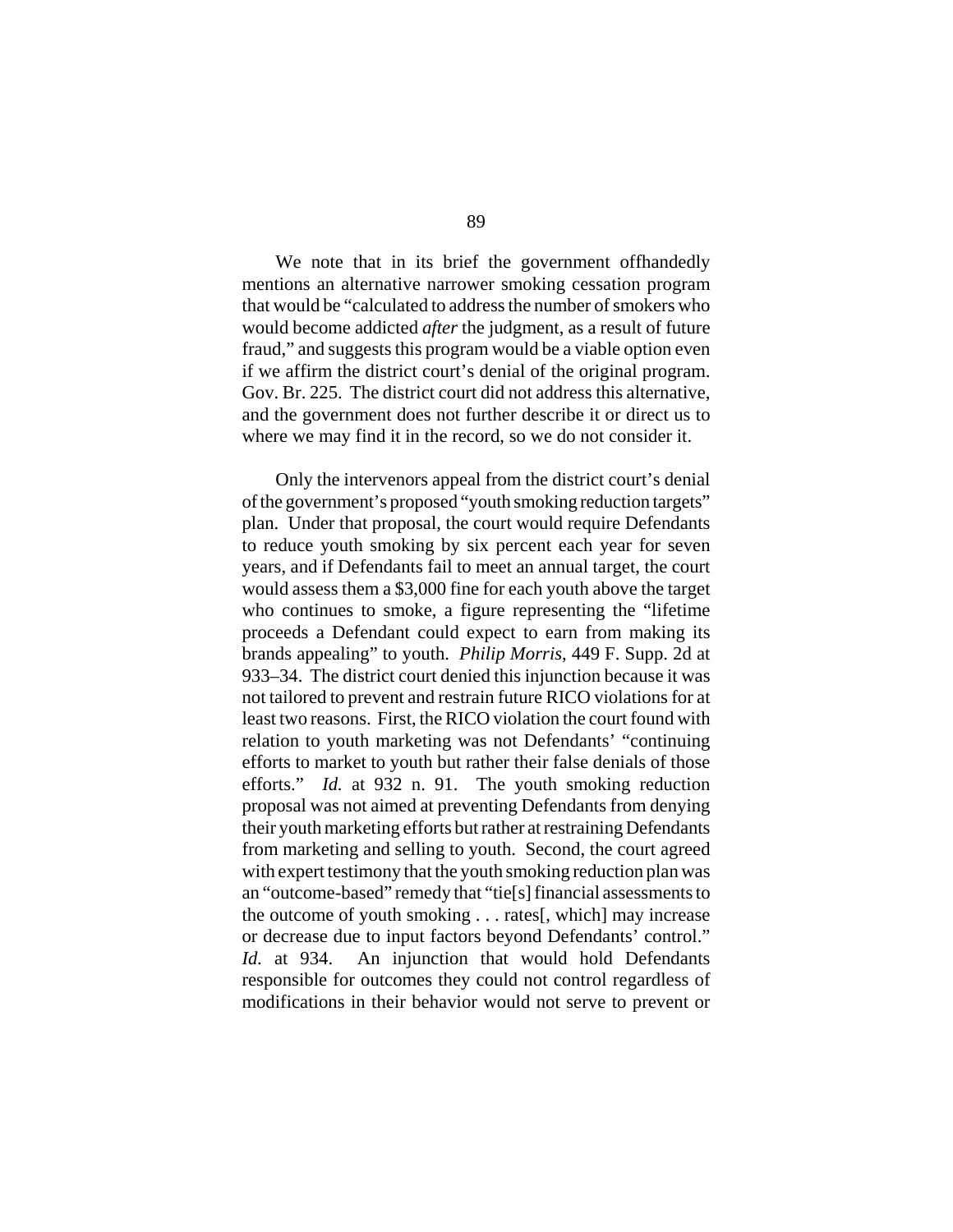restrain Defendants from committing future RICO violations.

The intervenors' argument in favor of the youth smoking reduction proposal is based on the incorrect assumption that the underlying RICO violation to be prevented and restrained is Defendants' youth marketing, rather than their false denials of their efforts to market to youth. As noted above, we need not decide whether such denials amounted to RICO violations. Even if they did, the district court correctly concluded that an injunction aimed solely at reducing youth smoking rates does not address the section 1964 goal of preventing and restraining the underlying RICO violation. The intervenors' argument is unavailing.

Finally, the district court denied the government's proposed monitoring scheme pursuant to *Cobell v. Norton*, 334 F.3d 1128 (D.C. Cir. 2003), because the scheme would "require delegation of substantial judicial powers to non-judicial personnel in violation of Article III of the Constitution." *Philip Morris*, 449 F. Supp. 2d at 935. In *Cobell*, we held that the district court lacked authority to appoint a monitor charged with "wideranging extrajudicial duties" to fill "an investigative, quasiinquisitorial, quasi-prosecutorial role that is unknown to our adversarial legal system." *Cobell*, 334 F.3d at 1142. Although we acknowledged that a monitor may report on a defendant's "compliance with the district court's decree and . . . help implement that decree," we held that the court could not invest the monitor with authority to direct a defendant "to take or to refrain from taking any specific action to achieve compliance" with the court's order or to adjudicate violations of the order as "a roving federal district court." *Id.* at 1143 (citations omitted). Our decision did not turn, as intervenors suggest, on the lack of a complex decree for the monitor to enforce. *See id.*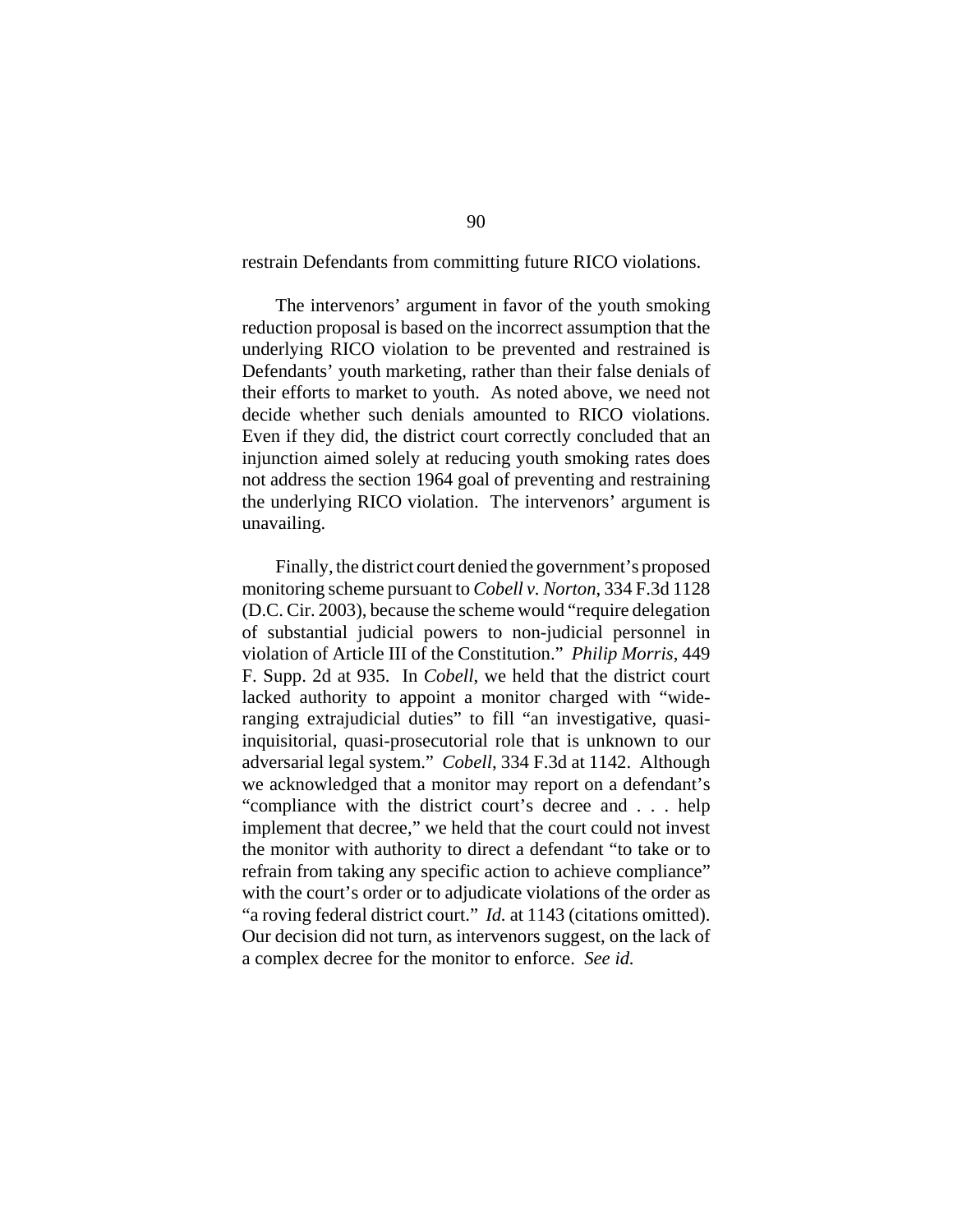The government does not challenge the district court's legal conclusion that the government's proposed monitor possessed impermissibly broad powers. Rather, the government argues that the district court should have *sua sponte* created a modified version of the government's monitoring scheme that would not violate the principles of *Cobell*. In support, the government merely demonstrates that courts possess authority to appoint monitors (a proposition the district court did not dispute), and argues that a monitor is necessary in this case because of the complexity of the injunction and the intransigence of Defendants. These assertions do not demonstrate that the district court abused its discretion by deciding not to create its own monitoring scheme to replace the government's inappropriate proposal.

We therefore affirm the district court's denial of the government's proposed counter-marketing campaign, smoking cessation program, youth smoking reduction plan, and monitoring scheme.

\* \* \*

For the foregoing reasons, we affirm the district court's judgment of liability in its entirety except as to CTR and TI, with regard to which we vacate the judgment and remand with directions to dismiss them from the suit. We also largely affirm the remedial order, including the denial of additional remedies sought on cross-appeal, and remand to the district court regarding only four discrete issues. First, because we have no factual findings specific to BWH, we cannot determine whether it is reasonably likely to commit future violations; therefore, we remand that issue for further fact finding and clarification. Second, to the extent that it binds all Defendants' subsidiaries, we vacate the remedial order and remand to the district court for proceedings to determine whether inclusion of the subsidiaries,